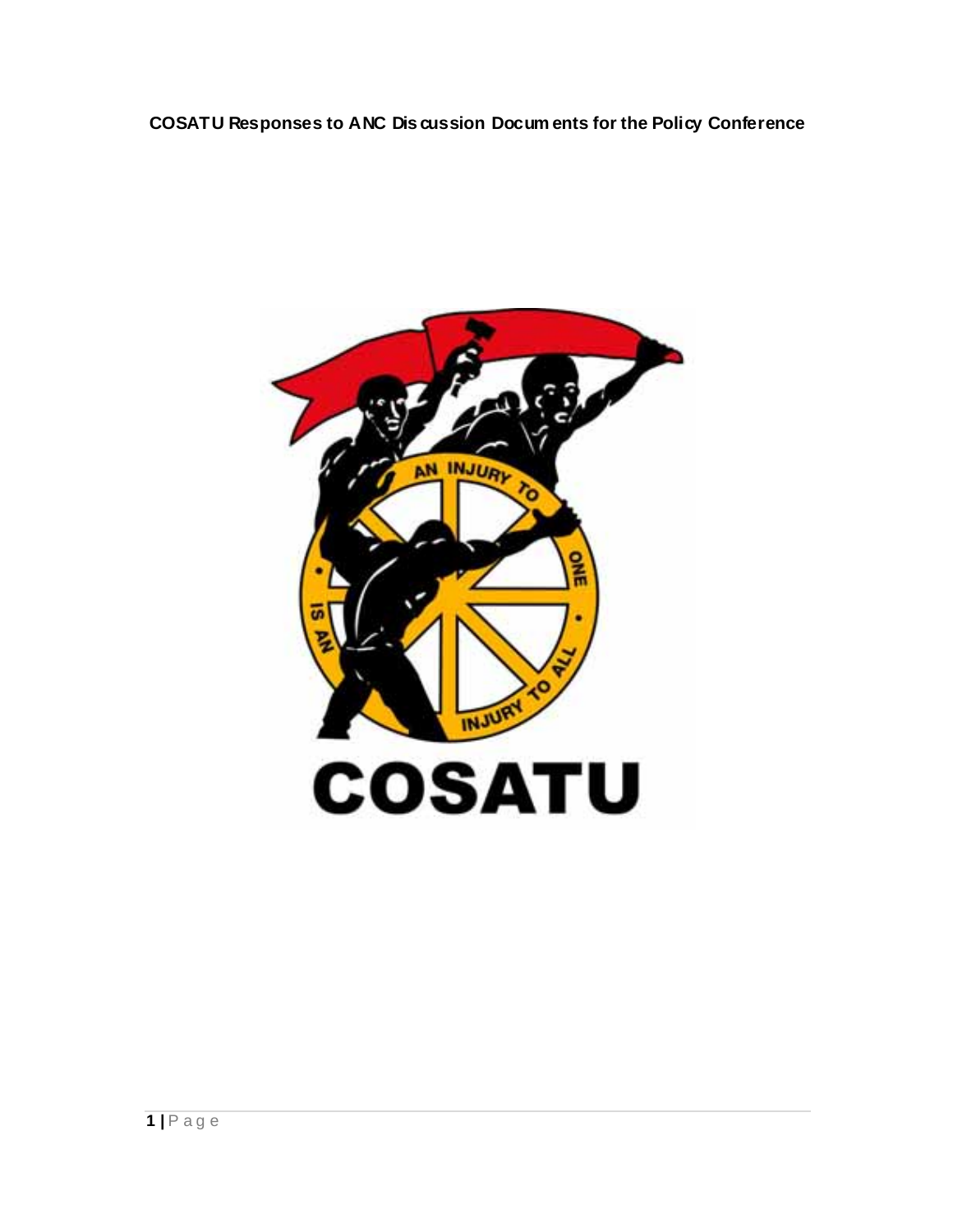# Table of Contents

| State intervention in mineral sector. Policy framew ork on nationalisation of mines4 |  |
|--------------------------------------------------------------------------------------|--|
|                                                                                      |  |
|                                                                                      |  |
|                                                                                      |  |
|                                                                                      |  |
|                                                                                      |  |
|                                                                                      |  |
|                                                                                      |  |
|                                                                                      |  |
|                                                                                      |  |
|                                                                                      |  |
|                                                                                      |  |
|                                                                                      |  |
|                                                                                      |  |
|                                                                                      |  |
|                                                                                      |  |
|                                                                                      |  |
|                                                                                      |  |
|                                                                                      |  |
| The provision of access to housing and the development of human settlements  75      |  |
|                                                                                      |  |
|                                                                                      |  |
| Peacefultransition in south africa (environment and sustailnable development) 77     |  |
|                                                                                      |  |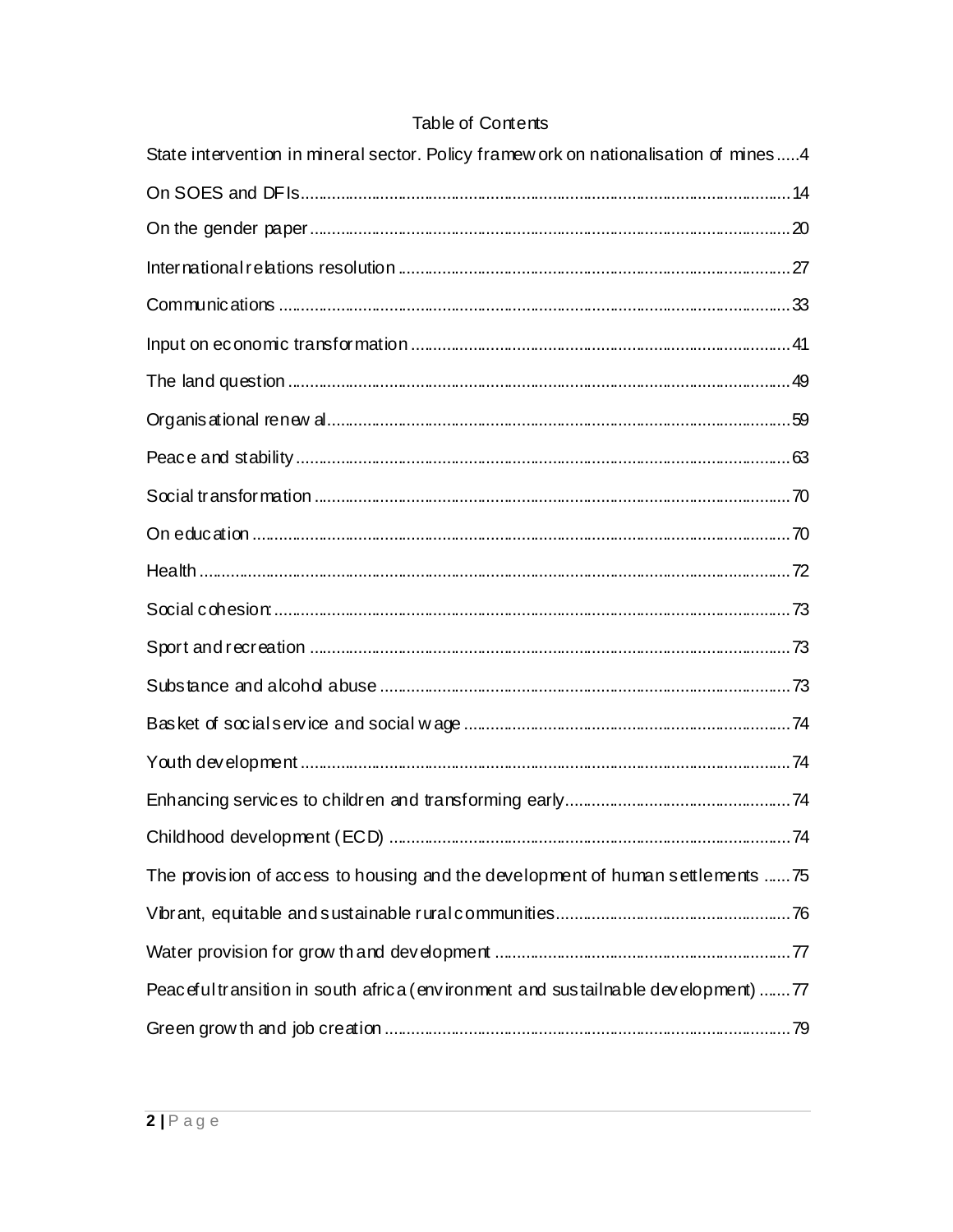#### **Commission on Economic Tr ansformation**

#### **State Intervention in the Mineral Se ctor or Policy Fr am ew ork on the Nationalisation of the Mines - SIMS**

#### **1. The Policy Context**

- 1.1 The SIMS report emerged out of the  $3<sup>d</sup>$  National General Council Resolution on Economic Transformation, w hich established consensus on the nationalisation of the mines and other strategic industries. The  $3<sup>rd</sup>$  National General Council stated that "The ANC's approach to economic transformation of the South African economy should alw ays be holistic and comprehensive, covering all sectors of the economy. h this regard, the ANC should ensure greater state involvement and control of strategic sectors of the economy, such as mining, energy, the financial sector and others. There w as greater consensus in the commission on the nationalisation of mines and other strategic sectors of the economy. The NGC therefore mandated the NEC to ensure further w ork be done, including research, study tours and discussions, and to report to the Policy Conference for decision at National Conference in 2012". It w as therefore agreed that nationalisation w ill be the dominant form of state involvement and control of the mines and other strategic sectors.
- 1.2 Admittedly, there have been zigzags in the movement regarding the question of ow nership and control of the economy<sup>1</sup>. For example, in a discussion document published in 1987, the ANC interpreted the third and fourth clauses of the Freedom Charter to "project the seizure of economic assets presently ow ned either by South African capitalist firms or trans-national corporations. Such measures w ill strip the present ruling class of the actual substance of its pow er, by seizing control of the commanding heights of the economy. People's pow er, as conceived w ithin our movement, w ill therefore entail a democratic revolution of a new type, in w hich the interests of the w orking people, of tow n and countryside, w ill be pre-eminent". But the Draft Minerals and Energy Policy (1994) asserts that: "Nationalisation is not necessarily an effective method to achieve equity and efficiency to the conglomerates and w ould divert scarce resources to compensate existing ow ners' constitutionally protected property rights". This latter position is forcefully echoed in the SIMS report. This runs against the consensus that w as established in the  $3^{\text{rd}}$  NGC<sup>2</sup>.
- 1.3 COSATU's position on nationalisation has been consistent throughout the years. In its 1992 Policy Conference, the Federation identified key sectors that should

<sup>&</sup>lt;sup>1</sup> The  $9<sup>h</sup>$  Congress of COSATU explained this as follows: "The ANC is however a contested terrain that is lobbied by different strata in our society. This has caused conflict within the ANC and the Alliance and a shift from the ANC's earlier working-class bias as adopted in its Morogoro Congress of 1969".

<sup>&</sup>lt;sup>2</sup> It should be noted that *all* the ANC structures and *all* its Allies endorsed the resolution on nationalisation in the 3<sup>rd</sup> NGC. The phrase "in the commission" was sneaked in unceremoniously to project a false view that there was no consens us in the plenary of the NGC. In fact one delegate moved for the amended of the resolution to remove the phrase " in the commission" and replace it with " in the NGC", an amendment that was clearly never implemented by the resdution drafters. Evidence of cons ensus i n the pl enary of the NGC should be availabl e from video archiv es.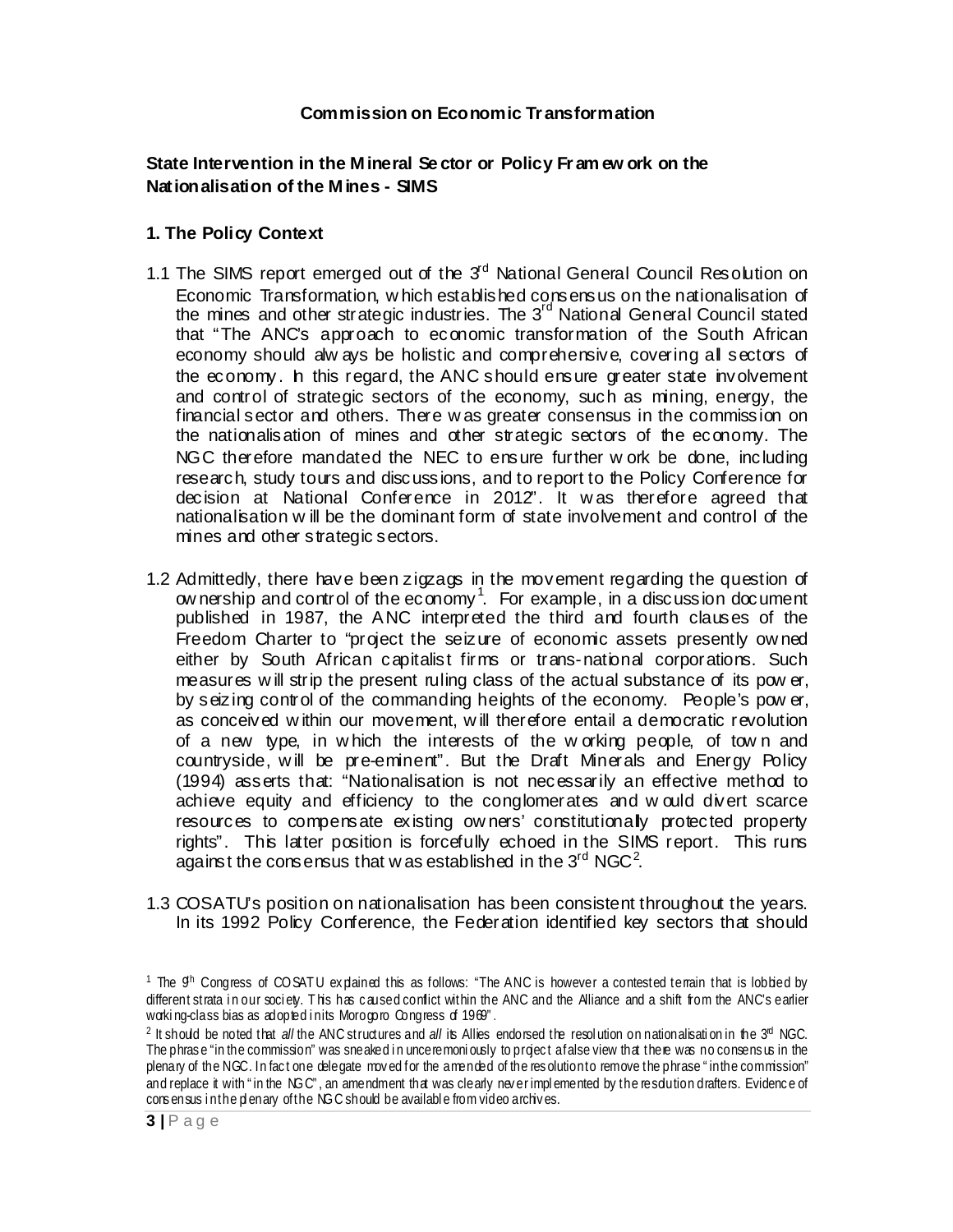be nationalised by the democratic state<sup>3</sup>. Amongst other issues, the  $9<sup>th</sup>$ Congress of COSATU resolved the follow ing:

- a) We must bring back the fundamental thrust of the Freedom Charter and the RDP on nationalisation of key and strategic industries.
- b) Government must return to the Freedom Charter demands for the nationalisation monopoly industries like mines and the banks
- c) To campaign within the Alliance and society at large for the nationalisation of economic assets in key economic sectors such as minerals, telecommunications, petrochemical, etc.
- 1.4The  $10<sup>th</sup>$  Congress of COSATU further noted that "the Freedom Charter propagates state ow nership of the commanding heights of the economy and control of the private sector for the benefit of the people". Congress also called for the building of an "interventionist, activist, socialist-oriented developmental state w hose role in the economy is aimed at implementing the provisions of the Freedom Charter w ithout distortion w hile at the same time combating right-w ing revisionist tendencies to the Freedom Charter". In addition the  $10<sup>h</sup>$  Congress called for the developmental state to engage in "the nationalisation of strategic industries, expropriation of land for the land-hungry".
- 1.5In relation to BEE the Federation called for the implementation of the Freedom Charter's demand of transferring ow nership of mineral w ealth beneath the soil, banks and monopoly industry to the people as a w hole. The  $9<sup>th</sup>$  Congress noted the follow ing: "Instead of pursuing this demand the government is handing over key economic sectors like mining to few rich individuals. This cannot benefit the majority of the people". In fact the Freedom Charter is clear that mineral w ealth beneath the soil, the banks and monopoly industry shall be transferred to the ow nership of the people as a w hole. Private sector empow erment, i.e. BEE, w ould occur in "all other industry", w hich w ill be controlled to assist in the w ellbeing of the people. Entrepreneurs in all these "other industries" w ould be supported by the state, where their objectives do not conflict with the developmental priorities of the democratic state.
- 1.6The replacement of state ow nership w ith BEE as a mechanism to redress economic pow er relations, especially the ow nership and control of the mineral w ealth, banks and monopoly industry, is a revisionist deviation from the NDR tow ards a bourgeois-democratic revolution. It runs against the letter and spirit of the revolutionary character of the ANC, w hen it said: "We do not understand the complexities w hich w ill face a people's government during the transformation period nor the enormity of the problems of meeting economic needs of the mass of the oppressed people. But one thing is certain - in our land this cannot be effectively tackled unless the basic w ealth and the basic resources are at the disposal of the people as a w hole and are not manipulated by sections or individuals be they White or Black"<sup>4</sup>. Today, as we will demonstrate, the basic

-

<sup>&</sup>lt;sup>3</sup> See also COSATU's "A Growth Path Towards Full Employment", 2010, p.110-115.

<sup>&</sup>lt;sup>4</sup> Strategy and T actics of the African National Congress, 1969.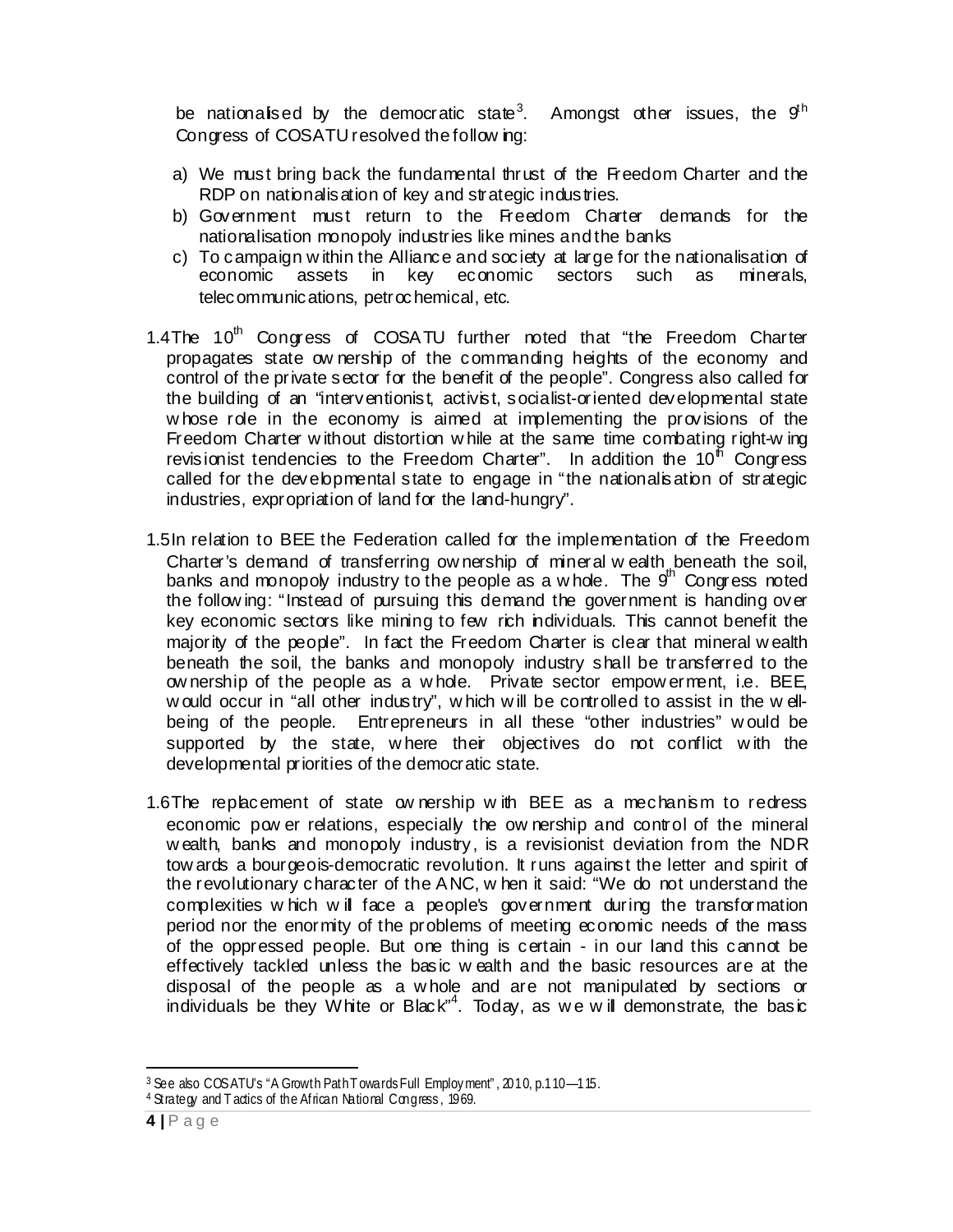w ealth and basic resources are manipulated by both Black and White sections and individuals.

- 1.7 In order to implement the above policy positions, the  $9<sup>th</sup>$  Congress of COSATU resolved that: "The National Liberation Movement as led by the ANC should speed up the process of review ing the clauses affecting the w orking class in the national Constitution that could contribute tow ards a developmental state. The sunset clause entered into w ith the National Party should be review ed'. COSATU further resolved to agitate for an urgent conference after the  $52<sup>nd</sup>$ Conference of the ANC, to review the national constitution in order to "incorporate systematically the economic clauses of the Freedom Charter and deal systematically with the property clause".
- 1.8 The above policy context should inform the attitude of COSATU to the SIMS report and indeed, the attitude of Federation to the w hole question of ow nership and control of strategic sectors of the economy, of w hich the mineral sector is a part.

## **2. The Problem with the Term s of Reference**

2.1 According to the SIMS document, its Terms of Reference called for a critical analysis of:

- a. The existing mining sector, including potential and actual upstream and dow nstream sectors;
- b. Mineral-related logistics; energy and environmental sustainability challenges and opportunities;
- c. Existing state assets in the sector;
- d. Present legislation and regulations including the licensing regulations, and the Mining Charter.
- e. International approaches to state intervention in the minerals sector, as w ell as the historical perspective on the evolution of current mineral regimes. This will be achieved through evaluating the forms of state interventions by 'developmental states', including through nationalisation, and evaluating other factors influencing such interventions in the context of maximising the grow th, development and employment potential embedded in mineral assets.
- 2.2 While all these aspects are certainly important, it is clear that the centrality of the consensus of the  $3<sup>rd</sup>$  General Council on nationalisation had now been buried into a myriad of issues that could be tackled in a separate study. In the context of the SIMS report, the consensus on nationalisation relates to ow nership and control of the mining and not on how these mines can be used to establish economic linkages, important though this may be. The fundamental question that w as raised in the 3<sup>rd</sup> NGC w as the property question, in relation to the mines and other strategic sectors.
- 2.3The SIMS report attempts to evade the property question by stating that, "this resolution w as more encompassing than the matter of nationalisation of the mines only" (p.2, par. 1). Yet, the consensus of the  $3<sup>d</sup>$  NGC, w hich led to the very same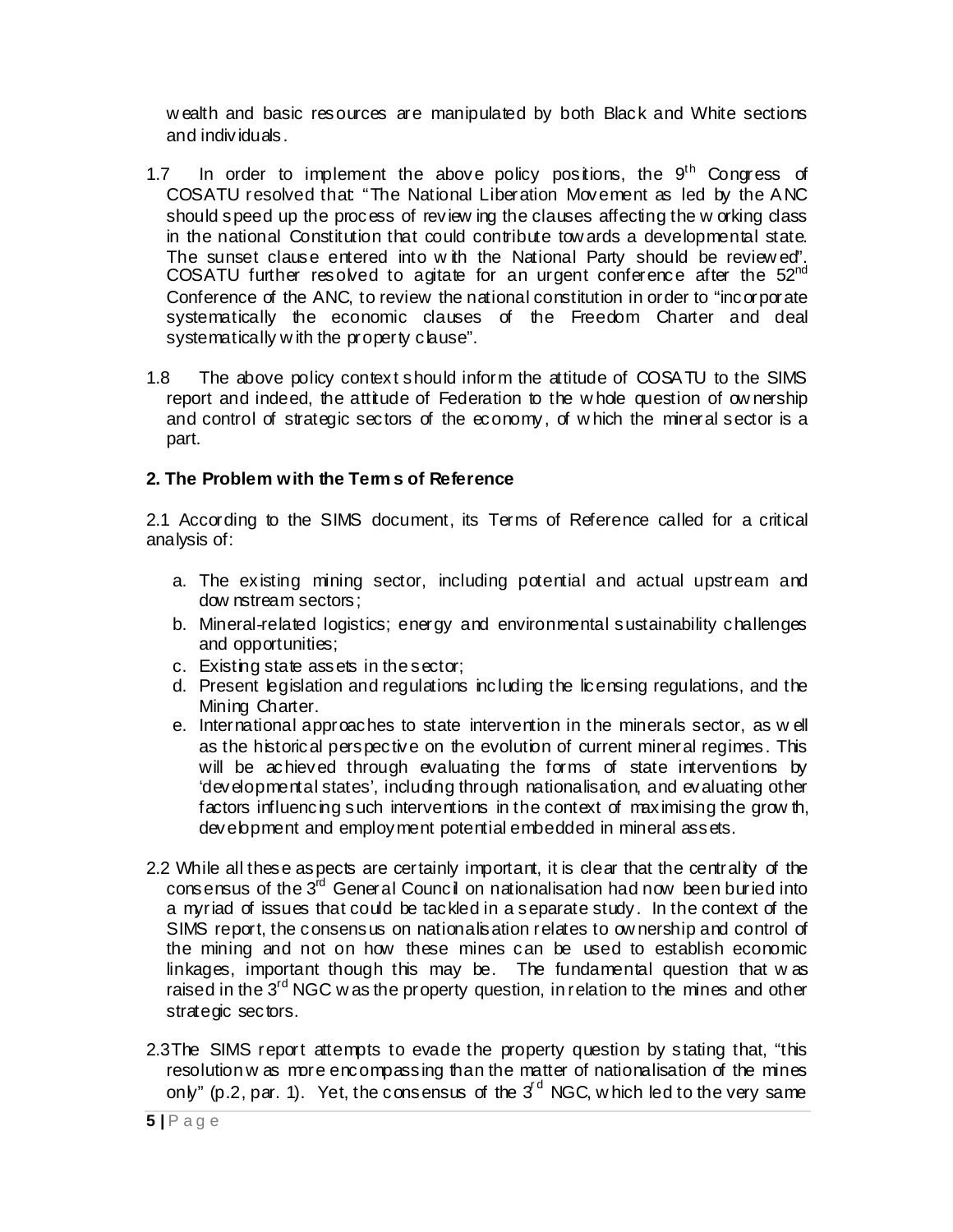SIMS research, w as on the nationalisation of the mines and other strategic industries.

- 2.4It is our view that most of the proposals that are contained in the SIMS report are conceptually irrelevant to the question of property relations in the mineral sector. For example, the establishment of economic linkages, so w ell articulated in the document, can conceptually be implemented by both a nationalised mining sector and a private dominated mining sector. Nobody can oppose the need to build know ledge around minerals, improve education, promote a spatially inclusive infrastructure development, contribute to the national fiscus, etc. All these issues can be addressed easily w ithin the context of a nationalised mineral sector too. Concretely how ever the call for nationalisation goes beyond the technicist and economistic approach that informs the SIMS report, it is about addressing the political economy of South Africa.
- 2.5Our view is that the focus of the SIMS report does not address the core mandate of the  $3<sup>rd</sup>$  NGC. In p.11 the report describes the various forms in w hich the state ow ns mines. Then in p.13 the report documents a number of countries and their corresponding structures of state ow nership of the mining sector. How ever, the report then summarily dismisses any idea of the state acquiring ow nership of existing mines on the grounds of affordability, litigation against the state by those w ho w ould have been expropriated, capital flight, etc. The SIMS report then says: "This study proposes that w e rather investigate the desired outcomes of state control, in terms of rent share, grow th and development, and make targeted interventions to achieve such outcomes" (Point 2.1.1, p.28). The report thus discards the consensus of the  $3<sup>rd</sup>$  NGC and thereby sets its own terms of reference.
- 2.6What w e had expected from the SIMS report is an elaboration of the models of state-ow nership that are described in p.11 and their pros and cons. We had expected that the SIMS report, given the fact that the mining sector is made up of different minerals, w hose mines operate under different conditions of production, and w hose economic significance in the national and global economy is also different, w ould advise on the best form of state ow nership for each mineral. The SIMS report should have outlined w hich minerals are strategic or critical and ranked them and on that basis, advised on the best w ay through w hich the state can ow n the associated mines. As it stands, the list of state ow nership models that are described in p.13, w hich should have been the core of the report, has been rendered irrelevant to the rest of the report which, though important, is outside the consensus position of the 3<sup>rd</sup> NGC. The issue of w hether nationalisation, of w hatever form, is possible, disastrous, etc. is a matter that is beyond the terms of reference.
- 2.7Lastly, the SIMS report dedicates a lot of time elaborating on its proposal of a resource rent tax (RRT). How ever this proposal w ould be relevant had the  $3<sup>rd</sup>$ NGC failed to reach consensus on nationalisation. In fact ALL the proposals that are contained in the SIMS report presuppose that the democratic movement accepts the dominance of private, w hite and black monopoly capitalist ow nership of the mines. This obviously runs against the policy positions of COSATU. In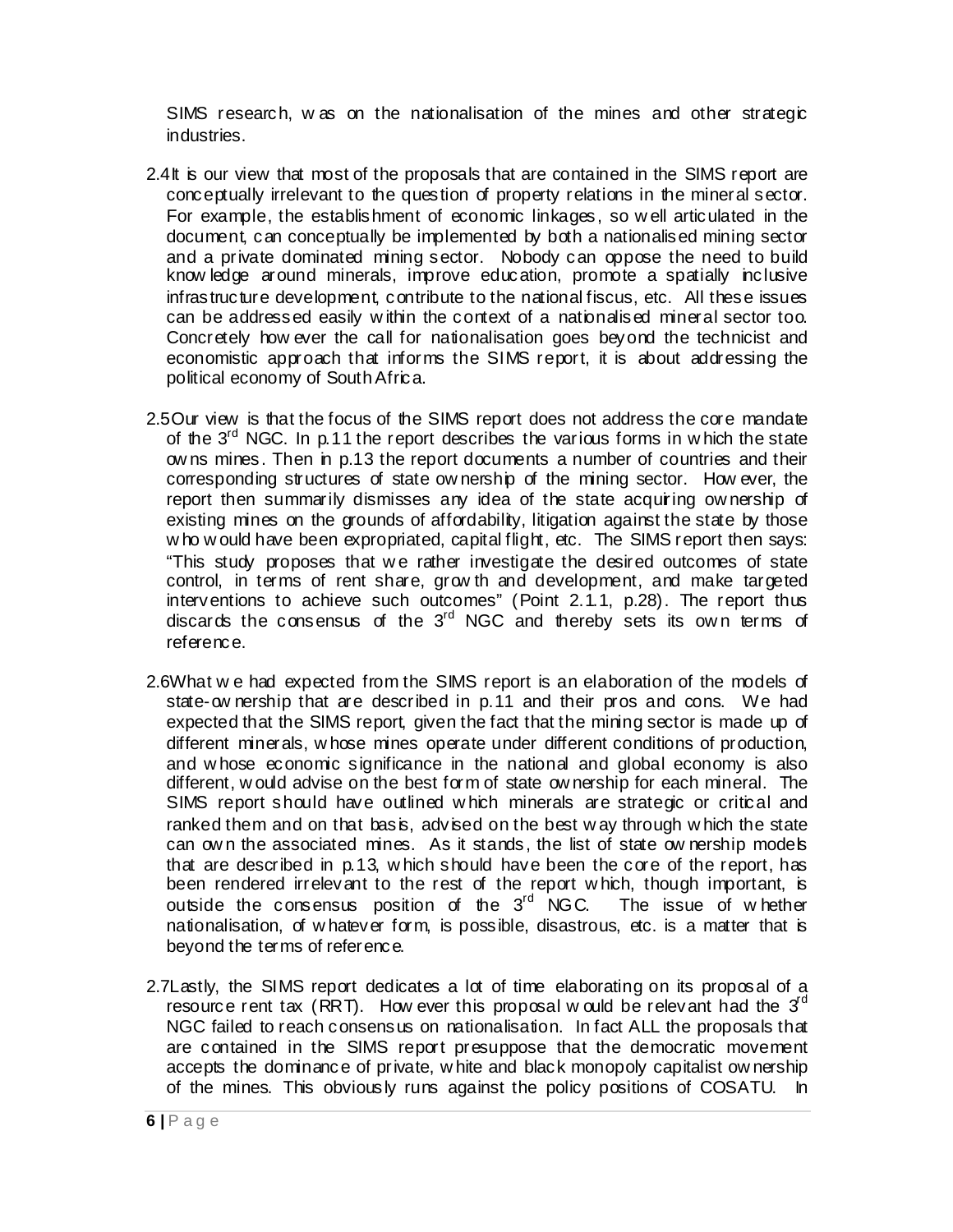addition, it also runs against the core revolutionary perspective of the ANC, as encapsulated in the 1969 Strategy and Tactics, w hich maintained: "To allow the existing economic forces to retain their interests intact is to feed the root of racial supremacy and does not represent even the shadow of liberation". The past 18 years bear testimony to this observation.

# **3. Where We Agree**

- 3.1The SIMS report correctly poses the question: "How do w e maximise the developmental impact of our substantial mineral assets w hilst still extant" (p.4, par.11). This question is important because any policy formulation and development needs to finally boil dow n to this question. As the document on Organisational Renew al succinctly reminds us of w hat Amilcar Cabral said: "Alw ays bear in mind that people are not fighting for ideas, for the things in anyone's head. They are fighting to w in material benefits, to live better and in peace, to see their lives go forw ard, to guarantee the future for their children".
- 3.2 We agree w ith the SIMS report on the follow ing areas:
	- a. The general thrust of the critique of current mineral policy
	- b. The need to build mineral economic linkages (Point 14, p.6)
	- c. Governance e.g. Improving Geological Survey Capacity SMC
	- d. The strategic role of the Minerals-Energy Complex
- 3.3 The SIMS report provides a coherent critique of current policies relating to the minerals sector. For example the document notes that "mineral resources governance in South Africa is seriously compromised by the lack of coordination and strategy alignment betw een the Departments of Mineral Resources and of Trade and Industry w hich has probably been the main reason for the lack of progress in realising the backw ard and forw ard linkages and their job-creation potential" (Point 2.2.1, p.30). We agree w ith this point. Nevertheless w e have to add that this problem cannot surely be attributed only to co-ordination problems<br>in the state. The more fundamental problem remains the economic power The more fundamental problem remains the economic pow er relations that inform state policy tow ards the mineral sector. A more comprehensive critique w ould also locate the shift aw ay from the radical demand of the Freedom Charter tow ards neo-liberal constitutionalism w ithin the context of the reconfiguration of class balance of forces w ithin the movement, as evidenced by the 1994 Draft Mineral Policy of the ANC. In that Draft Policy document, the demands of the w orking class w ere simply reduced to improving conditions of work and hostels, w hilst some ow nership would be transferred to the Black elite<sup>5</sup>. This approach w as thought to be more "equitable and efficient" than nationalisation!
- 3.4 The SIMS report argues that "mining should be integrated w ith the rest of the economy through developing the crucial mineral linkages sectors and investing in geo-survey" (p.8, par.17). We obviously agree w ith this point. But w e w ish to underline that this point too needs to be explained w ithin the context of the

<sup>-</sup><sup>5</sup> Interestingly, the SIMS report approvingly and glowingly refers to this disastrous Draft Mineral Pdicy document.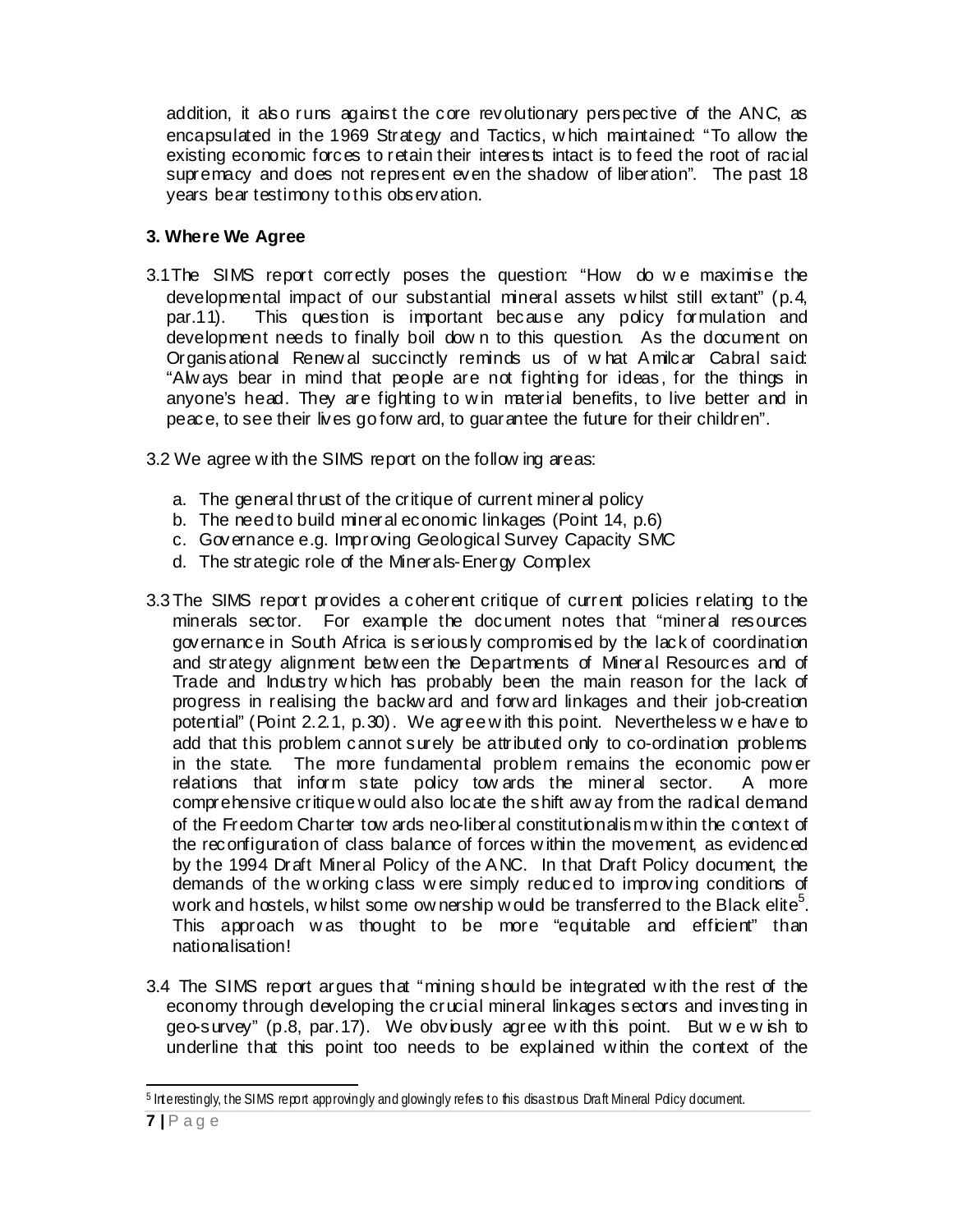dominant class forces that control the mineral sector. This sector is pervasively foreign-ow ned and is also deeply embedded in the global netw orks of monopoly capital. The failure of the minerals sector to be integrated w ith the rest of the economy is thus a function of the class forces that manipulate the mineral sector.

3.5 The pow erful and strategic role of the Minerals-Energy Complex (p.6, par's 12—13) is clearly acknow ledged in the SIMS report. An important point that the SIMS report makes is that any serious National Development Strategy must put the Minerals-Energy Complex at the centre. We fully agree w ith this view . How ever, it w ould have enriched the analysis had the SIMS report outlined the ow nership trend of the MEC. In our ow n analysis, w e found this complex to be increasingly foreign-ow ned and has, thanks to liberalisation, increasingly de-linked itself from the domestic industrial base. In other w ords, the capital import intensity of the MEC has significantly risen since 1994 and this has been accompanied by an unabated trend of de-industrialisation and job-losses in the productive sectors of the economy.

#### **4. The Mining Sector as a Critical Monopoly Industry That Should Be Transferred to the State**

- 4.1The Freedom Charter states that "the mineral w ealth beneath the soil, the Banks and monopoly industry shall be transferred to the ow nership of the people as a whole". Generally within the democratic movement, the idea of "monopoly" industry" has been understood in a broad sense to mean industry that is dominated by a few large firms, sometimes referred to as "conglomerates"<sup>6</sup>. This is in contrast to the conventional definition of monopoly as a "single producer"; the general understanding in the movement is that "monopoly industry" refers to both monopoly in a strict conventional sense and w hat is called oligopoly (a situation where a few large firms dominate production). Monopoly industries are thus understood to exhibit a high degree of concentrated ow nership and account for a large portion of national production<sup>7</sup>.
- 4.2The SIMS report does not quote the relevant Clause of the Freedom Charter in full. Its quotation reads: "the mineral w ealth beneath the soil...shall be transferred to the ow nership of the people as a w hole". The report then concludes w ith a view that under the MPRDA, "all privately ow ned mineral resources w ere transferred to the state". Yet, the report fails to see that the mining sector is actually heavily monopolised; it is "monopoly industry". The extent of this monopoly domination is now well know n and acknow ledged as a global phenomenon. For example in relation to iron ore, the Raw Materials Initiative document of the European Commission reports that "just three producing companies now control about 75% of the seaborne trade in iron ore"<sup>8</sup>.

-

<sup>6</sup> Ready to Gov ern, Afric an Nati onal Congress, 1992.

<sup>&</sup>lt;sup>7</sup> In his description of the transformation of competition into monopoly, Lenin (1916) adopts the same view when he states: " ...at a certain stage of its dev elopment conc entration itself, as it were, leads straight to monopoly, for a score or s o of giant enterprises can easily arrive at an agreement, and on the other hand, the hindrance to competition, the tendency tow ards monopdy, aris es from the huge size of the enterprises" (Imperialism, p. 15).<br><sup>8</sup> Draft Beneficiati on Strategy of Metallic Minerals, National Union of Metalworkers (NUMSA), F ebruary 2012, p.40.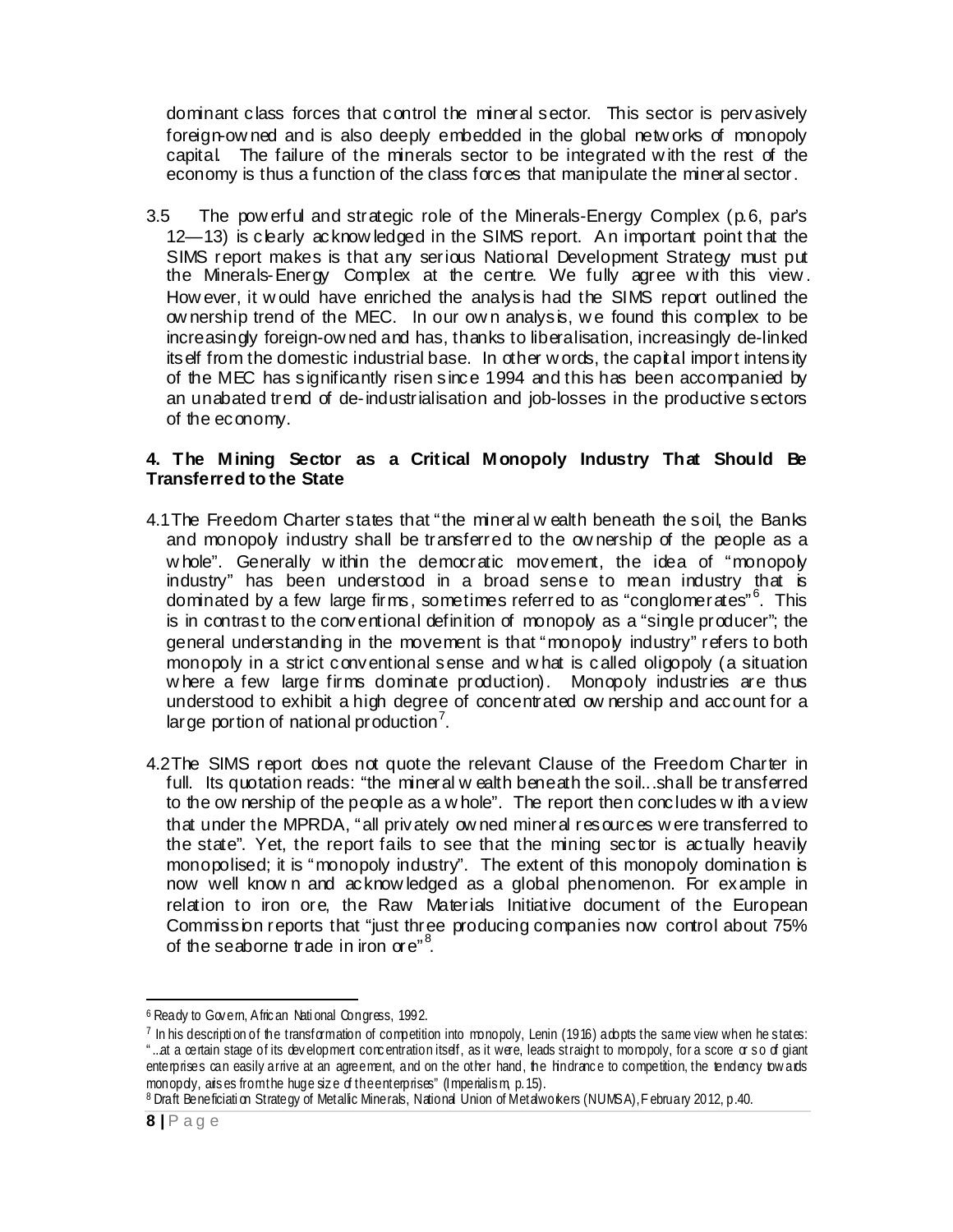- 4.3In South Africa the degree of monopoly in iron-ore production is even w orse. As of 2008, Kumba Iron-Ore accounted for 78% of iron-ore production in South Africa, follow ed by Assmang w ith 14%. Manganese production is dominated by tw o companies: Samancor (54%) and Assmang (46%). The production of Platinum Group Metals is dominated by three companies: Anglo-Platinum (54%), Impala Platinum (25%) and Lonmin (14%). These are just a few examples to demonstrate that the mineral production industry is in fact a monopoly industry. The processing of the raw minerals is also highly monopolised on a global scale, and is often not located in countries w here the raw minerals originate. For example, despite South Africa accounting for almost 90% of global Platinum production, the processing and further manipulation of the Platinum Group Metals is ow ned and controlled by only three companies globally. All these three companies do not have South African ow nership.
- 4.4Not only is the mineral sector monopolised globally and nationally, it is also w idely recognised to be critical to industrial development and job-creation. This point is made clear by the European Commission: "Sectors such as construction, chemicals, automotive, aerospace, machinery and equipment sectors w hich provide a total value added of  $\epsilon$  1 324 billion and employment for some 30 million people all depend on access to raw materials". Besides the high concentration of production of metallic minerals in particular countries, e.g. Platinum Group Metals being concentrated in South Africa and to a less extent Russia, the European Commission also notes that the focus by some of the emerging industrial economies on industrial policy is likely to starve Europe of these critical and scarce minerals: "Increasingly, many emerging economies are pursuing industrial strategies aimed at protecting their resource base to generate advantages for their dow nstream industries".
- 4.5Now , the SIMS report approvingly and indeed correctly, understands the "transfer to the ow nership of the people as a w hole" to mean "transfer to the state", w hich by extension means the "mineral w ealth beneath the soil" has already been nationalised. But the Freedom Charter further uses the general concept of "monopoly industries" to signal the types of industries that should be "transferred to the ow nership of the people as a w hole". It is in this aspect that the SIMS report is inadequate as a study that seeks to realise the demands of the Freedom Charter. Given that the mineral sector is highly monopolised and is extremely critical, it follow s that the SIMS report should have investigated w ays in w hich this sector should have been transferred to the ownership of the people as a whole, rather than consoling itself with the MPRDA. The limitation of thinking that the MPRDA provides a sufficient foundation to dismiss nationalisation of the mineral sector w ill be outlined in Section 5.

## **5. Where We Disagree**

5.1 We do not agree w ith the follow ing issues in the SIMS report:

a. Nationalisation w ould be an unmitigated economic disaster for our country and our people (Point 1, p.28).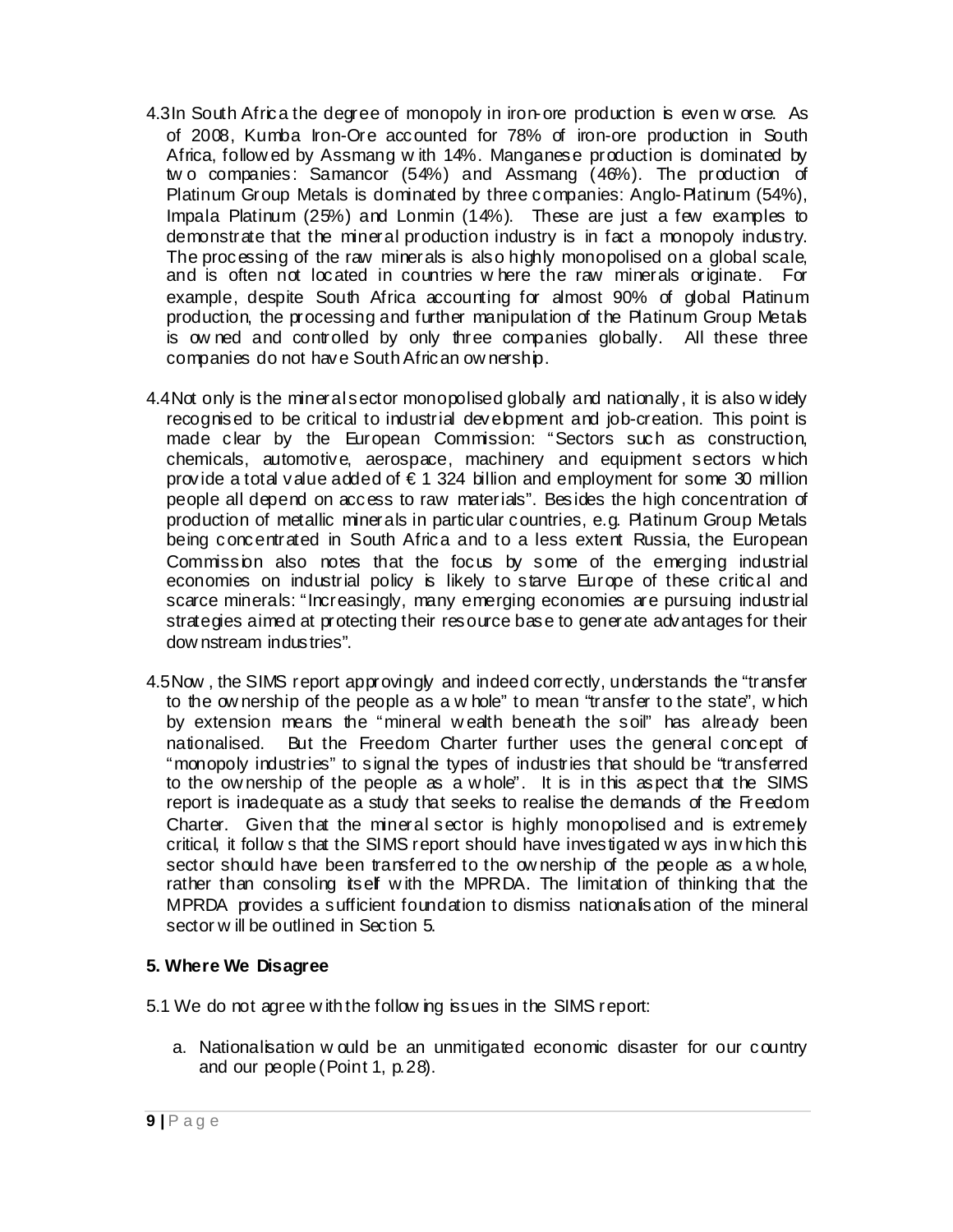- b. Nationalisation of mineral assets w as realised through the MPRDA (2002) (Point 2, p.28).
- c. Amendment of the Mining Charter to include state holdings in new B-B BEE equity targets of 30%
- d. The proposal of a super-economic ministry to facilitate coherent governance of the Minerals-Energy Complex
- e. Granting of Mineral Rights through a public tender
- f. The formulation of the Resource Rent Tax is extremely problematic

We think that these issues constitute the core proposals in the SIMS report. The rest of the proposals can be easily implemented w ith a nationalised minerals sector. For example, the manner in w hich the revenues from minerals are to be deployed can be decided w ithin the context of a nationalised minerals sector, and whether the mining sector is nationalised or not does not affect the appropriateness or not, of the proposals that are made in the SIMS report.

- 5.2In relation to nationalisation bringing unmitigated disaster, the SIMS report says: "Nationalisation *without compensation* w ould require a Constitutional change and w ould result in a near collapse of foreign investment and access to finance, as w ell as w idespread litigation by foreign investors domiciled in states that w e have trade and investment (protection) agreements w ith, w hich w ould ultimately likely result in the payment of compensation, all the same. This route w ould clearly be an unmitigated economic disaster for our country and our people" (Point 2.1.1, p.28). Thus the SIMS report discards nationalisation as infeasible. There are at least three problems w ith this statement.
- 5.3 Firstly, it does not offer an opportunity for the movement to learn how the nationalisation of a strategic sector such as mining, has contributed to the development of fast-grow ing economies such as China, Vietnam, India, Brazil, etc. Point 25 in p.12 provides the reasons for state-ow nership (read participation) in the mineral sector in a very condensed w ay and thus robs the movement of an opportunity to learn how exactly state-ow nership rather than private (or even foreign) ow nership, could be a suitable arrangement to support social and economic development. In India, more than 70% of the value of mineral production is undertaken by state-ow ned enterprises. Similarly, as the SIMS report states, Brazil's state-ow ned Vale is globally competitive and so has been Chile's CODEL CO's. Even the World Bank's Raw Materials Group report notes that "state-ow nership of a mining company is not necessarily a bad thing<sup>", 9</sup>.
- 5.4 Secondly, the SIMS report does not engage w ith the reality that the movement has been debating for quite some time the need for a Constitutional review . In the case of  $COSATU$ , there is even a resolution from the  $9<sup>th</sup>$  Congress that proposed a Constitutional Review Conference to exactly w ith property clause and other clauses that inhibit the implementation of the Freedom Charter, especially its third and fourth clauses. Currently the ANC itself is seized w ith the same issue and so is the SACP. In other w ords, given the political convergence w ithin the Alliance on the need for a constitutional review , the time is propitious to advance precisely

<sup>-</sup>9 Overview of State Ownership in the Global Mineral Industry, World Bark Raw Material Group, 2011, p.33.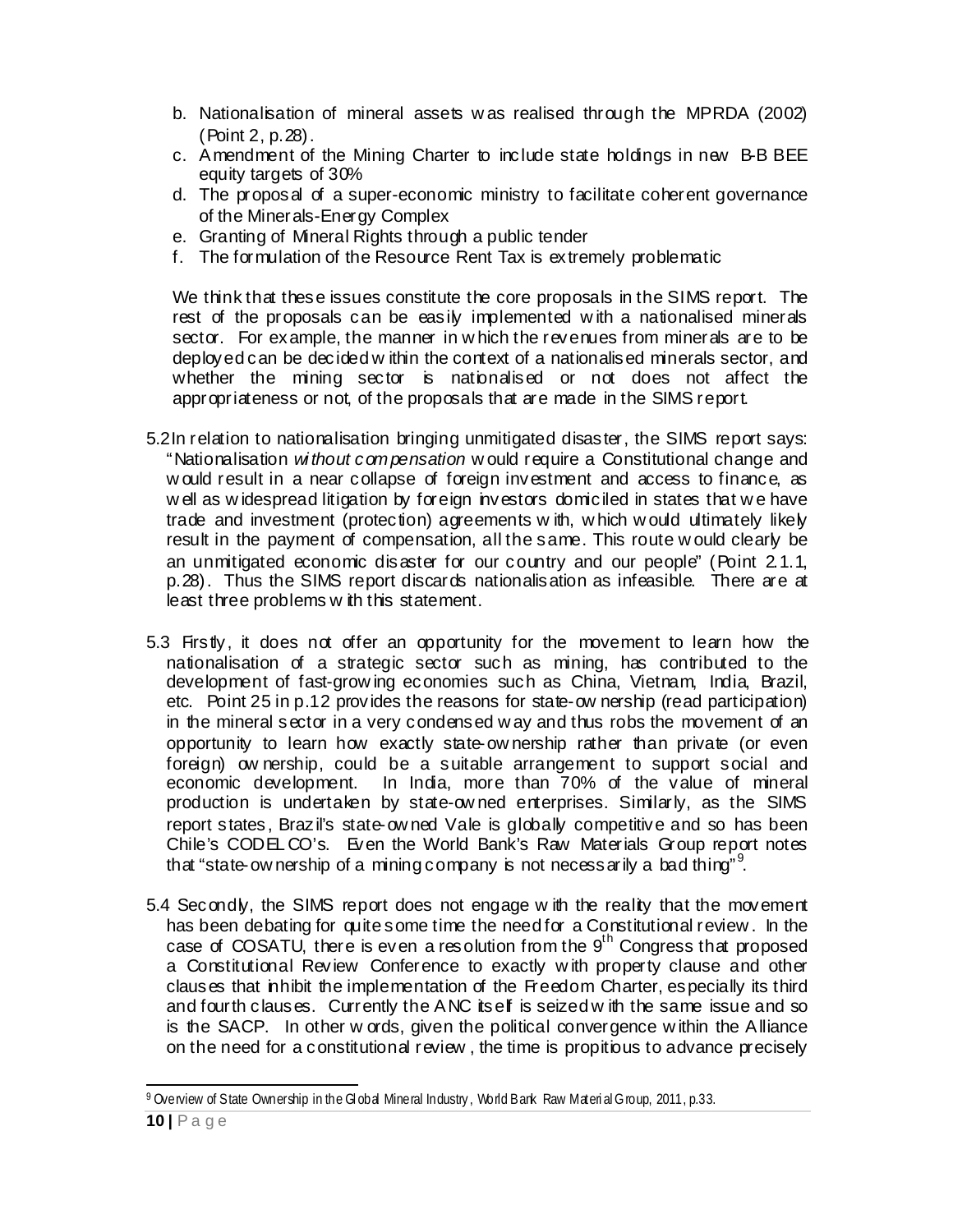the constitutional change that the SIMS report alleges is required. In any event, this issue is clearly of a political nature and thus lies outside the scope defined by the  $3<sup>rd</sup>$  NGC consensus on nationalisation. Once again, rather than veer off to discard the core mandate from the NGC, the SIMS report should have focused on the various models of state-ow nership that are suited for specific minerals, a task that it never undertakes $^{10}$ .

- 5.5Thirdly, the SIMS report claims that if nationalisation is adopted, it w ould lead to "near collapse of foreign investment". This is the same old scare tactic that w as used to terrify the democratic movement aw ay from its radical programme. In response, w e have to just mention the nature of the minerals that South Africa can have a high level of monopoly pow er in global markets do not have substitutes, others are difficult to substitute and are extremely difficult to recycle. For example, South Africa produces almost 90% of global Platinum Group Metals and has almost the same level of reserves. In addition, South Africa has the overw helming reserves of the most economically significant and difficult to substitute minerals: South Africa is estimated to hold 80% of global chrome reserves, 80% of manganese ore reserves and accounts for at least 35% of global vanadium production. In technical economic terms, the global demand for the minerals in w hich South Africa leads is highly inelastic, because there are no substitutes and recycling is extremely difficult. Because the minerals that South Africa has global market pow er in have the highest economic significance and they are not substitutable, it follow s that a "collapse in foreign investment" w ould entail a significant collapse in global industrial production.
- 5.6Litigation by foreign ow ners of the South African economy is a reality. There is indeed an on-going w ar over raw materials betw een states, particularly those in the periphery of the global capitalist system, and multinationals, w herein countries that seek to optimise the development and public w elfare impact of their natural resources being taken by multinationals to international courts<sup>11</sup>. Nevertheless, this is a political issue that the democratic movement w ill have to address. Indeed, if this is to be a deterrent to implementing the Freedom Charter, then the movement has to mobilise a broad mass of social forces to re-assert the right of South Africa to economic self-determination. This danger of foreign ow nership and the impact that this w ill have on the independence of South Africa, are some of the reasons w hy the SACP (1962) called for nationalisation of the mines.
- 5.7The SIMS report says nationalisation has been realised through the MPRDA. How ever we have shown that this position is not sufficient to address the demands of the Freedom Charter. Indeed, the minerals beneath the soil belong to the state, but in that condition they are useless. Minerals become useful to production once they are mined, i.e. once they are above the soil. This is, minerals become w ealth once they perform certain social functions. That is w hy the discussion is not simply about the nationalisation of the minerals beneath the soil, w hich the MPRDA has done. The discussion is about the nationalisation of mineral *wealth* beneath the soil and monopoly industries. The concept of w ealth

-

 $10$  The overwhelming consensus among ANC structures and its Allies on the nationalisation of the mines can be easily ascertained from the video arc hives of the ANC 3rd NGC.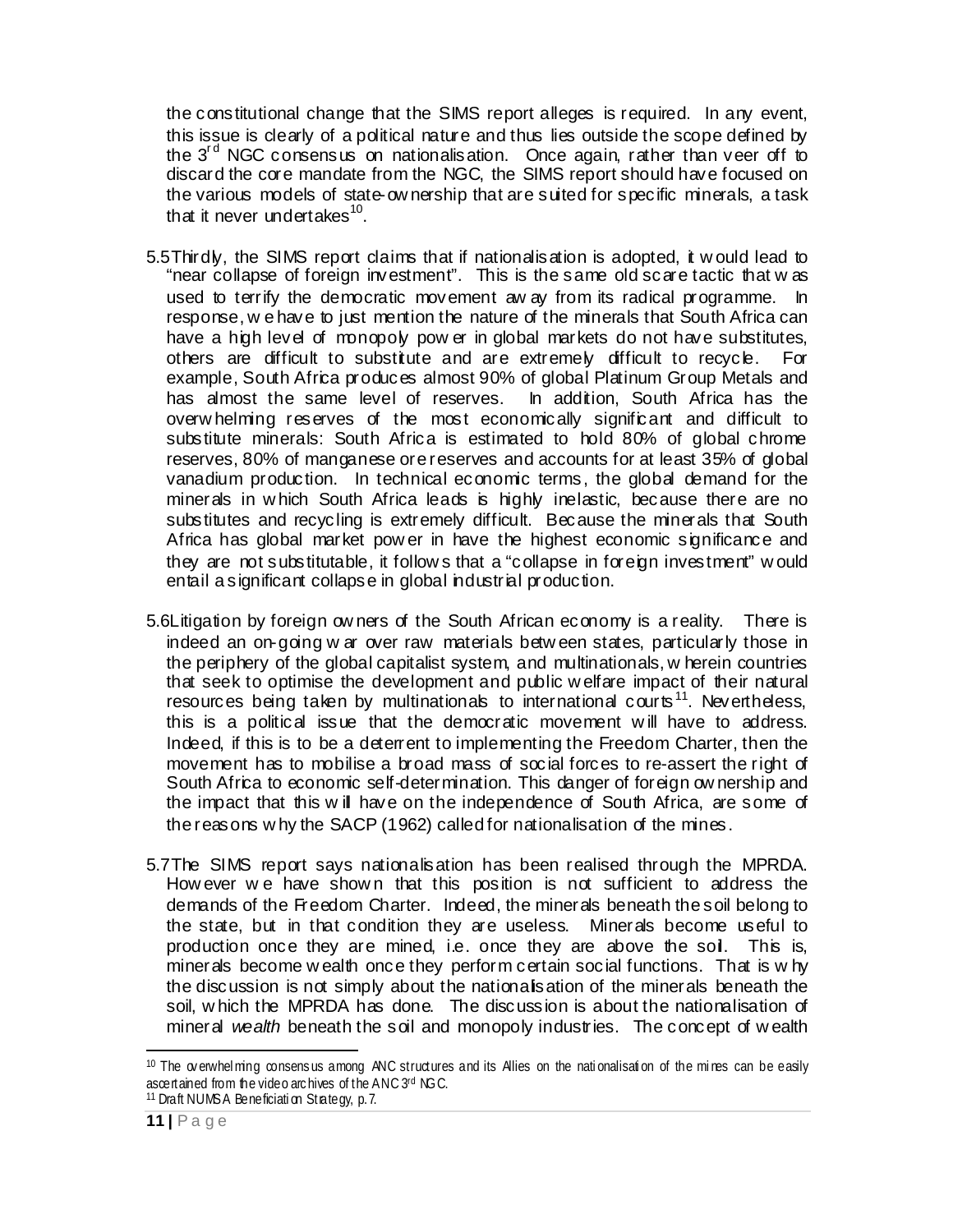is a social one, w hich does not operate in the belly of the earth, in the earth's crust, it operates in society, w hich is naturally habiting the space above the soil. It is with this understanding that COSATU demands the nationalisation of the mines, because these mines are the means of production that are used to realise the w ealth that is embedded in the minerals that are beneath the soil.

- 5.8 We do not agree w ith the view that state-ow nership should be put on par as similar to B-B BEE. The SIMS report proposes that private Black ow nership and state ow nership combined be targeted to be 30%. But this means that w hite monopoly capitalist ow nership continues w ith 70%, 20 years into the democratic order. This is completely unacceptable. In any event the Freedom Charter does not call for private Black ow nership of the mineral w ealth, banks and monopoly industries. The Charter says private enterprise will be promoted, where it does not conflict w ith the public interest, in all other industry w hich w ill be controlled to assist in the w ell-being of the people. The proposal by the SIMS report is also unfortunate because it projects the South African state as a Black state, w hose ow nership can be substitutable w ith the ow nership of groups of individuals or individuals, w ho are Black. Not only is this against the Freedom Charter, it is also against the revolutionary perspective of the movement, as encapsulated in the 1969 Conference Strategy and Tactics of the ANC. It also narrow s the authority and representation of the democratic state in the economic sphere to purely represent a section of the population and not others. In this instance, the SIMS report adopts the standpoint of w hite, racist, monopoly capitalism.
- 5.9The proposal of the super-ministry is likely to be a bureaucratic nightmare. The SIMS report itself presents a complicated governance structures w ith multiple layers of authority to deal w ith various aspects of the minerals sector. To add on top of this the management of public enterprises, infrastructure and industrial policy w ill severely overburden the super-ministry. Rather w hat is required clearly is the need to have a state-mining company in w hose board should sit representatives from different ministries. In addition there needs to be more policy coherence and co-ordination of interventions betw een spheres of government and across departments. Cabinet is the appropriate platform to regularly monitor and evaluate the effectiveness and the degree of co-ordination of interventions. To create a super-ministry in the w ay the SIMS report suggest w ould be an administrative nightmare just as the proposal itself is complicated.
- 5.10 We obviously do not agree w ith the proposal of granting mining rights to private companies. Instead w e w ould rather have the State Mining Company ow n all mining rights and on that basis, decide in an optimal w ay, w ithin the context of an overall mineral development strategy, the form and substance of joint ventures if they are necessary. The SIMS report only takes the issue of property relations in the mining sector to this level and not beyond. On the basis of these tenders, the SIMS report then attempts to develop a myriad of administrative tools to maximise the developmental impact of mineral resources.
- 5.11. By rejecting the concession of mining rights to private capital w e, to some extent, render the discussion of a resource rent tax irrelevant. How ever it is of interest to highlight the serious w eaknesses of linking resource rent tax to the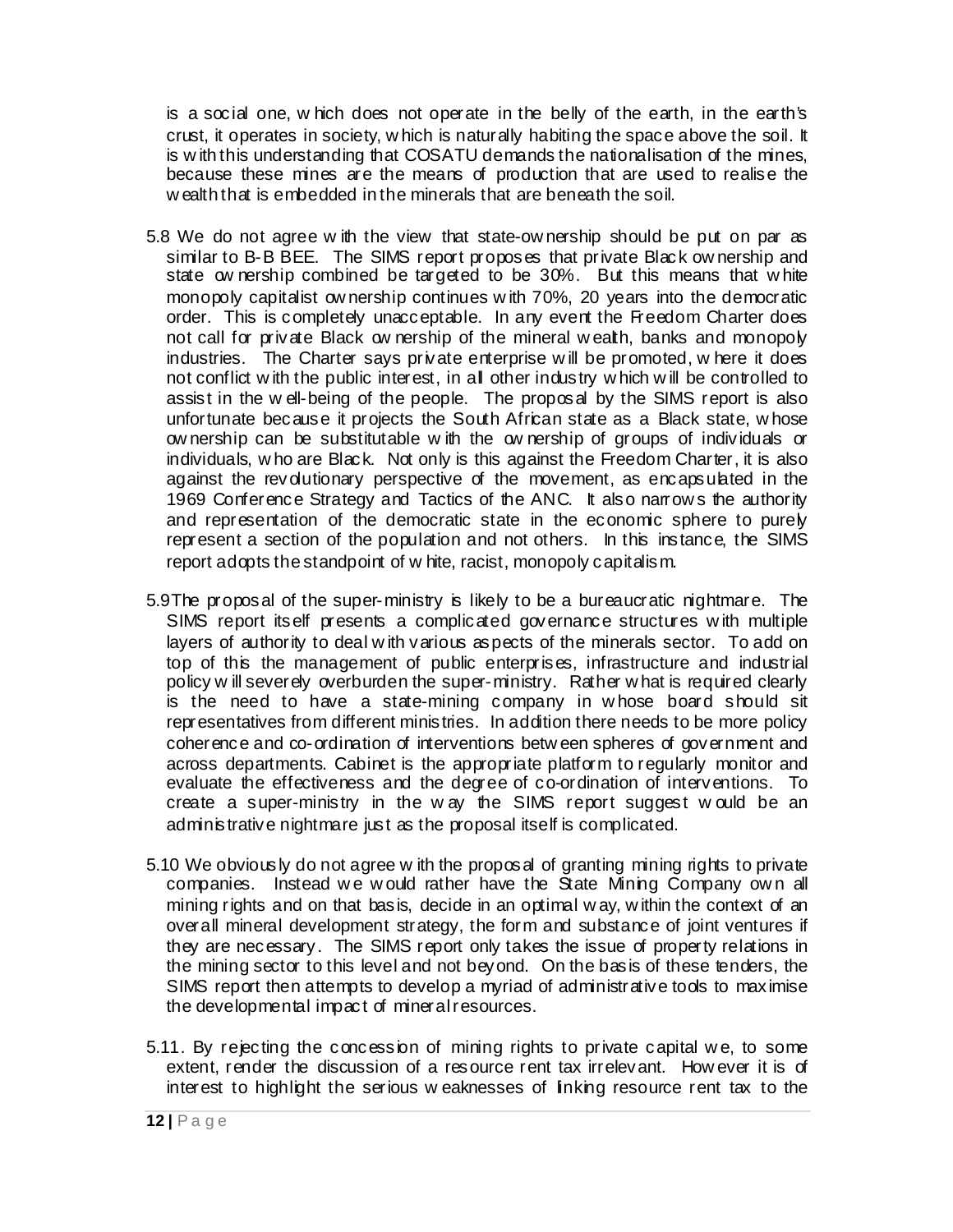bond rate, especially in the context w here COSATU opposes inflation targeting. The "resource rent tax", is defined in the SIMS report as the gap betw een the rate of profit of the mines and bond rate plus 7%. The problem arises as follow s: in the extremely deregulated financial market like South Africa's, the bond rate is primarily driven by w hat bond markets think future inflation w ill be. If bond markets expect inflation to be high, the bond rate w ill go up in order to compensate for the expect loss in the purchasing pow er of the bond payments. This will in turn raise the threshold for the "resource rent tax".

5.12 The implication of this is that in order to increase the size of the "resource rent tax", or to increase the probability of the state collecting "resource rents", expected inflation must be low enough so that the rate of profit of the mines lies above the bond rate plus 7%. What the "resource rent tax" does is therefore to w ire the desire to extract resource rents to low inflation, i.e. to inflation targeting. The danger of course, is that the extraction of "resource rents" in this case w ill be tied to low inflation and is likely to militate against the required shift in macroeconomic policy. In short, the w ay the resource rent tax is formulated is such that w hat the capitalists lose in the mineral sector they gain in the bond market.

#### **6. Conclusion**

- 6.1As COSATU, w e need to reiterate our resolutions about the Freedom Charter. COSATU should maintain the position that the mines, banks and monopoly industry must be nationalised. This is the only way in which the power of white monopoly capital can be broken, w ithout propping up the Black bourgeoisie to have its hands on these critical sectors.
- 6.2We must delegitimize all the Black Economic Empow erment deals that have occurred, and continue to occur, in the mineral sector, the banks and monopoly industry as a travesty of the Freedom Charter. The "people as a w hole" cannot be represented by the Black elite. The Black elite, has no authority w hatsoever to represent the people as w hole. Only a democratic state, because it is based on the w ill of the people, can justly claim authority to represent the people as a w hole in every sphere of social activity, including in the ow nership and control of critical industries of the economy.
- 6.3 While we re-iterate our policy position on the nationalisation of the mines, banks and monopoly industries, w e should also strive to ensure the hegemony of a w orking class interpretation of the Freedom Charter. In order to do so, w e need to expose and fight against the rightw ing, revisionist interpretation of the Freedom Charter and in the process, provide a consistent and clear articulation of our policy stance on nationalisation in particular, and economic transformation in general. In this regard, w e need to implement our resolution w hich called for a clear outline of the political economy of the national democratic revolution.
- 6.4 Beyond the nationalisation of the mines and other strategic industries, w e need to pursue our 10<sup>th</sup> Congress resolution that "Government must seek to transform the shareholding of Multinational Companies or foreign companies in South Africa so that their shareholdings make up less than 51%. Foreign shareholders must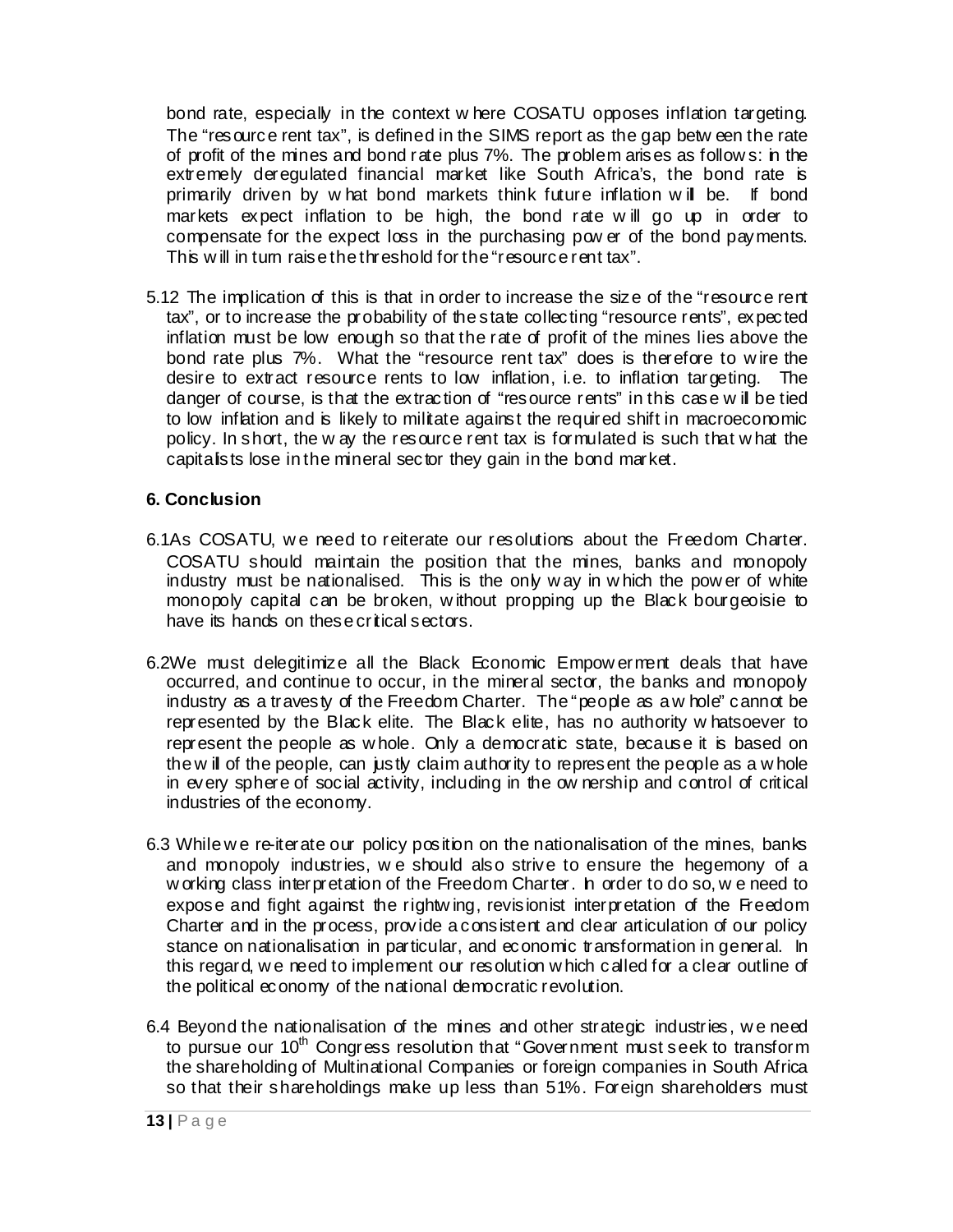bring productive benefits to the company". This resolution is extremely important, serious countries such as Vietnam limit foreign ow nership and thereby protect their balance of payments, secure their independence from imperialist domination. In some sectors, especially the banking sector, foreign ow nership is even more stringently limited. This aspect of our transformation programme should not fall by the w ay side.

## **On SOEs and DFIs**

## **1. Noting that:**

- 1.1 The ANC has released a discussion paper on State Ow ned Enterprises (SOEs) and Development Finance Institutions (DFIs) for its policy Conference in June 2012. The ANC discussion paper defines its key objective as *"to ensure that state-owned commercial entities operate as powerful instruments of economic transformation and remain firmly within the control of the state in order to have the capacity that is capable of responding effectively and efficiently to the developmental agenda of the ANC"*.
- 1.2 The paper contends that the global economic and financial crises in the past three years show that capitalism *is at cross roads and that "various state capitalism initiatives, across the globe within the emerging markets sphere, have given credence to the postulation of such a system being a viable alternative to the traditional notion of liberal capitalism*".
- 1.3 There are about 590 publicly-ow ned commercial entities and DFIs, w hich includes their subsidiaries, at the national, provincial and municipal levels of government. In 2010 the President of the country established the Presidential Review Committee on SOEs and DFIs (PRC) and its final report is yet to be released.
- 1.4 The ANC discussion paper identifies various challenges faced by the SOEs and DFIs w hich include the follow ing:
	- Lack of a clear agenda for SOEs and FDIs
	- Poor alignment w ith government policies
	- Tension betw een the interests of the public and the enterprise itself
	- Disjointed good governance and performance management
	- Conflict and duplication
	- Non-compliance w ith the PFMA, and Municipal Finance Management Act at the municipal level
	- Lack of a structured and obligatory process through w hich government as the owner and shareholder periodically review the relevance and significance of SOEs
	- Capacity to provide oversight
	- Lack of sound governance by the boards
	- Inadequate funding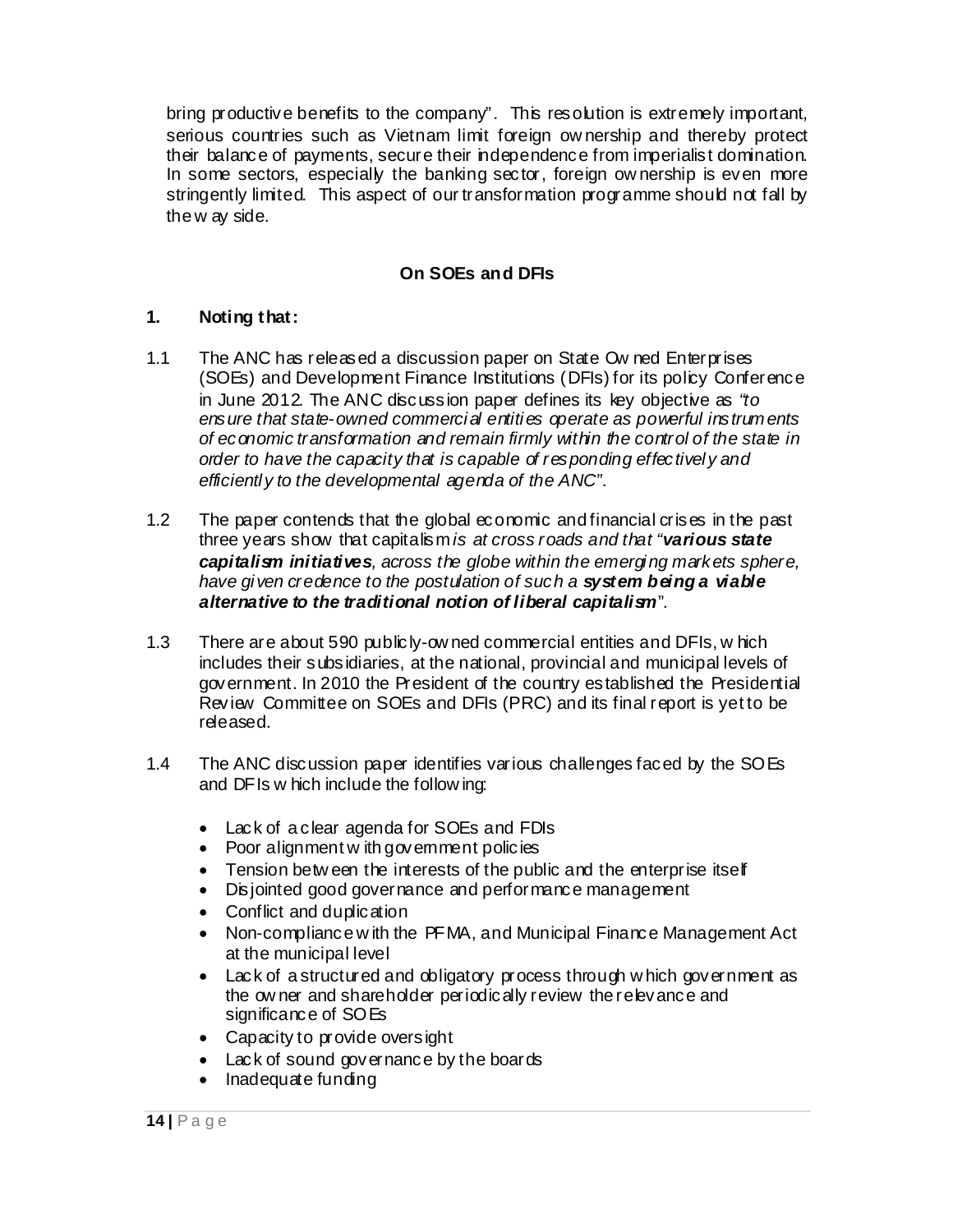- 1.5 The discussion paper makes the follow ing proposals in relation to the governance of SOEs and DFIs:
	- The ANC to clearly define mandates and set measurable objectives for each SOE/DFI and create a common framew ork in shareholder management
	- Establishment of an overarching policy as well as the necessary legislation which w ould address the governance issues such as defining and standardising the relationship betw een the executive and the entities themselves
	- Establishment of a DFI council
	- Recognise the role the Presidential Infrastructure Coordinating Committee should play in identifying projects to be led by the SOEs and DFIs
	- Where necessary government should separate policy departments from overseeing SOEs and DFIs to mitigate the potential conflict of interest betw een the policy department's focus on developing an industry for the benefit of the consumer from the needs of their enterprise
	- There must be an adequate coordination of shareholder oversight into as few as possible specialised oversight departments or agencies so as to optimise portfolio synergies across SOEs and create a national centre of excellence in shareholder management
	- ANC to develop a governance model for DFIs and SOEs with respect to Boards of directors and their roles must ensure enhancement and protection of shareholder interest as w ell as support state activism
	- Boards require competencies and public sector ethos to effect the identified developmental mandates efficiently
- 1.6 The paper calls on SOEs and DFIs to collaborate through public-public partnerships to implement strategic programmes identified by government. How ever, the paper places much emphasis on public private partnerships in capital infrastructure.
- 1.7 The paper proposes the follow ing funding options for DFIs and SOEs:
	- State Funding
	- Cost Recovery
	- Capital Markets as a last resort
	- Retirement Funds and Insurance
	- Creation of the National Competitive Fund resourced by tax on export of steel and scrape metal
- 1.8. The paper has the follow ing w eaknesses
	- (a) The document set itself an ambitious scope to "cover all publicly-ow ned commercial entities and/or SOEs & DFIs; parastatals in all spheres of government; national, provincial and municipal entities as w ell as other state institutions that operate in any other commercial manner not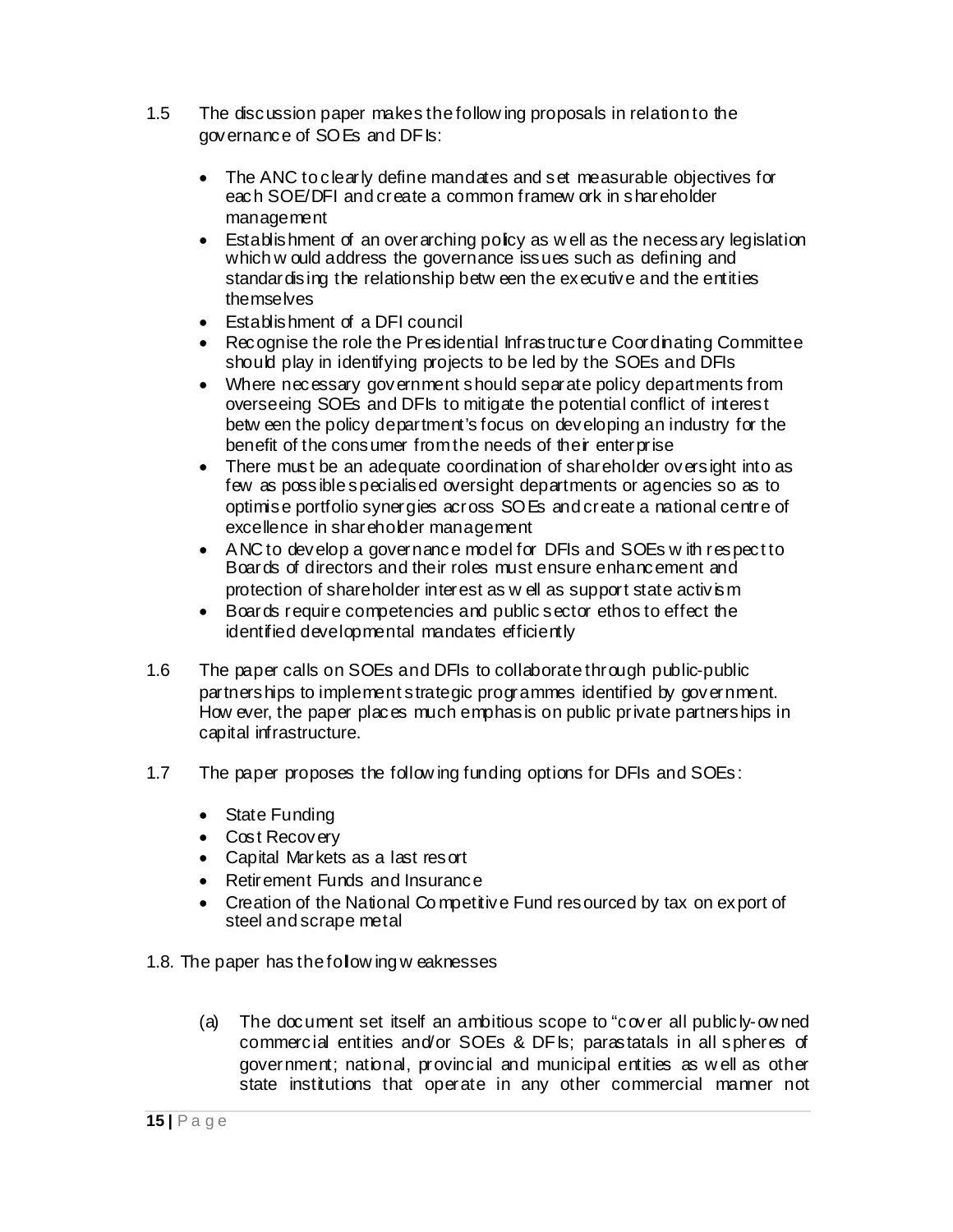covered by the aforementioned." Yet, it is essentially narrow ly focused on the major national SOEs and DFIs and even so at a high-level or in general terms.

- (b) This limited scope of the document is also reflected in its failure to engage the government's review of the DFIs and the adopted programme for the rationalisation of DFIs" in line w ith the findings of the DFI Review Commission. This includes aspects of the NGP and NDP dealing w ith both the SOEs and DFIs.
- (c) There is a need for a proper and specified attention to be paid to the challenges facing particular types of SOEs and DFIs such as those that are business enterprises competing w ith the private sector like SAA or Telkom and others that are monopolies in their sectors such as Eskom, Water Boards, etc. especially those w hose mandate is related to the delivery of public services.
- (d) Whilst there is some reference to the democratic developmental state, there is a failure to locate the discussions over the SOEs and DFIs w ithin a proper context of building the Developmental State in a manner that encompasses the SOEs and DFIs as part of a wider public sector that integrally and seamlessly w orks w ith the public service. In this context, agencies that are actually performing line functions of public service departments such as SASSA need to be redirected and reabsorbed back to the public service and there should be an end to agencification and outsourcing in line w ith resolution of the Alliance Summit of May 2008.
- (e) In the main this failure to locate the discussion on the SOEs and DFIs in a substantial manner w ithin the context of the democratic developmental state is informed by the document's attitude tow ards GEAR, as reflected by its claim that the ANC began its incumbency in 1994 intending to embark on privatisation and that GEAR was more of a detail strategy that w as located w ithin the framew ork of the RDP.
- (f) Despite the talk of the democratic developmental state, the persistent features of a Neoliberal state, especially w ith regard to the delivery of municipal service are not addressed in the document, e.g. with regard to water and electricity in w hich the relevant SOEs continue to operate in terms of Neoliberal costs-recovery logic.
- (g) The document claims that "SOEs & DFIs are challenged w ith trying to strike a balance betw een the interests of the public and the enterprise itself." The conference rejects this artificial binary as it reflects an inherent confusion underlying this document  $-w$  hich is caught between an aspiration for a democratic developmental state and the persisting logic of a Neoliberal or regulator state. SOEs and DFIs cannot have their ow n "commercial interests" that are separate or that stand in contradiction with "the interests of the public" in the context of a developmental state.
- (h) The document need to consider the key institutional and operational challenges facing these institutions such as transformation, employment equity as w ell as the outsourcing of many of the internal operational functions.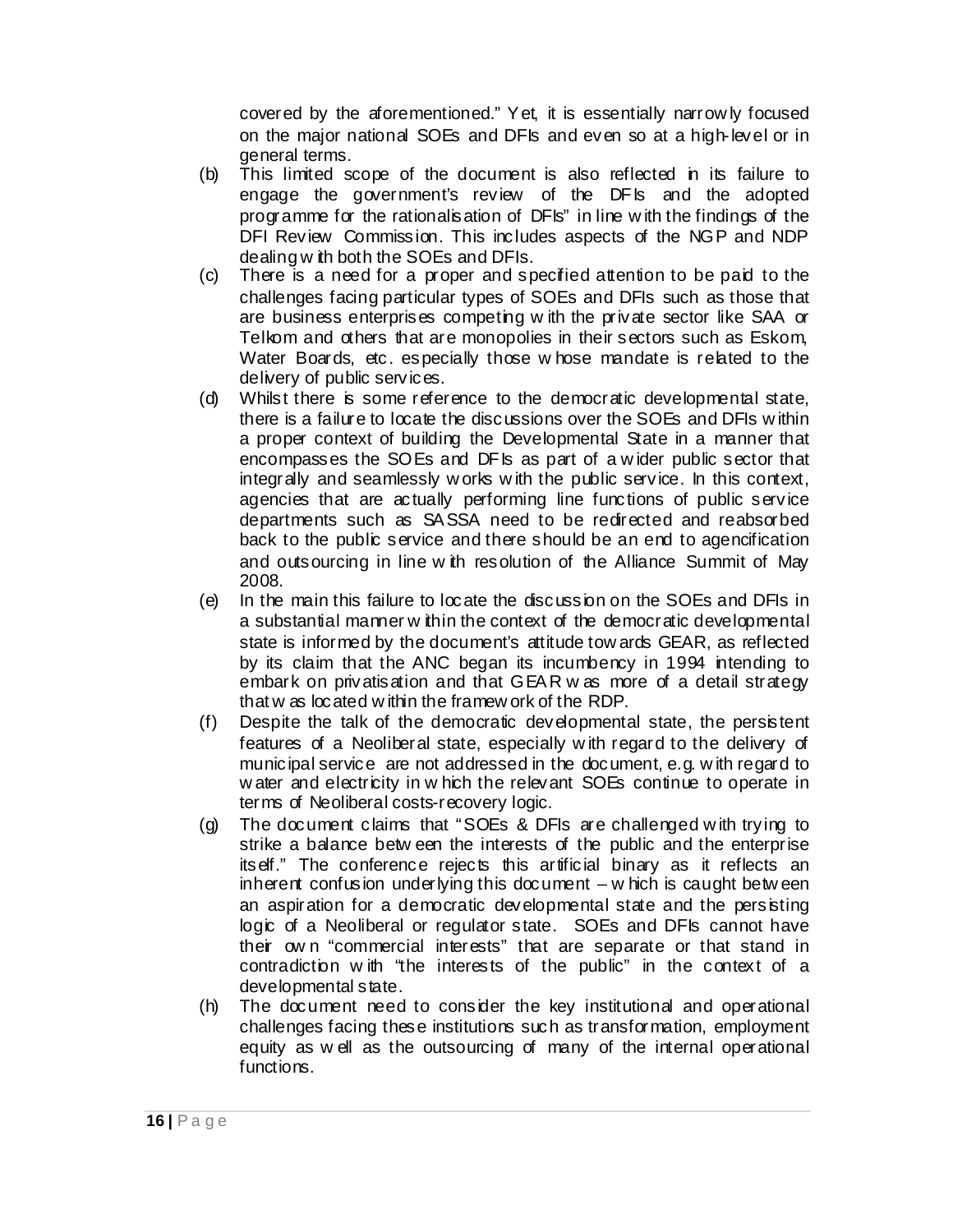- (i) Nonetheless, the document makes some proposals that w e support in principle such as:
	- The need for a SOEs/DFIs Council to coordinate their activities w ithin an overarching policy. How ever, there is need for clear proposals on the lines of accountability in relation to the executives and Parliaments as w ell as the composition and representativity of the boards of these institutions.
	- Even though there is some reference to public-public-partnerships, the document unduly emphasises public-private-partnerships. We reject the ppps (i.e. involving the private-sector) and there is a need for a review of the current policy framew ork and public-privatepartnerships unit w ithin the Treasury.

## **2. Believing that:**

- 2.1 The task of fundamental transformation of our economy, the creation of decent w ork and the provision of basic services to the majority of our people cannot be left to the market forces. For all this to happen there is a need for strong developmental state to intervene decisively in the economy to redistribute resources in order to address unemployment, inequalities, poverty, and rural-urban development divide. The transformation of SOEs and DFIs must be informed by this key strategic objective.
- 2.2 While COSATU should support the general orientation of the ANC discussion paper, there are areas that need more elaboration. There is a need for further details on the review done by government on DFIs and the programme it adopted for their rationalisation; as w ell as on the proposals by the New Grow th Path and National Development Plan on SOEs.
- 2.3 The PRC report on DFIs and SOEs would have gone a long w ay in enriching the ANC discussion paper. The DFIs and SOEs indeed face serious challenges identified in the discussion paper. How ever one of the key challenges not identified in the paper relates the tendency to use consultants extensively and the possible corruption that goes with that. The utilisation of consultants in many instances amounts to the extension of the sunset clause as most the former officials in the SOEs and DFIs are used to execute responsibilities of these entities.
- 2.4 While the discussion document correctly indicates that the adoption of GEAR in 1996 promoted privatisation of state ow ned assets, it fails to highlight the impact privatisation, in various forms, had and continues to have on the provision and affordability of basic services.
- 2.5 While privatisation stalled since 2005, it has been replaced by a tendency by government departments to create agencies to do w hat has historically been the mandate of those departments, a phenomenon know n as agencification.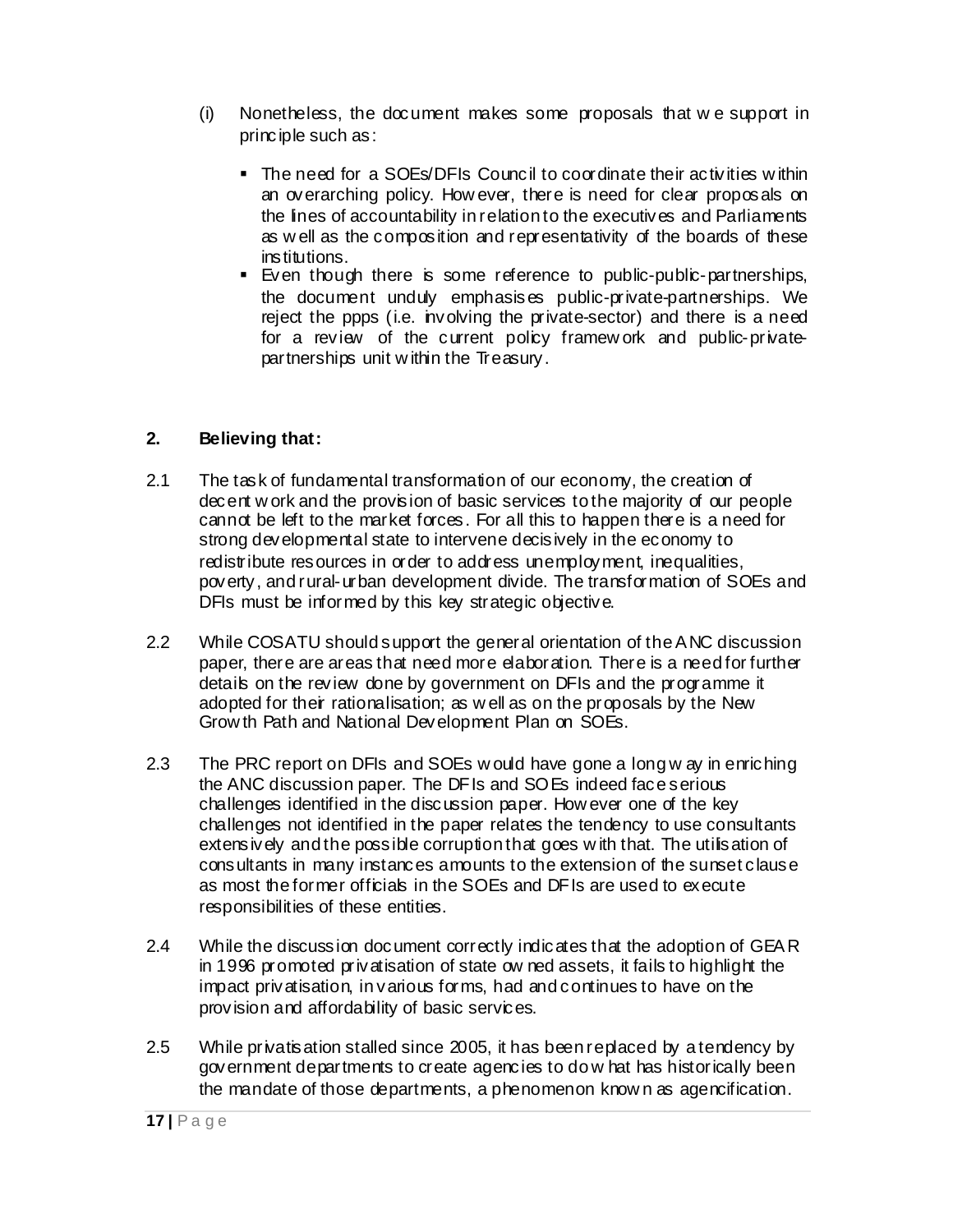The ongoing crisis in relation to the funding of the Gauteng Freew ay Improvement Project perfectly puts the spotlight on agencification. Although this practice does not entail outsourcing to the private sector, it fragments the state and thus has a potential of w eakening its capacity.

- 2.6 The infrastructure SOEs like Eskom, Telkom and Transnet are monopolies and their revenue is regulated by institutions like NERSA and ICASA. How ever, their proposals for tariffs increases almost alw ays get a green light from these regulatory institutions w ith dire consequences to the economy and affordability of the services they provide. This is w hy it is not enough to strengthen the boards of SOEs and DFIs, but to also ensure the transformation of these 'independent' regulatory institutions.
- 2.7 There are three ow nership models follow ed by governments generally. These are the centralised model, decentralised/sector model and the dual model. The current South African model can be said to be hybrid; it has elements of dual and decentralised models.
- 2.8 The reliance of the SOEs and DFIs on public private partnerships in capital infrastructure programmes has resulted in the state taking more of the risk involved in the projects w hile the private sector takes less risk. The costrecovery approach in the delivery of basic services has resulted in higher prices for these services and in the processes the majority of the w orkers and the poor get excluded.

## **3. Therefore resolve:**

- 3.1 To reaffirm COSATU resolution on a need for strong developmental state to intervene decisively in the economy to redistribute resources in order to address unemployment, inequalities, poverty, and rural-urban development divide; and the transformation of SOEs and DFIs in line w ith this key strategic objective.
- 3.2 That in keeping w ith the spirit of the decision to form DFI Council and the Presidential Infrastructure Coordinating Council, there is a need to move tow ard a centralised approach of managing the state assets to ensure maximu m coordination.
- 3.3 To support the governance proposals contained in the discussion document. How ever it is important to ensure that w orkers do get represented on the boards of SOEs and DFIs.
- 3.4 To call for the strengthening of the boards 'independent' regulatory institutions like NERSA and ICASA to ensure that these institutions do act according to the strategic objectives the country has set itself.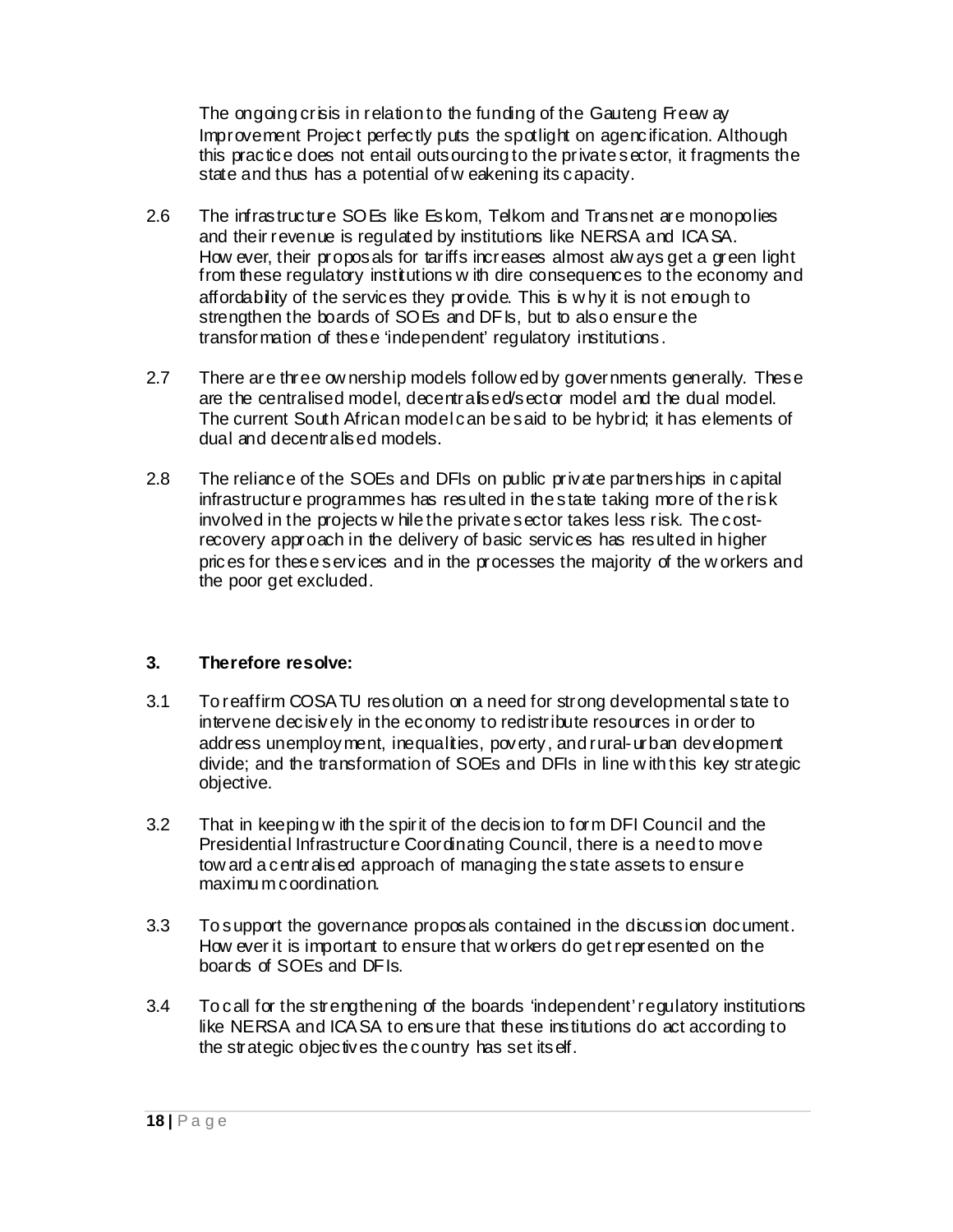- 3.5 To support the call by paper on SOEs and DFIs to collaborate through publicpublic partnerships to implement strategic programmes identified by government.
- 3.6 To reject the over-reliance of the paper on public private partnerships in capital infrastructure programmes. To call for a review al of all existing public private partnership to ensure that the state does not carry more risk than the private sector.
- 3.7 To reaffirm the May 2008 Alliance Summit's call for a moratorium on privatisation and outsourcing and the review of current outsourced public sector utilities. This means that the agencies created must be reincorporated back into their line departments and this must be accompanied by the strengthening of the capacity of these line departments.
- 3.8 To call for the reorientation of DFIs to ensure that they do not operate like commercial banks but advance the objectives of transforming the economy.
- 3.9 To reaffirm the COSATU resolution on the renationalisation of the SARB and to use the opportunity presented by the policy conference to pursue this resolution.
- 3.10 To call on government as the shareholder to ensure that SOEs do live up to their mandate and must lead by example. Accordingly, the SOEs must:
	- Channel more resources tow ards labour intensive sectors of the economy
	- Provide decent w ork, eliminate outsourcing, do not use labour brokers and eliminate precarious w ork
	- Procure inputs from local industries in support of IPAP2. If they procure from foreign firms they must put in place provision for skills and technology transfer to local firms
	- Play a leading role in revitalisation of rural economies through economic and social infrastructure provision
	- Lead in skills development through bursary schemes, partnerships with relevant institutions, targeting those located in rural areas and former Bantustans; and provide internships for experiential learning
	- Support research and development of new technologies to promote costeffective w ays of producing and to benefit dow nstream industries
	- Eliminate the profit motive from the delivery of infrastructure, by directly delivering infrastructure, basic goods and services to the economy and communities- this means building internal skills.
	- Produce strategic inputs for industries: water, electricity, steel and other metals, cement and chemicals
- 3.11 To support the funding options for FDIs and SOEs as presented by the paper; except the cost-recovery option. In this regard COSATU reaffirms its resolution on prescribed assets for the funding of infrastructure programmes; and the introduction of progressive taxation.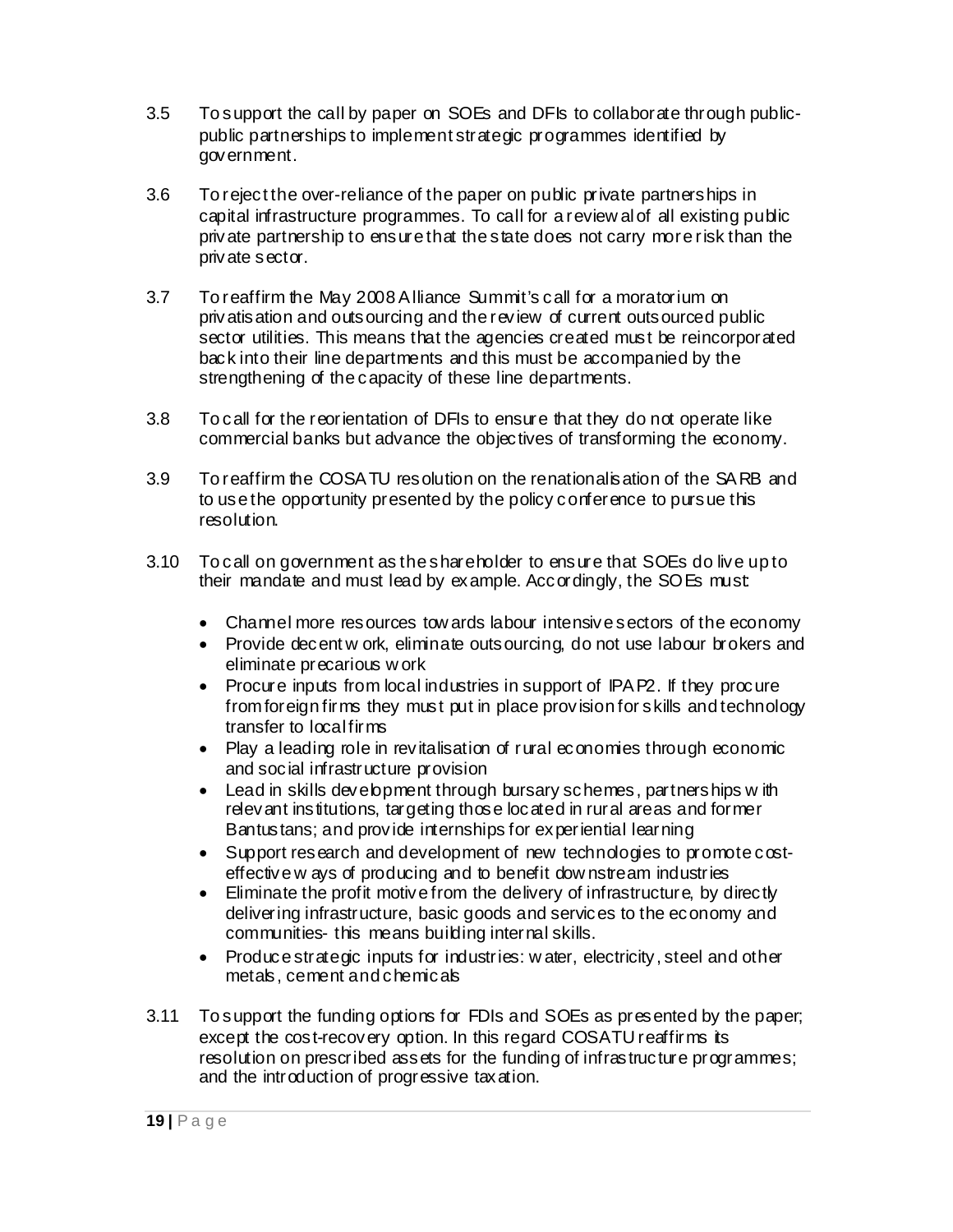## **On the Ge nder Paper**

#### **Noting**

1. Progress made by the ANC tow ards creating a non sexist society, and transformation w ithin the organization

2. Achievement in prioritizing the policy of 50-50 gender representation in the structures and organs of the state

3. The lack of further pursuing the 50-50 representation in leadership in key decision making structures and at all levels w ithin the organization

4. The progress by the alliance partners to increase w omen representation in decision making positions

#### **Believing**

Gender equality is a fundamental human rights and essential prerequisite for the achievement of an equitable society,

The transformation of patriarchal gender relations

#### **Therefore Resolve**

1. To call for the policy position on the 50-50 w omen representation in decision making structures to include all levels of leadership positions.

2. ANC as the leader of the alliance to make a strong call on the alliance partners to translate this progress into concrete by adopting concrete policy position on w omen representation in key leadership positions.

## **Women and the Economy**

- 1. The paper identifies the stark inequality as a result of the gender division still persist and w here w omen are located,
- 2. The paper identifies achievements of ratified UN Convention w hich promotes gender equality, how ever falls short of raising labour specific convention,
- 3. The paper acknow ledges the need to w ork tow ards ensuring that w omen make up 50% beneficiaries of targets for jobs creation, as projections for the industrial Policy Action Plan on direct and indirect decent jobs
- 4. The proposal that 50% of beneficiation of the job fund and skills development must be w omen,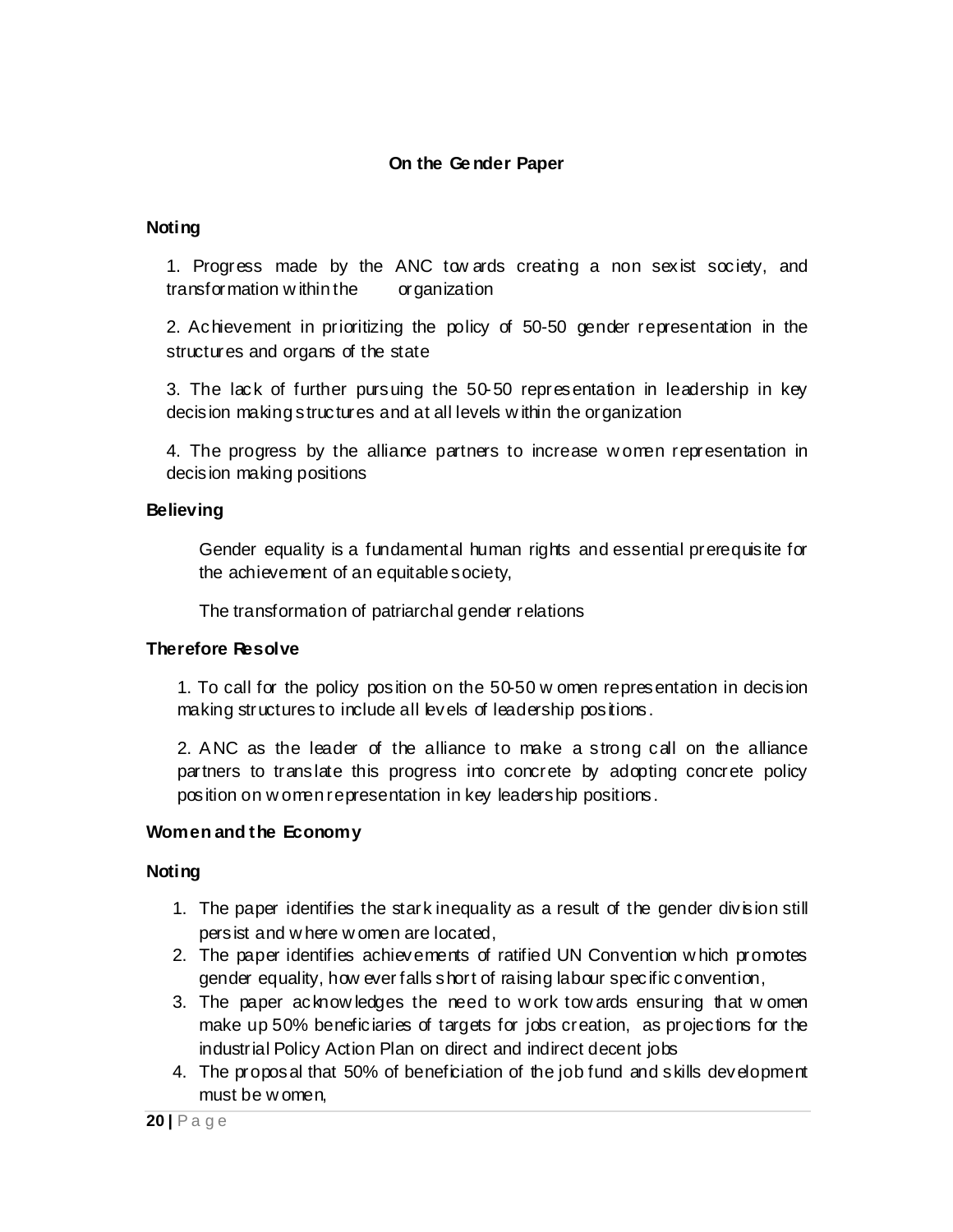5. The paper acknow ledges that the new grow th path w hich holds great promise for the

Up-liftment and economic empow erment of w omen,

# **Believing**

1. In the sustainable, equitable and inclusive economic grow th path,

 2. That the lack of employment opportunities and the absence of and independent source of income means that w omen become economically dependent on their spouses and this result in them being vulnerable to gender based violence,

# **Therefore Resolve**

- **1.** Call on the government to also ratify international instruments that promote gender equality in the w ork place, in particular the ratification of the International labour Organization ( ILO) Conventions in particular convention 183 (Maternity Protection) and Convention 189 (Decent Work for Do mestic workers),
- 2. That the industrial policy action plan regarding the creation of jobs to include the strategy to ban labour broking and to w ork tow ards strengthening of the formalization of w ork in order to achieve the creation of decent w ork.
- 3. The approach to the achievement of 50% w omen beneficiaries for skills development targets should ensure the inclusion of the low est category of workers and must lead to career progression for them. Including w omen w ith disability and youth,
- 4. We affirm the call expressed by the document to ensure that the content of the new grow th path is engendered.

# **Society Security**

- 1. Social security is not just a concern of w omen, children, the elderly and persons w ith disability associated w ith the reduction of poverty but should also be a concern for w omen in the formal and informal employment,
- 2. Social Security should offer the protection for w omen w orkers in terms of their basic conditions of w ork,
- 3. Social security systems offer no form of income support to indigent and unemployed people unless they are disabled or have reached their pensionable age,
- 4. The existing inequalities in the gender distribution of paid and unpaid w ork to the disadvantage of w omen,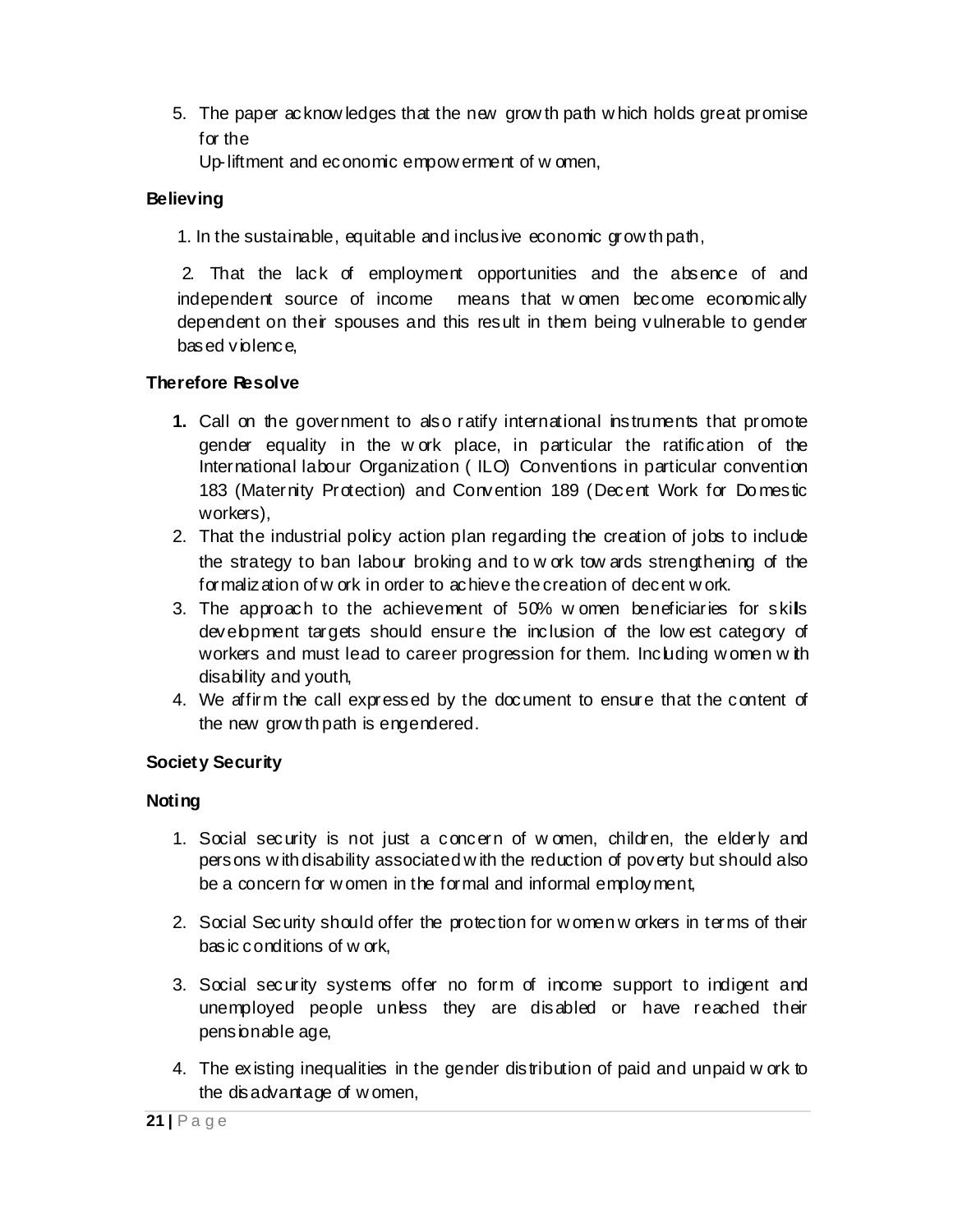5. Those w omen utilize their Unemployment fund for maternity leave, to cover the lack of paid maternity leave,

## **Believe**

- 1. Comprehensive social security is a government responsibility given the high levels of unemployment and poverty, in particular the feminization of poverty,
- 2. The majority of w omen w ere grossly affected by the discriminatory practices of the past given their previously disadvantaged status,
- 3. Women are entitled to the UIF benefits equally w ith their male counterpart,
- 4. That the utilization of the UIF for maternity purposes disadvantage w omen at a later stage, w hen they are retrenched and or unemployed therefore are indirectly discriminated,

# **Therefore Resolve**

- 1. To call on the ratification and or the strengthening of the implementation of the ILO Convention 183 on maternity protection for w omen not covered by the conditions of w ork covered by the labour relations provisions,
- 2. To propose for the establishment of the w omen's fund that w ill support women's business initiatives and address their challenges related to access (Finance, Land) based on the requirements that are suitable to w omen, especially rural w omen,
- 3. Propose the provision by government of a localized, quality, accessible public early childhood development systems that w ould benefit the w orking class and the poorest of the poor and that w ould relieve w omen's burden to unpaid work,
- 4. To call for the creation of a maternity fund separate from the UIF, w hich caters for all w omen in public, private, informal and migrant w orkers.

## **Cooperatives**

- 1. The paper reaffirms the need for the development of an institutional environment including the establishment of an academy to train cooperatives and the advisory board,
- 2. Cooperatives have a political role to play in the economic struggle to build democratic control of production and distribution,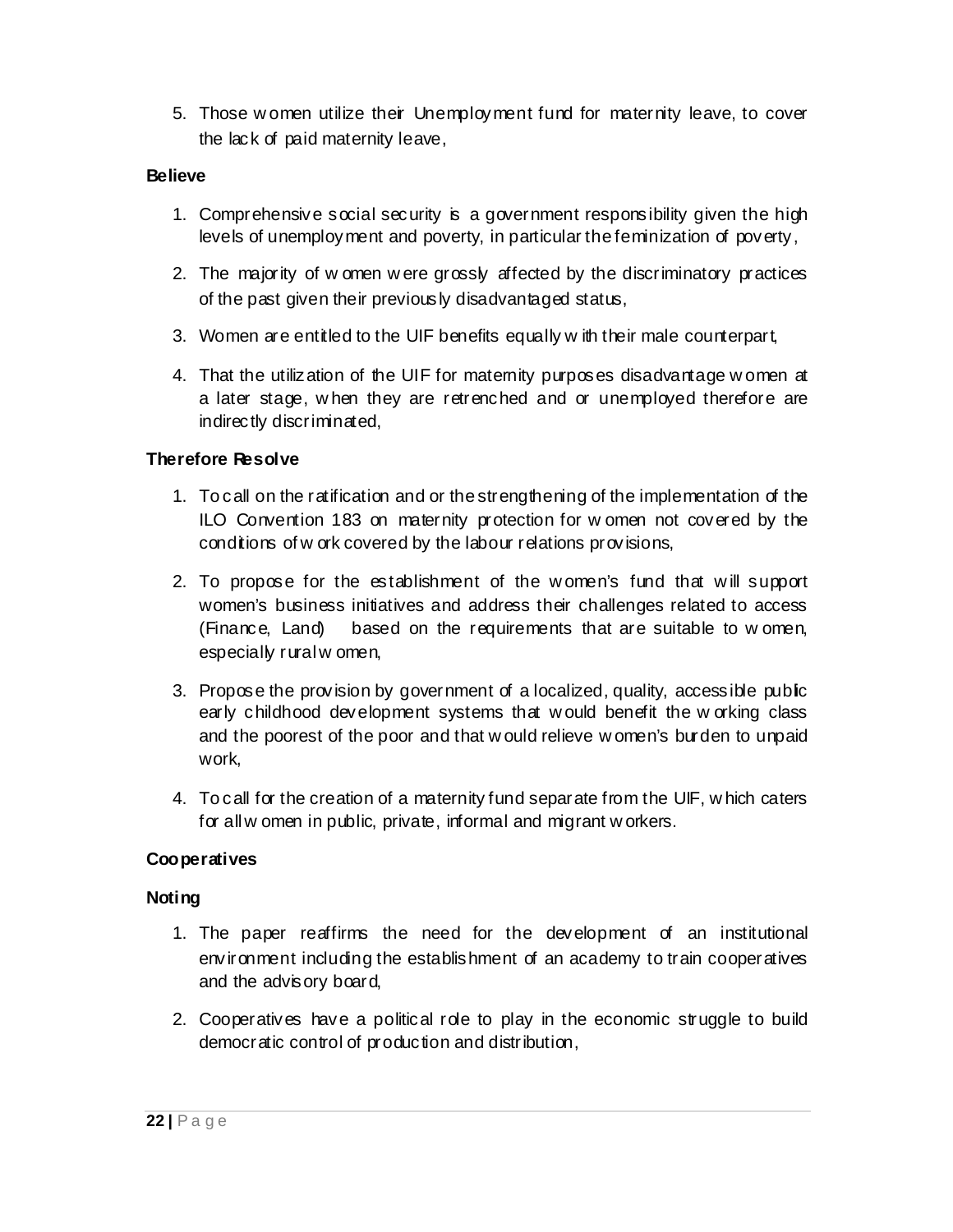3. Since the April 1994 democratic break through, a new w ave of cooperatives associated w ith the trade union movement and the broader democratic movement has emerged as a response to the huge problems of unemployment and retrenchments, financial exclusion of w orkers and the poor by financial capitalist institutions, homelessness and the rising costs of basic foods and household items, exacerbated by the economic crisis.

## **Believing**

- 1. Cooperatives have a distinct identity w hich is defined by its principles and values of democratic cooperate governance w hich is different from the capitalist and other types of enterprises,
- 2. Cooperatives are key elements and monuments for building w orking class pow er,

# **Therefore resolve**

- 1. The support of fast tracking of the establishment of an academy to train cooperatives and the advisory board w ith a special focus on w omen as beneficiaries should include retrenched w orkers,
- 2. The cooperatives advisory body should w ork closely w ith trade unions and women's and include them as stakeholders in the advisory body so that retrenched w orkers are covered,
- 3. To w ork tow ards the establishment of the academy to train cooperatives, entrepreneurship and those that they w ant to venture the w orld of business, in particular those w ho are funded,
- 4. The cooperatives advisory body should w ork closely w ith trade unions and women's movement and include them as stakeholders in the body to represent the interest of retrenched w orkers.

## **Education**

- 1. That w omen constitute the majority in the teaching profession,
- 2. The remuneration in education is also not commensurate w ith the challenges that comes w ith the job such as school violence, endemic local crime w hich often spills into the school, etc, thus limiting the attractiveness of the profession, particularly for young men w ho have the opportunity to further their studies and to develop their profession,
- 3. The varied backgrounds of learners informed by their economic status in particular the trappings of poverty,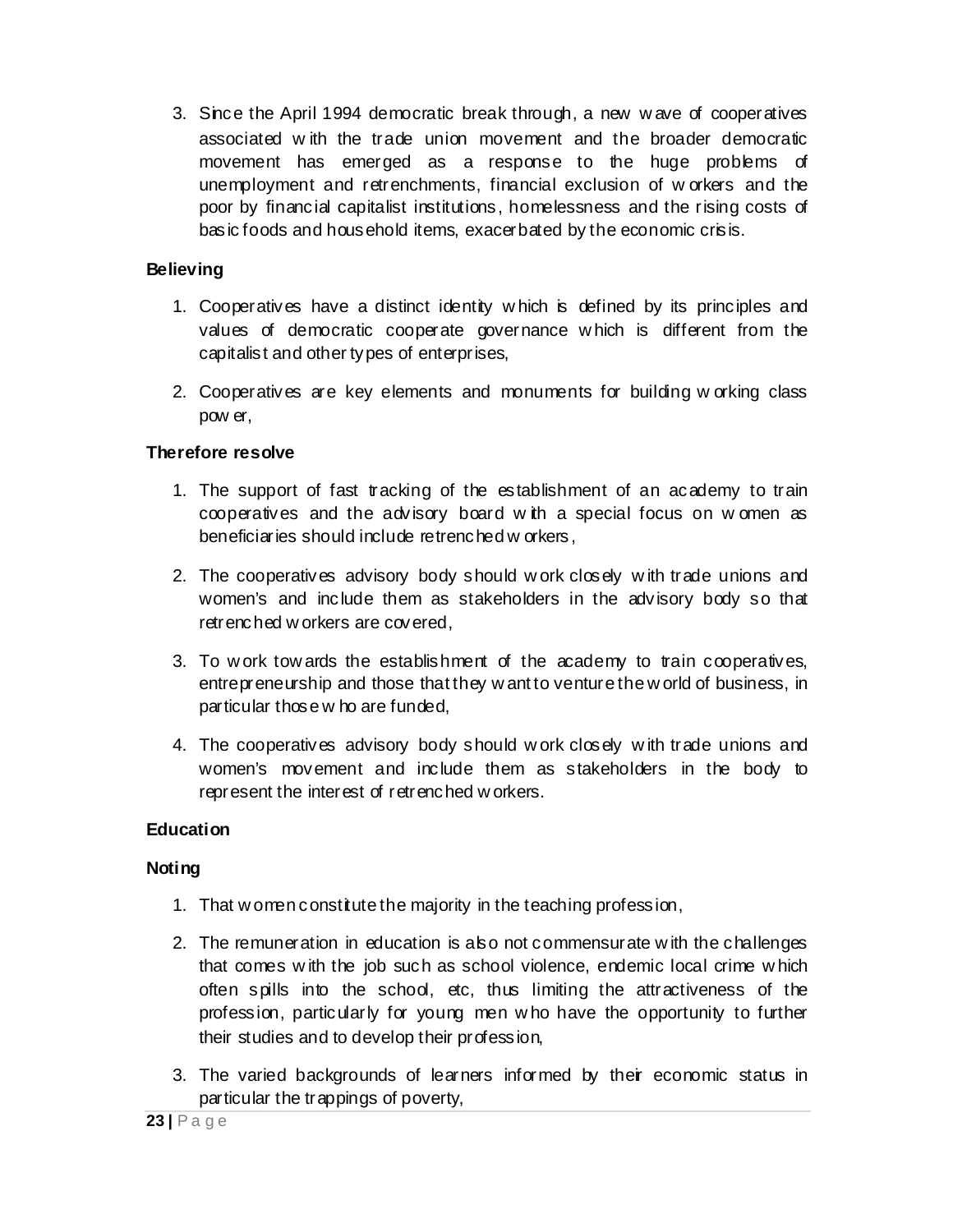- 4. The zero rating of sanitary tow els as presented by the paper.
- 5. Women managers face severe challenges given the patriarchal tendencies that hinder the maintenance of a desirable school ethos, given the resistance for the ascendance of w omen to management positions

# **Believing**

- 1. We believe (contrary to w hat the paper purports) that w omen teachers do experience discrimination, w ith regard to accessing jobs and promotion in the education system, despite them being them being the majority in the profession.
- 2. The notion that the importance to improve the quality of learning w hich affects the learning outcomes of learners and in turn impacts on the gender relation and gender equality generally,

# **Therefore resolve**

- 1. To call for the department of education to provide special monitoring and support systems in schools especially those headed by w omen as managers, to address the challenge of school violence and endemic local crime,
- 2. To propose the provision of free sanitary tow els to learners that are needy in all schools,
- 3. Call for the training and development of school managers and governing bodies to focus on the transformation agenda desirable for the realization of employment equity.

# **Prostitution and trafficking of women**

## **Noting that**

- 1. The paper addresses itself to the issue of prostitution simultaneously w ith the issue of trafficking of w omen,
- 2. Prostitution is illegal and regarded as a criminal offence,
- 3. Sex w orkers are not protected and grossly affects w omen w ho are mostly targeted for apprehension by police w hilst the clients mostly men are not affected by the law ,
- 4. We note the position outlined by the paper on the possible law reform approaches to prostitution as provided for in the SA Law Reform Co mmission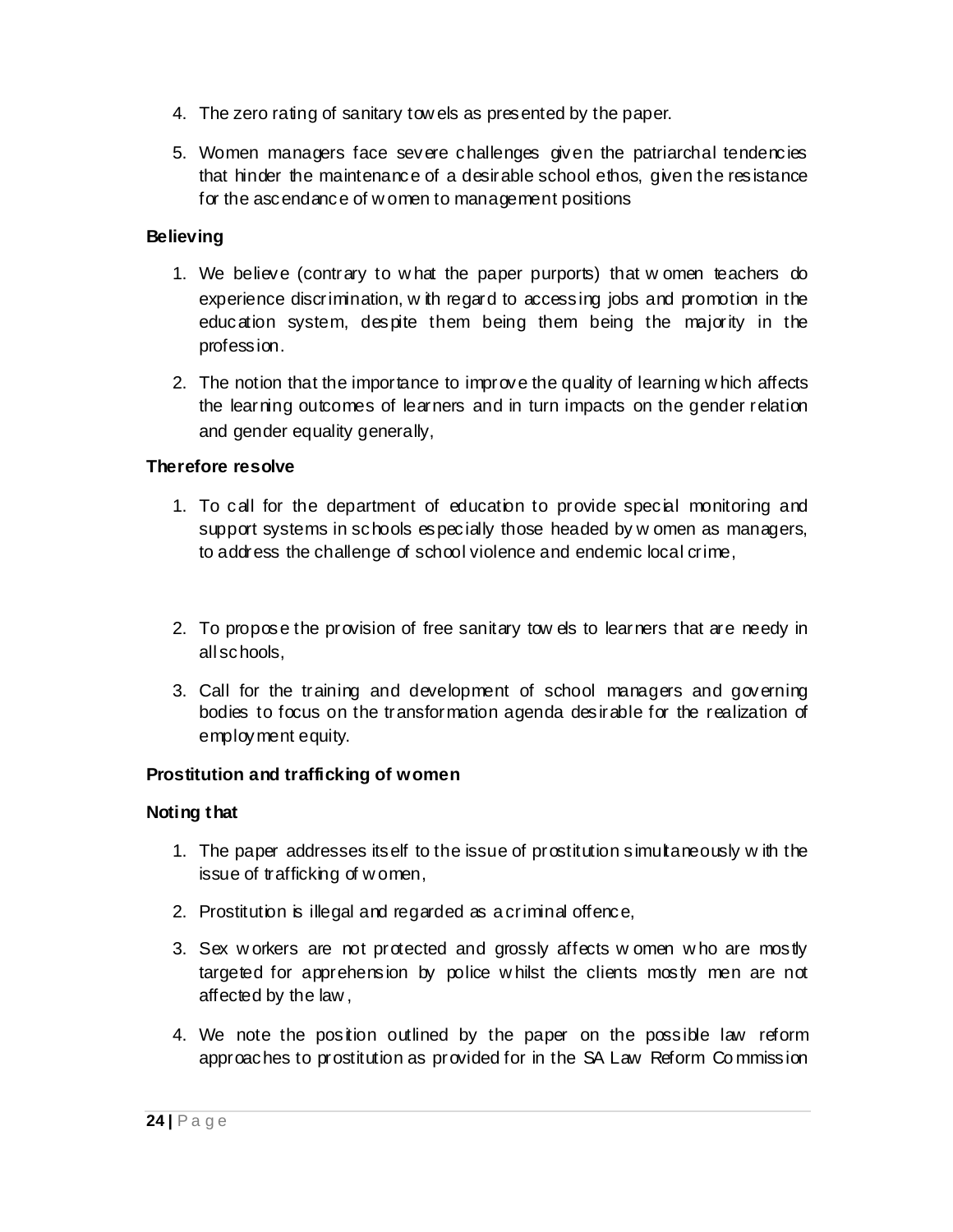issue paper on sexual offences that provides w ith model options, namely the criminalization, regulatory and total decriminalization,

5. This makes sex w orkers to vulnerable to abuse and to be judged differently by communities,

## **Believe**

1. Prostitution regarded as sex w ork is on the increase and is informed by the current economic challenges particularly the high level of poverty, unemployment and gender inequalities, w hich are factors driving this industry and offering little chance of income earnings for people, particularly w omen.

# **Therefore resolve**

- 2. To separate the tw o, namely prostitution and trafficking of w omen although they are related and informed by the same economic conditions, particularly the economic status of w omen,
- 3. To w ork tow ards the promotion of the right to dignity for all sex w orkers and therefore encourage to discuss the option model of decriminalization as spearheaded by the SALRC,

# **Safety and Security of Women: Gender Based violence**

Noting

- 1. The escalating prevalence of Gender Based Violence meted against w omen and children, including persons w ith disabilities, is escalating despite the efforts to counter this scourge and is informed by the patriarchal nature of the SA society,
- 2. The paper acknow ledges the w ork done in countering gender based violence, namely the legislative protections interdepartmental, monitoring initiatives, including child friendly courts,
- 3. The lack of a focus on the escalating violence meted against the gay and lesbian communities,
- 4. The initiative for the establishment the National Council against Gender Based Violence,

# **Believing**

1. In the full implementation and compliance to the UN Convention for the elimination of all forms of discrimination against w omen and children (CEDAW), ratified by the South African Government.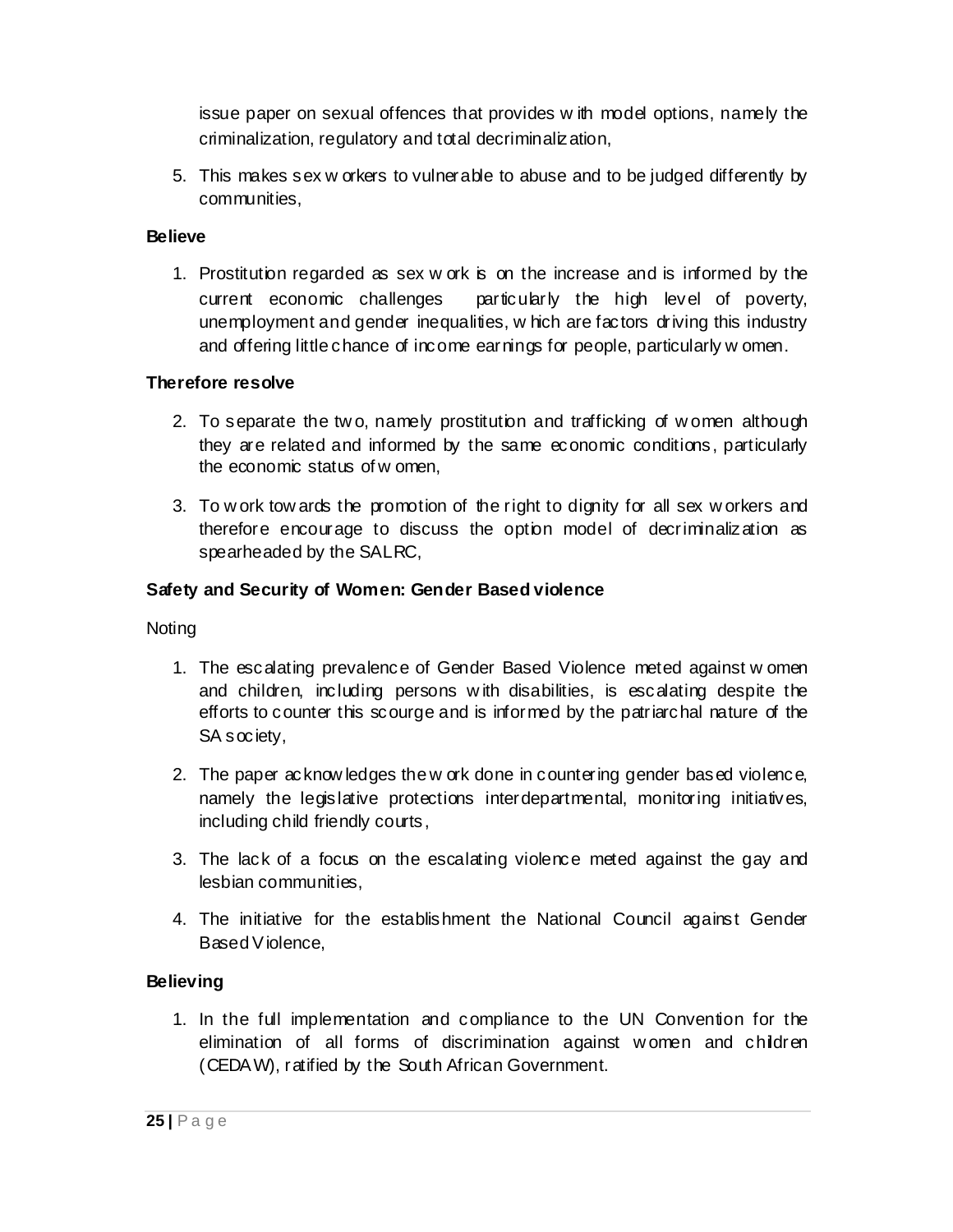## **Therefore resolve to**

- 2. To fight patriarchal tendencies that manifest itself in the form of gender based violence,
- 3. Support the establishment of the National Council Against Gender Based Violence (NCAGBV), established to provide alternatives that w ill turn around the tide of this scourge and address, itself to the issues of prevention, response and support to victims and institutions, including the rehabilitation of perpetrators,
- 4. Call on immediate focus on addressing the escalating attack on gay and lesbians, w hich takes the form of hate crime,

## **Transform ation of the justice system and policy makers**

#### **Noting**

- 1. The conclusions of the paper that the judiciary still remains pale and male, women in particular black w omen are grossly under represented, and attention is draw n to the civic part of the Judicial Service Commission, given its predominance of men representation.
- 2. The paper is silent on the Traditional Court Bill

#### **Therefore Resolve**

- 1. The Alliance should campaign for more representation of w omen in the organs of the judiciary.
- 2. To call upon for more engagement w ith the rural w omen on the Traditional Courts Bill as they are the most affected. But also that the Bill to be more simplified in a language that w omen in rural understand and be able to engage an input.
- 3. Call for the w ork shopping and education of w omen on the Bill before it can even be taken for public hearings.

#### **International**

#### **Noting that**

- 1. The paper does not reflect on International Solidarity and the plight of w omen in the continent
- 2. South Africa as the custodian of the Pan African Women Organisation

#### **Therefore resolve**

1. To call for the resourcing of the Office of the Pan African Women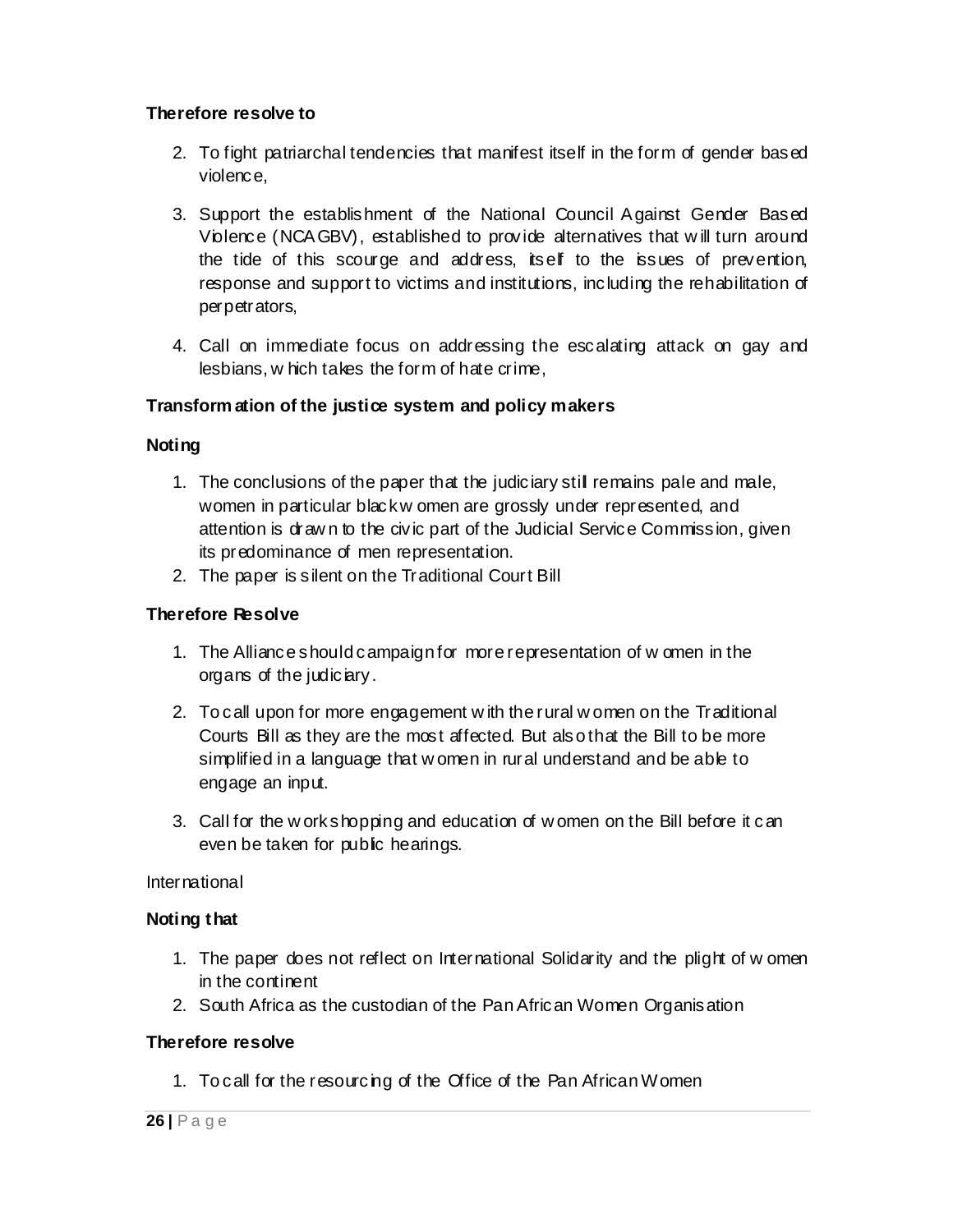2. To have a clear program of action on Solidarity

## **International Relations Resolution**

#### **The CEC Noting that;**

- The paper released by the ANC on its perspectives about international relations as a basis for discussion and the ultimate development of a coherent international strategy of the ANC for the coming period before the next Congress in 2017.
- The context in w hich this analyses is being made as being punctuated by the significance of the ANC centenary as not just a South African national event, but a profound event of global magnitude and inspiration to all the peoples and movements that suffered and those still suffering colonial, apartheid, occupation and domination of w hatever form w herever they are
- The tone and spirit of the paper does not reflect the historic posture of the ANC as profoundly an anti-imperialist movement, w hose perspectives should form the basis of the country's Foreign policy to become more activist, developmental and centred on the urgency of radically changing the global balance of pow er in favour of developing countries and poor people in general
- The tendency by both the paper and observations from practice that there is the real danger of the ANC international perspectives being driven by the state, hence the possibility of the governmentalisation of international relations and its consequence, the subordination of international solidarity to narrow state considerations
- The US used the Cold War, the system of strategic alliances and the international financial institutions to build a global capitalist order in w hich not simply w ere the economies of w estern Europe and Japan laid open to American capital, but the US state and transnational corporations w ere able systematically to penetrate and re-organise under its leadership the ruling classes of these centres of advanced capitalism. In this regard, US capital emerged as a social force w ithin each European country, to the extent that domestic capital tended to be "dis-articulated" and no longer represented by a coherent and independent national bourgeoisie. This means, therefore that, in the post-w ar era, the US foreign policy has been characterised by *'the internationalisation of the state, which according to some analysts is understood as a state's acceptance of responsibility for managing its own*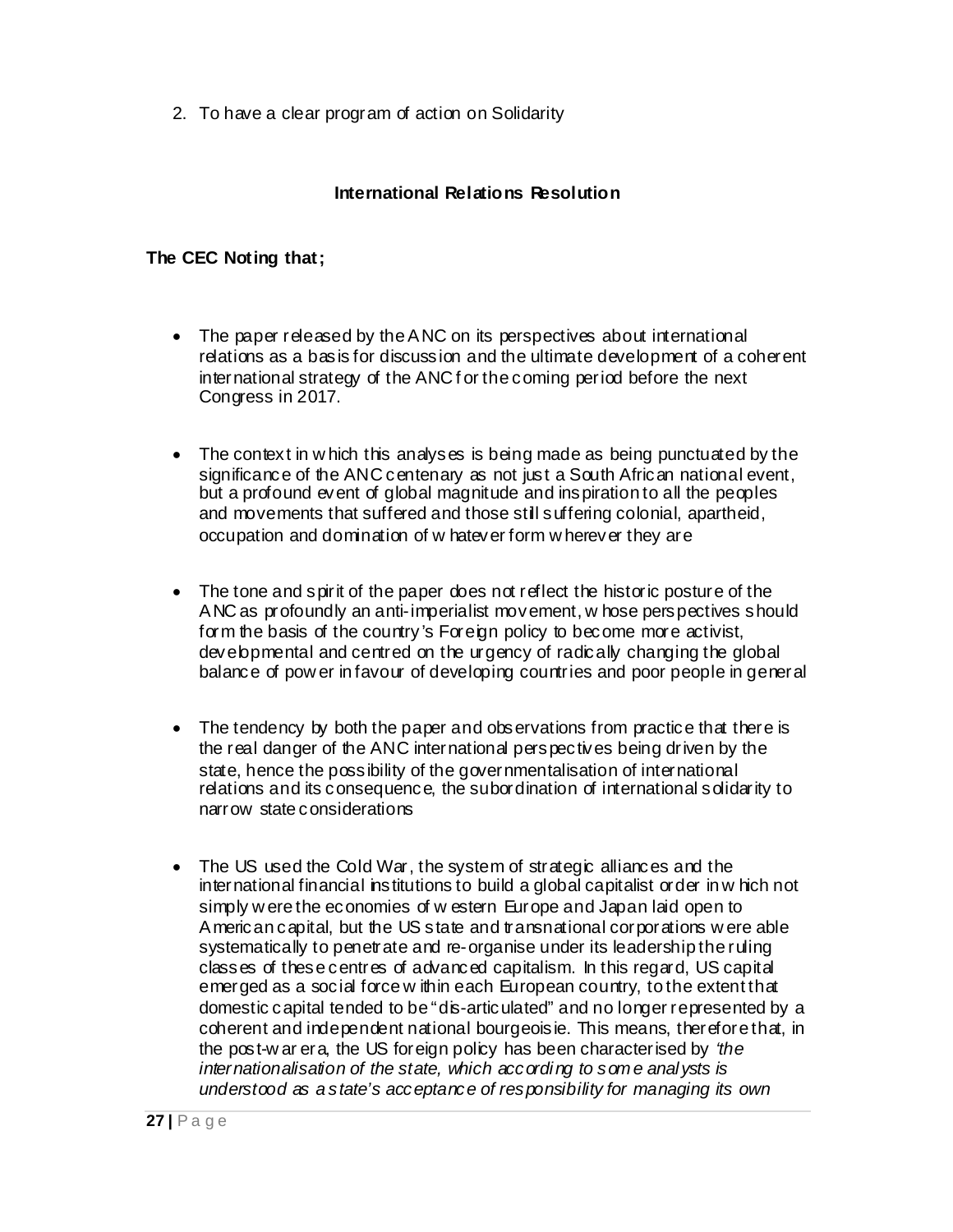*domestic capitalist order in way that contributes to managing the international capitalist order'* 

- The structure of the global political economy is changing at a very fast pace and w e must understand the implications of that and w hat new avenues it opens for us, as w ell as new threats it pose to our ability to advance a qualitatively decisive agenda for a new and just w orld order
- The emergence of BRICS provide both opportunities and threats w hich must be understood and located in the context of the south-south solidarity agenda, weighed against our profound commitment to changing the global pow er structure and analysed carefully to avoid being integrated into a new form of imperialism or simply tinkering w ith the old order, instead of changing it fundamentally
- The industrialisation of our continent and the rest of the developing w orld, is and must alw ays be a primary feature of our African agenda and not an accident of history. We must assert it more radically than ever before if we are to confront the terrifying levels of poverty and underdevelopment
- It is a know n fact that the historic achievement of the American state during the 1940s w as the construction of a transnational economic and geopolitical architecture that unified the entire advanced capitalist w orld under US leadership. One outcome of this arrangement w as that capital and commodities flow ed w ith no restrictions w ithin this space, to the benefit, of US banks and transnational corporations.

## **Believing that;**

- The ANC is both a product and champion of a liberation struggle that w as an integral part of the global anti-imperialist struggle. For years, it actively participated and sometimes led international forums and structures that w ere a critical part of the struggle for w orld peace, democracy and justice. In addition, it w as the decisive contribution of the global progressive movement, at the forehead of w hich w as the anti-imperialist movement that provided profound, consistent and solid support for the struggle against apartheid
- The transformation of multilateral institutions to be more democratic, accommodative of developing countries' interests and more transparent and accountable must be pursued w ith much more vigour. This does not exclude the need for the fundamental transformation of our continental bodies themselves, such as the AU and SADC to reflect the new dynamism and allow popular participation in affairs of public, national and continental interest.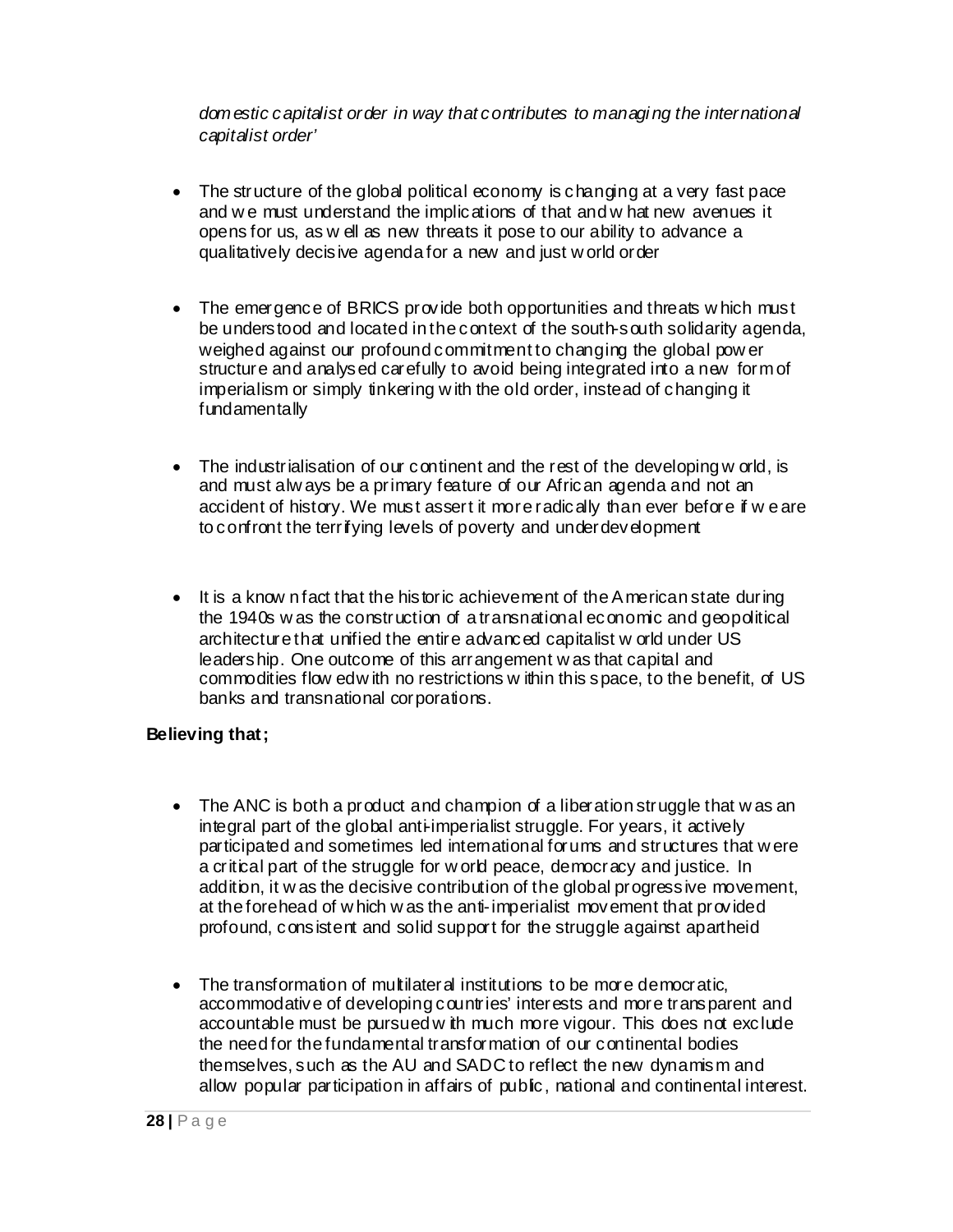- The G20 and other such exclusive clubs are never meant to be a structure of fresh and new thinking for alternatives to the dominant paradigm, but an extension of the imperialist management pow er structure through the cooption of the emerging economic pow ers to be part of the crisis management structure to help stabilise the status quo, rather than change it
- There is a need for a thorough review of ANC and Government international performance since the Polokw ane outcomes and how that performance relate to our profoundly progressive perspectives for a new and just w orld order
- The centrality of the alliance in driving a new, progressive and bold international agenda and collectively committing ourselves to actively campaigning on key international solidarity issues, is unquestioned
- A thorough discussion on Africa and our approach to the crisis facing our continent in order to develop a comprehensive approach rooted in the active mobilisation of our people is very critical and urgent at the alliance level to inform govemment's w orkin that area.

#### **Further believing that;**

- Defining an activist international (foreign) policy is about localising international issues, struggles and experiences, internationalising local issues, struggles and experiences, w hose principal elements include;
	- $\circ$  It is primarily about the internationalisation of our domestic struggles, experiences and values as enshrined in the freedom charter in our case, as w ell as the localisation of best international practice and progressive struggles and experiences.
	- o It relies on mass pow er to drive a democratic and progressive international agenda. In other w ords, popular involvement in foreign policy development and implementation has proven to be the most successful form of international engagement, w ith Cuba being the best case scenario.
	- o The liberation movement drives the state agenda, w ithout sacrificing its ability to independently assert itself w here the state suffers inevitable limitations
	- o Clearly understands the separations and inter-dependence of the state and the party, even as they are supposed to be appear as separate and distinct players, they how ever complement each other in advancing the key objectives of the international agenda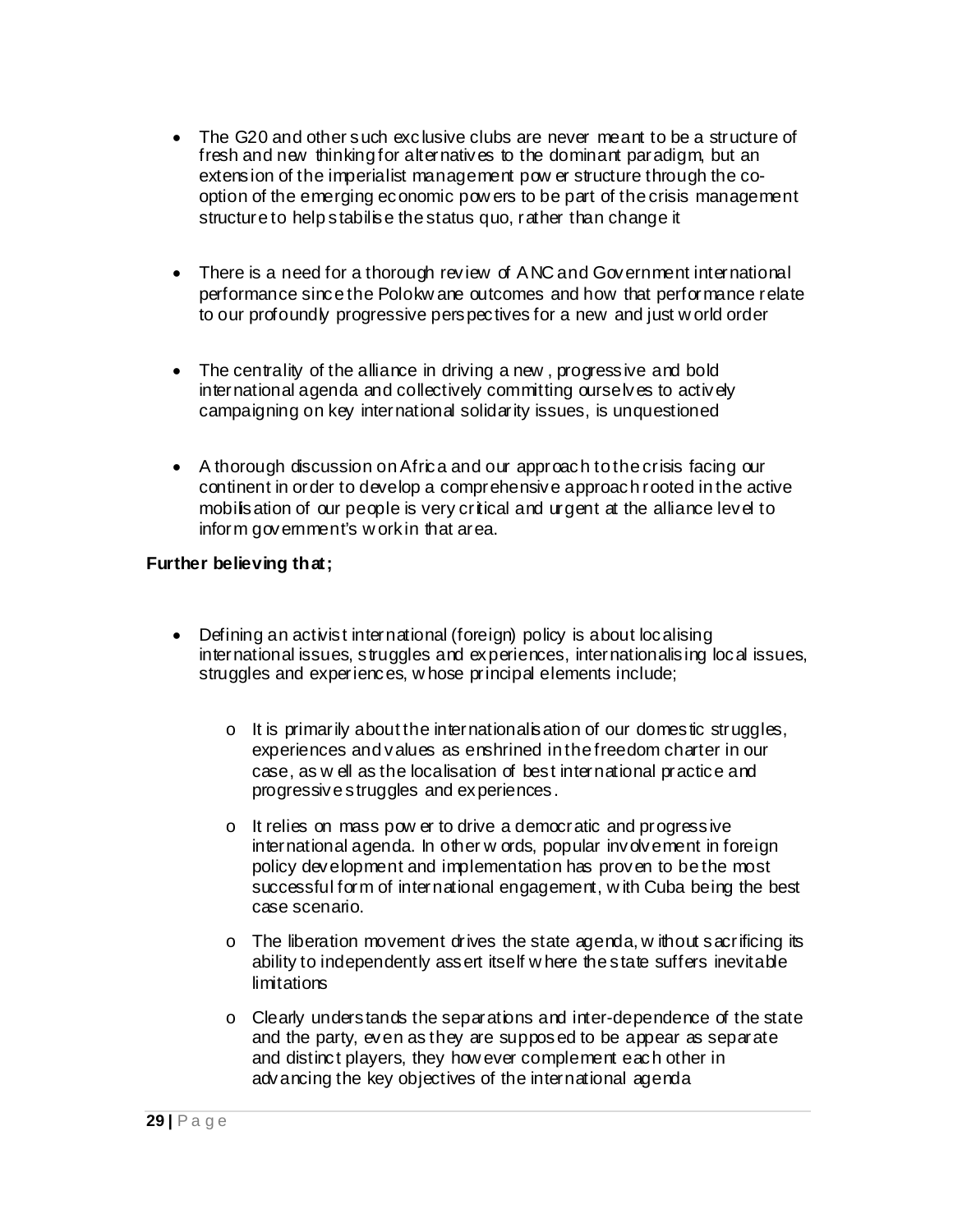- $\circ$  Difficult balances are carefully struck as in the case of w hen and how to use soft and hard pow er in making interventions
- o The struggle for democracy and human rights at home is at the same time a struggle for democracy at the international level, hence the inseparability of local people's struggles from their global linkages and struggles
- o At times, a real challenge arises from the delicacy of balancing human rights and developmental imperatives as seeming opposites. This is where the idea of a people-centred foreign policy that always and at all times, prioritises w hat is in the best interest of the peoples of both countries, must be asserted. We admit that in practice such is not easy, but it's a critical guide.

#### **Therefore resolve that;**

There are a few critical tasks that should constitute our priority focus and these are;

- Immediate development of a **commonly shared alliance International relations programme** that w ill constitute a platform for engagement and struggle involving our mass base in these issues. This programme w ould also include areas such as trade, climate change and multinational companies, as well as campaigns on the Cuban five in US jails, ending Israeli occupation of Palestine, democracy in Sw aziland, human rights in Zimbabw e, ending Moroccan occupation of Western Sahara and ending the rule of the military Junta in Burma, amongst others. It w ould also need to tackle the issue of the effective transformation of the international multilateral system and democratisation of global pow er relations. Campaigns such as the rejection of AFRICOM, development and industrialisation of Africa and against xenophobia w ould also be central to such a programme. This is very important, because then each alliance partner w ould complement the other, as w ell as clearly define the role of state pow er in that arrangement.
- Creation of an **International Solidarity Forum** driven by the alliance and coordinating all international w ork by the alliance and civil society as a w hole in a cohesive manner. The alliance is and must alw ays be the driver and a central force to all our international w ork.
- **Re-alignm ent of our IR objectives** w ith our core domestic values as enshrined in our freedom charter and in line w ith the most progressive traditions of international best practice. The experiences of Cuba's internationalist outlook, both in theory and practice provide rich and useful lessons for us and the global south in general, w hich should be emulated.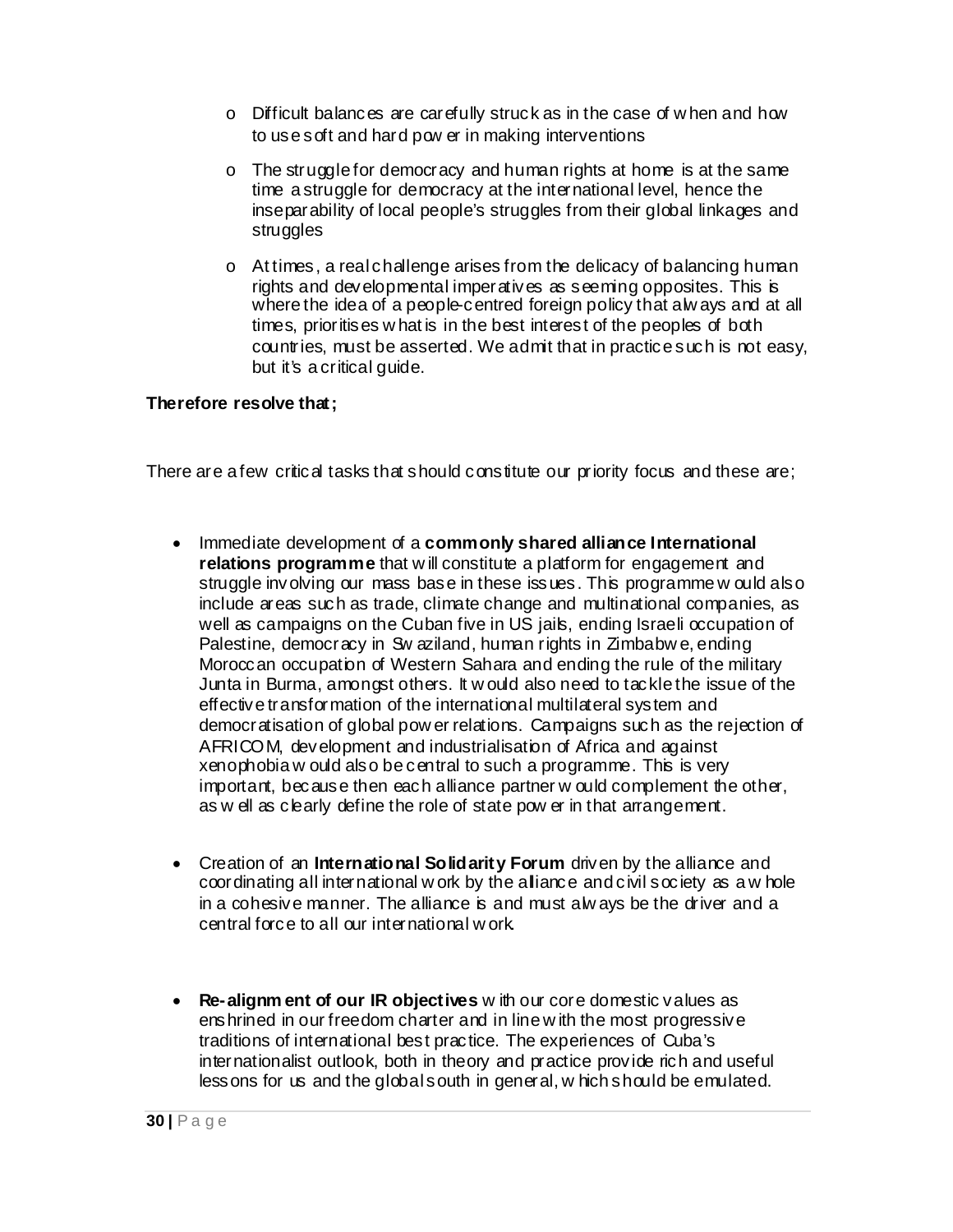Pre-occupation w ith accomodationist posture w ith w estern capitalist countries as an unequal partner has proven disastrous and to our ow n detriment. In fact, it perpetuates our unequal engagement in the global domain and isolates us from our proven, consistent and principled allies in the global south.

- The urgency of **building capacity** for the effective discharging of international responsibilities requires that w e build effective machinery in our structures. The ANC decision to strengthen and upgrade its international department to equal these massive responsibilities is a positive [pointer in that direction, but must be so positioned as to co-ordinate w ell w ith alliance partners, w ho equally have to develop their ow n infrastructure for such purposes. All alliance partners, in practice and theory must place a higher premium on international work, not as a sentimental expression of the solidarity w e received during our struggle against apartheid, but as a principled expression of our conviction and urgency imposed by the deepening conditions of an unjust and unsustainable global crisis that disadvantages countries of the south, Africa in particular. Our geo-economic size, our political w eight and our moral standing in the international community requires of us to discharge our internationalist responsibilities in a manner that puts us at the helm or leadership of the continent and the global south in general. There are legitimate expectations from the people of the continent and the global south as a w hole from us, given our resolute struggles against apartheid and contribution to many other global issues in various capacities then, as part of a global anti-imperialist movement.
- On the **campaigning front**, w e need to comme morate jointly an **Annual Internation al solidarity day** on various thematic issues chosen for the particular year. This w ould strengthen our capacity to mobilise our people around global issues of concern to humanity and drive the public discourse on international issues, as opposed to liberals determining the public agenda in this area
- The **de velopm ent of our IR cadreship** is an absolute priority and w e need to invest more energies and resources in that regard. IR is coming to the fore as a major field on its ow n and necessary skills are required for maximu m impact. COSATU has made some strides in that direction and w ould be happy to be part of an alliance initiative tow ards that end. The Foreign Service Institute (FSI) w ould also play a supportive role, but equally benefit from such a process as it w ould get the opportunity to interact w ith non-state actors involved in international relations. Even more critical, is the centrality that languages, such as French and Portuguese have come to occupy in international relations.
- **Provincial structures** of alliance partners are better placed to lead the offensive around building people-to-people solidarity w ith our neighbouring states, both at government level and as the alliance. How ever, due caution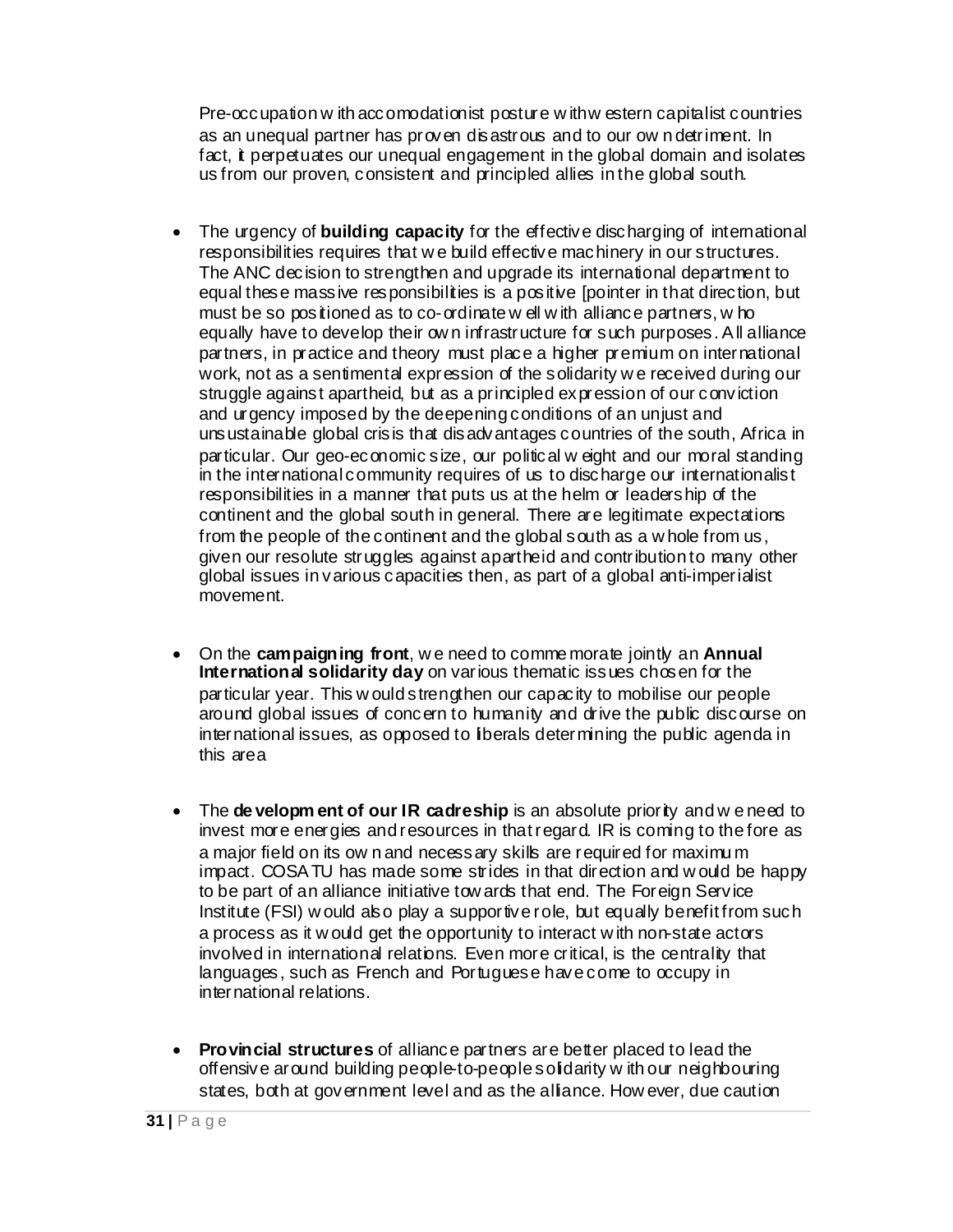must be addressed w ith regard to some states such as Sw aziland and Zimbabw e and how this programme unpacks in relation to them. This is important, because if government does a programme w ith the Sw aziland government then it defeats the purposes of isolating the oppressive regimes. This reality also applies, to differing extents, to municipalities.

- **Media and hegemony** are critical instruments in pursuing international relations. So long as w e rely on w estern media institutions that portray a negative view of our continent and country, w e cannot hope to effectively contest their hegemony. In this regard, the rest of the continent and even world, largely rely on the information provided by these and therefore, are prone to their view of the w orld. The idea of the SABC International (started as SABC Africa) w as very noble for such intents and purposes, how ever it failed in management and a rew orked model is necessary at this stage.
- We also need to revisit and redefine the role and objectives of some of the structures that proved very useful to our struggle against apartheid, as w ell as global solidarity in general. These include the G77, Non-Aligned Movement (NAM) and the anti-apartheid movement in general. In the past and even recently, though on occasion, they have been able to unite countries of the global south on critical issues and still contain elements of solidarity building betw een countries and peoples, w hich element must be strengthened.
- **Public diplom acy** is a critical w eapon in international relations. It affords states the possibility to engage its ow n populace, account for its policy postures and provide a transparent possibility and framew ork. The creation of the Public diplomacy unit in DIRCO is a critical step forw ard, but w hat needs to be done is not only to engage on matters of controversy, but a consistent and principled engagement w ith the public on these matters must be on-going and sustained.
- Finally, the issues provoked herein are not necessarily sufficiently dealt w ith, but outlined to stimulate further discussions and need proper processing. These are the guides tow ards that;
- •
- o The international policy imperatives of a liberation movement; entrenching progressive hegemony for a new and just w orld order
- o Defining an activist international (foreign) policy localising international issues, struggles and experiences, internationalising local issues, struggles and experiences
- o A thorough review of ANC and Government international performance since Polokw ane and how they relate to our progressive perspectives for a new and just w orld order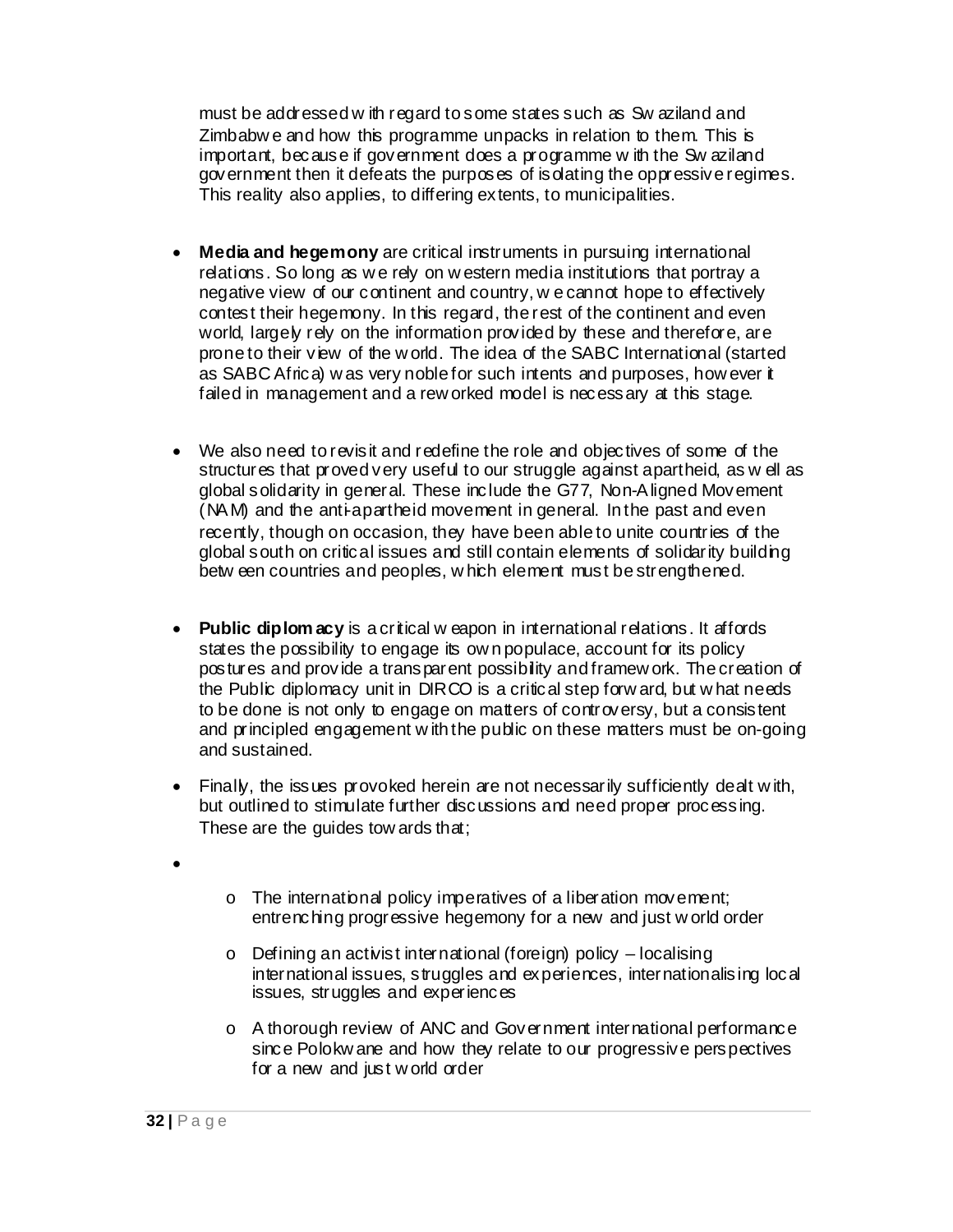- o The centrality of the alliance in driving a new , progressive and bold international agenda
- o The core tasks of the ANC International Policy in today's w orld
- o A thorough discussion on Africa and our approach to the crisis facing our continent in order to develop a comprehensive approach rooted in the active mobilisation of our people.

#### **Communications**

#### **Building an inclusive society through information and communication technology**

In the ANC's 100 years of existence, nothing in society has changed more fundamentally than our communications infrastructure. A century ago there w ere no TVs, cell phones, laptops, internet banking, i-pods and the w orldw ide w eb. Telephones w ere a luxury for a tiny, very rich minority w hile for the poor majority most communication w as still carried by w ord of mouth and messages w ere carried on foot or horseback.

The ANC's Co mmunications Policy Discussion Document, "*Building an inclusive society through information and communication technology",* acknow ledges that today "the w orld has been undergoing, and continues to undergo, an information and communication technologies (ICT) revolution, w hich has fundamentally transformed the w ay people live and relate to one another.

"This has made the w orld a much smaller place, in w hich individuals can access information and services from w herever they are in the w orld. The same ICTs have turned this globalizing w orld economy into a know ledge economy, w here access to information and know ledge becomes the key determinant of the extent to w hich individuals, communities, societies and w hole regions can shape their ow n lives and compete for jobs and services."

COSATU how ever fully agrees w ith the document's view that, just as in other spheres like education, healthcare and transport, access to communications reflects "sharpened inequalities betw een regions and nations, and w ithin nations, producing winners and losers and a core and a periphery".

The vast majority of the w orld's population have very little access to all this communications technology, and are getting left even further behind the rich all the time. COSATU w ill agree w ith its allies that communications policy must be "aimed at fighting this segregation and inequality, and w orking nationally, regionally and internationally to ensure a more just social order."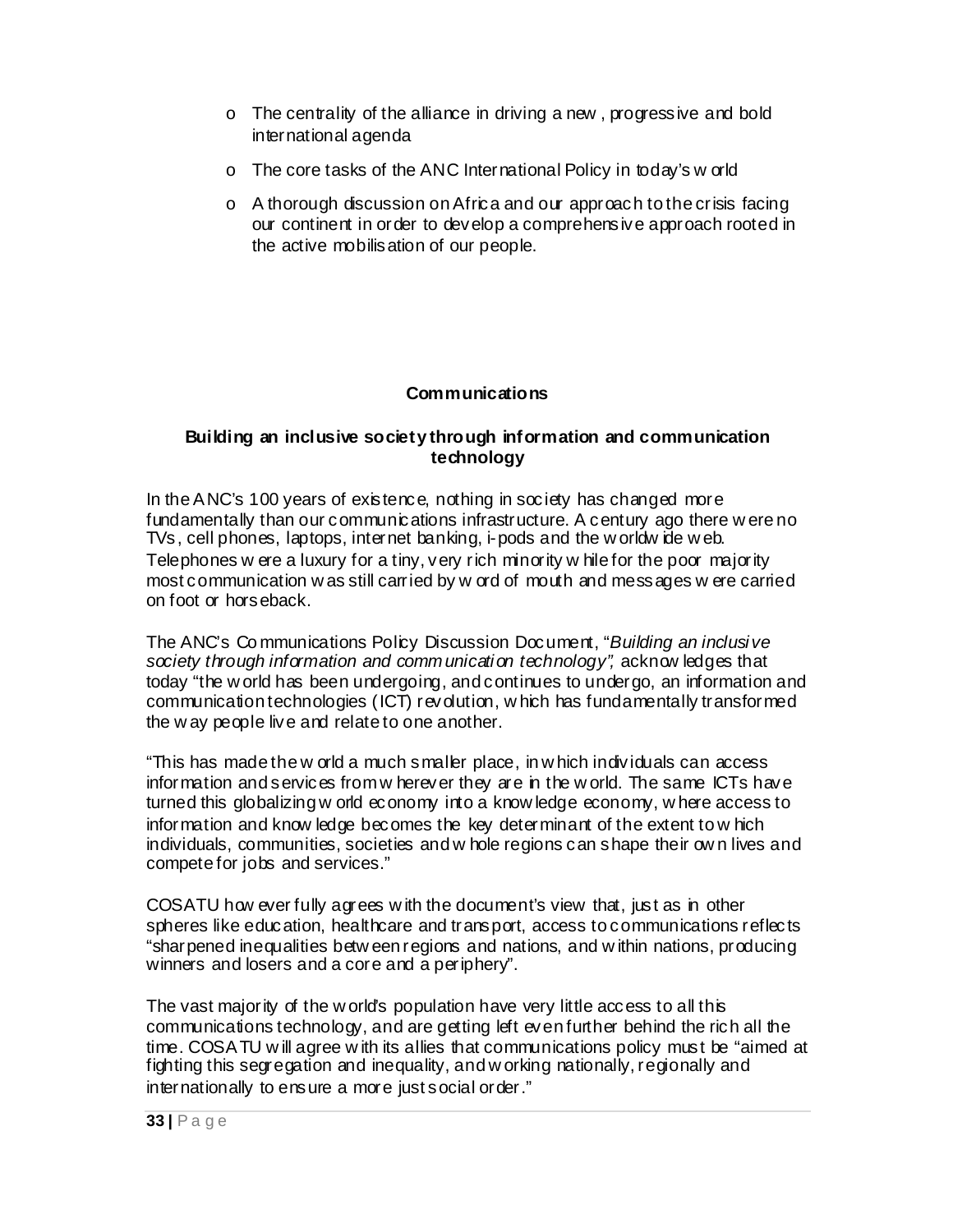In South Africa, since 1994, how ever w e have made progress in the spread of electronic communications. After just 18 years cell phone penetration stands at more than 100%. They have become almost universal and the most used form of personal communication.

The mushrooming of community radio stations and the development of the SABC's regional services have brought millions of poor communities in touch w ith the w ider world. Radio coverage now reaches 95% of the population and 92% have access to at least some TV channels.

Despite its many problems, w hich w e shall come to later, the SABC has been transformed from the apartheid regime's propaganda factory that it w as before.

# **ITC**

Nevertheless the ANC document rightly notes that w hen it comes to the more sophisticated forms of IT, like 3G broadband internet services, w hich have become so important as a means to access information and know ledge, and a route to higher educational opportunities, access is still restricted to a minority.

"Mobile broadband penetration still stands at less than 11% (households) and 8% (business), and according to the International Telecommunications Union fixed broadband in South Africa is at below 10%. Universal broadcasting signal is not available in about 448 rural and remote areas of our country."

The document lists serious gaps that have constrained the ICT sector's ability to respond to the needs of the people especially the rural and urban poor. These include:

a) The lack of a comprehensive National ICT Policy, leading to overlaps and competition w ithin government.

b) Institutional misalignment and limited accountability.

c) Limited e-skills w ithin the state and society as a w hole.

d) High turnover, and corporate governance challenges in the key institutions and relevant departments.

e) Inadequate funding of projects aimed at promoting universal service and access.

f) Failure by the policy and regulatory institutions to enforce compliance w ith the law . g) Limited and misaligned research and development.

h) Policies are not based on evidence, hence they keeping on changing even before the results can be realised; and

i) Failure to implement some of the decisions of the previous ANC conferences and the National General Council.

"Our drive tow ards a new vision of the ICT sector," says the document, "should seek to provide a long-term approach to addressing these challenges. In particular, the sector needs a long-term stability to be in a position to take the country into the next trajectory."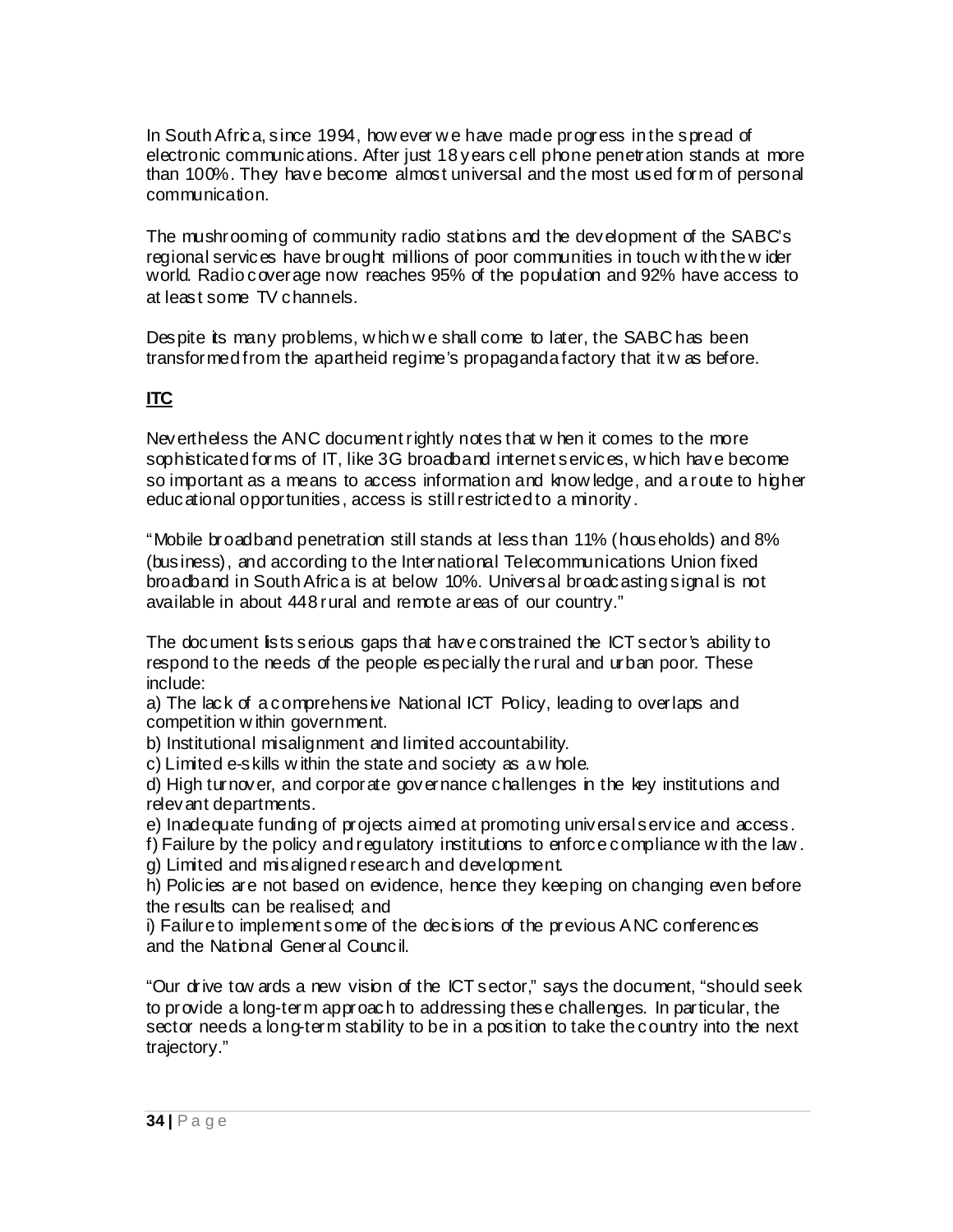To achieve this the document sets out the follow ing very bold ITC policies to deal with these problems, including:

- i. Promote the provision of universal access to high speed, quality and affordable netw orks and services to ensure that government, communities, business and all our people become part of the Information Superhighw ay and the know ledge economy.
- ii. Inform the deployment of ICTs across the country national, provincial and local infrastructure.
- iii. Align uptake and usage of the development of indigenous know ledge systems and the revival of the local content industry.
- iv. Inform regulatory interventions to ensure a w orld-class digital infrastructure connecting business centres and households in all areas of the country including in rural areas.
- v. Define ICTs as a basic utility, similar to w ater and electricity.
- vi. Set out targets to increase population coverage of high speed Internet access to 100% by 2030. This means that by the determined period, every South African should be w ithin the reach of the ICT infrastructure. More endeavours, including access to receiver equipment such as computers, are needed to ensure that South Africans can use the available netw ork.
- vii. Outline approaches to ICT uptake and usage to promote applications in  $e$ government, health, education and fighting crime.

There is nothing there that is not consistent w ith the federation's policy. In particular item v. – "Define ICTs as a basic utility, similar to w ater and electricity" - show s how rapidly we have now moved into the IT age. A few years ago that demand w ould have sounded impossibly utopian

# **SABC**

The document goes on to give a brilliant summary of w hat should underpin public broadcasting policy, w hich is totally in line w ith our view :

"Firstly, it [public broadcasting] acts as a means to reflect the rich South African cultural heritage, provides voice to South Africans to participate in a democratic dispensation as w ell as acting as an important platform for community involvement, education and entertainment. Secondly, as part of the ICT industry, broadcasting is an important economic sector that sustains the South African creative industries".

The section dealing w ith the SABC suggests how ever that we are still very far from fulfilling this mandate, its paints a bleak picture and its view is very close to that expressed over the last few years by COSATU and the SOS: Support Public Broadcasting, including:

i. The public broadcasting system, beset by many structural, managerial and funding problems, needs to be restructured and repositioned to prioritise public service as opposed to the commercial focus that it has displayed.

ii. The 51st and 52nd ANC Conference resolutions on funding have not been implemented due in part to the failure to develop a public broadcasting model that is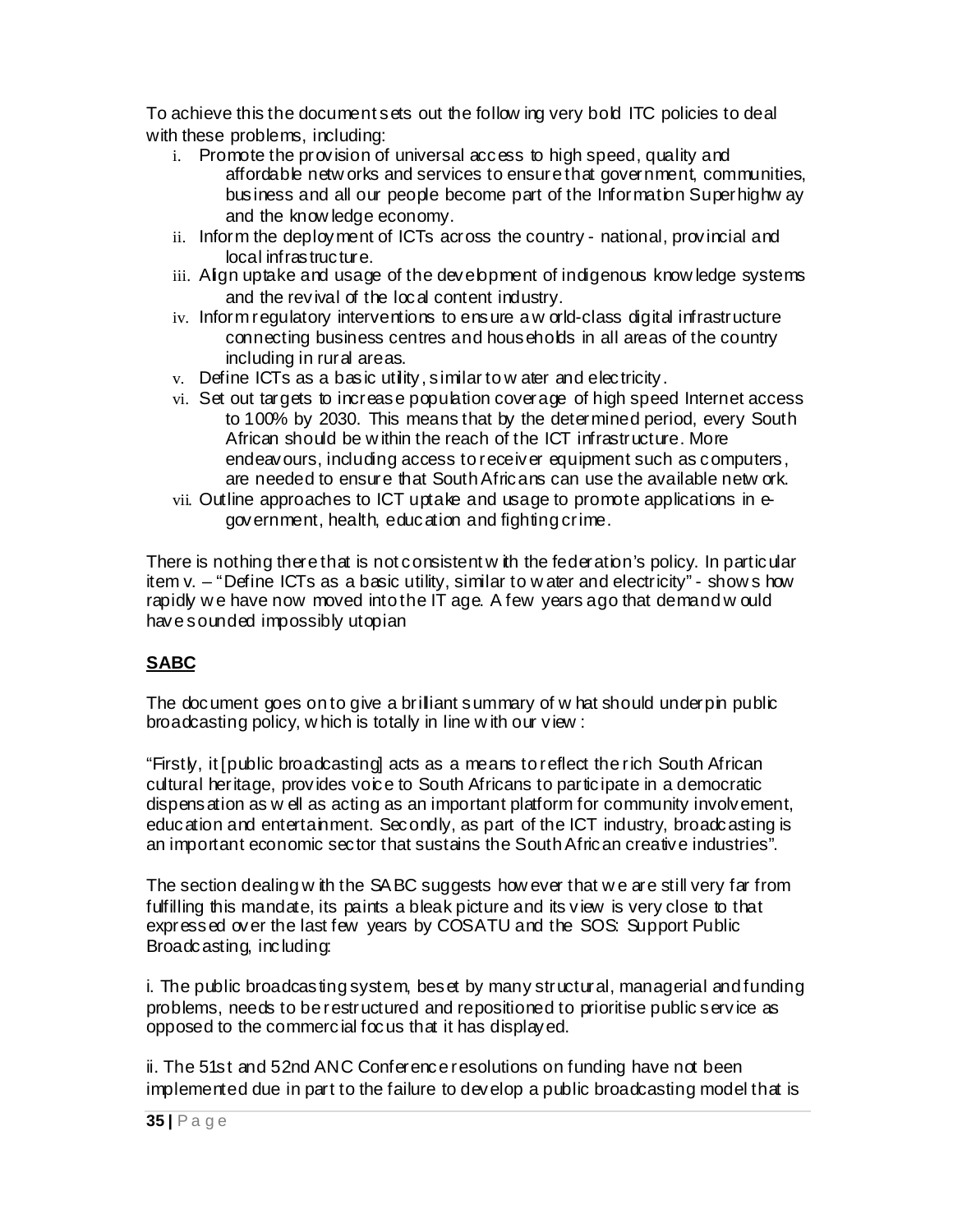not reliant on commercial programming, failure to cost the mandate as w ell as different interpretations on the role of public broadcasting in government.

iii. The series of crises at the public broadcaster reflect a lack of leadership, lack of accountability and poor management. In confronting the crisis more emphasis has been placed on reporting processes w ithout a corresponding attention to holding those responsible to account for the financial and organisational maladministration that has brought the public broadcasting institution to the crisis.

"Such a situation, it says, has prevailed because institutional structures responsible for oversight have not been effective."

The proposed solutions also mirror those advocated by COSATU and the SOS and are w orth quoting at some length:

"The SABC must be restructured to prioritise public services in the digital age. As part of this process, the government must, in line w ith the resolutions of the 52nd conference, increase its funding of the SABC. This must be implemented progressively over a reasonable period.

**"**Government funding must be ring-fenced to be targeted tow ards public programming such as indigenous languages, developmental and educational programming. In addition to government funding, the SABC requires a long-term sustainability strategy based on a people-centred approach to public broadcasting.

**"**Programming that is supporting education, health, poverty eradication, rural development, crime prevention and other societal priorities are miniscule compared to programming that is entertainment based... This needs to be revised as a matter of urgency.

"The public broadcasting system should not be allow ed to lag behind the commercial sector in terms of technological innovations. In this regard any future strategy of the SABC must position the broadcaster as a leader in the uptake and usage of new technologies including Mobile television and Internet Protocol television.

"A stable corporate governance mechanism is required to provide long-term stability. These include strengthening the SABC's accountability to parliament, shareholder (government) and the public. The public ow nership of the SABC is central to its existence and sustainability.

"While broadcasting is delivered through ever changing technologies, it remains a content and cultural industry. In light of this strategic role of broadcasting, the current local content quotas at 55% for SABC 1 and SABC 2, 30% for eTV and SABC 3 and 10% for Pay TV services do not support our long-term vision of a diverse South African broadcasting system - ow ned by the public, private and community sectors and reflective of the cultural, multi-lingual and demographic diversity and unity inherent in our society.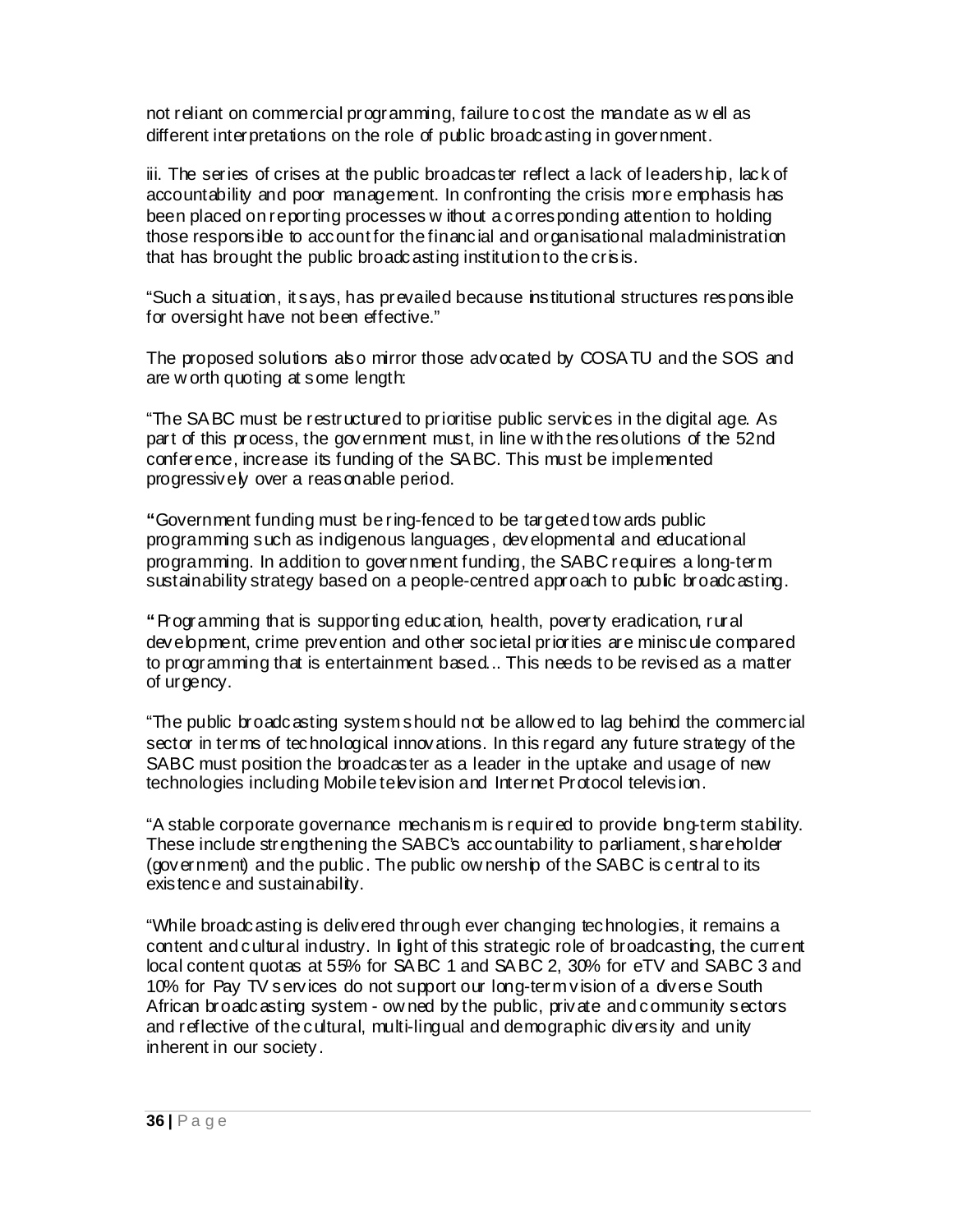"Compared to other countries such as Canada, Australia and Nigeria, South Africa has one of the low est content obligations in the w hole w orld. Many countries continue to impose foreign content and ow nership limitations of the media. In its approach to this matter, the ANC maintains that the broadcasting policy review must prioritise national social and economic goals above private interests.

"In addition, the broadcasting policy must also provide a strategy to fast track the local content development industry. The review of local content quotas must be aligned to this strategy.

"Much still needs to be done to ensure that the community-broadcasting sector is reflective of the communities they serve in terms of directorship, management and programming. There is a need for concerted action to ensure a fair representation of women, the w orkers, and people w ith disabilities, children and the aged.

"Programming offered by the community sector still need to be diversified to cater for the special needs of these strata w hile also contributing to community development and upliftment.

"The capacity of ICASA to effectively regulate in the public interest still show s limitation occasioned by funding constraints, skills shortage and confusion on the means and w ays of achieving effective regulation. There is an overriding need to boost the capacity of the regulator to effective monitor the broadcasters in order to enforce licence conditions and regulations."

#### **Institutional mechanism**

COSATU w ill surely support the document's call for a rationalisation of the multitude of state institutions w hich are involved in ITC, and the call for a broad-based National ITC Forum to oversee the sector.

#### **E-skills**

The ANC document makes a bold proposal that "e-skills should become a compulsory subject in all public schools to promote an e-literate society". We should support this adds a major contribution to skills development and decent job creation.

#### **Transform ation**

The document correctly points to the slow pace of transformation in the ITC industry, and suggests a very cautious target – that *by 2030*, "ow nership and control of the sector should reflect national demographics including the increased role and participation of black people, w omen and persons w ith disabilities in the sector".

COSATU w ill support the policy to give "strong preference to new companies to access scarce radio frequency resources going forw ard", but must be w orried at the policy "to reduce barriers to entry, *especially in the pay-TV market*."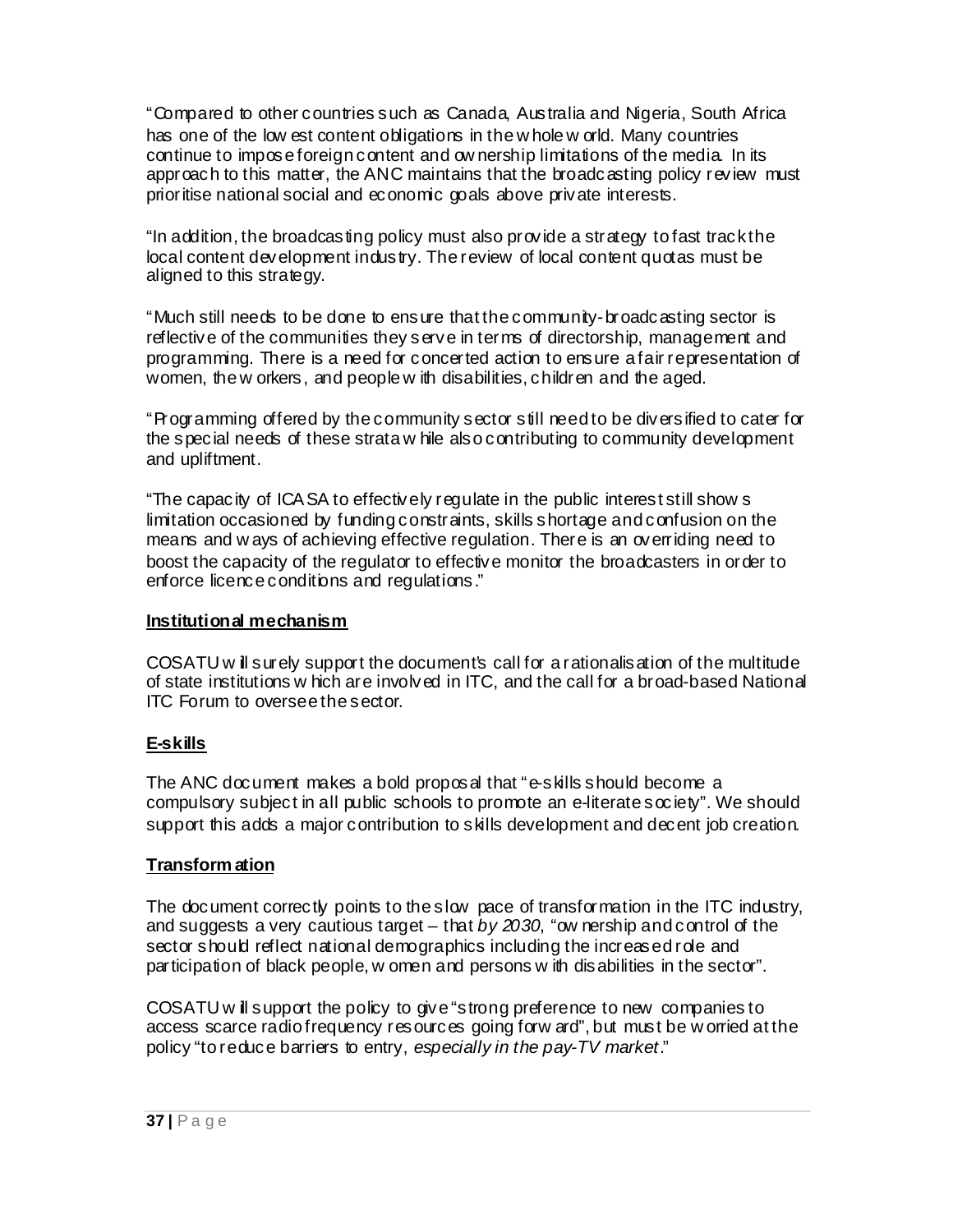This policy somew hat contradicts other references to the "various ANC Conference Resolutions and Policy documents" w hich "capture the vision of a diverse South African broadcasting system - ow ned by the public, private and community sectors and reflective of the cultural, multi-lingual and demographic diversity and unity inherent in our society.

This must mean that the emphasis should be to expand public broadcasting w ith more channels for communities, trade unions, churches, etc, rather than opportunities for a few to get rich in the private sector.

### **Print m edia**

For those involved in the print media, particularly the proprietors of the four big companies w ho control more than 90% of the sector, this section of the ANC Document will inevitably be the most controversial. It has to confront the fact that compared to the broadcasting media the new spaper industry has hardly changed since 1994.

"Despite protestations and evident denial," says the document, "the print media existed for many years as one of the pillars of the apartheid superstructure, providing rationale and intellectual support to apartheid system. Whatever progressive media fought for the democratisation of society w as initiated and linked to mass democratic movement led by the ANC.

The root of the problem, says the ANC, is that "the print sector is still dominated by four big players, namely Naspers, Avusa, Caxton and the foreign ow ned Independent Group. These companies also dominate the entire value chain of the market especially printing, distribution and advertising. This integration and the very market structure is perhaps the biggest barrier to market entry and potentially show s possible anti-competitive behaviour."

As COSATU noted in its submission to the Press Freedom Commission, these companies "all reflect the outlook and prejudices of the capitalist class that ow n them – pro-big business, the 'free market' and private enterprise".

The ANC summed up the crux of the problem even better in its 2007 Co mmunication Discussion Document, w hich said that "that "the media is a contested terrain and therefore not neutral, but reflects the ideological battles and pow er relations based on race, class and gender in our society. It cannot claim that its role is merely to reflect interests – rather it helps to shape those interests."

As Comrade Nelson Mandela said: "A critical, independent and investigative media is the lifeblood of any democracy" and "the tragic absence of diversity in the SA media has been a matter of grave concern to us over years".

The 2007 paper correctly argued that the concentration of ow nership reinforces "a major ideological offensive, largely driven by the opposition and fractions in the mainstream media, w hose key objective is the promotion of market fundamentalism,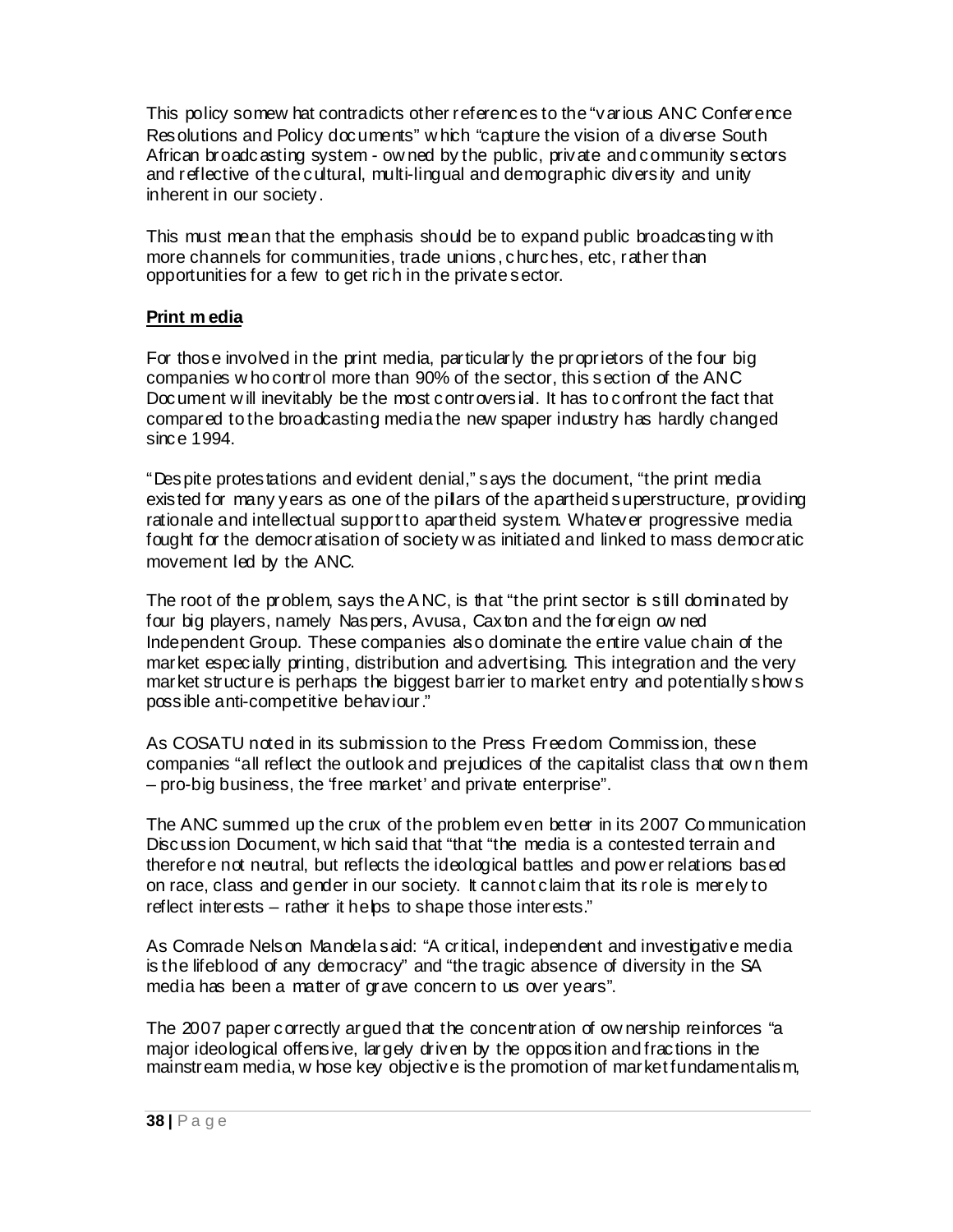control of the media and the images it creates of a new democratic dispensation in order to retain old apartheid economic and social relations."

We will surely agree with the ANC "that the media... must reflect the democratic dispensation ensuring the freedom of expression, w hich includes freedom of the press and other media; freedom to receive or impart information or ideas; freedom of artistic creativity; and academic freedom and freedom of scientific research".

This inevitably begs the question, how ever, of w hy the ANC cannot understand the concerns of COSATU and others over aspects of the Protection of State Information Bill. We have alw ays insisted that It is w rong to see this bill as simply an attack on the media; it could threaten the rights of all South African citizens to access to information, and particularly to w histle-blow ers w ho seek to expose crime and corruption. But there are genuine fears that the media, including trade union and community media, too could be gagged for exposing 'secret' evidence of corruption unless there is a clause to legitimise publishing information w hen its disclosure is in the public interest.

Otherw ise the ANC government could be undermining the document's assurance that "the ANC remains committed to a media climate that is free from vested political and commercial interests."

#### **Press freedom**

The document says very little about the idea of a media appeals tribunal (MAT), which featured so prominently in the 2007 document, just that "the ANC reaffirms the need for parliament to conduct an inquiry on the desirability and feasibility of a MAT within the framew ork of the country's Constitution that is empow ered to impose sanctions without the loss of any constitutional rights.

Now how ever - since the ANC document and COSATU's first draft response came out - the Press Freedom Co mmission (PFC) has published its report, w hich, amongst others proposals supports "independent co-regulation for the print media industry of South Africa". It w ould involve "public and press participation in media regulation w ithout state or government participation".

We share many of the ANC's concerns about the inadequacy of the current media complaints regime of the media-run Press Council and Ombudsman, COSATU did not how ever adopt a policy on the MAT, mainly because of a lack of clarity on its pow ers and composition. Unfortunately this ANC document does not provide any new insight into these questions.

We shall now need to study the PFC report in detail and formulate a policy, but it is interesting that it has been w elcomed by the ANC Secretary General, w hich may mean the end of the debate on a MAT. I hope the ANC w ill add a section to their document on their response to the PFC.

One major problem that this document, unlike earlier ones, dodges is w hy 18 years into democracy, the ANC and its Alliance partners have not been able to publish a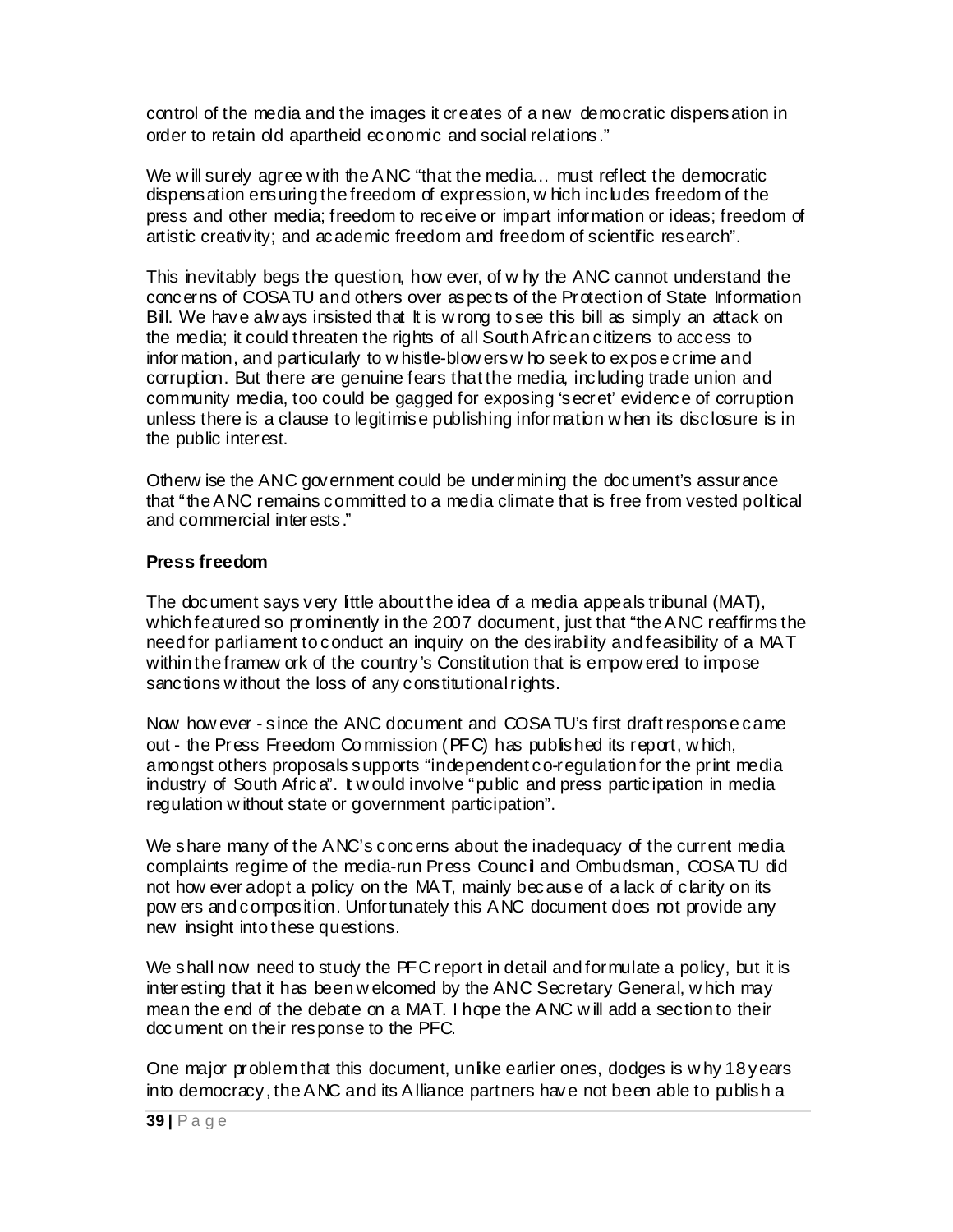new spaper to challenge the private cartel of w hich they are so rightly critical. That remains a major challenge for all of us.

### **Post Office and Post Bank**

There is a section looking at the Post Office and Post Bank. SAPO remains an important part of our communications infrastructure, w ith 2 400 outlets, w hich "plays" a significant role in the socio-economic development of the country".

Interestingly the report reveals that one of its most important functions is not directly linked to communications but that it "acts as a pay point for many government services including municipality bills and traffic fines. This contribution helps alleviate backlogs in the delivery of services to the people w hich is the central trust of our National De mocratic Revolution".

COSATU w ill agree that "the postal market is not ready for liberalisation" and that "evidence in the courier market point to local and international courier companies paying more attention to the lucrative urban areas to the detriment of the rural and peri-urban areas w ho can get services based on internal market crosssubsidization".

At the same time how ever the document is right to say that "the decision to protect the exclusivity of the Post Office should not compromise the provision of affordable, quality services".

The Alliance partners w ill also w elcome the insistence that the state-ow ned Post Bank should become "the preferred bank of choice for the poorest people in urban and rural areas" but w ill have to agree that "more w ork is needed to establish a sustainable mechanism f or the Post Bank". **"New media"**

The document boks briefly at the "new media" and notes that its innovative use during the 2009 elections campaign, pioneered by the ANCYL, w as one explanation for the concerted outreach to young and first-time voters.

### **ANC organisation**

Finally the document looks at how it can use ICT to improve its internal communications w ith its me mbership, branches, regions and provinces. It argues for the same methods to be used by government, in order to communicate with all citizens in all languages, and to strengthen community broadcasting.

COSATU affiliates can learn useful lessons from this section of the document on how to improve their ow n internal communications systems.

### **Conclusion**

The ANC Discussion Paper w ith a call to action. "Success in the mass deployment and roll out of information and communication technologies to improve the lives of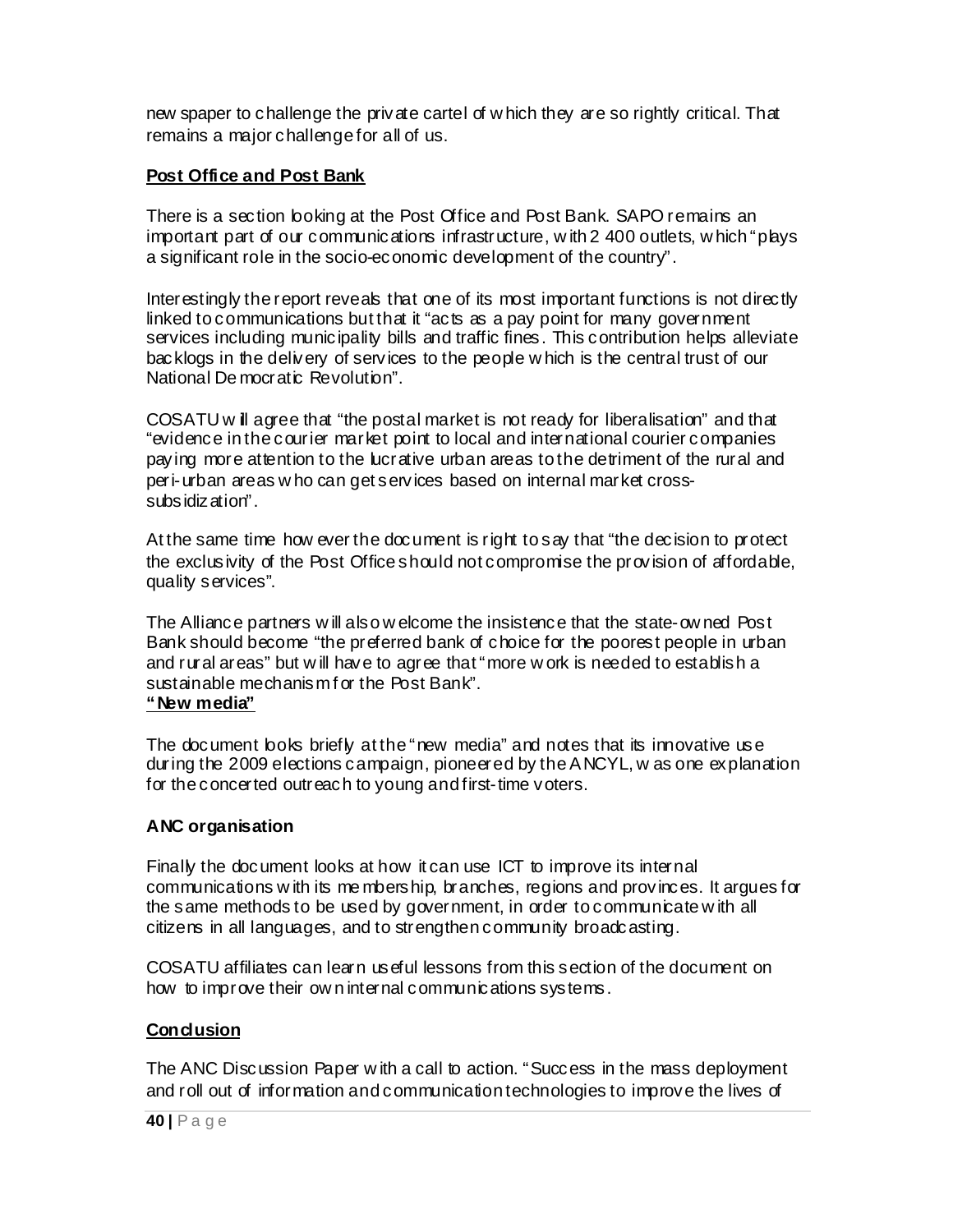the South African people can only be realised if the ANC government plays its role of coordinating and directing in a seamless w ay the many initiatives that are found in the three spheres of government, the governmental agencies, public ow ned enterprises, private and community sectors".

It regrets that w hile "the ANC's vision for the sector finds expression in various ANC Conference Resolutions... the evaluation of progress show that implementation has been constrained by our government's capacity to implement the ANC resolutions but they have also been constrained by policy incoherence, high staff turnover in critical departments and business areas, and overlapping and often competing institutions".

That is the crucial test. As w ith so many ambitious ANC policies over the years, the biggest challenge is to turn this document's fine w ords into deeds.

### **Input On Econom ic Transformation**

### **Congress of South African Trade Unions**

### **23—25 April 2012**

### **1. The Policy Context**

- 1.4 COSATU's proposals on economic transformation have alw ays been centred on the need to implement the Freedom Charter and to advance the proposals of the Reconstruction and Development Programme. The pillars of COSATU's economic strategy are:
	- a. Redistribution of Economic Pow er, Resources and Income
	- b. Democratising Patterns of Ow nership and Control of the Economy
	- c. Meeting Basic Needs
	- d. Industrial Development
	- e. Environmental Sustainability
	- f. The Development of the Southern African Region
- 1.5 On the redistribution of economic pow er, resources and incomes, COSATU's policies revolve around the following points:
	- a. Breaking the pow er of w hite monopoly capital, w hich continues to ow n decisive industries such as petro-chemicals, steel, finance, w holesale and retail and the agricultural value-chain
	- b. Improving access to quality and affordable basic services such as education, healthcare, housing and basic infrastructure by w orking class communities, including rural areas
	- c. Measures to reduce income inequality through among other instruments, progressive taxation and redistributive public expenditure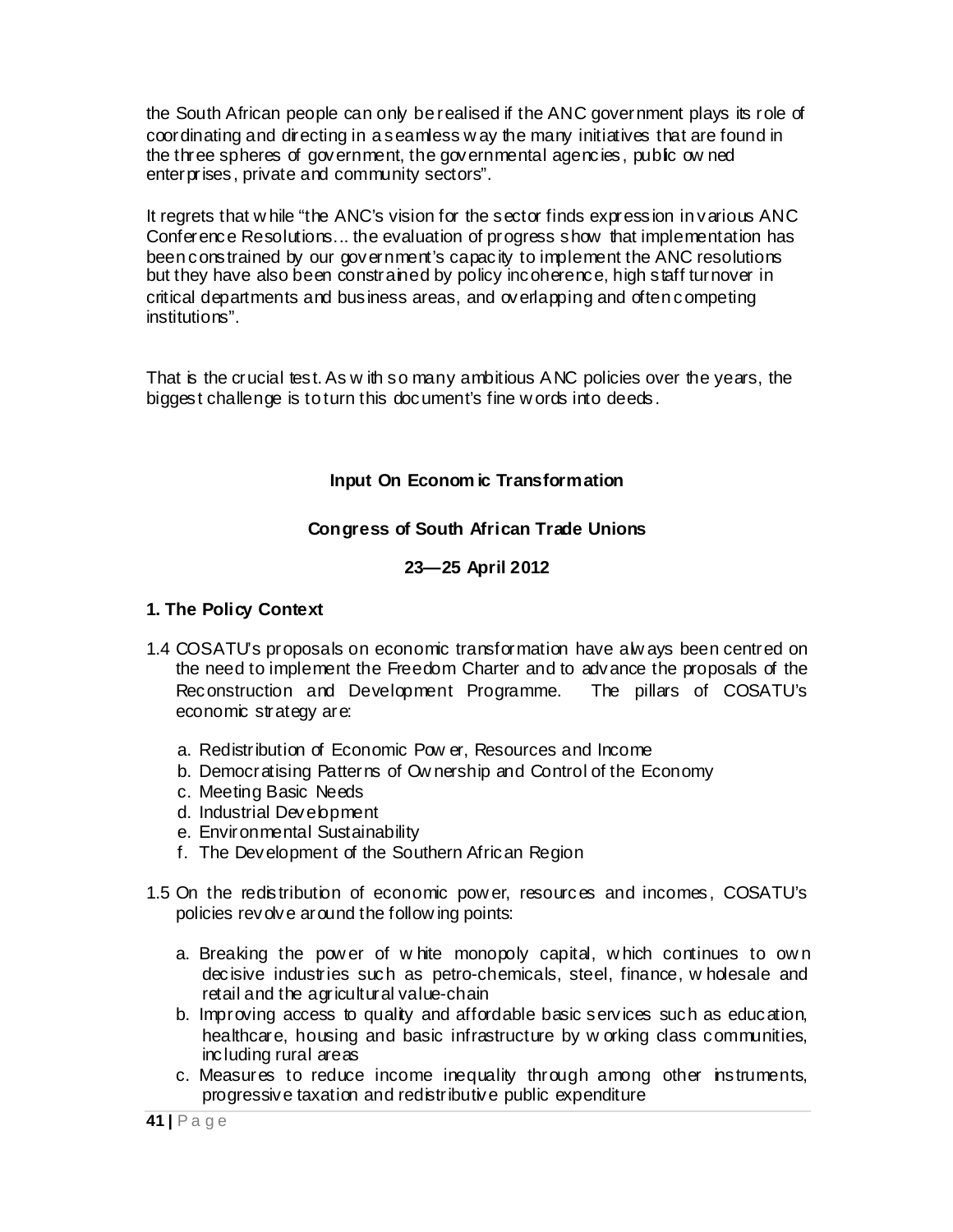- 1.6 Democratising patterns of ow nership and control of the economy include the follow ing interventions:
	- a. Nationalisation of the mines, banks and other monopoly industries (e.g. forestry, petro-chemicals, steel, metals fabrication)
	- b. Extend public ow nership in critical sectors (e.g. pharmaceuticals, capital goods and equipment, cement, construction)
	- c. Nationalisation of land and ensure that the democratic state has pow er to allocate its use on a lease basis
	- d. The democratic state must be the custodian of South African land and must thus have pow er to determine its use
	- e. Promote co-operatives (e.g. in clothing and textiles, agricultural value-chain, etc.)
	- f. Supporting SMME's and the private sector, w here these are not in conflict with the overall strategy of economic development
- 1.7 On Meeting Basic Needs, COSATU has consistently argued that this should be at the centre of economic development and must include:
	- a. Access to quality education, skills development and training, healthcare and housing should be extended in w orking class communities in both urban and rural areas
	- b. Access to quality and affordable public transport, including by people in rural areas
	- c. Universal access to quality and affordable basic services such as w ater, energy and sanitation
	- d. Provide the appropriate macroeconomic framew ork to meet the basic needs of our people
- 1.8 On industrial development, COSATU's policy positions have been about building and broadening industrial linkages in line w ith the RDP proposals. This includes the follow ing interventions:
	- a. Beneficiation of minerals and raw agricultural products
	- b. Directing the inputs that are produced by monopoly industries, e.g. petrochemicals (SASOL) and steel (Arcelor-Mittal), tow ards supporting domestic dow nstream industries
	- c. Promoting local procurement by putting in place a system of incentives and disincentives
	- d. Implementing a developmental trade policy, e.g. tax on selected exports and in some instances export bans, tariff adjustment to protect local industries and imposition of import duties
	- e. Improve access to finance to targeted sectors and linking this to developmental goals
	- f. Building strong links betw een agriculture and manufacturing, also as part of a strategy for rural development
	- g. Provide an appropriate fiscal and monetary policy framew ork to support industrial development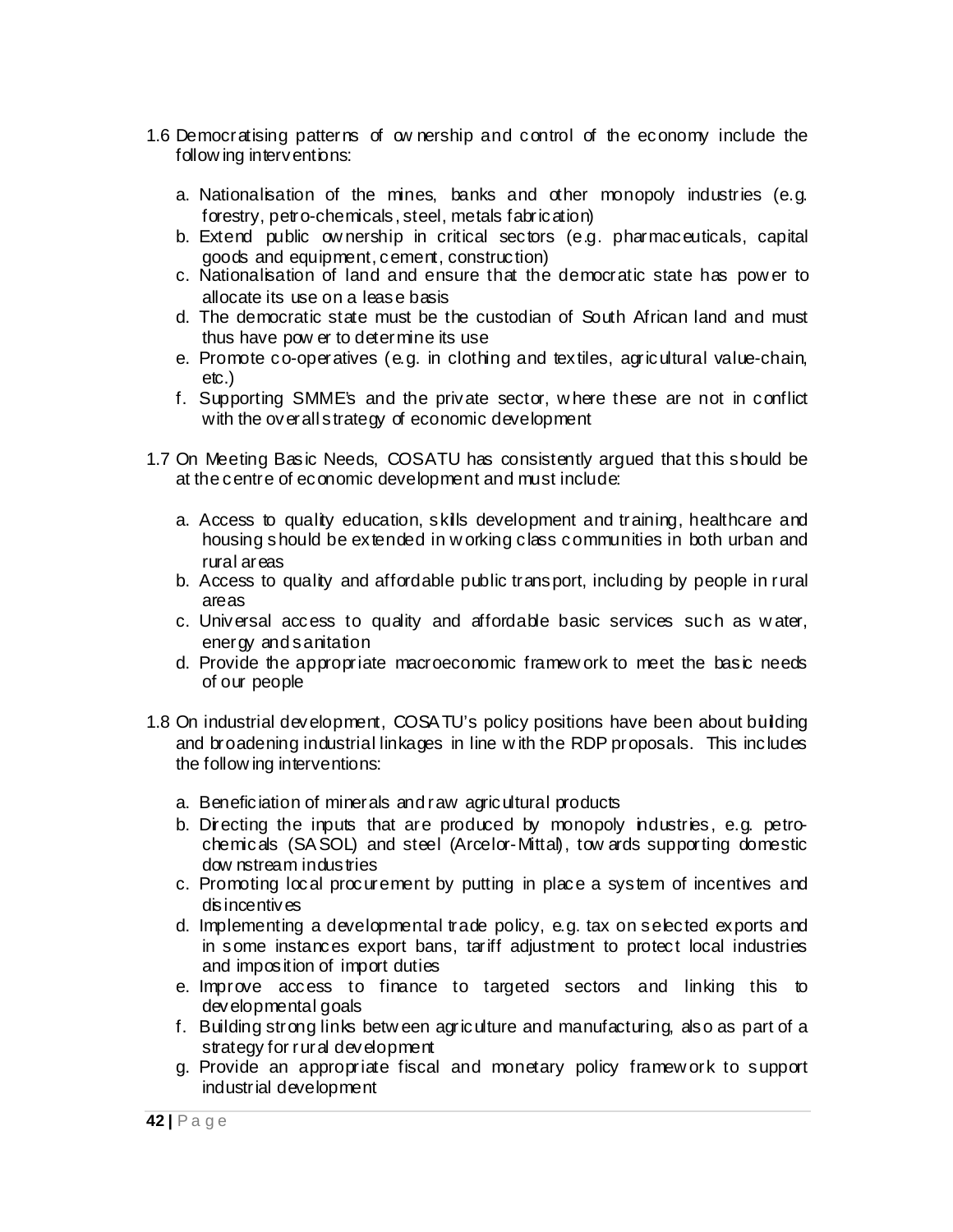- 1.9 On Environmental sustainability, COSATU's policy stance is that industrial and social processes must:
	- a. Minimize the disruption of natural processes
	- b. Limit environmental degradation and adverse changes in bio-diversity
	- c. Combat, soil erosion and desertification
	- d. Reduce emission of greenhouse gases, especially carbon dioxide
	- e. Reduce the pollution of w ater streams and ground w ater
- 1.10 On the development of Southern Africa, COSATU's policy positions can be summar is ed by the following proposed interventions:
	- a. Promotion of w orker rights, democratic institutions and the creation of decent work
	- b. Infrastructure development as a primary means to integrate the regional economy
	- c. Industrial development and trade policy to support broad-based regional industrialisation and job-creation
	- d. Addressing the problem of forces migration, especially due to social and economic hardship faced by the w orking class and the poor in the region
	- e. Support food, w ater and energy security of the region
	- f. Improved regional access to basic services such as health services, quality education, skills development and training.
- 1.11 It is on the basis of the above policy framew ork that COSATU engages the ETC document.

### **2. Where We Agree**

- 2.1 We agree in the follow ing areas w ith the ETC document:
	- f. The pillars that inform the economic transformation programme
	- g. The impact of the changes in the global economy and the strategic role of the African continent for South Africa's long-term development prospects
	- h. The need to support efforts tow ards a New Grow th Path
	- i. Support for skills development and training
	- j. The catalytic and developmental role of the infrastructure build programme
	- k. The centrality of industrial transformation
	- l. The need to address the problem of climate change
	- m. The importance of elevating the role of the state in the economy
- 2.2The pillars outlined in p.1 of the ETC document by and large accord w ith the COSATU economic strategy. We thus fully support them. Nevertheless it w ould be important to emphasise the point that these pillars must not be view ed in isolation from each other and must be taken as an integrated w hole, just like the RDP articulated its character.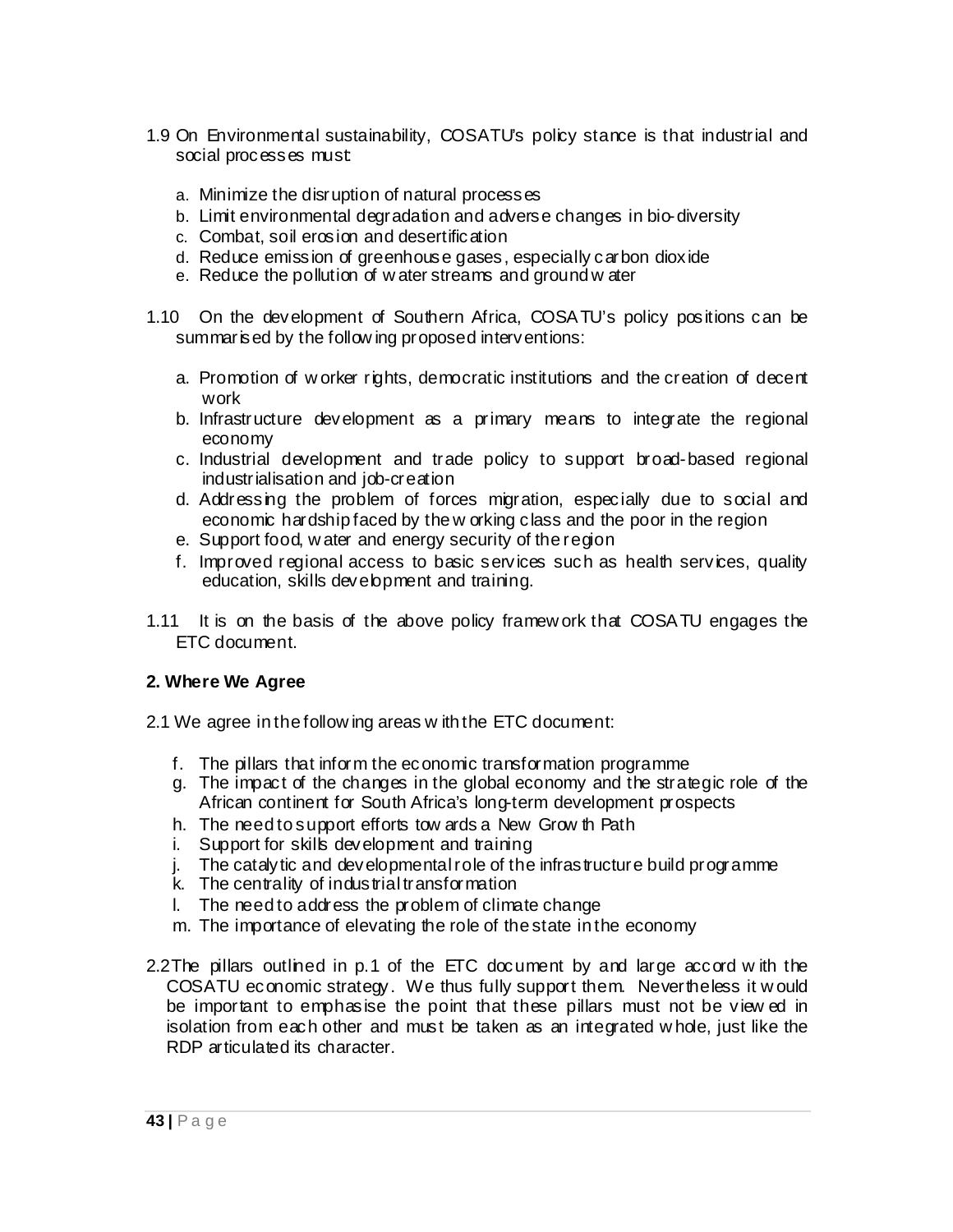- 2.3The ETC document presents an interesting analysis of global developments. This is important because these have an impact on the long-term development prospects of South Africa. The emergence of the BRICS and the strategic shift of production tow ards the East is an important development. How ever w hat is not coming out sharply is the alternative development model that the emerging industrial economies are follow ing. The ETC document talks about states in these economies having "substantial interests in the financial sector and play an active role in managing the exchange rate" (point 3.2). How ever the document should have been more explicit to empow er the movement about w hat is actually going on. In fact the emerging industrial developmental states ow n state banks and the state accounts for more than 40% of the banking system in some instances (e.g. Brazil and India), there is pervasive state ow nership of critical and monopoly industries such as steel, petro-chemicals, construction, cement and forestry). In other w ords, these sectors are ow ned and controlled by the state to achieve developmental outcomes, w hilst the private sector operates dow nstream.
- 2.4 We support the continued focus on the need for a New Grow th Path. The ETC document in fact, should have extensively outlined how the movement is supposed to take forw ard the job-drivers that have been identified and in the process, the document should have provided the required alignment betw een the New Grow th Path and the National Development Plan (w hich, by the w ay, still has to be engaged by the Alliance). In that w ay, the ETC document could have provided the necessary intervention, especially in strengthening the economic aspect of the National Development Plan.
- 2.5The elevation of skills development is w elcome. How ever w e w ant to note that without a vision of the type of industrial base that we w ant to build and the basic needs of our people, skills development and training is likely to be developed in an incoherent way. There needs to be alignment between industrial development, meeting basic needs and the skills development strategy.
- 2.6The focus on industrial development is also a positive development that should be sustained and be given greater impetus. How ever, as w e w ill demonstrate below, there are weaknesses in the ETC document in the way in which it articulates an industrial development strategy. More can be done by w ay of specifying the concrete measures that w ill be undertaken to revitalise and build South Africa's industrial base.
- 2.7The issue of climate change is correctly mentioned in the document, this is w elcome. Nevertheless, the ETC document has narrow ed environmental sustainability to the question of climate change, which is unfortunate. In addition, there is a need to articulate a clear leftist perspective of the concept of Just Transition.
- 2.8The elevation of the role of the state is also a positive development. The problem though is the w ay in w hich the ETC document articulates it. The experiences of the emerging fast-grow ing industrialised economies, point to the need for a more leftist perspective on the role of the state. The perspective that is articulated in the ETC document is essentially technocratic and lacks a class perspective.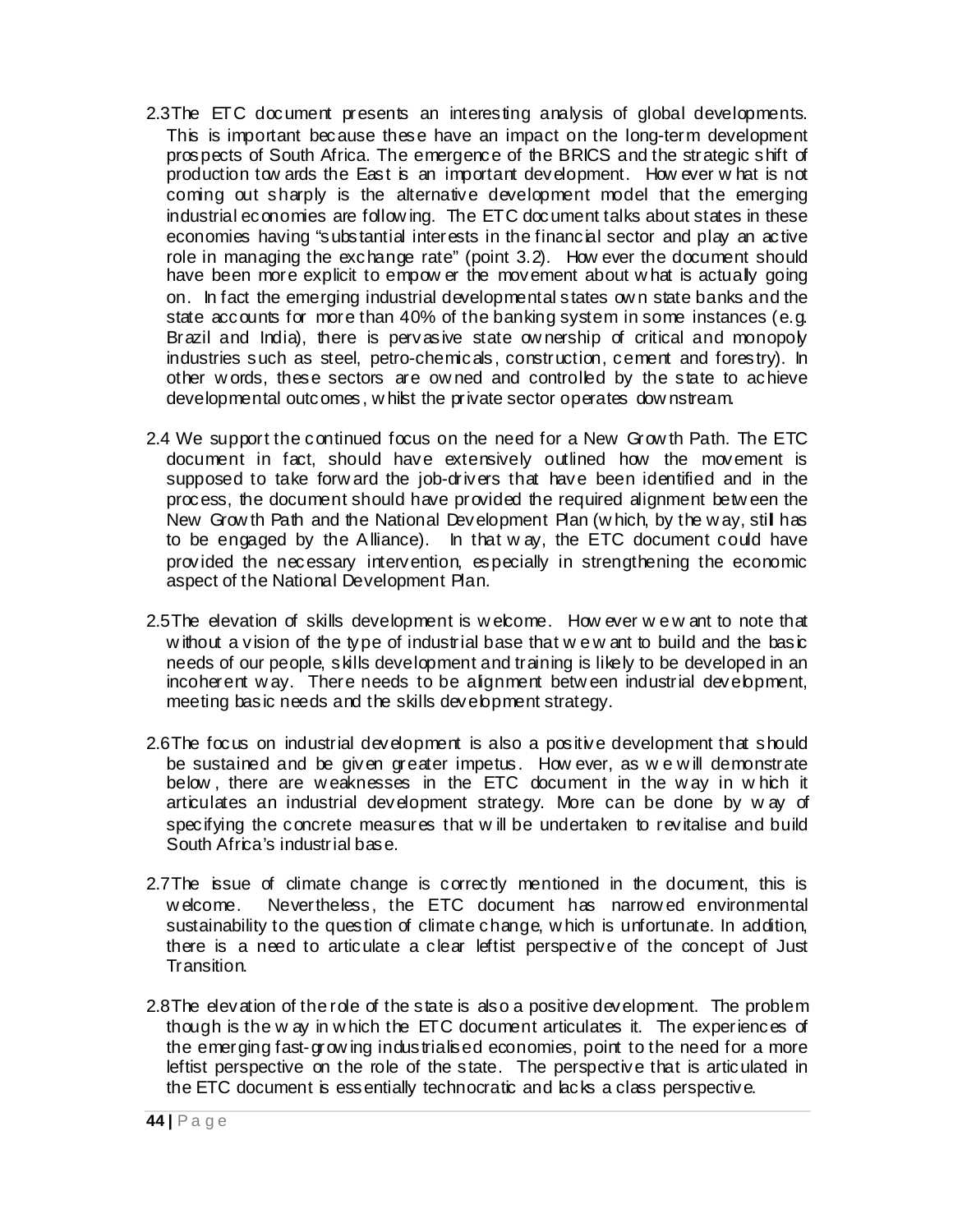#### **3. Where We Disagree**

3.1 We do not agree w ith the follow ing issues in the ETC discussion document:

- g. The Question of Inequality and Property Relations
- h. The Role of the State
- i. Infrastructure Development
- j. Industrial and Trade Policy
- k. Problems of the Environment
- l. Approach to Southern African Development
- m. Meeting Basic Needs
- n. Absence of Rural Development as an Integral Part of Economic **Transformation**
- o. Macroeconomic Policy
- 3.2 In the opening pages (i.e.  $p.1$ –2) the ETC document talks about "structural challenges that result in poverty and unemployment". The document further talks about freeing "our people from poverty and unemployment". The question of inequality is not raised. This is problematic because the three challenges are inter-related. Inequality in particular is the foundation of the entire apartheid colonial social structure. We therefore propose that this concept be re-instated in our economic transformation programme.
- 3.3 The ETC document is completely silent on the question of property relations. In our view , this is the core issue of any revolutionary transformation programme. The silence of the ETC document on this question means that the document accepts the existing patterns of ownership and control of the South African economy. Now here does the document problematise the fact that decisive sector of the economy are now to a large extent foreign ow ned, neither does the document problematise the slow pace of transformation in terms of employment equity, as documented by the series of Employment Equity Reports. The ETC document is obscure about the role of FDI (point 9.13) and does not critique the fact that FDI has tended to go to traditional and unproductive sectors, and has thus tended to reinforce South Africa's colonial economic structure. In addition, the document does not even critique the fact that FDI has tended to be in the form of "mergers and acquisitions", w hich almost alw ays leads to job-losses and adverse economic restructuring.
- 3.4 Whilst the document says South Africa needs "foreign direct investment to stimulate economic grow th", it also notes that there is a need strengthen "technological capacity" to resolve balance of payment problems (point 9.11). How ever, the problem is that the document does not specify concrete measures to support technological development. For example, conditions could be put on FDI for technological development and measures to ensure that this takes place at a micro-level could have been mentioned. What is surprising though is that the ETC document seems oblivious of the fact that foreign ow nership, together w ith loose foreign exchange controls, is responsible for the outflow of massive amounts of money in the form of dividends that could be re-invested domestically.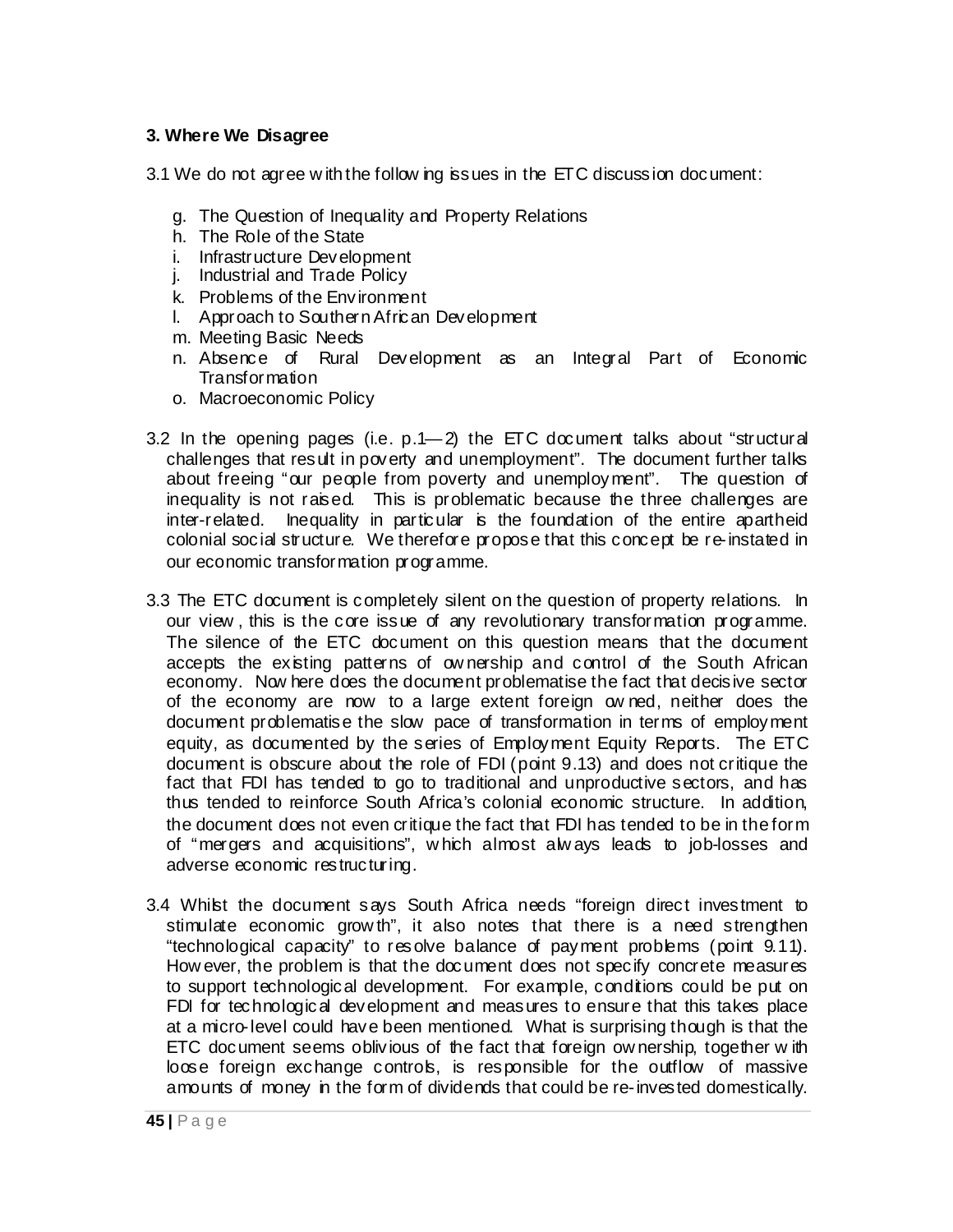The fact that many developmental states, e.g. Vietnam, India, S. Korea, etc. have limits on foreign ow nership, w hich in the case of Vietnam, is even more stringent on the financial system is a case in point. A revolutionary position w ould have been to set criteria for FDI and to then limit foreign ow nership of the South African economy not just to secure our right to self-determination but also to assist in promoting economic stability. Unfortunately, the ETC document does not raise these important developmental issues.

- 3.5The ETC document acknow ledges the role of the state in the economy. How ever its articulation of the issue is extremely w eak. The role of the state is actually not spelt out. What the ETC document merely says is that bureaucrats must be embedded enough to understand the challenges of the masses. It then provides a series of technocratic fixes to the current state structure. The ETC document does not question w hether the current state structure is suitable or not to meet the socio-economic transformational challenges at hand. Secondy, it is not clear w hat the state w ill actually do, in relation to the economy.
- 3.6Our view is that the role of state-ow nership in the mines, banks and monopoly industries must be raised as a crucial entry point in the discussion. The ETC document must therefore outline the sectors in w hich the state w ill ow n and control the means of production, sectors w here the state w ill develop forms of interventions such as regulations, and sectors w here the state w ill play a supportive role in promoting certain economic activities.
- 3.7In this connection, the ETC document, w hilst it acknow ledges the mixed nature of the economy to be composed of co-operatives, public sector and private sector, it fails to specify the concrete interventions that are required to support the cooperative sector. Furthermore, the ETC document, follow ing the Freedom Charter, fails to concretely specify the sectors in w hich the state w ill play a leading role as ow ner and regulator. Consequently, the pillars that are mentioned in p.1 of the document are not tightly connected to w hat is contained in the body of the text.
- 3.8The document talks about infrastructure development w ithout linking it to industrial development. The New Grow th Path at least attempts this link. The RDP has been crystal clear in this regard, that the most pow erful w ay to link grow th and development is through infrastructure. But w hat is even more w orrying is the fact that the ETC document does not problematise the building of economic infrastructure, especially rail. It does not raise the question of w hether the infrastructure build programme reinforces the pattern of raw material exports or supports broad-based industrialisation for long-term sustainable job-creation. In our assessment, the w hole infrastructure build programme is anchored on deepening the links betw een the mines and the ports and this w ill not assist in putting the economy on to a new grow th path. This just show s that there is a need to provide a class analysis of the forces that stand to benefit from the entire programme, and to interrogate its long-term sustainability. Once again, this does not address the industrial development pillar that is mentioned in p.1 of the text.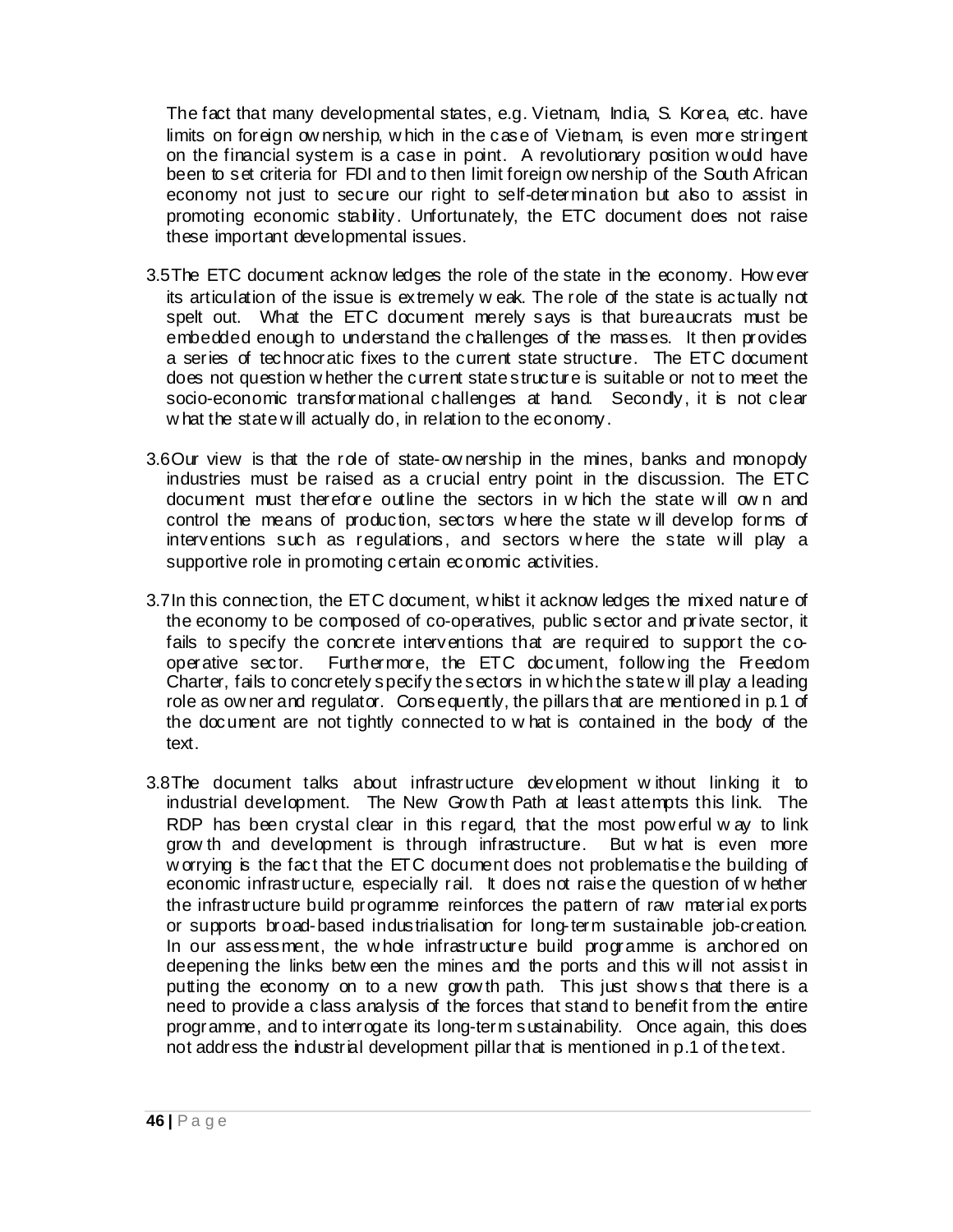- 3.9The document accepts that industrial transformation is necessary and that trade policy is an important tool to support industrialisation. How ever in both cases the document is extremely w eak and in fact, adopts a purely neo-liberal approach to industrial policy. For example, the document says we should support industries with clear "comparative and/or competitive advantages...w hilst difficult decisions should be made in instances w here particular industries are clearly unable to perform competitively on a sustainable basis w ithout state support" (point 9.3). The ETC document fails to see that competitive advantage is a function of policy intervention and comparative advantage is dynamic, involving learning-by-doing. In fact competitiveness is largely a function of state policy supporting the building of large economies-of-scale in industries, thereby providing the structural basis for firms to low er costs w hilst expanding production. Furthermore, the target to certain industries cannot be determined in a detached w ay, detached from the fundamental mandate to build a cohesive industrial base. The bottom-line is that w ith sufficient state-direction and state-ow nership of critical sectors, resources can be allocated in such a way that dynamic comparative advantage arises and a strong and vibrant industrial base emerges. But the ETC document takes the existing structure of industry as a natural outcome, as if past policies did not contribute to its evolution.
- 3.10Another problem in relation to industrial transformation is the failure of the ETC document to outline the industrial base of the future. It is not clear w hat structure of industry is envisaged over the next tw o decades for example (and by the w ay, this is also a problem w ith the National Development Plan). Consequently the building and broadening of linkages betw een economic sectors is mentioned in broad terms w ithout concretely specifying the core sectors. This does not assist because it fails to take the policy discussion forw ard. In this connection it is extremely surprising that the ETC document does not even mention local beneficiation of raw minerals and agricultural materials. No mention is made of progressive outcomes such as the Local Procurement Accord, and w hat potential for industrial development this w ould have. In short, the document talks about industrial transformation and trade policy, but fails dismally to specify the concrete measures that w ill be required to realise industrialisation.
- 3.11The ETC document talks about the need to mitigate the effects of climate change. Correctly, the document uses the concept of Just Transition as an entry point in the discussion. How ever, the ETC document does not outline w hat it understands by this concept. What is also of great concern is that the pillar on environmental sustainability is now reduced purely to the question of climate change. This clearly narrow s the perspective of the movement and is extremely problematic. Because of obsession w ith climate change, the document fails to address the question of changes in bio-diversity that may upset the natural environment; it fails to deal w ith the issue of pollution of water streams and ground w ater (acid mine drainage for example), the continued trend of desertification and soil erosion, etc. In short, by obsessing over climate change, the ETC document has robbed the movement of an opportunity to develop a comprehensive framew ork to respond to the environmental change.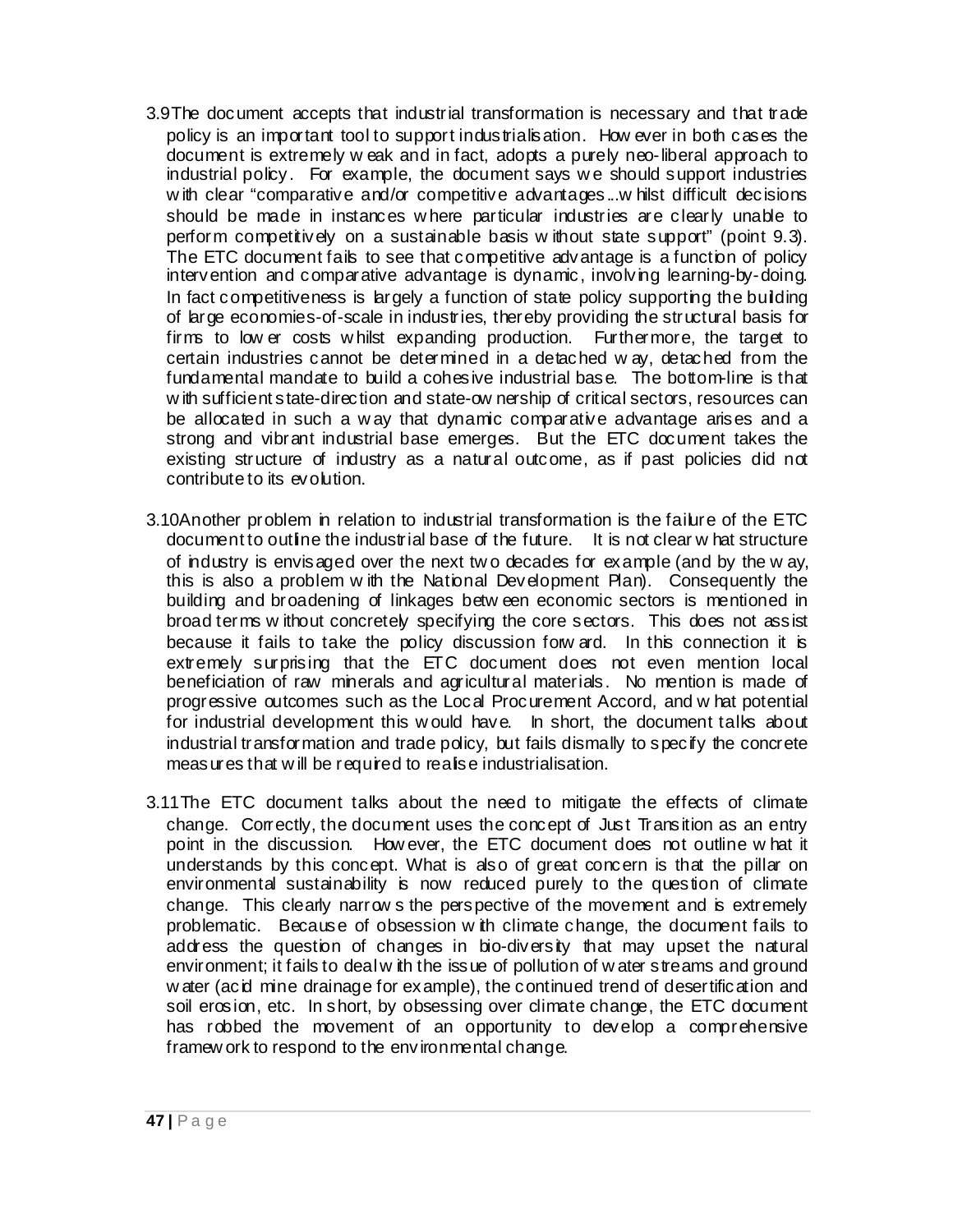- 3.12In relation to the development of Southern Africa, the ETC document fails to highlight the fact that as long as South Africa's decisive sectors are ow ned, controlled and manipulated by a tiny minority, the development of region w ill be severely limited. For example it will be important for the South African state to have its own construction company to lead the process of infrastructure development in the region and the state must have sufficient pow er to finance infrastructure development in the region. Furthermore, some countries are part of the Highly Indebted and Poor Countries programme of the World Bank, which means that using market forces to build infrastructure, schools and clinics in the region is likely to be problematic. In short, the ETC document lacks a leftist perspective on Regional Development. In addition, w hile the document proposes free trade zones to be created, it does not confront the problem of Economic Partnership Agreements, and the tendency of regional economies to engage in bilateral trade arrangements w ith other countries, sometimes to the detriment of regional development prospects.
- 3.13The ETC document does not mention basic needs, how these w ill be met. Whilst the document calls for industrial development and infrastructure development, it fails to link these tw o interventions to the pillar of meeting basic needs. This is important because to some extent, the extent to w hich an economic development strategy meets the basic needs of the majority of the people, especially the w orking class, defines its class character. Building infrastructure in such a w ay that local communities cannot use it for their day-today activities is likely to generate social conflict and exclusion. This is in fact crucial if w e w ant to break spatial under-development and revitalise small-tow n economies. In short meeting basic needs must alw ays be the end-result of all our interventions, because it is the basis for improvement in the lives of the people. As the quotation in the Organisational Report, from Amilcar Cabral, reminds us:"Alw ays bear in mind that people are not fighting for ideas, for the things in anyone's head. They are fighting to w in material benefits, to live better and in peace, to see their lives go forw ard, to guarantee the future for their children".
- 3.14 A key area that is missing in the ETC document is rural development and land reform. This is an important issue because it deals directly w ith the question of land dispossession, food security and the development of rural areas. Importantly, at the core of our industrial development programme should be a strong link betw een agriculture and manufacturing. In terms of rural development, incentives to stimulate light manufacturing in rural areas, leveraging the strength of the minerals sector to promote rural development, driving infrastructure construction (especially roads, w ater and energy) and the provision of quality basic services such as public transport, education facilities, healthcare and housing should have been elevated as crucial intervention areas. None of this is mentioned as part of an economic transformation programme.
- 3.15 Lastly, the ETC document completely evades the macroeconomic policy issue just as much as it evades the property question. This is unfortunate, because it does not empow er the democratic movement to engage robustly on this question. The entire economic transformation programme rests on w hether an appropriate macroeconomic framew ork is in place. Talk about industrial development w ithout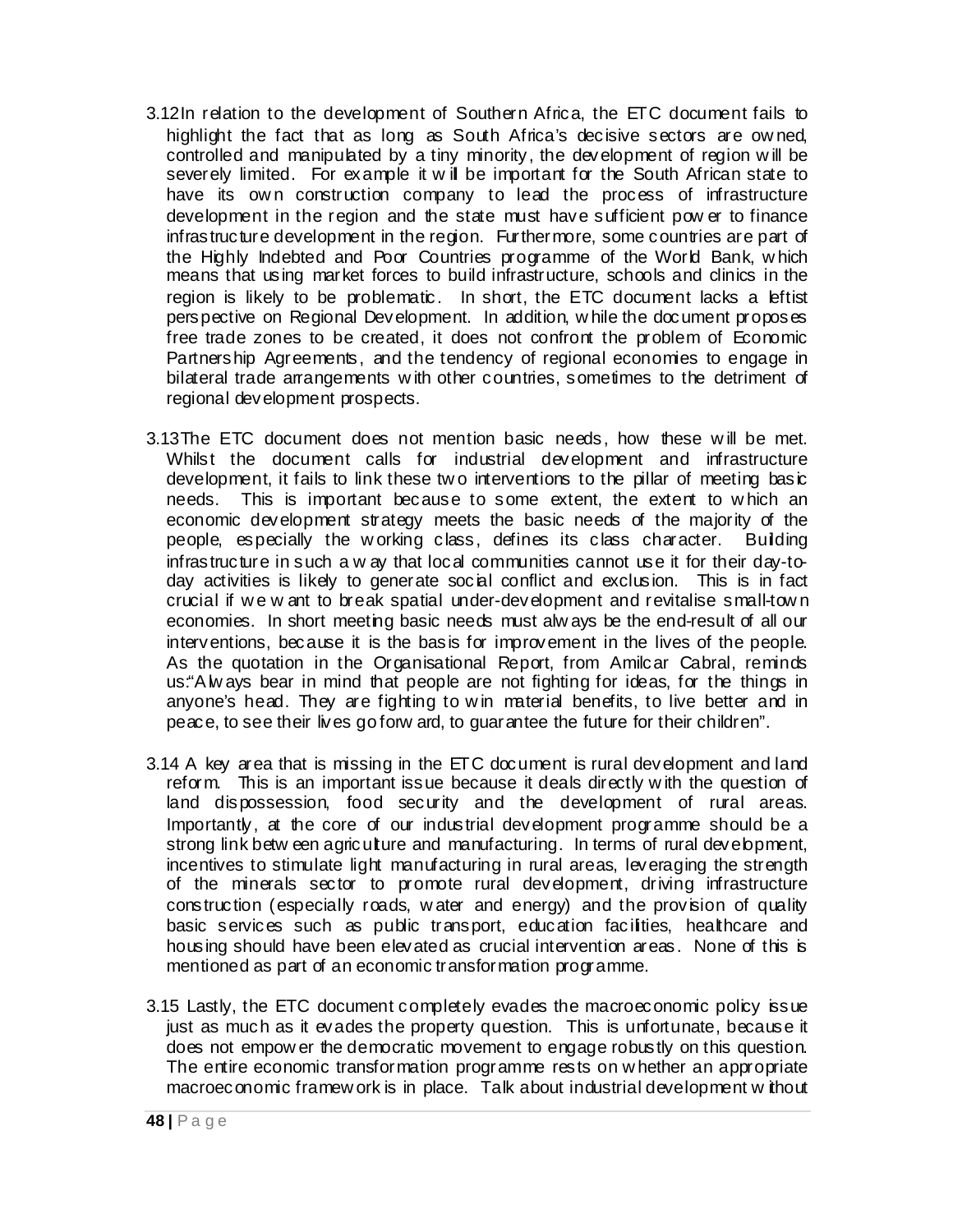generous interest rates to targeted sectors, access to finance by farmers and SMME's, capital outflows due to exchange control relaxation, addressing inequalities through a progressive fiscal policy framew ork, regulating the financial sector in order to finance developmental interventions, using taxation in order to limit destabilising financial speculation and the over-bloated financial sector, etc. Last but not least, no mention is made of the private and foreign ow nership of the South African Reserve Bank and how to nationalise it. In short macroeconomic policy tools are pow erful means that w ould make or break any economic development strategy yet they are completely absent in the ETC document. As COSATU, w e have consistently argued that the current framew ork is neo-liberal and remains the same as the GEAR framew ork. It does not support our economic development strategy.

3.16In short, the ETC document does not provide an integrated approach to economic transformation and fails to be bold in its proposals. Actually there are no proposed interventions to shift the economy in a radical w ay. For example, it is not clear w hat concrete measures are put in place to ensure that infrastructure development stimulates domestic supplier industries. The strategic role of the Minerals-Energy-Finance Complex, w hich is the heart of the South African economy, is completely absent in the document. A surprising omission is the important issue of rural development, an issue that is also of historical significance as w e approach the centenary of the 1913 Land Act.

### **4. Conclusion**

- 4.1As COSATU, w e need to ensure that the pillars of the economic transformation programme, as articulated by the ETC document in p.1 actually inform policy positions of government. We should call for a move beyond "w ords" tow ards specification of active interventions. The ETC document mentions nice-sounding w ords such as "industrial transformation", "skills development and training", "the role of the state in the economy", etc. How ever upon reading it, there are no concrete measures that are proposed to advance these issues. In addition, the ETC document lacks a class perspective and clearly fails to advance a leftist perspective in many of the issues that it attempts to tackle.
- 4.2 COSATU's economic development strategy is very clear. It is therefore important that we win as many people as possible to our positions and to consistently argue for the implementation of the Freedom Charter as understood from the w orking class perspective. This means that the question of property relations and the role of the state needs to be clearly articulated and that the ANC ETC, as a structure of the disciplined force of the left, must advance a consistent leftist perspective in all the areas of economic transformation.

### **The Land Question**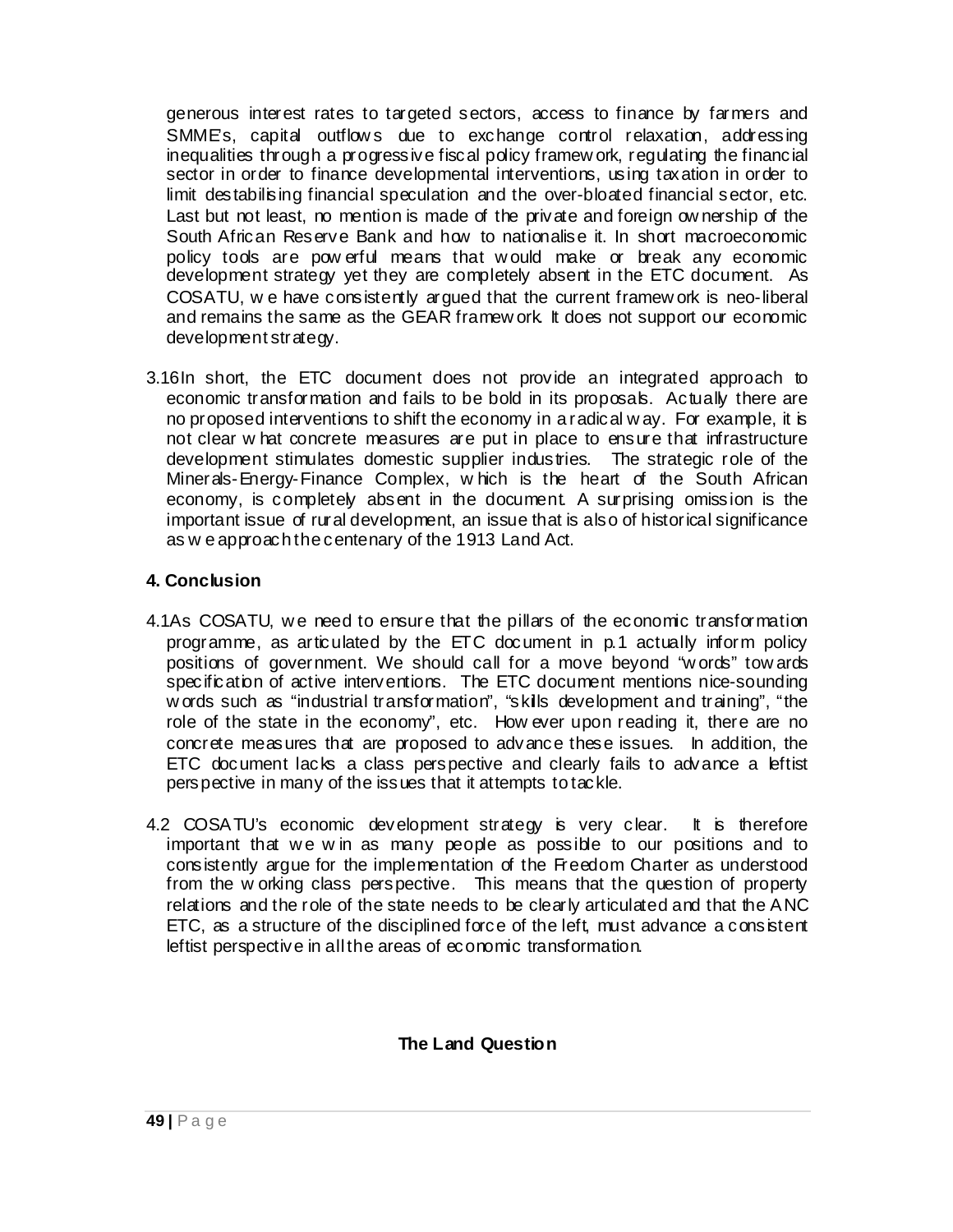#### **COSATU Response to the ANC Discussion Document on Land Policy Proposals**

The People Shall Share in The Country's Wealth! The Land Shall Be Shared Among Those Who Work It!

### **1. Policy Context**

- 1.1 The year 2013 w ill mark 100 years of systematic land dispossession, w hich gave effect to the concept of the Union of South Africa. Land dispossession turned the majority of South Africans into w age-slaves, they w ere forced to live in underdeveloped areas and suffered super-exploitation by the w hite colonialist w ho formed the Union called South Africa. The manner in w hich the movement deals with the Land Question is therefore important, and should be comprehensive. The Land question is about property relations; w ho ow ns the land, land use—the land is used for w hat purposes and addressing the question of rural underdevelopment.
- 1.2 The  $52<sup>nd</sup>$  Conference noted that colonialism and apartheid were rooted in the dispossession of Africans of their land, the destruction of African farming and the super-exploitation of w age labourers, including farm w orkers and their families. The conference thus linked poverty, inequality and unemployment to centuriesold exploitation and under-development deliberately perpetrated on the vast majority of the people. Furthermore, the  $52<sup>nd</sup>$  Conference noted that:
	- a) Although a third of our people live in former Bantustans, these areas account for half of the poorest households
	- b) The challenge of urban poverty and migration is inseparably linked to the struggle to defeat poverty and under-development in rural areas
	- c) Many rural areas still lack infrastructure and adequate access to quality basic services such as roads, public transport, health and education facilities and adequate w ater supply
	- d) Despite valiant efforts through the Integrated Sustainable Rural Development Programme and the extension of social grants, these are no substitutes for a broader strategy of rural development and job-creation
	- e) Municipalities in rural areas are the most severely affected in terms of human, physical and financial resources
	- f) Monopoly domination and vertical integration in the agro-processing valuechain continue to exclude the people from effective economic participation
	- g) Liberalisation policies have brought competitive pressures in the sector but have also resulted in rising capital intensity and job-losses
	- h) Current approaches to land reform are not achieving the scale required to support a better life in the rural areas
	- i) Security of tenure on farms and former Bantustans constrains rural development in that some farmers and traditional authorities continue to abuse w orkers and rural communities and undermine their rights
	- j) Industrialised countries support their agricultural sectors through subsidies and other forms of protectionism in order to ensure national food security and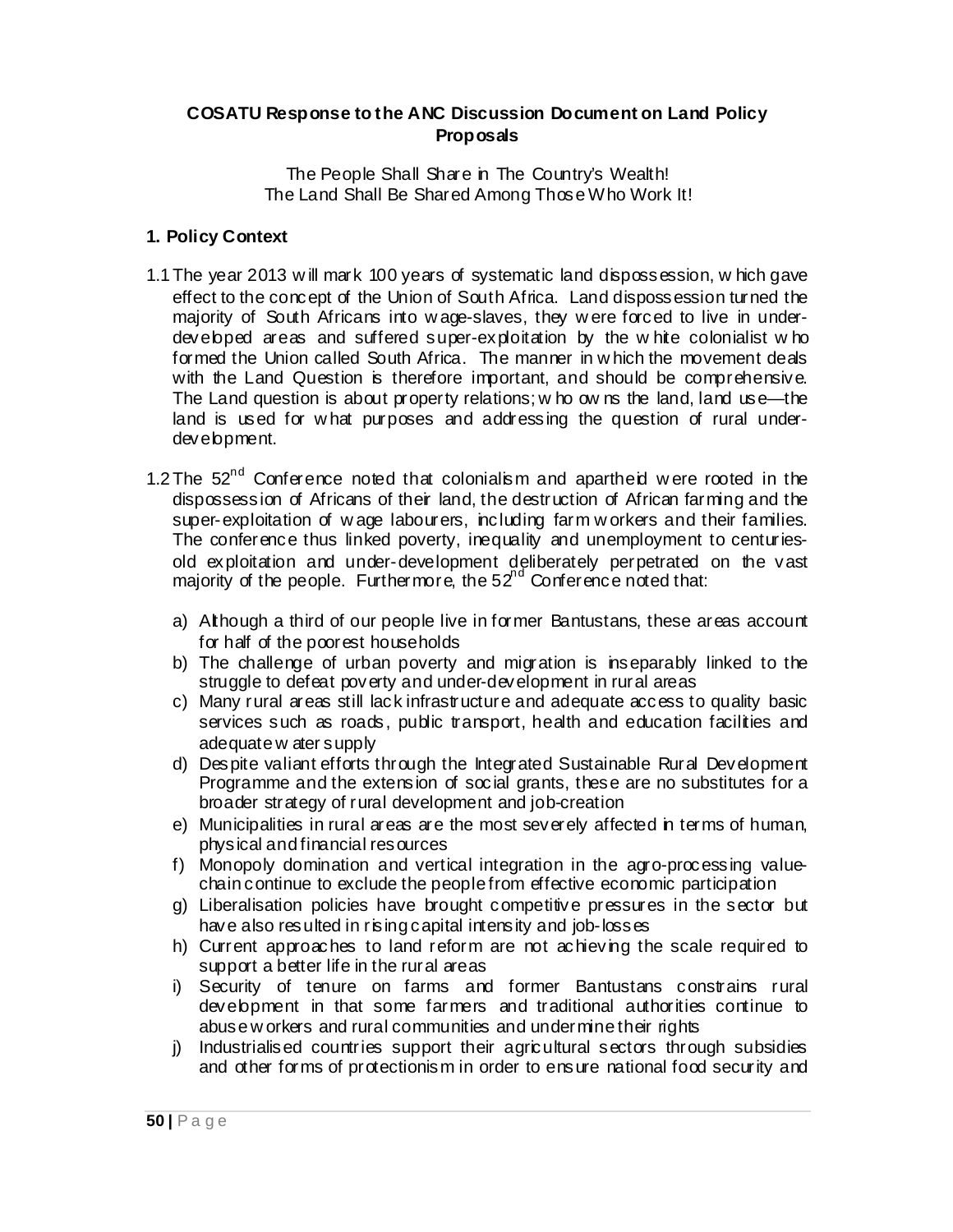social cohesion, with the result that in developing countries, rural livelihoods have been undermined and poverty has been exacerbated.

- 1.2 Based on these observations the 52<sup>nd</sup> Conference resolved to:
	- a) Embark on an integrated process of land reform, rural development and agrarian transformation.
	- b) Conference also resolved to support the self-organisation of the rural people in order to empow er themselves in voicing their aspirations.
	- c) Build state capacity and dedicate more resources to promote rural development, land reform and agrarian change.
	- d) Review and change all legislative, institutional and tax-related that create a bias tow ards large-scale, capital-intensive, environment damaging agriculture.
	- e) Support access to markets and integration of small scale farmers into valuechains.
	- f) Expropriate land for public purposes to achieve equity, redress, social justice and rural development.
	- g) To build a movement for rural transformation to extend and defend the rights of w orkers and rural communities, in alliance w ith FAWU
	- h) Democratise land allocation, especially empow er rural w omen to access land and to ensure consultation with traditional leaders on land disposal.
	- i) Integrate land rights and w ater rights in one programme.
	- j) Accelerate the roll-out of rural infrastructure, especially roads and ensure universal access to basic services in rural areas, particularly potable w ater, electricity, and sanitation.
	- k) Improve co-ordination across departments so that an integrated approach to rural development is realised.
	- l) In relation to land:
		- a. Regulate but not prohibit foreign land ow nership
		- b. The state and mandate entities must exercise their legal right to expropriate land for public interest
		- c. Management and control of all state land must be under one department
		- d. Land audit be urgently undertaken and unused SOE land be allocated to low -cost housing
		- e. We should discard the market-driven land reform and immediately review the w illing-seller w illing-buyer principle so as to accelerate equitable land distribution.
		- f. Review the adequacy of the post-settlement programme
- 1.3 COSATU's position on land reform, rural development and agrarian change to a large extent accords w ith the above observations and resolutions. Our approach how ever, emphasises the link betw een agriculture and manufacturing to be the strategic goal in both industrial policy and rural development strategy. This is important especially if we are to break out of the minerals-energycomplex as a system of capital accumulation w hich limits the scale of jobcreation in our economy. Our vision of rural development consists of the follow ing six elements: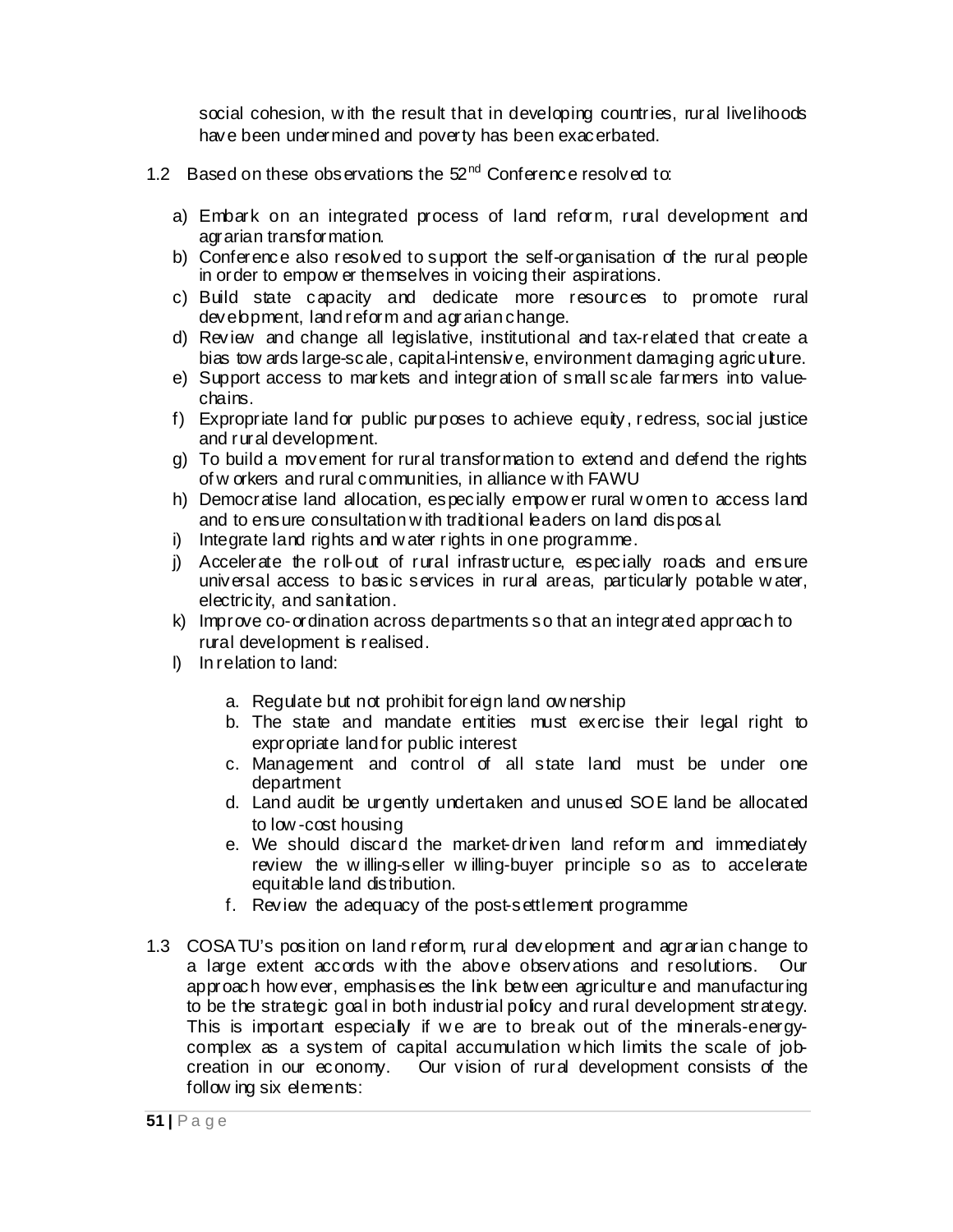- a) Provision of decent w ork in rural areas
- b) Large-scale land reform to deal w ith the historical legacy of land dispossession
- c) Promotion of non-farm activities—light manufacturing, especially food and non-food processing, in rural areas
- d) Reduction of inequality of incomes and assets, empow ering w omen in particular to have access to land
- e) Eradication of poverty and improve food security
- f) Improved access to basic goods and services
- 1.4 Key interventions that must be undertaken to realise this vision are:
	- a) The implementation of the three pillars of the Comprehensive Rural Development Programme
	- b) On the provision of decent w ork:
		- a. The provision of social and economic infrastructure in rural areas, particularly in former Bantustans, should be the catalyst for decent work. Such infrastructure should be targeted at building the capabilities of rural communities. This w ould involve:
			- i. Skills development facilities—revitalization and extension of colleges, in this connection SETAs should play an important role
			- ii. Extension of health facilities—extension and building of facilities, increasing resources for those that exist
			- iii. Extension of banking services—through the extension and revitalization of Post-Bank branches
			- iv. Transport infrastructure—revitalization and extension of rail and road, tunnels and w aterw ays as a means to revitalise w ater infrastructure, especially irrigation systems
			- v. Improve ICT services—Telkom must have a rural development focus, connecting rural enterprises, households, schools and health facilities to the information highw ay.
			- vi. Ensure a state-led programme that revitalizes and stimulates economic activity through revamping and extension of a nationwide irrigation scheme and provision of management and extension officers to implement and monitor rural development support initiatives
	- c) On agrarian change:
		- a. Provision of affordable inputs to agriculture, such as tractors, fertilisers, water pipes, etc.
		- b. Strengthening the links between agriculture and agro-processing through among other interventions, regulations on exports of raw agricultural produce need to be imposed in order to have sufficient supply of inputs for food processing, and to ensure food security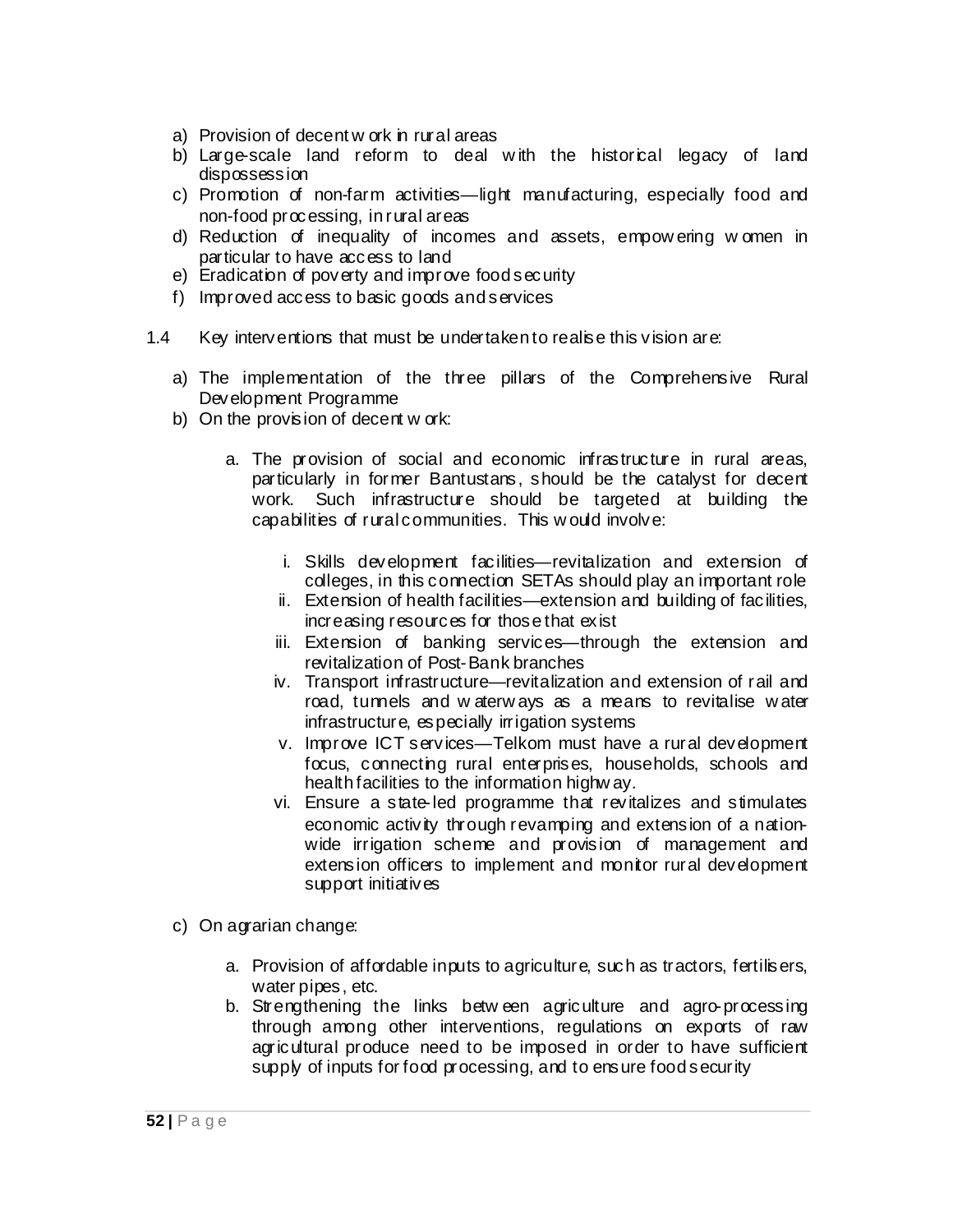- c. Build the technical and financial capacity of the Land Bank, de-link Land Bank lending conditions from financial markets so as to strengthen its developmental impact
- d. Support a shift of those light manufacturing activities especially foodprocessing tow ards the rural areas
- e. SOE's must play a leading role. They must contain a rural and social development component in their strategic plans, especially building partnerships w ith rural colleges and schools, clinics and hospitals. SOE's must also prioritise procurement from co-operatives.
	- i. Transnet must revitalize the rail system—connecting rural economies to urban economies, revitalising small-tow n economies
	- ii. Eskom—besides maintenance and extension of electrification, explore alternative sustainable energy sources in rural areas
	- iii. Telkom—roll out ICT infrastructure to rural facilities and households
	- iv. Post Office—provide banking services, including the transfer of government grants to beneficiaries
	- v. SETAs-must place emphasis on building capacity and fund programmes in rural colleges, especially targeting w omen and young people, thereby contributing tow ards revitalizing rural economies
- f. Establishment of state-ow ned food processing, procurement and distribution enterprises across food chains (e.g. grain-w heat-flourbread chain), as a means to democratize food production and increase access to markets by co-operatives and small-scale farmers, and ensure access to affordable basic foodstuffs by poor communities
- d) On rural development:
	- a. The provision of social and economic infrastructure should be at the heart of our rural development programme
	- b. Improved access to quality services such as education, healthcare, ICT, safety and security, electricity, sanitation
	- c. Implement measures to support overall food security such as to regulate food and other selected agricultural prices, the export of raw agricultural produce, stabilize food prices through a state-ow ned stocking policy that moves food volumes counter-cyclically to food price movements and restrict speculative activity in financial markets relating to food and food-related commodity prices, e.g. through a tax on financial transactions.
- e) In relation to land:
	- a. Halt the process by w hich the state relinquishes land in order to make up for land redistribution, w hilst racial, gender and class concentration of ow nership of land still persists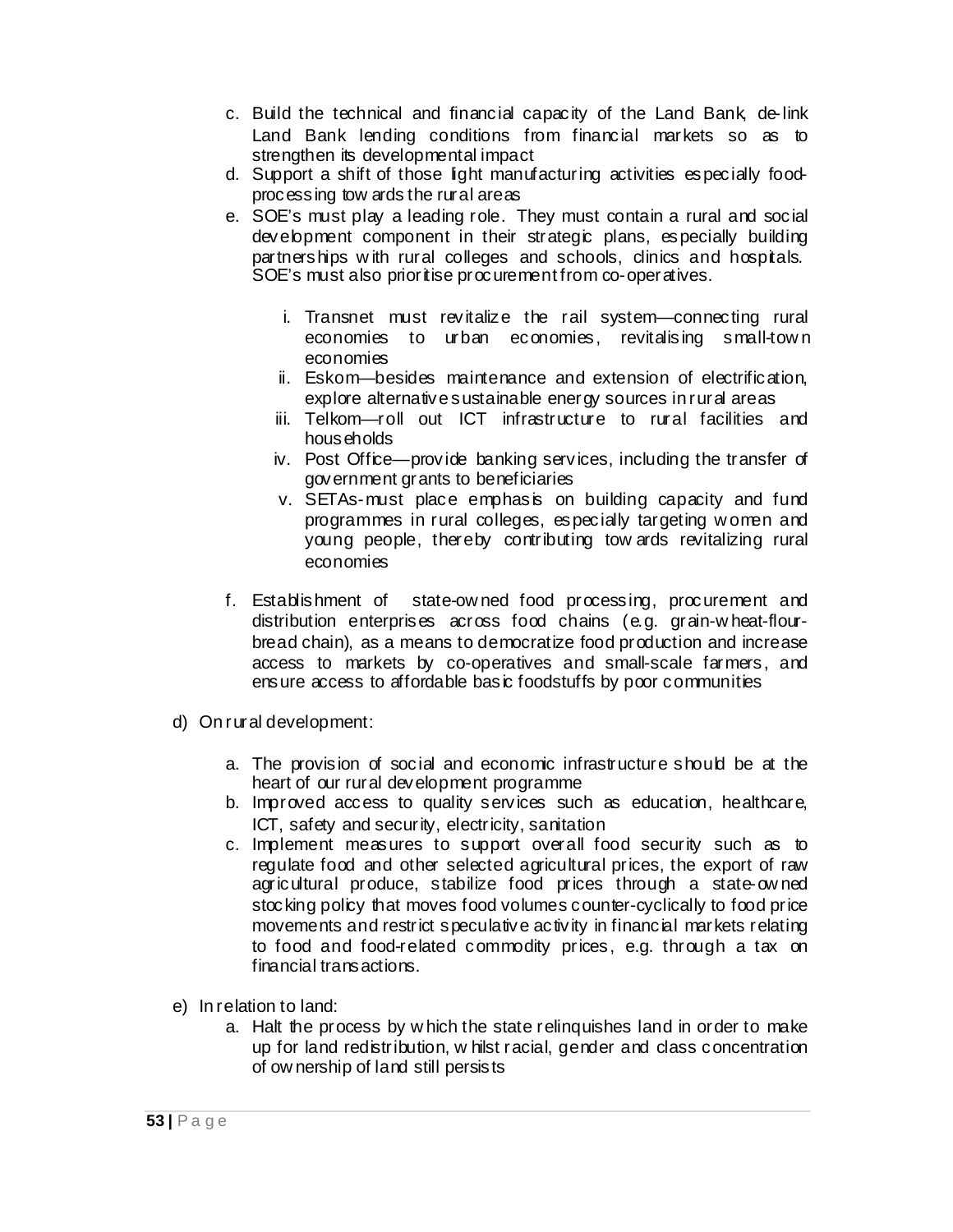- b. The state must make available un-used state land to be productively used by co-operatives
- c. Develop a policy to deal w ith expropriation of unused or unproductive land, including land currently used for game-farming, golf-estates and land held for speculative purposes
- d. Regulate foreign ow nership of land, and encourage productive, jobcreating foreign investment in agriculture
- e. Ensure that the state expropriate land for the purposes of meeting basic needs, including laying dow n infrastructure and housing
- 1.4 Whilst these proposals dovetail w ith those of the  $52<sup>nd</sup>$  Conference, it is important to realise that the state has to play a leading role in determining land use patterns and allocation, so that land is equitably distributed to those w ho w ork. This is important because the drive to redistribute land may be in conflict w ith the optimal use of land. It is this potential conflict that w ould require further engagement on the question of land-ow nership. In fact land, like all natural resources, is a fundamental heritage of all South Africans. This must be reflected in its ow nership. Tw o strands of thinking exist in the movement in relation to land ow nership. One strand argues for state ow nership and allocation of land use based on leases. Another argues for deracialised private ow nership.
- 1.5 Part of our contribution in this document is that the idea of land reform should indeed be re-thought by re-affirming the call by the Freedom Charter. We argue that land redistribution should be given concrete meaning to mean redistribution in use and not land redistribution in terms of ow nership. What this means is that the democratic state should have pow er to regulate the types of organisations that should have access to the land, the purposes for w hich the land is used, w ho should use the land. The problem w ith the post-1994 policy in terms of land reform is that it redistributed land ow nership even in instances w here this did not support productive use of the land. Therefore state-ow nership of the land and an equitable redistribution of its use based on the lease system is the most favourable w ay to proceed. It is partly in this perspective that w e approach the Land Policy Proposals document.

### **2. Our Approach to the Land Question: Property Relations, Rur al Development and Agrarian Transform ation**

- 2.1 The Land Policy Document frames itself w ithin the context of the Freedom Charter. It presents an impressive historical account of the process of land dispossession, the socio-economic consequences of this colonial process and the reasons w hy the post-1994 policies failed to deliver the desired outcomes. Regarding the failures of the post-1994 policies, the document says:
	- a) The hitherto land "reform" strategy of the movement does not assist, because it is based on tw o incorrect assumptions: i) that essentially, the land relations which w ere inherited in 1994 w ere fine, they only needed some massaging here and there and ii) that an unfettered market mechanism (the so-called willing-buyer w illing-seller) w as able to deliver rapidly on the land question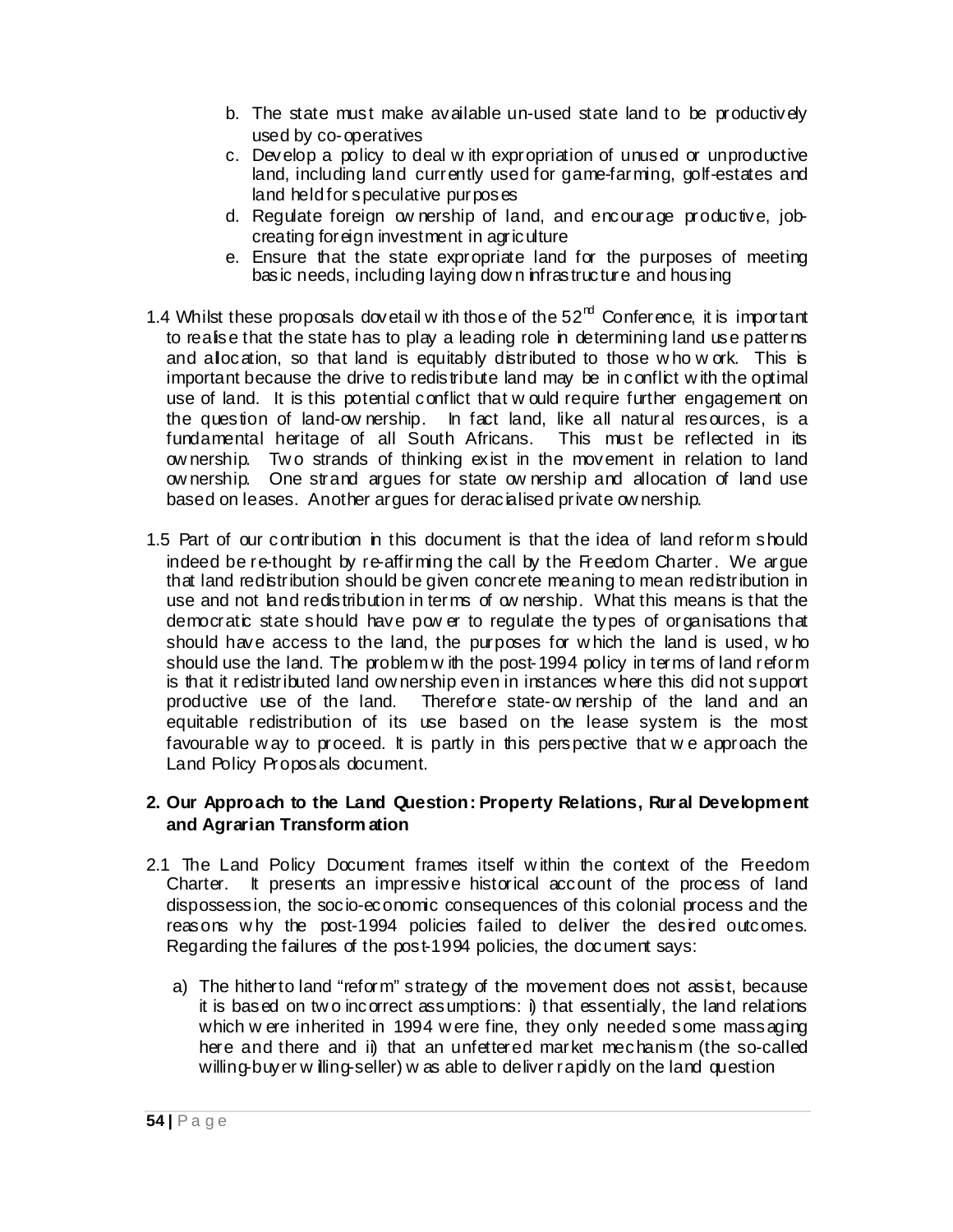- b) The delivery institutions remained the old ones w hich w ere meant to entrench white ow nership and black landlessness.
- 2.2 As to w hat is to be done, the document suggests a vision based on four elements:
	- a) A single, coherent four tier land tenure system made up of i) state and public land, ii) privately ow ned land, w ith limited extent, iii) foreign-ow ned land, freehold but precarious tenure, w ith obligations and conditions to comply w ith and iv) communally ow ned land, w ith institutionalised use rights.
	- b) Clearly defined property rights, sustained by fair, equitable and accountable land administration system w ithin an effective judicial and governance system. Here the documents proposes the formation of an overarching Land Management Commission, Office of the Land Valuer-General, Land Rights Management Board and the Land Rights Management Committees
	- c) Secure forms of long-term land tenure for resident non-citizens engaged in appropriate investments w hich enhance food and livelihood security, and improved agro-industrial development
	- d) Effective land-use management planning and regulatory system to promote optimal land utilisation in all areas and sectors
- 2.3 The aim of all of this is to i) deracialised the rural economy, ii) democratise and make equitable land allocation and use across race, class and gender and iii) sustained production discipline for food security.
- 2.4In our assessment the document is heavily lopsided on the side of land reform and fails to tackle the challenges of rural development and agrarian transformation. Consequently it is silent on the other important aspects of the rural transformation programme, w hich w ould facilitate increased production and socio-economic development of the rural communities. Therefore, compared to the  $52<sup>nd</sup>$  Conference resolutions, the document is too narrow in its focus, w hilst it indeed deals w ith an important land reform and administration issue.
- 2.5Our approach to the Land Question should be informed by the three pillars of our transformation programme: a) land reform, w hich is fundamentally about changing property relations, b) rural development, w hich is about putting in place structures to promote social and economic development in rural areas, c) agrarian transformation, w hich is about improving the productive capacity of rural areas, including access to capital equipment, markets, finance and skills. All these three aspects should be considered as a package.

### **3. The Land Policy Proposals: Strengths and Weaknesses**

3.1 On the four tier land tenure system: The document says this w ill ensure that blacks have "a reasonable access to land w ith secure rights, in order to fulfil their basic needs for housing and productive livelihoods". We have already outlined the structure of this system. The document does not give an impression that it seeks to develop the capabilities of rural communities to participate in commercial value-chains. The concept of "productive livelihoods" is not contextualised and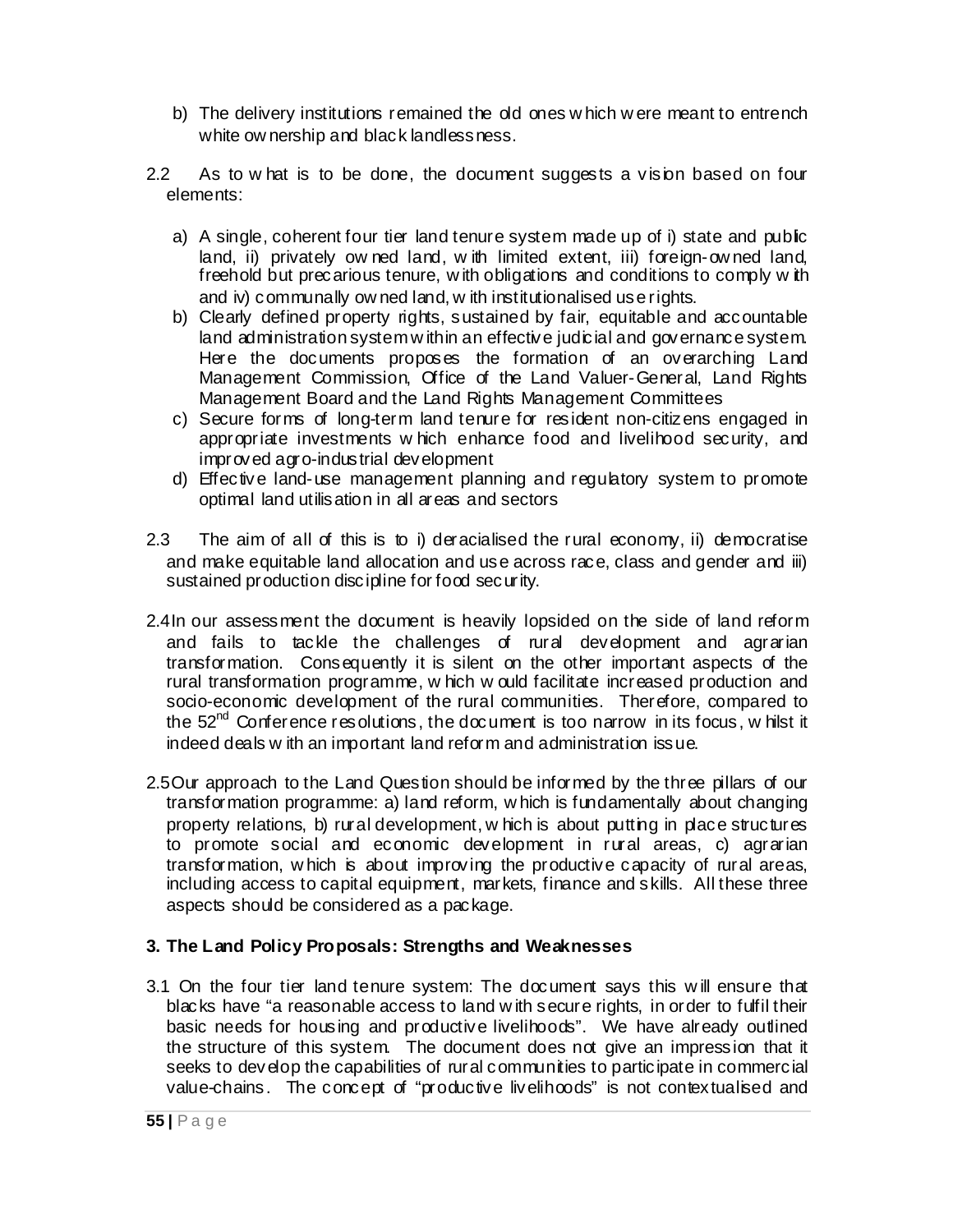thus lends itself to the interpretation that the document proposes to promote subsistence farming in rural communities. In addition, the document does not explain w hat it means by "reasonable access to land" by blacks.

- 3.2 In terms of the structure of the four-tier system, the document does not specify w hat happens to the willing-buyer willing-seller principle. And if it is replaced by the valuer-general, it is not clear w hat principle w ill be implemented to ensure equitable distribution of land. There are other resolutions of the  $52<sup>nd</sup>$  Conference in relation to the Land Question w hich the document does not explicitly address. For example, the  $52<sup>nd</sup>$  Conference urged the state and mandated entities to exercise their legal right to expropriate land for public interest purposes. The Conference also resolved to regulate (though not prohibit) foreign ow nership. What w ould have been useful is for the document to outline the regulations on foreign ow nership and the principles that w ill guide the expropriation of land in the public interest. As the structure rests currently, it is still under-developed and does not assist in taking the crucial  $52<sup>nd</sup>$  Conference resolutions forw ard.
- 3.3 Of importance though in relation to the Land Question are property relations. The National Democratic Revolution is not a bourgeois revolution, but neither it a socialist revolution either. How ever, in the context w here, as the document suggests, there is massive centralisation and concentration of land ow nership in agriculture and monopoly domination in the agricultural value-chains, the document seeks to reinforce private capitalist ow nership, but now in a deracialised form. But the Morogoro conference stated that our revolution is not aimed at replacing the w hite capitalist w ith a black one. What the Land Policy Proposals are supposed to outline are the best w ays in w hich the economies of scale that are embedded in large-scale commercial farms can be exploited for the benefit of the people. In other w ords, property relations on land should be geared in such a w ay as to introduce more progressive, non-capitalist w ays of undertaking production in the rural areas.
- 3.4 Whilst de-racialisation of the rural areas is an important part of the NDR, it is also important that the productive forces that are embedded in large-scale farms be operated w ithin the context of more progressive social relations. It is true that small-scale farms must be supported. How ever the reality is that pow er relations in agriculture are defined by large-scale farms. It is large farms that supply the bulk of the food and other products. The issue is w hat do w e do w ith the continued monopolisation of these large-scale productive forces by a few w hite monopoly capitalists? The document does not address this fundamental question. Yet, in the  $52<sup>nd</sup>$  Conference, we agreed that monopoly domination is an obstacle to our economic transformation programme.
- 3.5 As COSATU w e are now escalating our resolutions on land ow nership to call for state ow nership of all the land in this country. This will empow er the democratic state to break the pow er of w hite capital, strengthen the capacity of the state to regulate land use and to abolish speculation. Once the state ow ns the land, then it can decide on a lease basis as to w ho should use it and for w hat purposes. Land should be the heritage of all South Africans, ow ned by the democratic state and *shared in use, not in ownership*, among those w ho w ork it. This is the best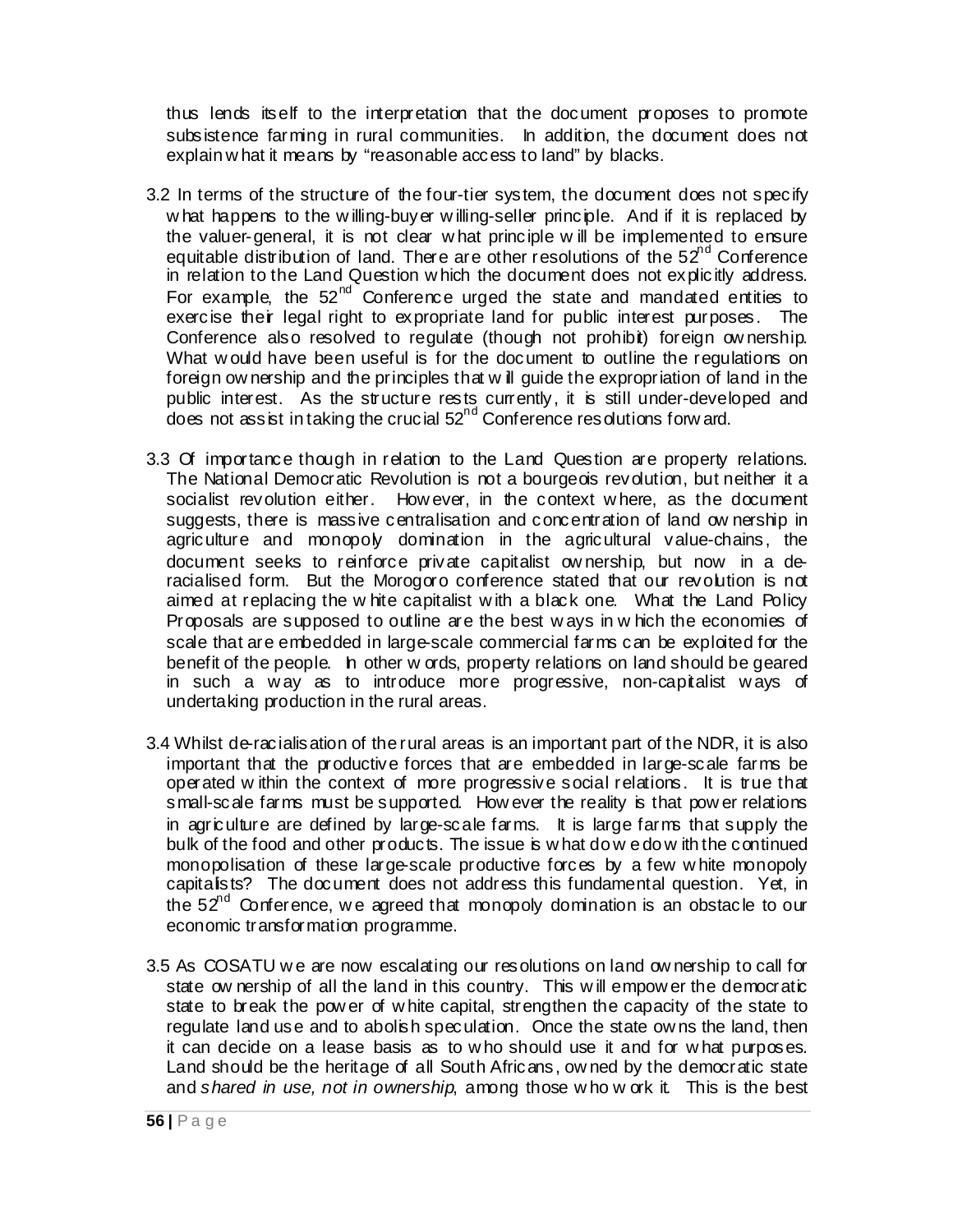w ay in w hich the state can secure food security and reduce land under-utilisation. Thus the question of defining property rights to land ow nership falls aw ay. What remains is the administration of land use and allocation, including the determination of rent that should be paid to the state for land-use.

- 3.6 In terms of secure forms of land tenure the document is not clear w hat it means by this. How ever, under state ow nership of land, once the lease is approved by the state, the security that an investor or land-user w ill enjoy w ill be contingent on w hether they comply with the conditions set out in the lease. Such conditions w ould include the purpose for w hich the land is used, w hether products from the land are disposed in a way that is consistent with the developmental requirements, conditions of employment for w orkers are observed etc.
- 3.7 Nevertheless, the fact that the document has narrow ly focused on the land reform aspect is a major w eakness. It w ould have been useful to assess how far we are in conducting land audit, both in terms of ownership and use. The document should have clearly outlined w hat to do w ith w hite monopoly of largescale farms and vertical integration of value chains. What should be the role of the state in transforming these conditions, w hat is the alternative to the willingbuyer w illing seller principle, w hat to do w ith the erroneous land ow nership redistribution policy of the last 18 years?

### **4. Our Contribution to the Land Policy Proposals**

- 4.1 The economic transformation document is silent about rural development and agrarian transformation. This is unfortunate. We therefore propose that the Land Policy Proposals be broadened beyond land reform and that the correct strategic perspective of the 52<sup>nd</sup> Conference be maintained, i.e. the three pillars of landreform, rural development and agrarian transformation must be re-introduced in the document. We believe that these three pillars of an integrated programme are essential to avoid the w eaknesses in existing policies. Land reform must be linked to agrarian transformation and rural development. It w ill be disastrous to just focus on land reform, and at that, only focus on setting up structures w thout clearly outlining the broad policy framew ork w ithin w hich they w ill operate, e.g. w hat w ill replace the w illing buyer w illing seller principle, how w ill foreign use of land be regulated, how w ill agro-processing be supported, etc.
- 4.2 We also propose that, in terms of land reform, fundamentally the state must take ow nership of all land, so that South African land belongs to the people as a w hole. This makes redundant the question of foreign ow nership. The equitable *redistribution of land should not therefore be about ownership, but it should be about use*. In line w ith the Freedom Charter, the land must be shared among those w ho w ork it. On the basis of complying w ith the conditions of the lease, the leaseholder w ill then be guaranteed security of tenure by the democratic state. Land reform should not be undertaken on the basis of just de-racialisation while deepening private ow nership, since this effectively robs South Africans of their natural heritage and places it in the hands of a few people.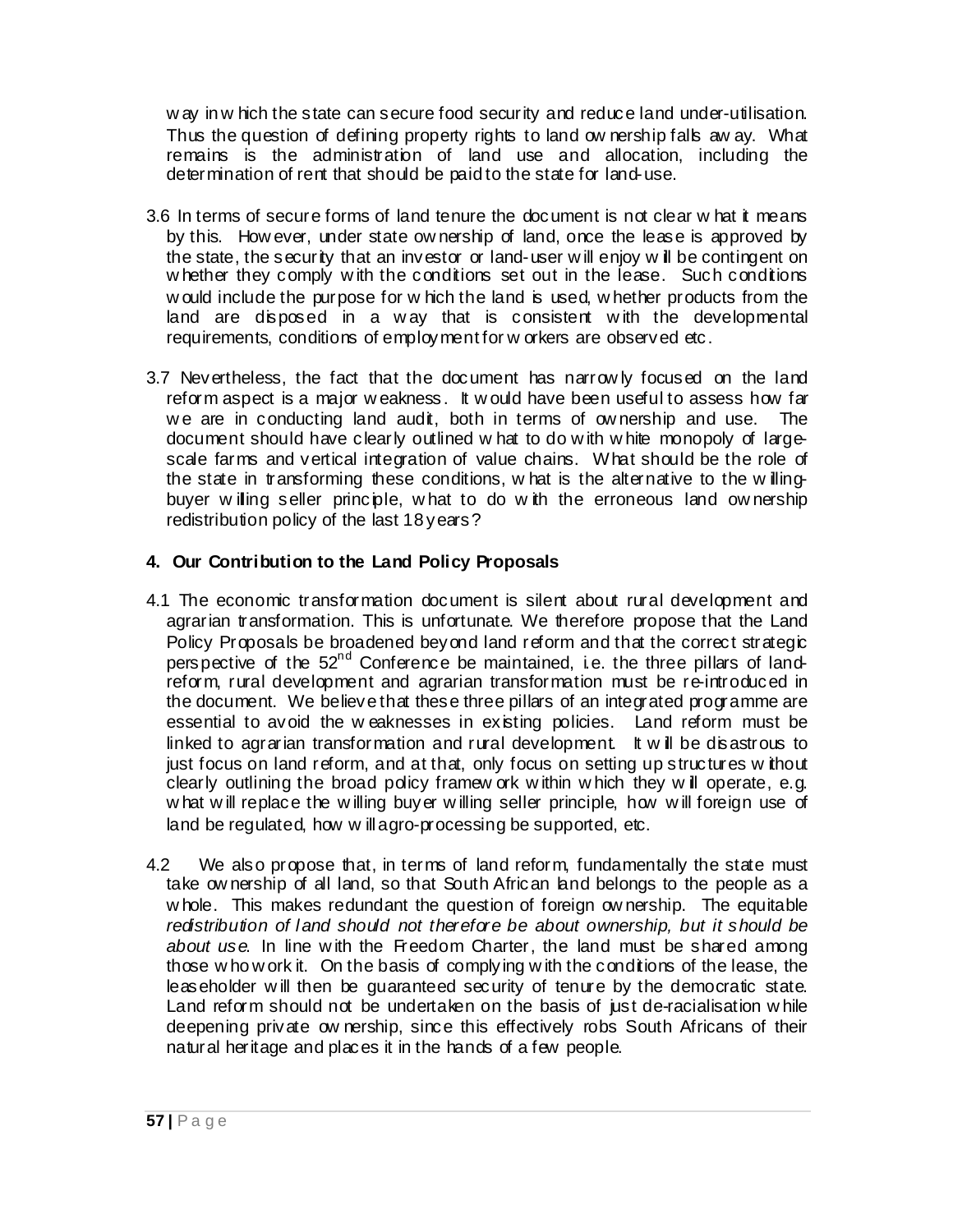- 4.3 Land ow nership by the state is also crucial to promote sustainable human settlements, especially in urban areas. The promotion of mixed-income settlements, densification of human settlements and combating urban sprawl, locating w orking class households closer to places of w ork, rolling out infrastructure such as rail, roads, etc. all depend on the availability of land. This is most pressing in urban areas, w here land values are inflated by speculators. There is a clear link betw een these issues and the issue of land-ow nership. While we support the structures that are proposed in the document, what is important to us is a policy framew ork that w ill address the challenges that w e have just outlined, w hich are more pressing in urban areas.
- 4.4 In terms of agrarian transformation, we propose that the link between agriculture and manufacturing must be elaborated. Critical inputs into agriculture must be identified and industries to produce those inputs must be supported. By focusing on this link, the document w ill also contribute tow ards shaping trade and industrial policy. We are of the view that in South Africa this link is essential if w e are to break out the Minerals-Energy Complex. The question of monopoly domination of agricultural value-chains and the role of the state-ow ned entities, including state policy with regard to the pricing of essential agricultural goods, should be outlined.
- 4.5 Policies to support industrial development in rural areas should be actively supported. In particular, it w ill be important to shift food processing to the rural areas. Currently, rural areas produce raw agricultural produce, which is processed into food items in urban areas, and the transported back to rural areas at high cost. As a w ay of stimulating productive job-creation, policies must be put in place to ensure this. We have already made proposals in this regard.
- 4.6 In terms of rural development, the issue of infrastructure expansion and maintenance, and the delivery of basic goods and services should be at the centre of job-creation. How ever, w e are of the view that this should be undertaken in a co-ordinated fashion in a state-driven process. Accordingly, state-ow ned enterprises, including a state construction company, must be used to champion rural development. We have already made proposals in this regard.
- 4.7 Lastly, the document needs to build on the  $52<sup>nd</sup>$  Conference resolutions, assessing progress that has been made in advancing those resolutions and explaining the constraints that have been encountered. Ultimately though, the three-pronged strategy of breaking colonial relations in a w ay that democratises land ow nership in South Africa through a progressive land reform programme, advancing rural development and promoting agrarian transformation through linking agriculture w ith manufacturing, should be at the heart of our transformation programme.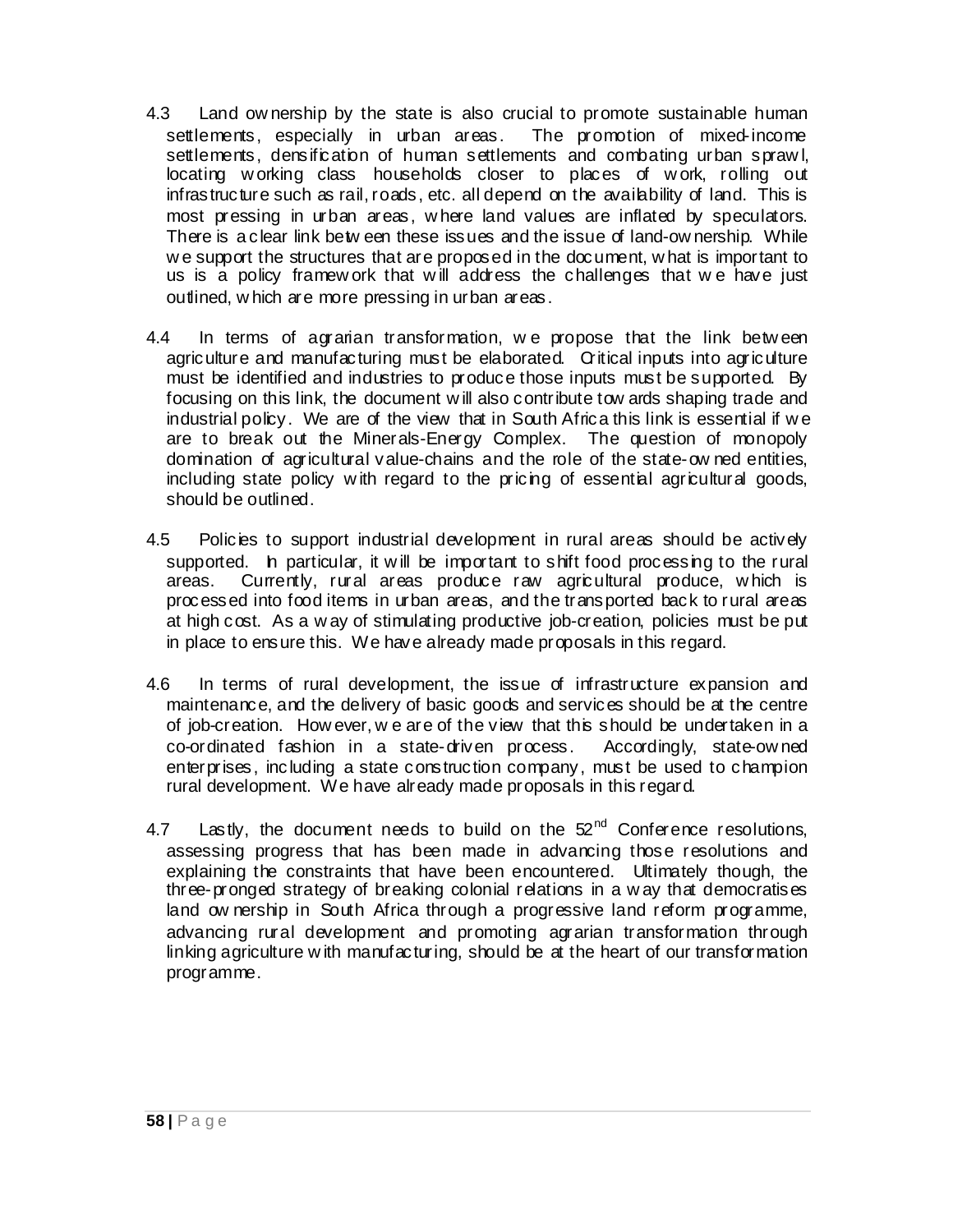# **Organisational Renewal**

The paper is provided separately  $-$  See the paper circulated in the meeting.

# **Taking forward the CEC Political Discussions**

*On navigating a Complex political Terrain* 

### **Noting:**

- a) The complexity of the current political environment w hich leads to the contestations of the entire alliance and government
- b) The political zigzagging as a result of the fluidity of the balance of forces
- c) The continuous media reports that the federation is divided along the lines of support for particular leaders in of the ANC in the run-up to the ANC's  $53^{\circ}$ National Conference in December
- d) The political framew ork adopted by the 2011 Central Co mmittee and the CEC of August 2011
- e) The progress that we made on the policy front at the  $52<sup>nd</sup>$  National Conference of the ANC in Polokw ane and the need to defend those achievements.
- f) The continued misinterpretation of COSATU's view sagainst government as oppositional
- g) The strained relationship betw een COSATU and the SACP as a result of our view on the deployment of the party leadership to the state
- h) Our long-standing resolution on sw elling the ranks of both the SACP and the ANC
- i) The high levels of disillusion in our society due to the deteriorating socioeconomic conditions and the different w ays in w hich w e view that in the alliance
- j) The alliance partners are leading similar but different constituencies and that has a tendency of blurring the lines of accountability
- k) The ongoing leadership debate in the ANC ahead of the Mangaung Conference despite the call by the NEC for all to focus on the forthcoming policy Conference in June
- l) The role of some cabinet ministers in distorting ANC policies and implementing them outside the mandate of the organisation
- m) The diverse membership and the political character of the COSATU
- n) The destructive role played by the media that threatens the unity of the federation
- o) The current limited role of the provinces in the constitutional structures of the federation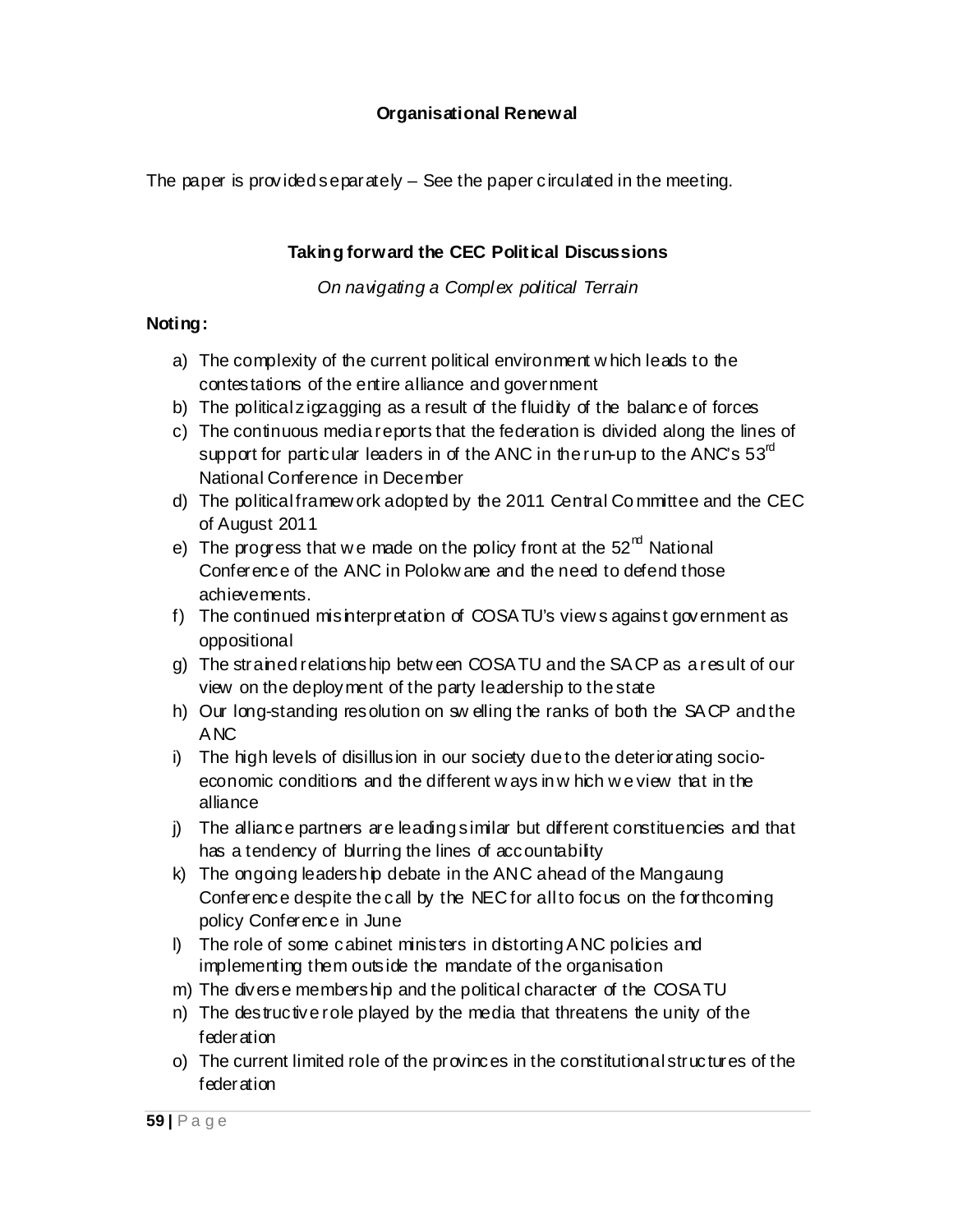## **Believing that:**

- a) The fluidity of the balance of forces has a direct effect on the internal unity and cohesion of the alliance
- b) The minimum engagements in the alliance result in public criticism and lack of understanding of each other's view s
- c) COSATU and the SACP have more areas of agreement than differences and therefore need to w ork closely w ith each other
- d) Workers need to join the ANC and the SACP en masse in order to contribute in shaping their strategic political direction
- e) The party needs to play an active leadership role in the progressive trade union movement
- f) The independence of each of the alliance partners must be respected at all times
- g) As COSATU w e should value the role of the party in our struggle for socialism
- h) The strength of the alliance relies on the relationship of trust and mutual respect
- i) The international balance of forces puts a strain on the alliance
- j) The absence of the joint socio-economic programme is a cause for divisions among us
- k) The unity of COSATU and that of the alliance is paramount and needs to be guarded at all times
- l) The ANC as the centre of policy formulation needs to lead and monitor the implementation thereof by the cabinet

### **Therefore resolves that:**

- **a)** There are no major ideological differences internally in COSATU as w ell as betw een the COSATU and the SACP since both organisations are Marxist-Leninist ideologically, how ever there are tactical challenges that need to be ironed out
- **b)** The unity of the party and COSATU must be maintained through engaging in a joint programme of action at all times and ensuring regular engagements on issues of common interest
- **c)** COSATU and the party need to engage w ith maturity and tolerance on the issues of disagreement and ensure that w e guard our unity at all costs
- **d)** A bilateral betw een the NOBs of COSATU and the SACP must be convened in the next tw o w eeks w ith the aim of synergising the relationship betw een the tw o alliance partners
- **e)** Both organizations must respect the organizational decisions of each other and find w ays of engaging structurally on issues of difference and avoid differing in public
- **f)** COSATU must ensure the establishment of the party units in all w orkplaces where w e are organised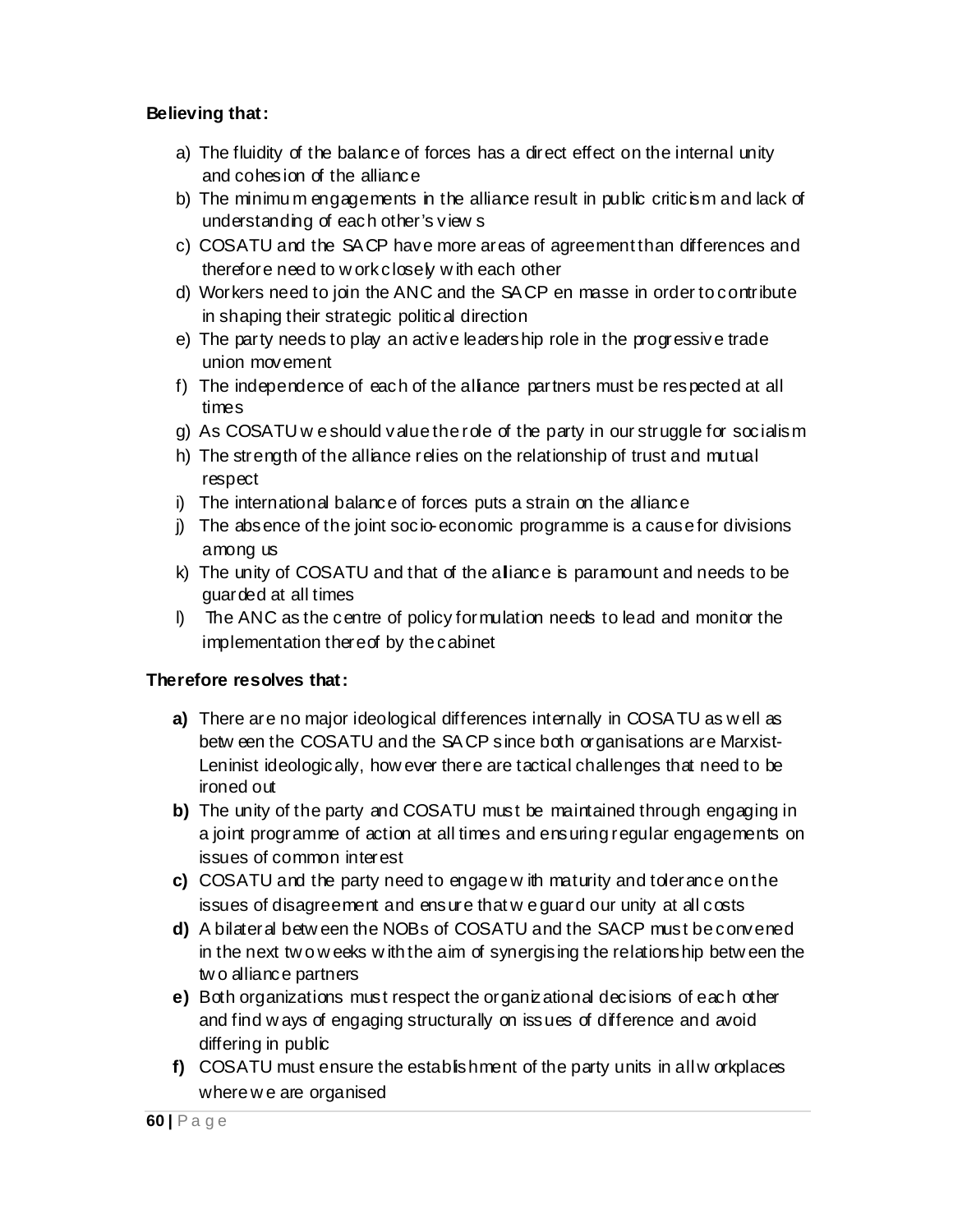- g) COSATU and the SACP must jointly fight against the dominance of capital in our movement
- h) We need to take forw ard our resolution of convening the conference of the left jointly w ith the SACP in the first quarter of 2013
- i) The SACP and COSATU must exert pressure on the ANC to implement the progressive policies the w e w in through engagements
- **j)** The character of COSATU as a revolutionary trade union has not changed and w e maintain our independence at all times
- **k)** The popularity of our view s w ithin the broader society has led to the labelling of the federation as anti-government and anti-alliance
- l) All alliance partners should equally strive for the maintenance of the relationship of trust and mutual respect
- m) The structure of our economy has a divisive effect of the alliance and w e need to ensure that it is restructured
- n) There is a need to make a thorough analysis and interpretation of the NDR and the role of the motive forces in the current conjuncture
- o) The alliance needs to develop and jointly implement a joint programme of action to take up s $\alpha$  io-economic issues in our society
- p) The federation must make an analysis of the levels of our influence in the alliance w ithout creating hostilities
- q) We need to assess our role in initiating policy processes in the areas w here there are none
- r) We need to engage in a programme of educating our communities to appreciate and treasure the least resources that they have from government
- s) We need to give proper meaning to the sw elling of the ranks through regular auditing of our me mbership in the other structures of the alliance. This can be achieved through strengthening our locals and ensuring that they are centres for the sw elling of the ranks and influencing policy perspectives in the alliance
- t) The CEC must take time to assess the state of our locals and the role that they play in the implementation of the programmes of the federation
- u) The ANC must play its role as a leader of the alliance and maintain maximum unity at all times. They should not be sensitive to criticism by the alliance partners
- v) We need to commit the ANC into leading the joint programme of action as means to minimise tensions in the alliance
- w) COSATU must not be apologetic for pronouncing our policy positions in public and the CEC must step out and defend the policy positions of the federation and the leadership that communicates them
- x) We must take keen interest in both the ANC and the SACP equally and ensure the maintenance of the principles underpinning the alliance
- y) The initiative taken by the federation in convening the Civil Society Conference should not be regretted as it sought to close the vacuum in our society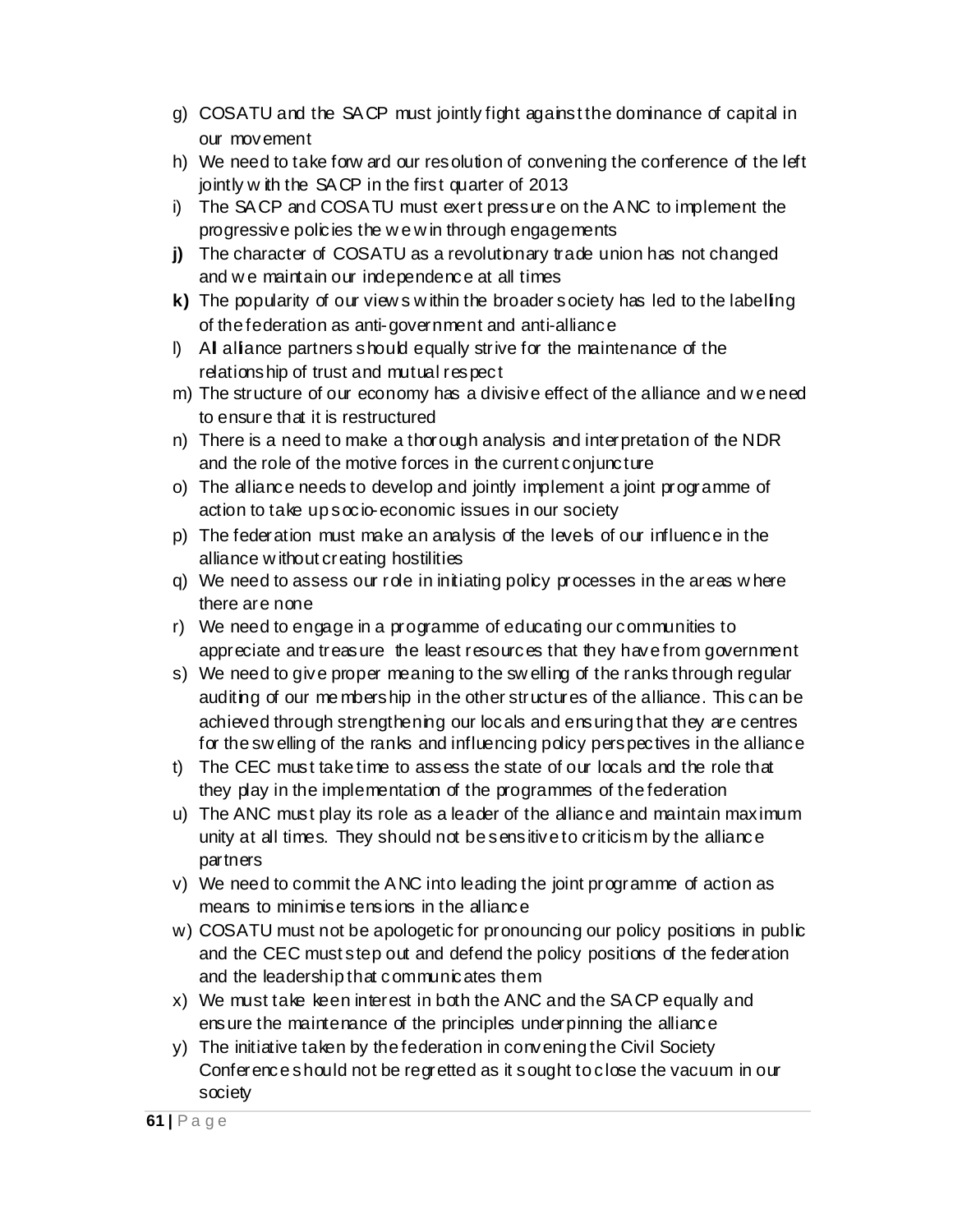- z) All COSATU affiliates, particularly those in the public sector must make sure that our me mbers are committed to the service of our people irrespective of the challenges that they might be facing
- aa) There is a need for a thorough analysis of the political and organisational capacity of the different alliance partners
- bb) We must ensure the implementation of our resolution to build and strengthen the party through ensuring that the party becomes self-sufficient and w ell resourced to lead the programme tow ards socialism
- cc) The COSATU NOBs must facilitate the process of resourcing the party in line with our long standing resolutions
- dd) COSATU needs to maintain dynamic contact w ith our comrades in government as w ell as in the ANC NEC and the SACP's CC
- ee) Our internal communications mechanisms need to be strengthened for effective communication of our decisions to our me mbers so as to avoid the deliberate confusion of the media
- ff) We must take further the debate on the MTV w ith the SACP in order to clarify areas of difference
- gg) We must fight against any form of legislation that seeks to reverse the gains we have w on and take us back to the dark days of apartheid
- hh) The leadership of the federation must be hands on in the processes of policy engagements both at the level of the ANC and in government. The NOBs must keep record of the participation of the different affiliates in the different structures
- ii) The federation must learn to exploit all opportunities that w e open through our engagements
- jj) The federation must strike the balance betw een political debates and our efforts to build a strong organisation
- kk) We must take time and engage on extensive discussions on the property relations both internally and w ithin the alliance in a quest to take the NDR to its logical conclusion
- ll) The federation together w ith the party need to grapple w ith the question of what are the lessons to be learned from deploying our cadres into a capitalist state
- mm) We must also assess the state of the SACP under the leaders of Comrade Charles Nqakula w hen he w as invited to serve in the cabinet
- nn) The General Secretary is the face and the chief spokesperson of the party and needs to be central and influential in the implementation of the programmes of the party
- oo) The relationship betw een COSATU and the party is a mutual responsibility and w e need to jointly guard the bias of the ANC tow ards the w orking class
- pp) The party must rise above the challenges from the federation and give political guidance and leadership at all times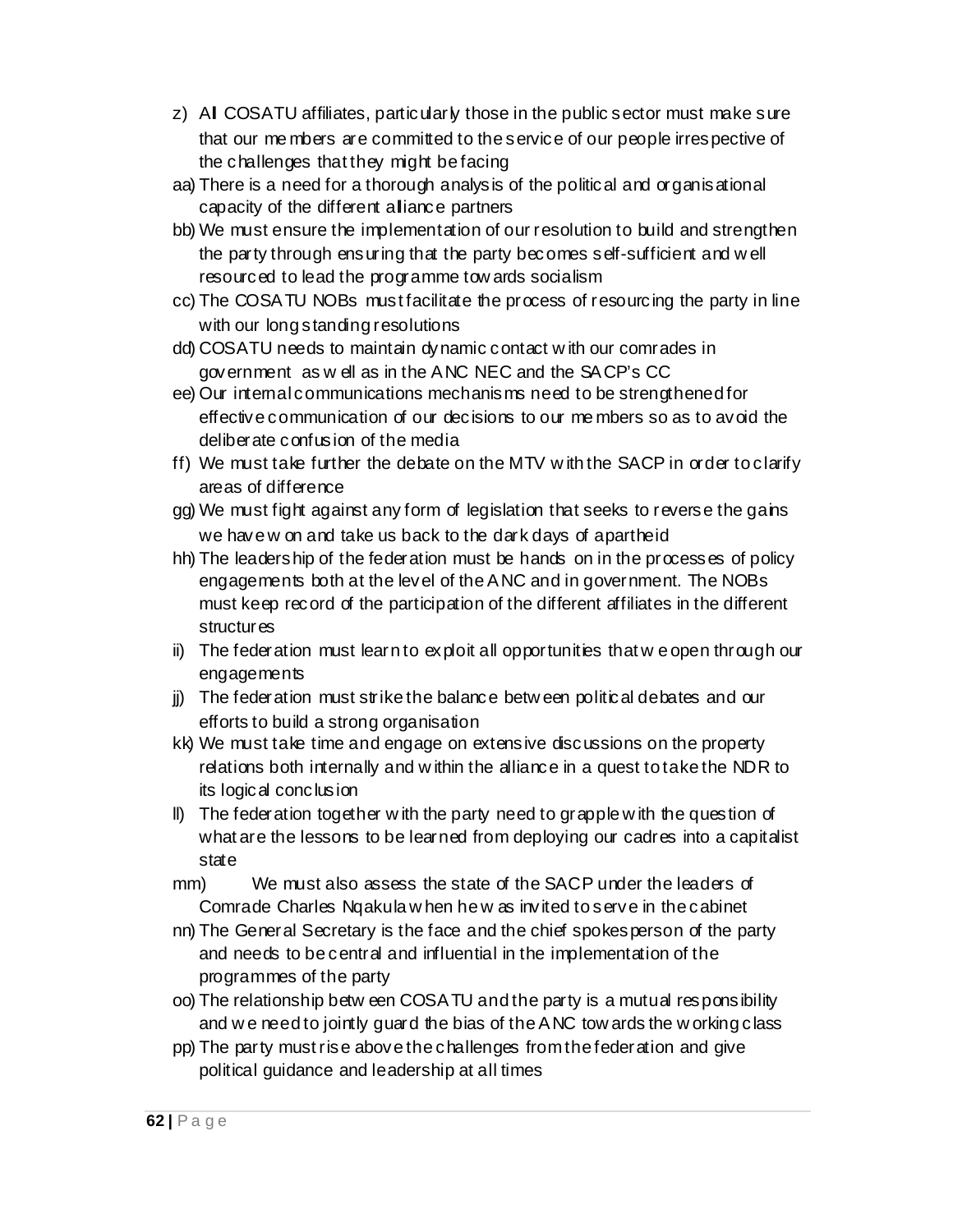- qq) In respecting the independence of the ANC the federation w ill not enter the leadership debate ahead of the Mangaung Conference w ith a list of names but w e w ill engage on the principles that w e adopted on the type of leadership that w e need
- $rr)$  We condemn factionalism w ith the contempt it deserves and w ew ill not align the federation w ith any of the factions
- ss) The federation must recognise the organisational significance of the provinces and locals and give them a role to play in the constitutional structures
- tt) We must respect the outcomes of our ow n democratic organisational processes in defence of our unity and cohesion and the leadership must ensure the implementation of the Code of Conduct to the latter

### **Peace and Stability**

### **Noting that**

- 1. The discussion document has three components w hich include the follow ing:
	- a) Justice w hose central focus is transformation of the Courts and the **Judiciary**
	- b) Police w hich focused more on the establishment of a Single Police Service
	- c) Home Affairs in w hich the central proposal is about positioning Ho me Affairs as the backbone of Security , service delivery and the developmental State

### **On the transform ation of the Courts and the Judiciary**

### **Noting that:**

- a) The greatest challenge facing our transformation agenda in the judiciary is the historicity of racism
- b) The massive gap in representivity of w omen in the judiciary and legal profession as a w hole, programmes to accelerate increased access for w omen.
- c) Attempts to introduce legislation to transform the judiciary. Yet past inequalities in the racial and gender composition of the judiciary persist after the 18 years after we attained our freedom.
- d) Some judgements still reflects racial, class and gender stereotypes and bias
- e) Judicial officers are not unaffected or insulated from being influenced by race, class and/or gender stereotypes w hen making decisions.

### **Believing that:**

**A**ny meaningful transformation of the Judiciary must practically include the follow ing:

a) The creation of a judiciary that is appropriate to a democratic South Africa.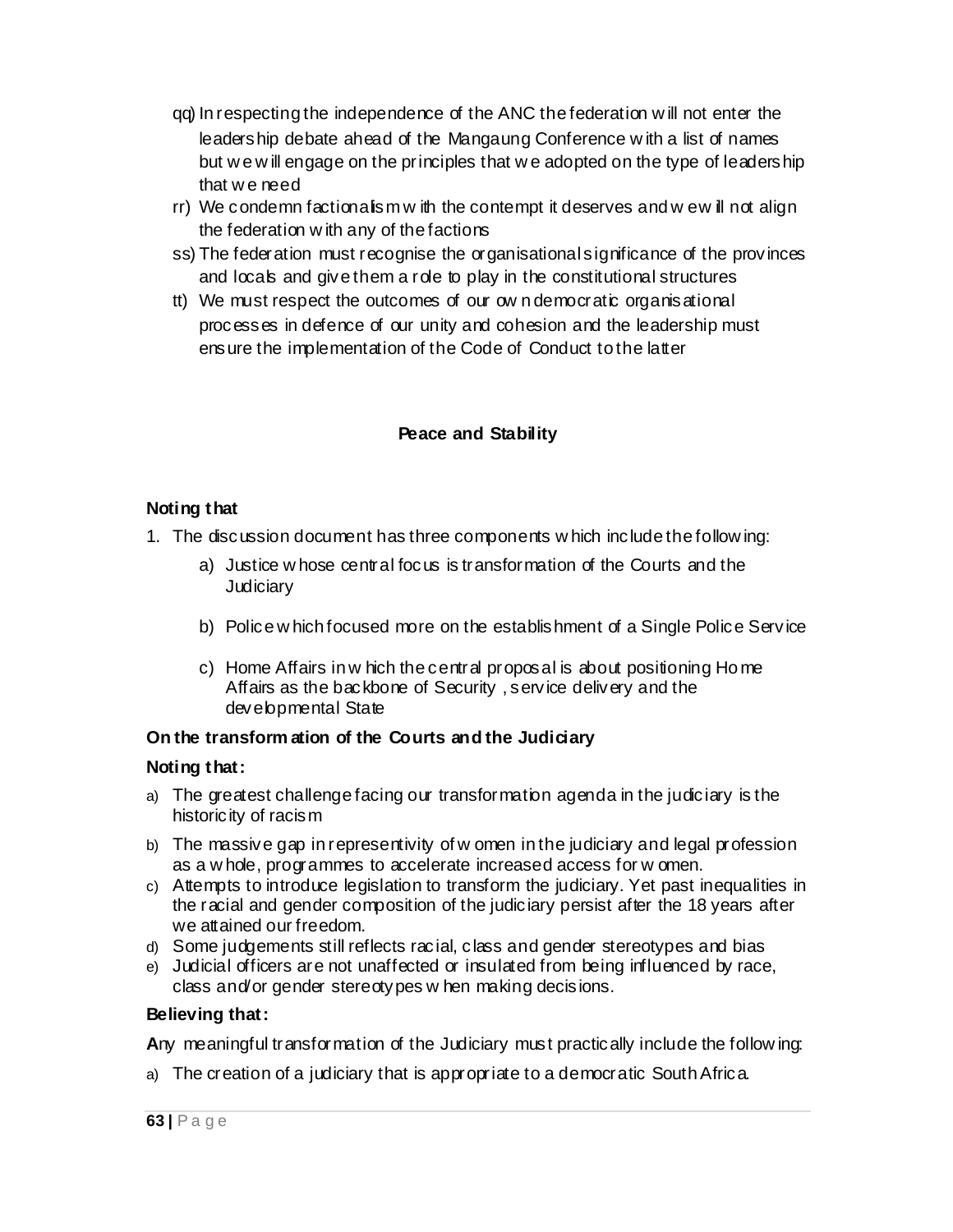- b) A dramatic shift aw ay from a judiciary that is dominated by w hite males to one that is representative of the country's demographic profile, and ensures opportunities for black legal practitioners w ho have been denied access in the past.
- c) The judiciary as a w hole should reflect a w orking class bias, that is pro-poor and pro-development in its stance, in contrast to the current judiciary that has at its core a pro-business and pro-neoliberal agenda.
- d) The judiciary must reflect a bias tow ards w omen's rights and gender sensitivity, noting the triple oppression that continues to be experienced particularly by black women.

### **Therefore Resolve**

- a) Build a bench that is demographically representative of the population
- b) Appoint judges w ho identify w ith and are dedicated to the new constitutional order
- c) Increase access to justice for all sectors of society, promoting a culture of judicial accountability
- d) Reorganise the court system to better reflect changes in the country's provincial and demographic make-up.
- e) Create the structures necessary to foster judicial independence.
- f) While accepting the principle of the independence of the judiciary, we how ever reject efforts to hide behind this principle to block transformation or fair criticism of judgements
- g) Call for an open debate in society on the transformation of the judiciary and the legal profession.
- h) Transformation of the judiciary must include, but not limited to, achieving racial and gender parity, changing attitudes tow ards the aspirations and needs of the working class and the poor; progressive gender perspective; change in the language of the courts; access to and the administration of justice, and building a prosperous non-racial non-sexist and democratic South Africa that w ould not tolerate inequalities inherited from apartheid capitalism.

### **On the Courts Rules**

#### **Noting that :**

- a) The administration and funding of courts and the rules governing court procedure are intimately connected to the ability of courts to administer justice in an efficient, timely and fair manner.
- b) Under the Constitution, the Constitutional Court, the Supreme Court of Appeal and the high courts "have the inherent pow er to protect and regulate their ow n process … taking into account the interests of justice" (section 173), and national legislation must provide for court rules and procedures (section 171).
- c) Court rules govern issues such as the schedule of court terms, pow ers and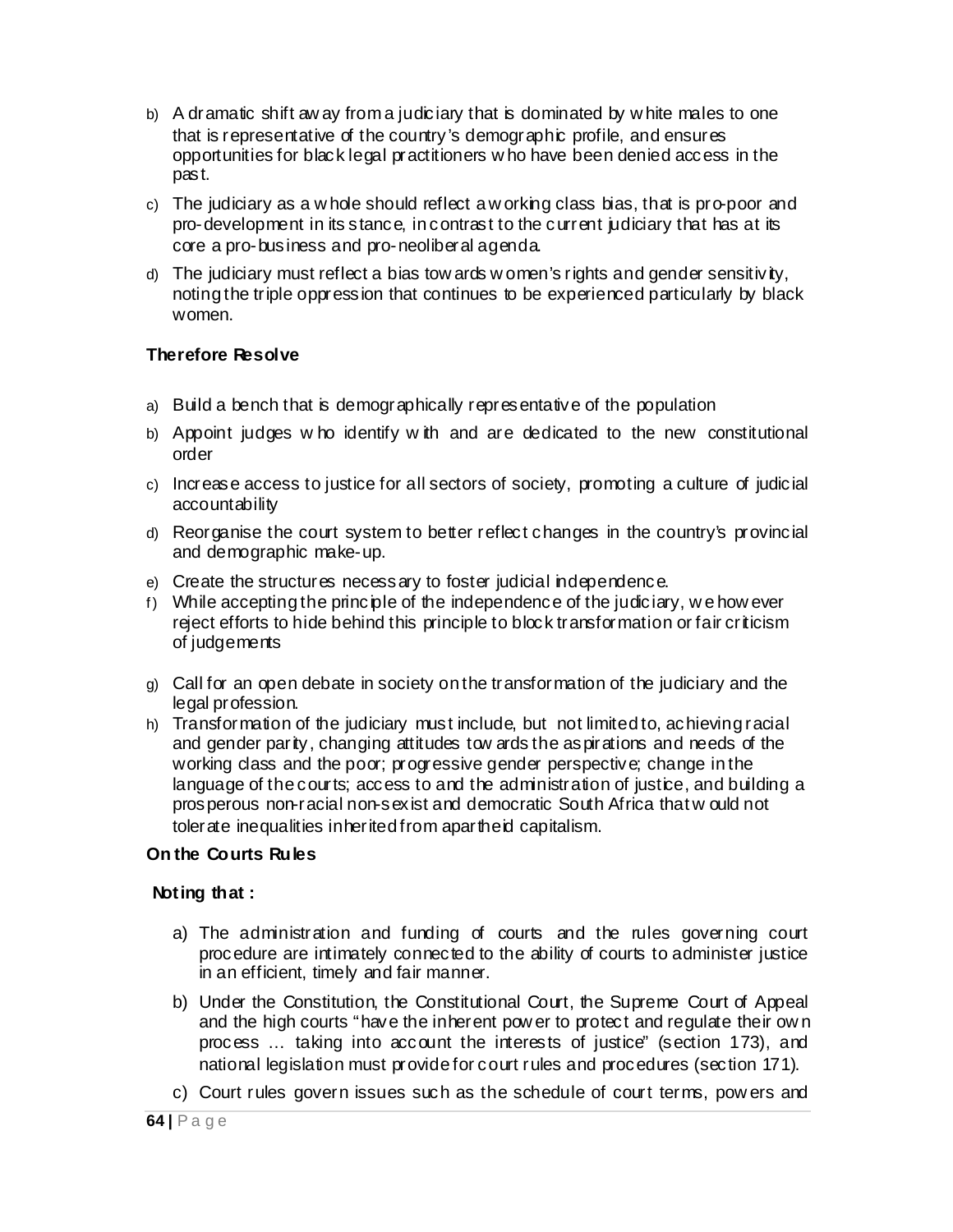duties of the registrar, guidelines for compiling the case record, and court fees. At present, rules for the Supreme Court of Appeal, the high courts and the low er courts are made by the Rules Board, w hich w as established in 1985 by the Rules Board of Courts of Law Act (107 of 1985).

d) At the present moment , the Rules Board Consists of a judge of the Constitutional Court, the Supreme Court of Appeal or a high court as chairperson and vice-chairperson; a magistrate, tw o advocates; tw o attorneys; a law lecturer; an officer of the Department of Justice; and three people w ho in the opinion of the minister have experience to serve as me mbers.

#### **Therefore Resolve that**

a) The Rules Board should in its composition include members of society as well, in order that access to justice can be better enhanced and dejargonised.

#### **On the Establishment of a Single Police Service**

Noting

a) The broad thrust of the proposal for single police service but w ant to have it emphasised that all law enforcement Agencies at all levels of government should be under a single ministry. This will be in line with asserting the Unitary structure of our country.

Therefore resolve that:

- a) The implementation of the Polokw ane resolution should be accelerated.
- b) The process should be informed by the follow ing process:
- c) Merge all Law enforcement agencies under one Police Ministry or Command at National level.
- d) No police or security agency should be classified under Municipal or local government.
- e) The merger should be taken through the follow ing sequence or phases:
	- First Phase merge the Haw ks and Traffic departments ,
	- Second Phase merge all Metro Police.

#### **Home affairs**

#### **Noting**

- a) The founding provisions of the Constitution of the Republic of South Africa, 1996 (Act 108 of 1996) w hich on among others promotes Hu man dignity, the achievement of equality and the advancement of human rights and freedoms ,Non-racialism and non-sexisim**,etc**
- b) There is therefore a constitutional mandate to inculcate, promote and maintain a culture of alw ays respecting the human rights of all Home Affairs clients.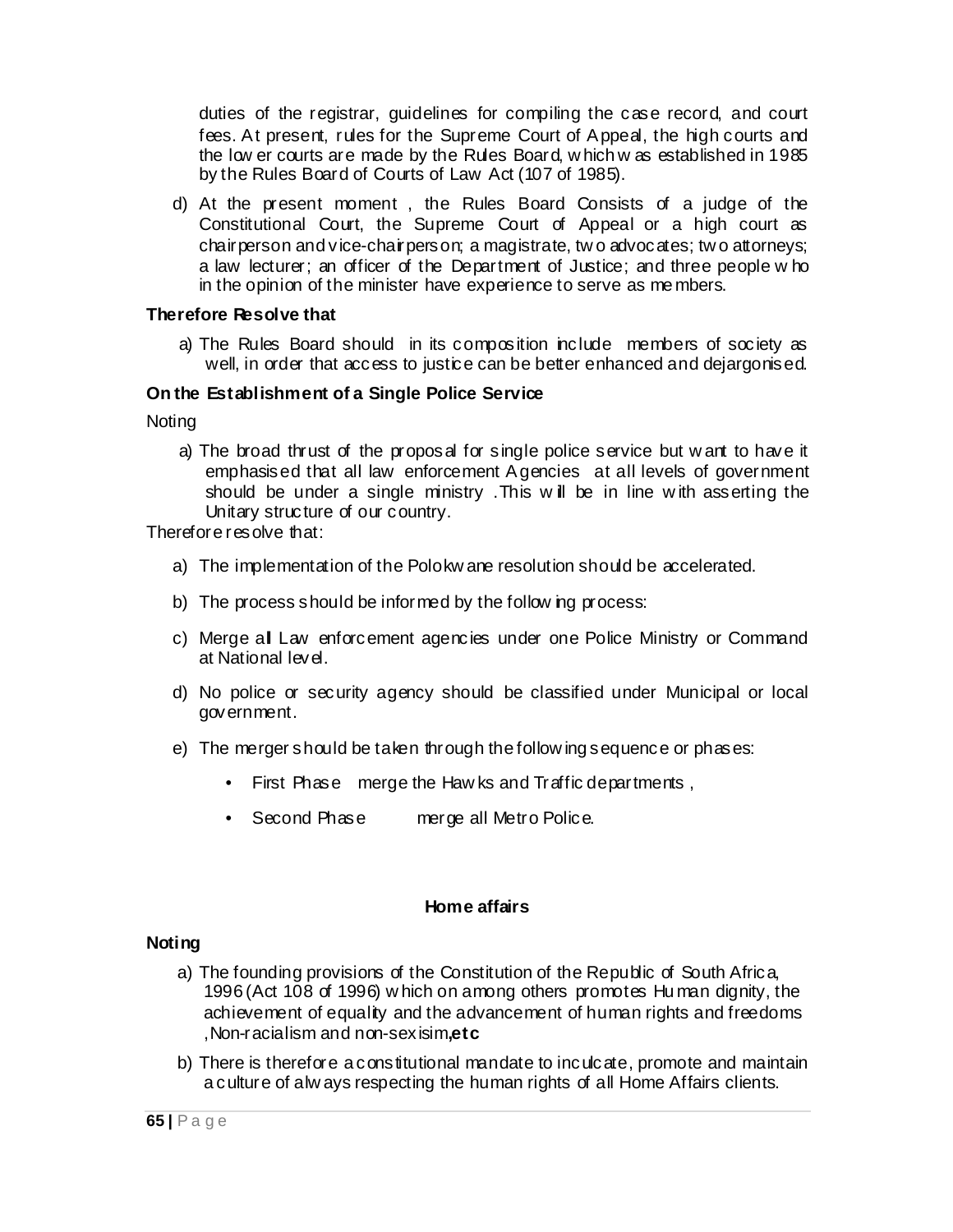- c) Horror stories such as the Lindela repatriations are w ell publicized. Inhuman treatment seems to be particularly reserved for those alleged foreigners from African countries - w hy?
- d) Many countries in Africa, particularly Southern Africa, paid a heavy price in the destabilisation campaigns of the apartheid state and its allies using brutal military and economic measures to subvert the struggle and the ANC. Frontline states w hich provided refuge for ANC w ere invaded and destabilised and their economies w ere blockaded by the apartheid regime

#### **Resolve that:**

- a) ANC branches must take the lead in ensuring that Home Affairs officials, police and indeed all organs of state abide by the founding provisions of the country's Constitution.
- b) Our branches must w ork w ith Alliance partners in closely interacting w ith the communities that have foreigners in their midst to ensure that those foreigners are treated w ith respect and sympathy. It must be made clear that acts of criminality and/or xenophobia w ill simply not be tolerated.

### **Maintaining accurate and reliable Population Re gister:**

Noting that**:** 

a) The paper does not say anything on proposals for a concrete system on birth registration.

Therefore resolve that

- a) There is a need for government to empow er the hospital officials in order to deal with birth registrations w ithin a prescribed period. This can be achieved through the development of a solid plan.
- b) Ensure that every child going out of hospitals is registered and every hospital and local clinics both rural and urban have established service points w hich w ill serve as an immediate solution.
- c) Creation of a permanent w orking National Identity system [schools, hospitals etc]
- d) The on-line registration should also be expanded and avail the outcome of the Pilot project to inform a w ay forw ard. [which w as tested at 221 hospitals].

### **Further Resolve that:**

With regard to out of hospital births [in rural areas] the follow ing must happen:

- a) Utilize schools to establish Home Affairs service points to play a dual role [i.e. registration of birth and monitoring late registrations].
- b) This is how ever a solution to remedy a situation that shouldn't come to this level  $$ as all children should be registered w ithin 30 days of birth.
- c) Utilization of Chiefs/ or Traditional houses and Councilors to assist in the registration.
- d) There must be better coordination and collaboration betw een Dept of Basic Education & Dept of Home Affairs (DHA).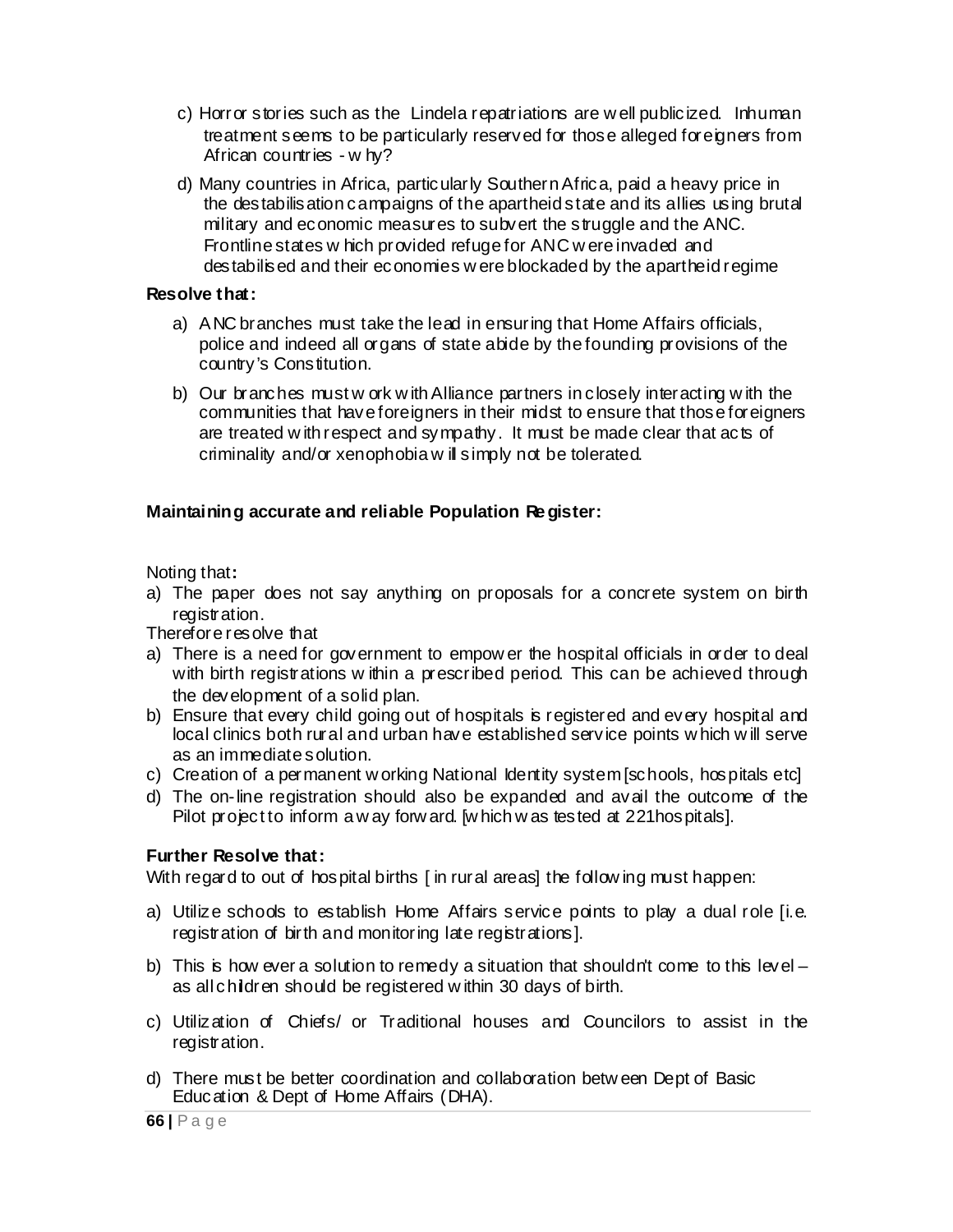- e) Each DHA office must w ork w ith schools in its area to ensure learners are made to apply for ID docs.
- f) This is already happening but it needs better control & coordination. Same collaboration w ith hospitals w hen coming to registration of births. Ward Committees, School Governing Bodies must play an important role in identifying children and pupils that do have birth certificates and ID documents; this w ill obviously deter any acts of possible corruption.
- g) DHA services on w heels (mobile offices) must every year draw up itinerary of visiting schools, especially far flung rural areas and tow nships. This is in line w ith a people driven and people centred reconstruction and Development programme.

### **Imm igration**

Noting that

- a) The paper's starting point on management of immigration that it be anchored and aligned to the promotion of economic development, jobs creations and trade investment in South Africa , w ithin the SADC region , the African Continent and the rest of the w orld .
- b) The paper proposes stringent measures to make it difficult for people to obtain asylum seeker permits
- c) Xenophobia is not mentioned in the document; nor is any Policy that could address xenophobia.
- d) There is no budget dedicated to dealing w ith xenophobia is non-existent.
- e) There are no preventive measures against xenophobia.
- f) The paper is exclusively looking at foreign migrants in terms of burden or threat for national security not also, as contributors to the SA economy
- g) The paper proposes that w ork and study permits w ith limitations w ill have to be applied for under the immigration act.
- h) The paper's proposal that "Non-South Africans should not be allow ed to buy or run Spaza shops or larger businesses w ithout having to comply w ith certain legislated prescripts.

### Therefore Resolve

To call for a clear articulation of the follow ing principles to underpin the Immigration Policy:

a) The South African government - through a summit of Southern African governments and trade unions - should seek to develop migration policy as part of a broader regional economic development plan. Southern Africa's history of colonisation and apartheid destabilisation means that the region has inherited a legacy of poverty, insecurity and skew ed development. The development of an appropriate migration policy requires that w e put in place a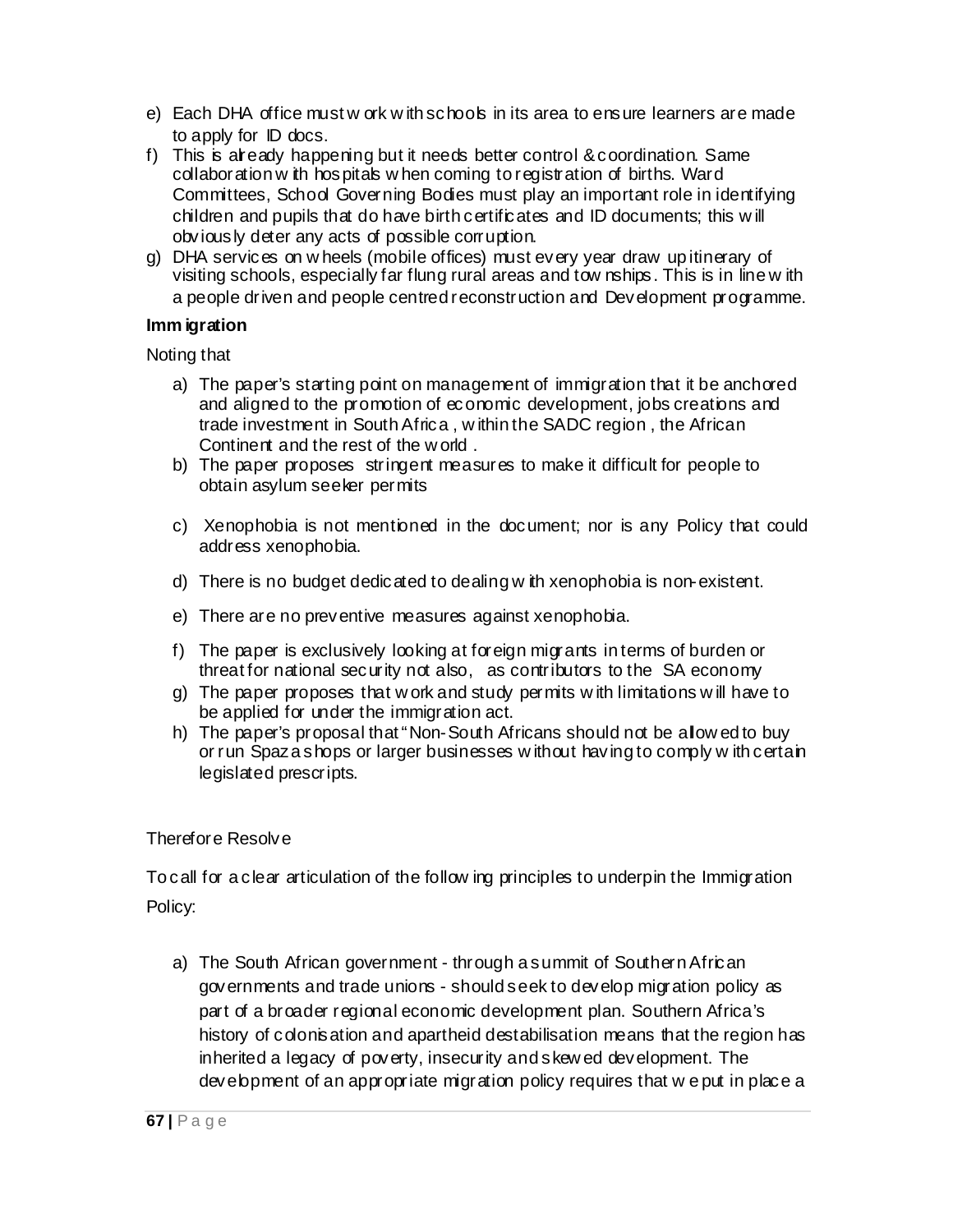strategy informed by a long term vision of how our region is to overcome its problems and improve the living conditions of all w ho live in it.

- b) Through effective legal guarantees of equal w ages and w orking conditions for South African and migrant labour, migration policy must avoid a situation where the employment of foreign w orkers leads to a de facto erosion of labour standards and a deterioration of the conditions of all w orkers in South Africa. Any potential for the entrenchment of the tw o-tier labour market – made of legal South Africans and "illegal foreign" w orkers – must be explicitly undermined.
- c) There should be fair and proper control of entry of migrant w orkers into South Africa, including the draw ing of clear distinctions betw een traders, tourists, migrant w orkers, job seekers, students, etc. Migration policy must ensure humane treatment - informed by South Africa's constitutional commitment to human rights - and must promote the formalisation of migrant w orkers coming to South Africa from other countries.
- d) In the short to medium term, an agreed number of migrants from neighboring SADC countries should be allow ed access to the South African labour market and heavy penalties should be imposed on employers w ho employ illegal migrants. This should be review ed on an ongoing basis so that, in the longer term, freedom of movement, residence and employment through-out the Southern African region can be achieved.
- e) Immigration policies aimed at attracting skilled w orkers must not jeopardise the priority of developing skills in the South African w orkforce and w e should not compromise the Department of Labour's programme for improved skills training on the basis that attempts are being made to attract skilled labour from other countries. Education and skills programmes should be extended to migrant w orkers.

### **Further Resolve that**

- a) A number of additional steps need to be taken in order to manage the process effectively and minimize the risk to national security and stability"
- b) The same approach in dealing w ith low skilled foreigners should also be applicable to high skilled migrants to address the challenges facing the country in other areas. e.g. to respond to scarce skills
- c) Foreigners to be recognised as contributors to the national economy w ithin the parameters of the immigration policy.
- d) Foreigners to be recognised as bringing business and other Skills.
- e) There should be measures put in place ensuring that foreigners pay tax.
- f) Regulate the informal economy w ithout destroying it
- $g$ ) In collaboration w ith civil society, develop programmes, plans and directives which increase the prevention, investigation and prosecution of property destruction and crimes of violence against foreigners.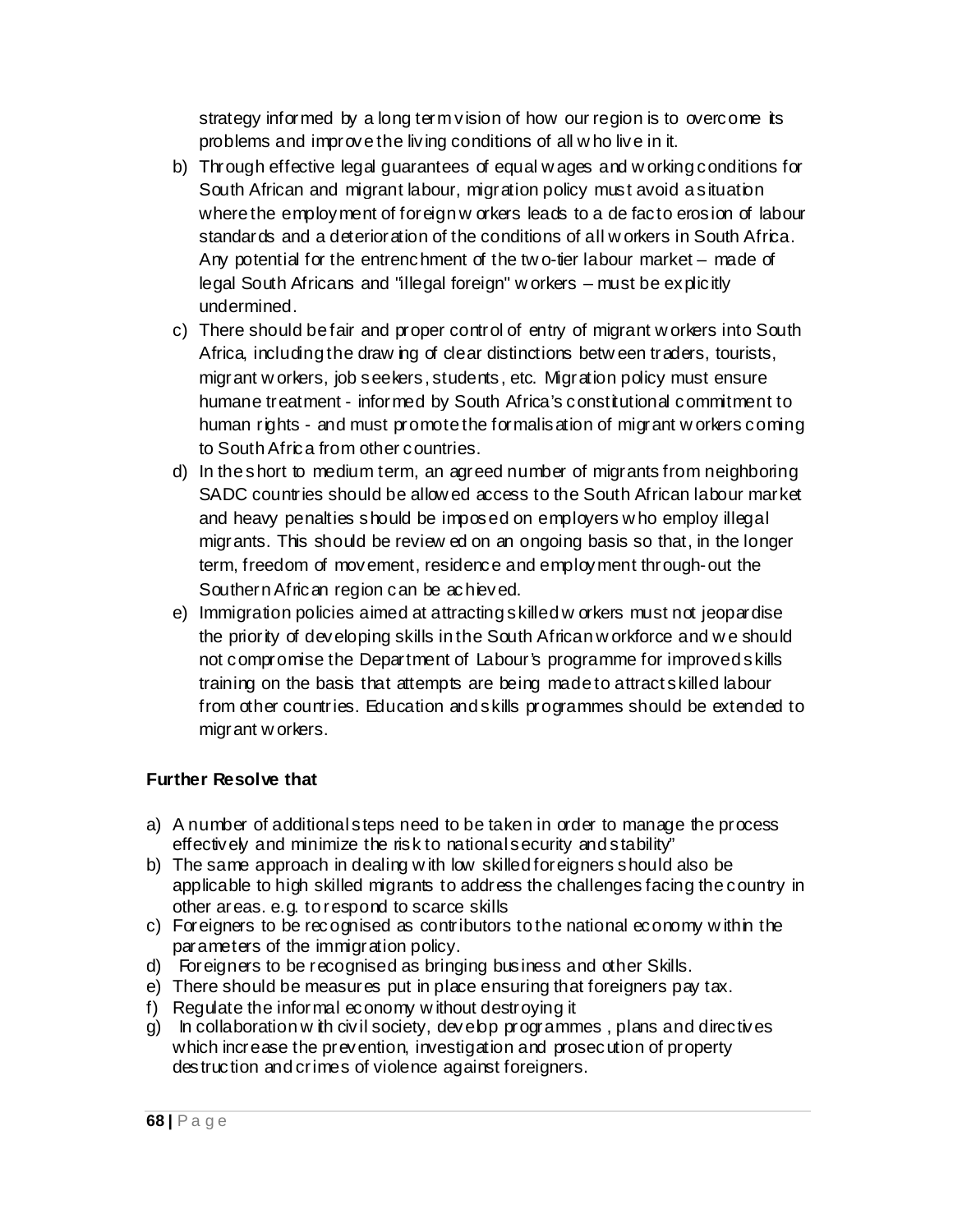h) The inter-ministerial committee should play a more active role, interacting with the different African communities. Assist in running integration projects (culture, education, business skills, cooperatives etc.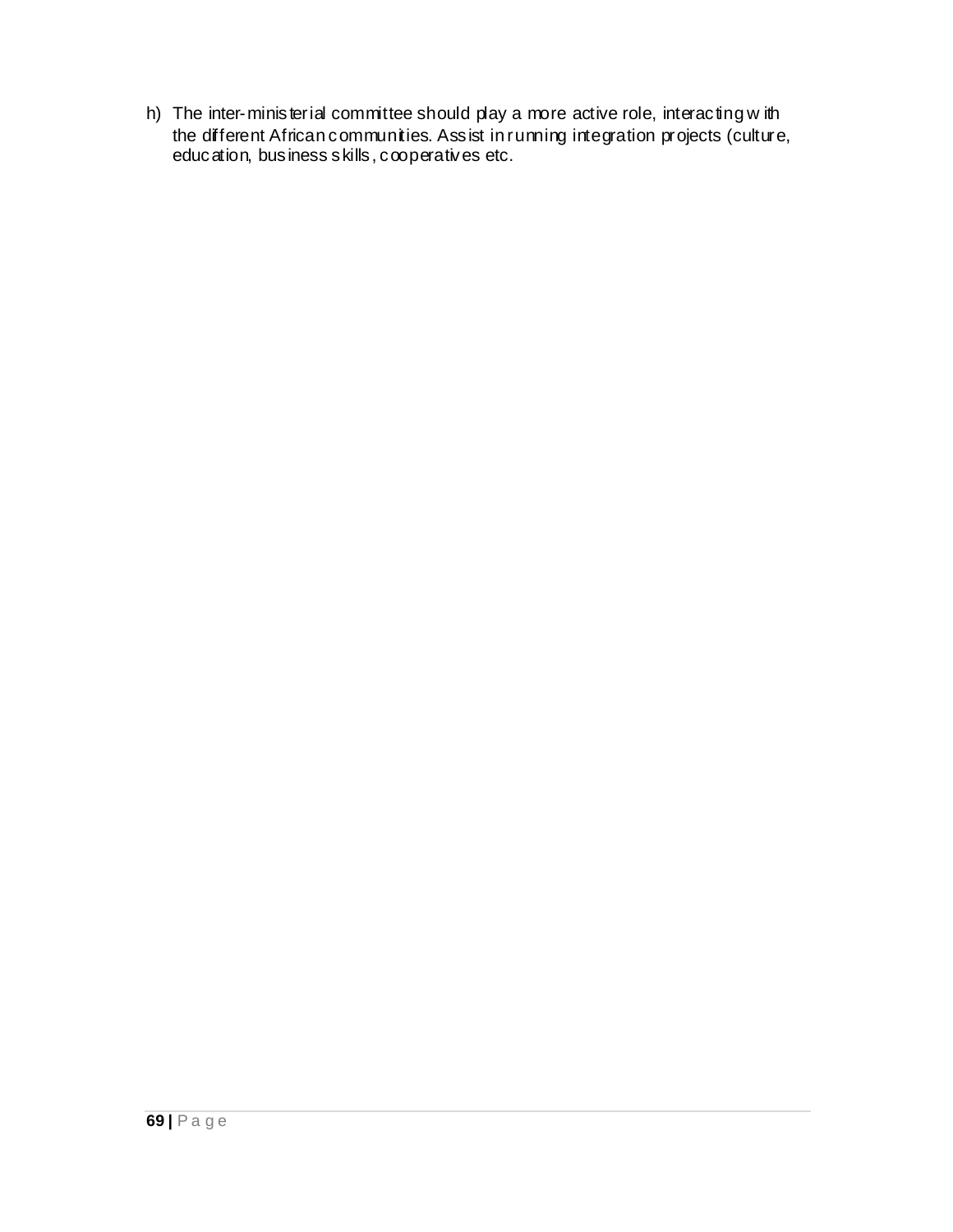## **Social Tr ansformation**

# **On Education**

## **Noting**

- The education is critical for the development of our country
- Continuity bureaucratization of the public service including education by appointing more Directors instead of teachers and psycho-social personnel
- We need to address the triple crisis
- There is a infrastructure backlog in education
- COSATU had adopted the adoption of school campaign
- Most COSATU leadership are not participating into SGB's

### **Resolve**

- All schools must be secured through the appointment of permanent security personnel.
- All taverns that are closer to the school must be closed dow n.
- Learners should stay until they matriculated or have obtained equivalent qualification in FET.
- We need a psycho-social support in schools and norms be developed to biasness into poor communities.
- We must start a campaign of reopening the abundant schools therefore w e must encourage parents and w orkers to have their kids receive education at the place w here they live.
- We need to deal with corruption and tenderpreneuring that happen in our schools.
- The other departments that are linked to schools need to be draw n in education e.g. transport, health, social development etc
- Recurriculation should be embarked upon in order to create a tw o stream system w here learners are allow ed flexibility based on evaluation to follow either academic, vocational field in the GET and FET phases. The recurriculation should include climate change and guidance as the compulsory subject.
- The constitution of SGB's must take a similar approach as the employment equity by putting regulations relating to SGB's. We need to define explicitly role and pow ers of governing bodies. They must play the oversight role in school including the school transport and its vehicle roadw orthiness. We need to emphasis of our members to participate in the School governing body including the leadership of the federation w ho has children still at school.
- Review the Post provision norms w here the declaration of school establishment is made the national competency and that redeployment of teachers should take into account the needs of the communities.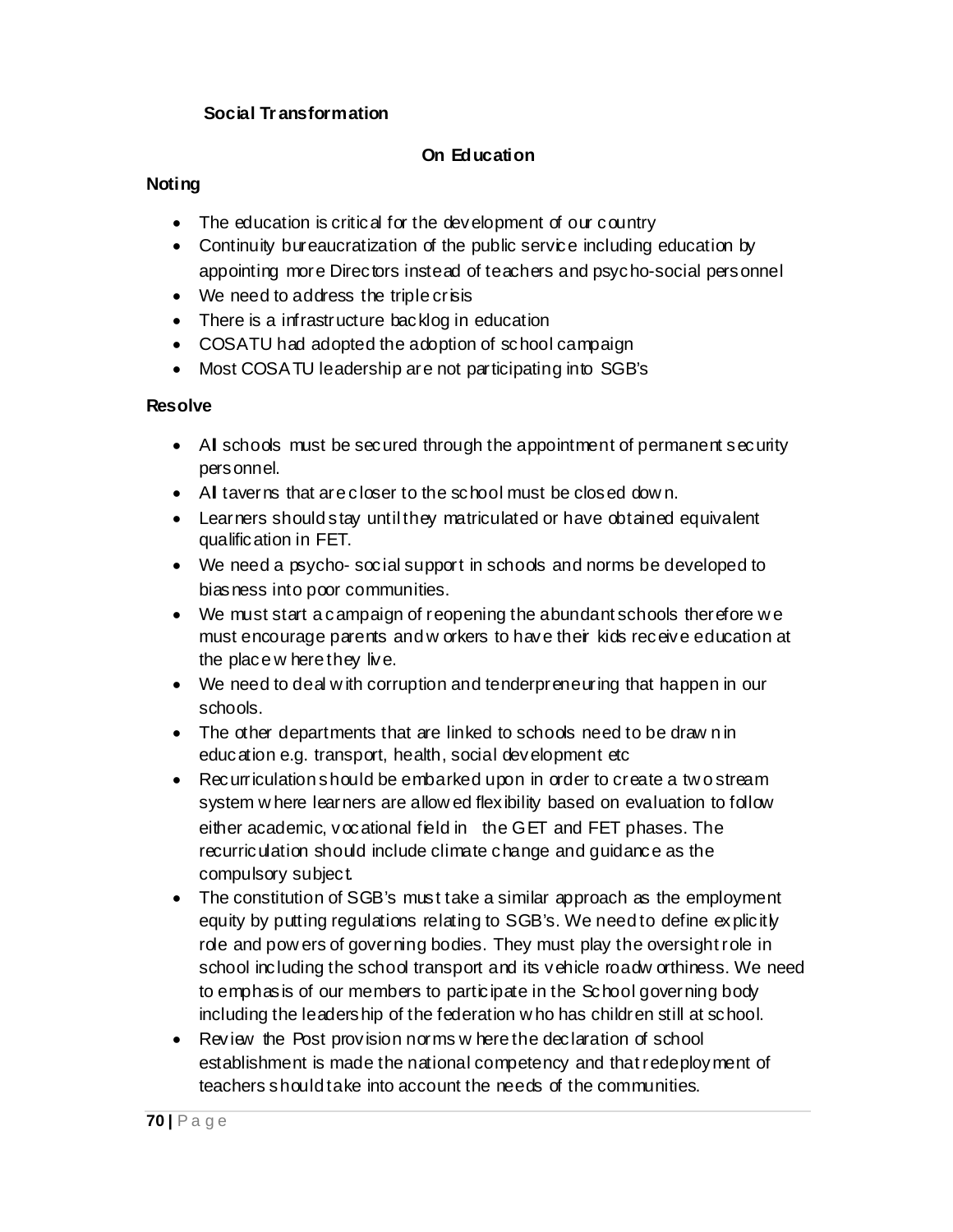- NEDLAC must play role in convening stakeholders or constituencies in provinces particular Business in implementing the Basic Education basic Accord.
- Learner teacher support material must be prioritized for rural and tow nship schools. We need a centralization system for the sourcing of this support LTSM.
- There is a need for parental involvement in the learning of their children and QLTC be focused to encourage the participation of parents.
- We need to insist on the compulsory and free public education to the level of N3 or Junior degree.
- We need to decommodify the education system and stop subsidizing private school out of private funds.
- We call for the speedy opening of the teachers college
- We need a different cadre in the public service and campaign for a total change of mindset
- We call for the immediate closure of unregistered schools in towns w ith the Department of Education.
- There is a need of Capacity of human and capital development in the FET colleges
- Re-emphasis our adoption of school campaign
- We must refuse the education to be essential service
- The universities in Mpumalanga and Northern Cape need to respond on the labour market needs of these provinces.
- The nutrition to be expanded to tertiary institution
- We need to come up w ith the alternative on corporal punishment w hich w ill ensure discipline prevails in our schools.
- We need to have a link w ith the w orker education to the education system
- We need to demand the social services around the school
- We need to have standardized point system to entry the tertiary institution or do aw ay w ith point system at all
- We need to beef up the capacity of Public w orks as they are responsible for infrastructure development.
- Career guidance must make compulsory at schools.
- We must drive the campaign on the 1 million students to FET colleges as all the parastatals rely on FET colleges technical skills.
- The national department must have pow ers to decide on the allocation of resources in education.
- We call for the investment and the development in indigenous language for the use in our educational system.
- Call for the increase in the production of the researchers in the human sciences, natural science and IT.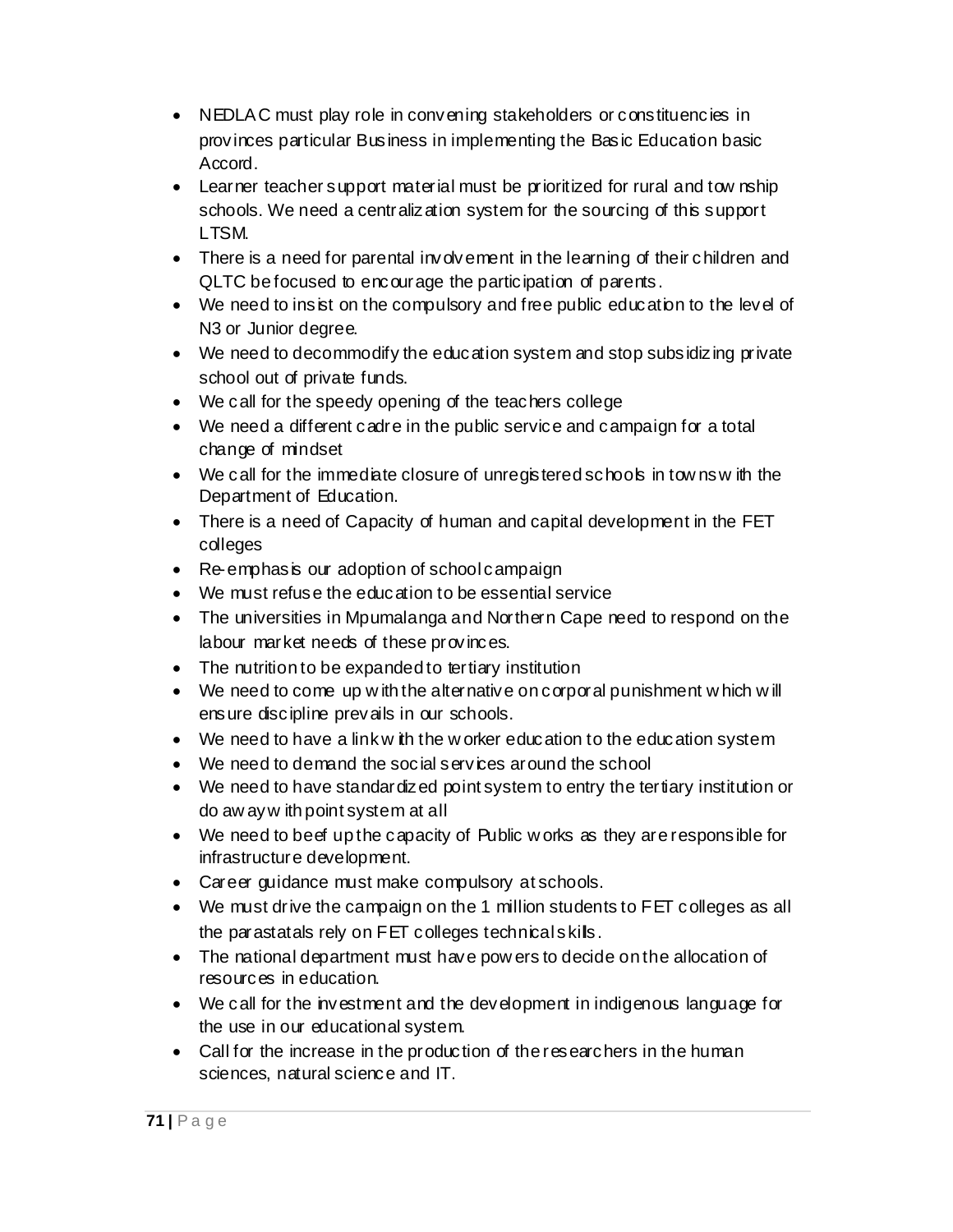• We support the post schooling green paper for expansion of skills development.

# **Health**

# **Noting**

- There w ere some areas that ANC has taken forw ard the Polokw ane resolution like NHI implementation, Hu man Resource Development Strategy, rolling out of ARV's and some w ork on the state ow ned pharmaceutical company,
- There are lots of areas that the ANC has not done by taking forw ard the Polokw ane resolution like reliable single health information system, government has not intervene in the high cost of health provision.
- It also noted that some of the resolutions in health are being proposed again like making HIV and AIDS notifiable and policy on African traditional medicines
- It is noted that there are poor management in some hospitals

# **Resolve**

- We support the proposal of taking over of the central hospitals from provinces by national department of health
- We oppose the compulsory disclosure HIV status. We need to observe the right a person to disclose or not and do aw ay w ith the separation que for ARV's. The right to privacy must be respected.
- We call for all hospitals to belong to NHI regardless of military or public hospitals
- We will w ork w ith the law enforcement agencies to root out corruption in the procurement and in hospitals
- We propose every district must have an hospital
- Lifestyle deceases and nutrition be brought back to the health discussion document.
- We need to change of the name of hospitals like King Edw ard VIII and all others that represent the colonization and apartheid name.
- Hospitals must be w ell resourced to have linen, security, ambulances and equipments
- An audit be conducted to determine progress by government on the implementation of the ten point plan and Millenium Development Goals (MDGs)
- We need also the ANC document to focus on the primary health care
- The preventative care must be central in the document as the prevention of disease is crucial.
- We need government a review of the emergency of services to respond to the nature of the emergency and up-skilling of the paramedics.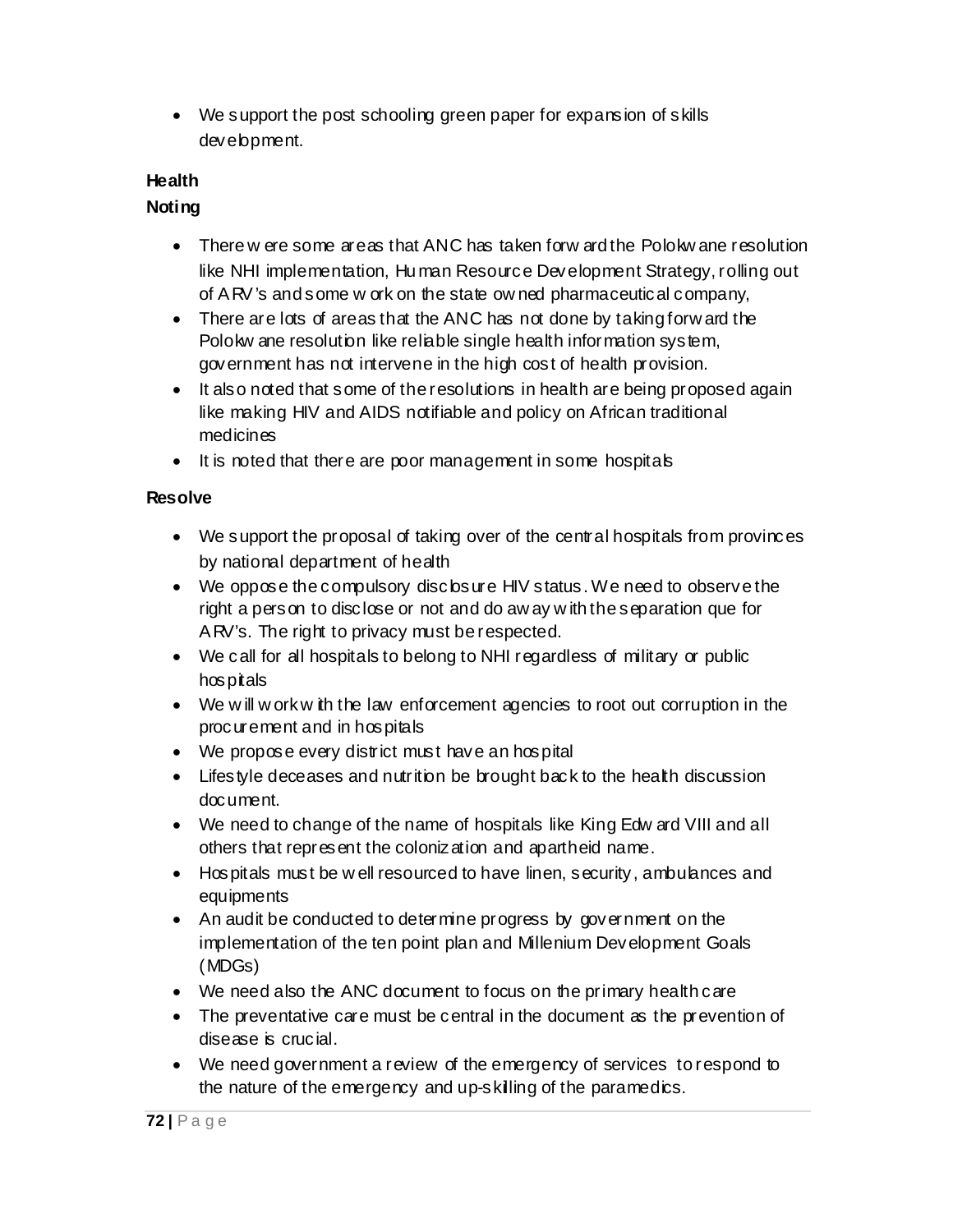- Reemphasis of the 24 hour service including the human resources and apparatus.
- Need to have the maintenance of the hospitals even those w hich are not the pilot district.
- We need to increase our intake for doctors and nurses.

### **Social transform ation**

### **Social cohesion:**

## **Therefore resolve**

- Medical certificate by the registered traditional healers need to be accepted by employers.
- There is no proper communication on allied health

# **Sport arts and recreation**

• We note that we miss the opportunity to create sport facilities in our areas during World Cup

## **Resolve**

- We call for the indigenous games to be revive across the country
- We support the creation of ANC Sport and Creation desk as matter of urgency
- To have a campaign to take aw ay youth from alcohol abuse, gangsters',
- To make sport as part of community development and extra mural activities must encouraged
- Proper role out of sport programmes in the rural areas
- The w omen's team need to be funded adequately as currently lack funding
- The document need to speak about sport codes for people live w ith the disabilities

# **Substance and alcohol abuse**

### **Resolve**

- The issue of rehabilitation is important. Therefore we need to have rehabilitation centre's.
- The Social Development, Education and Army collaborate in assisting the affected youth by providing survival skills.
- We need an integrated approach including sport; rehabilitation centre's to deal with alcohol and substance abuse.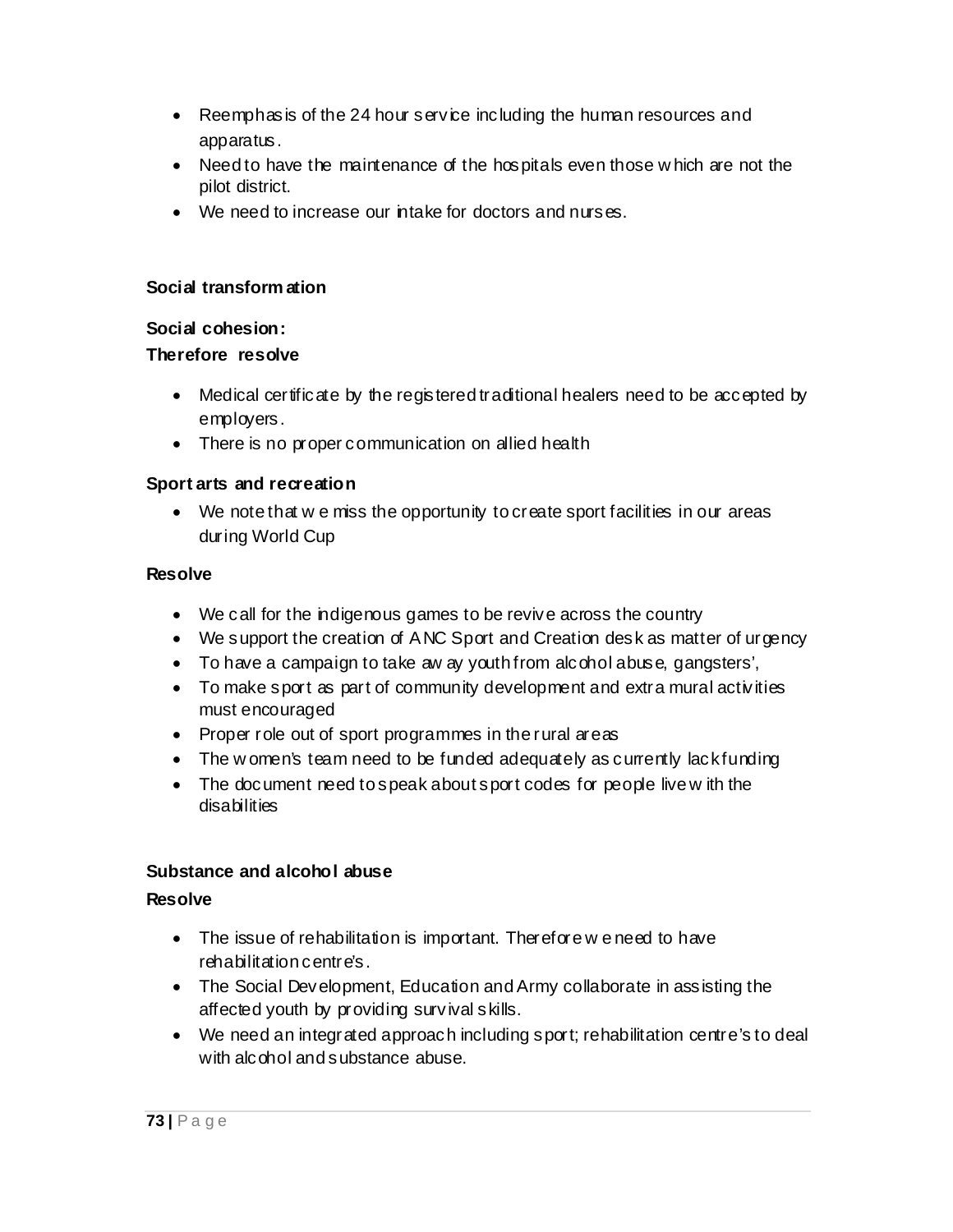- We need to banned the abohol advertisement including the sponsorship of alcohol – **no agreem ent to be discuss in the plenary**
- The increase of drinking age **No agreement**
- The portion of price increase of alcohol must go to the building of the rehabilitation of centres'
- We call upon the communities to be aggressive on the aw areness campaign on the dangers of alcohol and substance abuse.

#### **Basket of social service and social wage**

Our social w age demands for Living Wage as adopted by  $5<sup>th</sup>$  Central Committee focus on four core policy interventions that support;

- Access to education, skills and human resource development to redress apartheid labour-market deficiencies
- Universal access to affordable, quality healthcare through the implementation of a National Health Insurance Plan
- Access to cheap, reliable and safe public transport system
- Implementation of a national retirement/savings scheme

#### **Youth developm ent**

- The need to create decent w ork for young people as mechanism to break intergenerational poverty.
- There is a need to have the integrated programme for youth w hich w ill include sport activities, training and development programmes
- We need a review of the operations of the NYDA including salary structure.
- NYDA should not be doing a NSFAS w ork by providing the bursaries.

### **ENHANCING SERVICES TO CHILDREN AND TRANSFORM ING EARLY**

### **CHILDHOOD DEVELOPMENT (ECD)**

- Need to put more resources in Early Childhood Development especially in poor and w orking class communities in order to build strong foundation for quality education.
- We call quality and free education
- We support the funding and training of ECD practitioners including the design and implementation of a national ECD curriculum statement including the practioners in the main stream of conditions of service.
- We support legislated guidelines on providing the necessary infrastructure for ECD Centres including nutritional needs of all children attending ECD Centres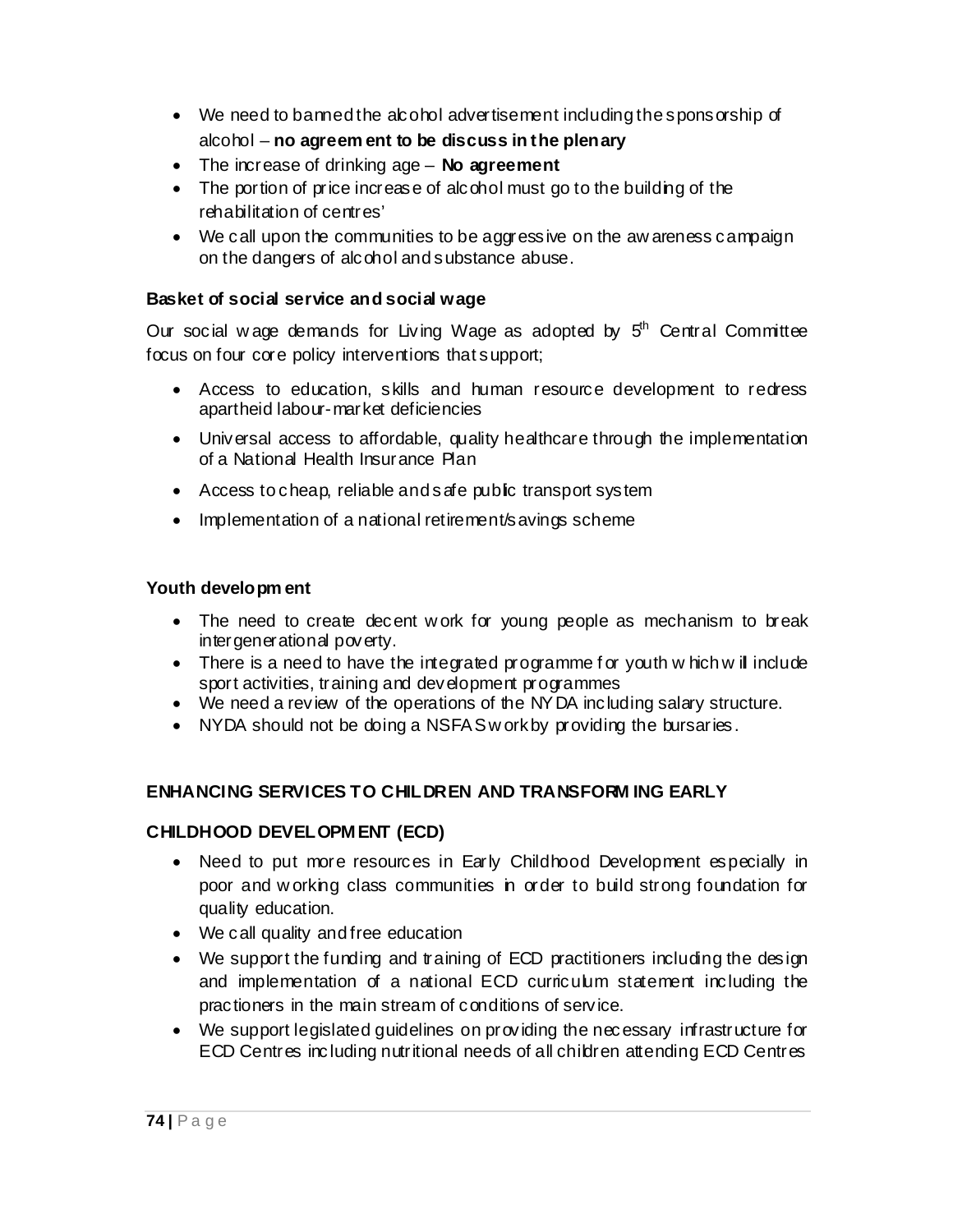- We call for clear plans to improve access to the vulnerable groups (e.g. learners w ith disabilities, poor learners) as there are more likely to drop out or repeat a year.
- We will need to engage on the strategy w hen is released

# **The provision of access to housing and the development of hum an settlement**

- We support the consolidation of relevant policy, legislation and framew orks for better human settlements planning, resource allocation, development, implementation, monitoring and management
- The RDP called for broader community participation in the setting of standards and norms for the provision of housing. The RDP sets out the principles that should guide housing delivery as follow s:
- On quality, as a minimum, all housing must provide protection from w eather, a durable structure, and reasonable living space and privacy
- A house must include sanitary facilities, proper drainage, a household energy supply (w hether linked to grid electricity supply or derived from other sources, such as solar energy)
- Convenient access to clean w ater
- Moreover it must provide for secure tenure in variety of norms. Upgrading of existing housing must be accomplished w ith these minimum standards in mind
- The contractors w ho don't build quality houses must be banned/blacklisted to access government tenders.
- We call for eradication of bucket system and closing of all toilets
- Farm w orkers must be provided the quality houses.
- We support the discretionary pow ers of local governments w hen it comes to proving shelter to the poor and vulnerable.
- We support the review of funding and subsidy framew ork and architecture to improve outcomes and sustainability of programmes and projects.
- We support the access of sanitation to be made the national priority including the provision of w ater, refuse removal, security of tenure, area lighting and transport access.
- We support National Spatial Framew ork for Human Settlement that we allocate w orkers and people next to tow n and place of w ork.
- We support the affordable rental although we encourage people own the properties and those w ho can afford must buy it and those w ho cannot afford the State must provide them.
- We support the special attention to the development and promotion of Cooperative Housing Development model including dedicated legislation as w e believe it w ill contribute positively in addressing the human settlements and housing challenges in South Africa.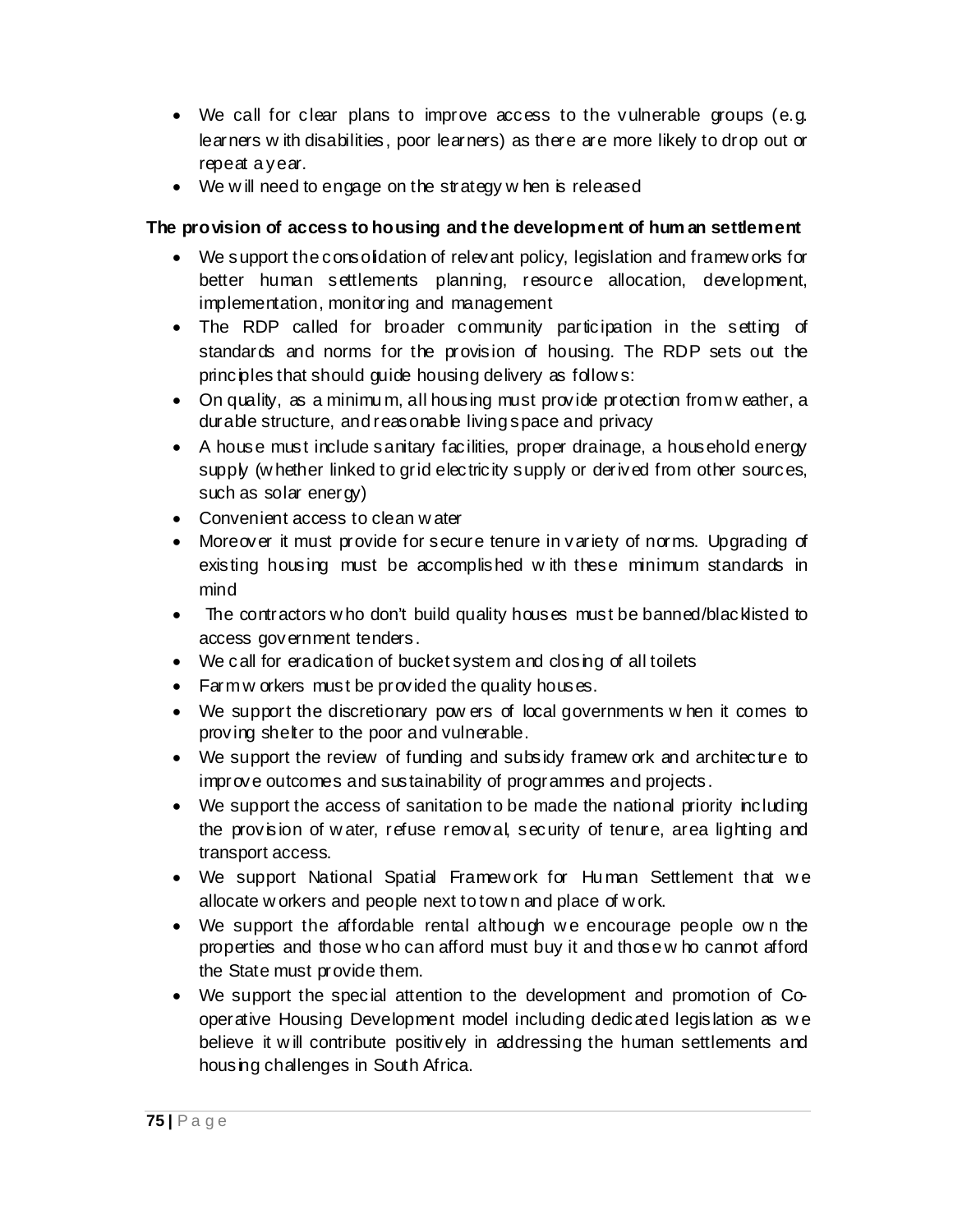- We support the state intervention in the access of finance for poor and working class household. The state w ill have to intervene in various aspects of human settlements finance chain, especially in the removal of impediments in the housing demand and supply side chain and the establishment of the alternative channels and methods housing and human settlements financing.
- The State must intervene in the management of shack dw ellers and back yard dw ellers.
- We will w ork with the law enforcement agencies to deal with the corruption of selling the RDP houses.

# **Policy recommendation in relation to vibr ant, equitable and sustainable rural communities.**

- We note that there is a slow progress in the distribution of land.
- We also note that the 2005 land summit resolutions have been not implemented fully.
- We note that there is a lot of land own by the traditional leaders.

#### **Resolve**

- Increase the target for black land ow nership it must include to 50% by 2017. Thirty percent is a completely inadequate target for land redistribution given the demographics of South Africa's population.
- Dramatically increase the funds allocated for land reform.
- We need the land audit programmes and time-frame of this audit
- Use expropriation pow ers more aggressively based on that particular audit
- Give priority to small and subsistence farmers.
- Pay more attention to the needs and interests of marginalised groups. Targets for the inclusion of w omen, youth and disabled people in land reform programmes are w idely ignored.
- Commit adequate resources to promoting sustainability. Land reform is not about land transfers alone. Sufficient funding must be allocated to reform support programmes that can ensure the success and sustainability of land reform beneficiaries. The Comprehensive Agricultural Support Programme launched in 2004 is inadequate to meet these needs. The Land bank must play the active role. It must be able to support agricultural activities mostly for poor communities.
- Rural communities must have the same access of health and education like urban areas. We need the infrastructure development including roads, malls
- We need the incentives for w orkers (teachers, doctors, nurses, etc) w ho works in rural areas including the accommodation.
- We call the monotorium to foreign land ow nership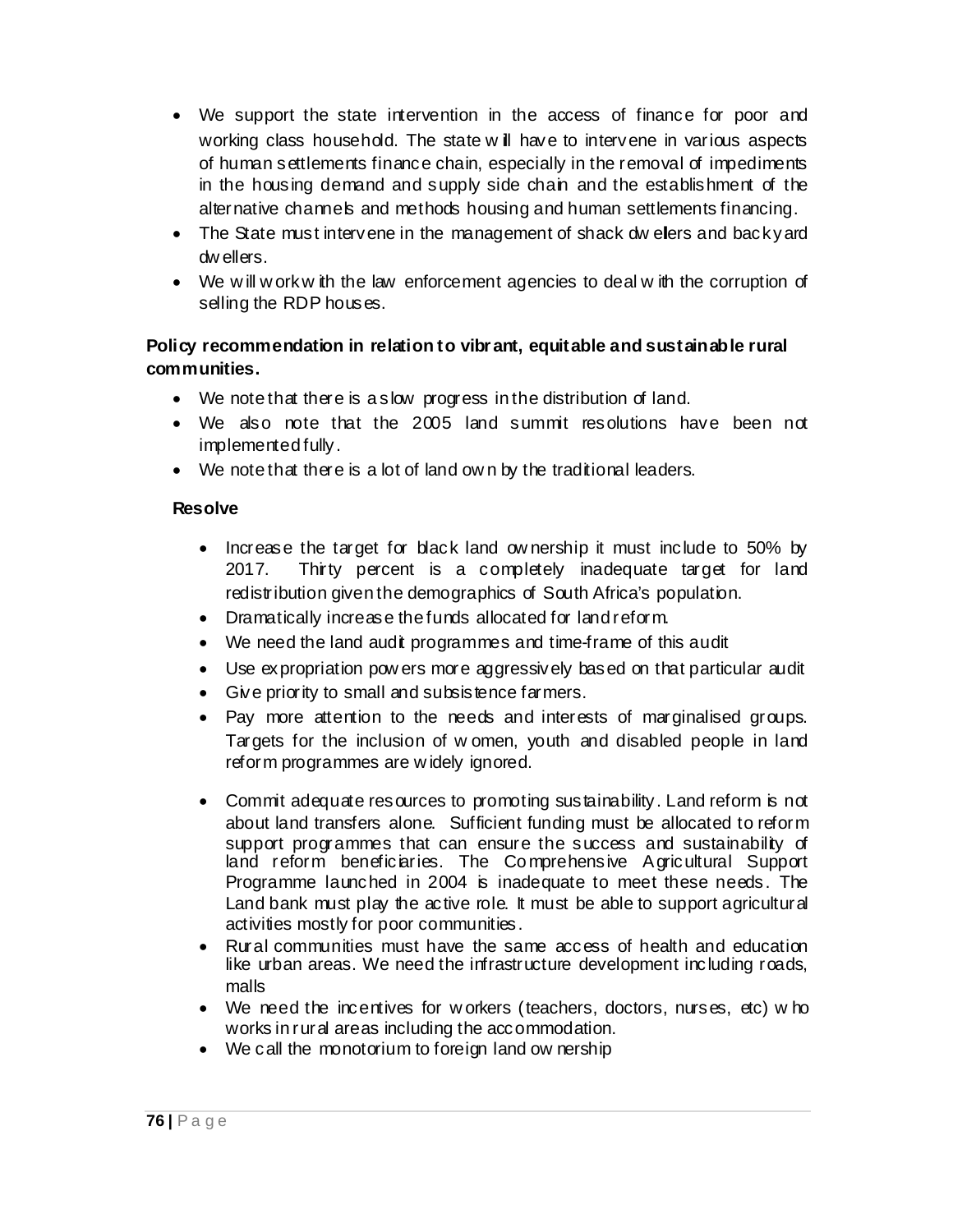### **Water provision for growth and developm ent**

# **Noted**

- Access to clean w ater remains a dream for millions of South African.
- In adapting to increasing w ater stress, we have to ensure that at the same time those w ho currently have no access are given access.
- there has been a slow progress on allocation of water license to the previous disadvantage persons.
- Leaking municipal and domestic pipes account for massive daily w astage.
- Acid mining draining affects w ater in Gauteng, Mpumalanga, etc.
- The State had outsourced w ater to the agencies.
- There are illegal w ater connection by farmers and companies

### **Resolve**

- Municipalities must address w ater w astage as it critical to save w ater by fixing the leaking pipes.
- The State must intervene on the pricing of w ater as high w ater prices add the burden to the poor and the w orking class
- Government must speedily increase the access of clean w ater in rural areas
- Government must fix the aging w ater infrastructure as the matter of urgency
- We must do aw ay w ith Public Private Partnership (PPP) in the water sector and all public service.
- We call the transformation of w ater sector and skills transfer

# **The peaceful transition in South Africa (environment and sustainable development)**

### **Noted**

- Climate change constitutes some of the biggest challenges and dangers to the w orlds poorest and to the more than millions of people that are suffering from hunger every day
- If action is not taken, the possibilities for attaining the Millennium Development Goals and achieving sustainable development objectives will be seriously hampered.
- South Africa is amongst the w orld's w orst polluters of the atmosphere, in terms of greenhouse gas emissions per capita and per unit of GDP.
- The reason for the high carbon-intensity of the economy is the combination of energy-intensive industries and dependence on coal: about 75% of primary energy supply is derived from coal, including over 90% of electricity generation and about 40% of liquid fuels.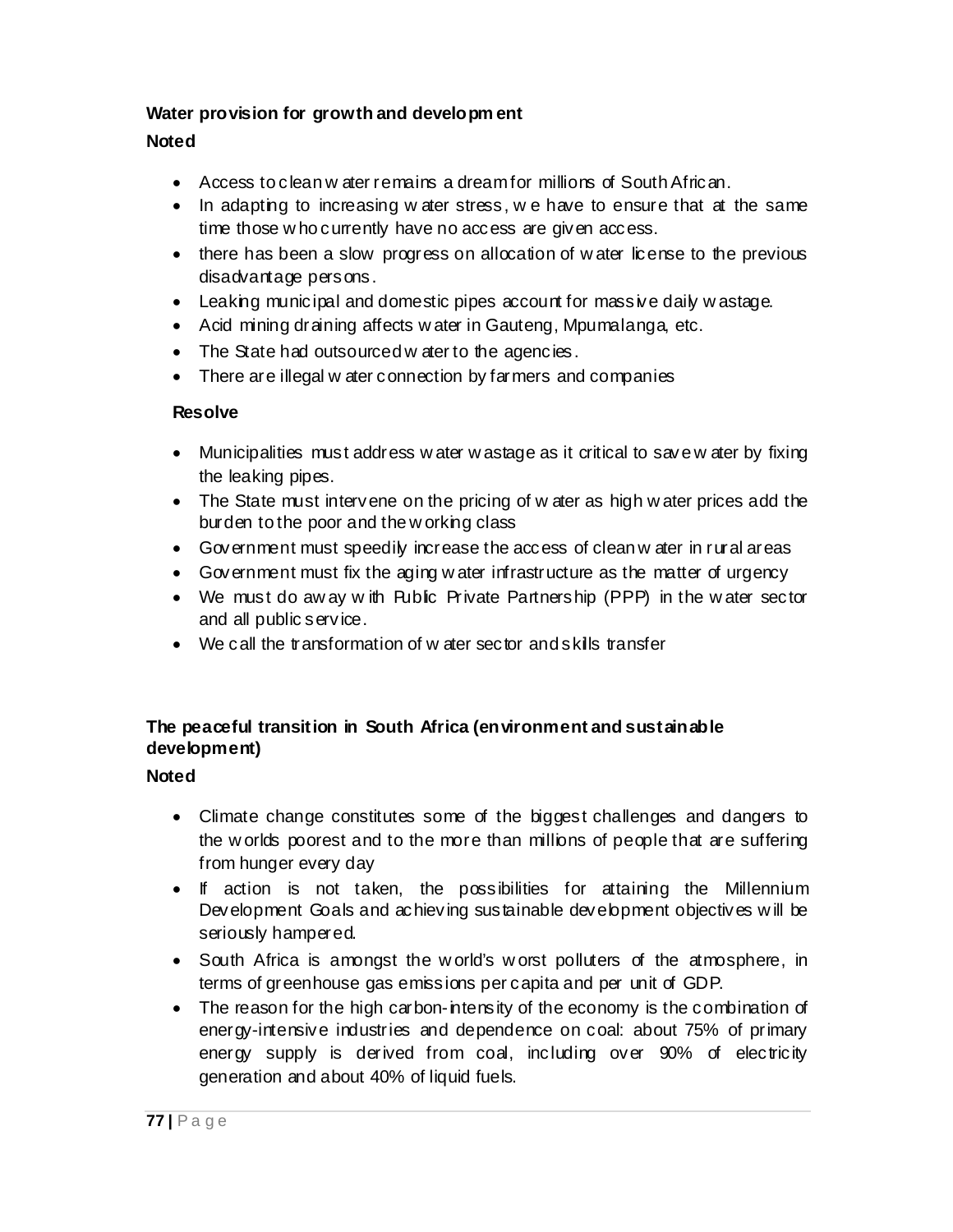• South Africa has an internationally renow ned Constitution, w hich includes the right to an environment that is not harmful to human health and is experiencing accelerating economic grow th, yet has the highest rate of inequality in the w orld about 25% of the population not having access to electricity and respiratory illness the second largest cause of infant mortality.

### **Resolve**

- A truly sustainable development w ill be implemented w ith democratic governance, respect of core labour rights and adequate regulations and these are base line for sustainable development
- Decent w ork should be the core of a sustainable development as it helps to combat poverty, reduce vulnerability to economic, social and environmental changes and empow er communities
- To advance to a green and fair economy, people need access to health, education, basic services such as w ater, energy and decent shelter, child benefits, income security, maternity protection, benefits for the unemployed and affordable public services

# **Green growth and job creation**

## **Noting**

- COSATU adopted the 'just transition' concept for climate change negotiations.
- COSATU 10<sup>th</sup> National Congress calls on government to invest in new green technologies in order to create new kinds of skills and jobs w hilst reducing the carbon footprint.

# **Resolve**

The basic demands of a just transition must reflect to the ANC document proposals which are:-

- Investment in environmentally friendly activities that create decent jobs that are paid at living w ages, that meet standards of health and safety, that promote gender equity, and that are secure
- The putting in place of comprehensive social protections (pensions, unemployment insurance etc) in order to protect the most vulnerable
- The conducting of research into the impacts of climate change on employment and livelihoods in order to better inform social policies
- Skills development and retraining of w orkers to ensure that they can be part of the new low -carbon development model.